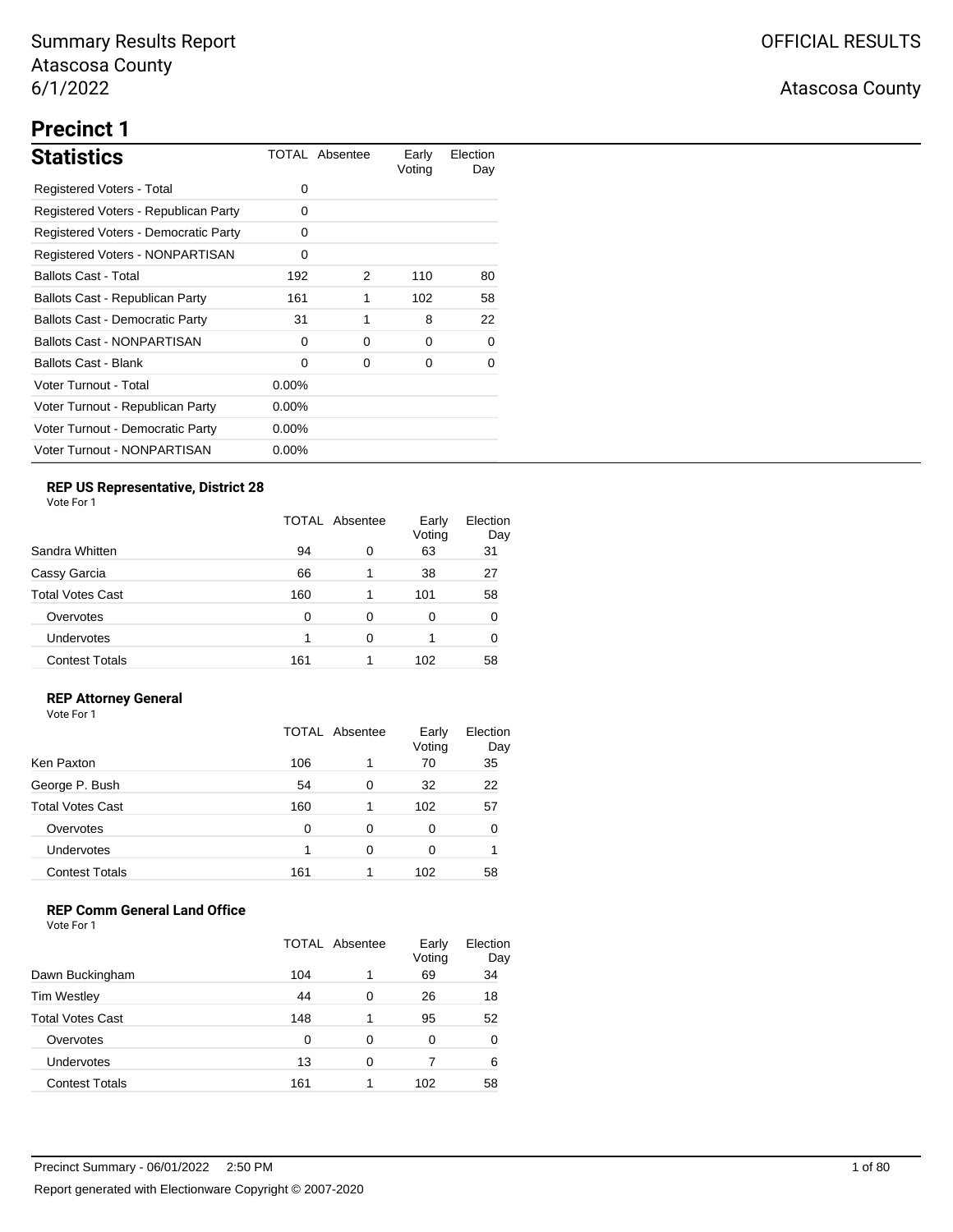## **REP Railroad Commissioner**

Vote For 1

| Sarah Stogner         | <b>TOTAL Absentee</b> |   | Early<br>Voting | Election<br>Day |
|-----------------------|-----------------------|---|-----------------|-----------------|
|                       | 58                    | 0 | 42              | 16              |
| Wayne Christian       | 100                   |   | 59              | 40              |
| Total Votes Cast      | 158                   |   | 101             | 56              |
| Overvotes             | O                     | 0 | 0               | 0               |
| Undervotes            | 3                     | ∩ |                 | 2               |
| <b>Contest Totals</b> | 161                   |   | 102             | 58              |

### **REP Dist Judge, 81st Judicial Dist**

Vote For 1

|                           | TOTAL Absentee |   | Early<br>Voting | Election<br>Day |
|---------------------------|----------------|---|-----------------|-----------------|
| <b>Trent Rowell</b>       | 48             | 1 | 26              | 21              |
| Jennifer Ebrom Dillingham | 113            | 0 | 76              | 37              |
| <b>Total Votes Cast</b>   | 161            | 1 | 102             | 58              |
| Overvotes                 | 0              | 0 | 0               | 0               |
| Undervotes                | 0              | 0 | 0               | 0               |
| <b>Contest Totals</b>     | 161            |   | 102             | 58              |

#### **REP County Judge**

Vote For 1

|                         | TOTAL Absentee |   | Early<br>Voting | Election<br>Day |
|-------------------------|----------------|---|-----------------|-----------------|
| Weldon P. Cude          | 99             | 1 | 67              | 31              |
| Camila Chapa Mares      | 62             | 0 | 35              | 27              |
| <b>Total Votes Cast</b> | 161            |   | 102             | 58              |
| Overvotes               | 0              | 0 | 0               | 0               |
| <b>Undervotes</b>       | O              | 0 | 0               | O               |
| <b>Contest Totals</b>   | 161            |   | 102             | 58              |

#### **REP JOP Pct 4** Vote For 1

|                         | <b>TOTAL Absentee</b> |   | Early<br>Voting | Election<br>Day |
|-------------------------|-----------------------|---|-----------------|-----------------|
| Rusty Prasifka          | 80                    | 0 | 50              | 30              |
| Robert M. Evans         | 79                    | 1 | 50              | 28              |
| <b>Total Votes Cast</b> | 159                   | 1 | 100             | 58              |
| Overvotes               | 0                     | 0 | 0               | 0               |
| Undervotes              | 2                     | 0 | 2               | 0               |
| <b>Contest Totals</b>   | 161                   | 1 | 102             | 58              |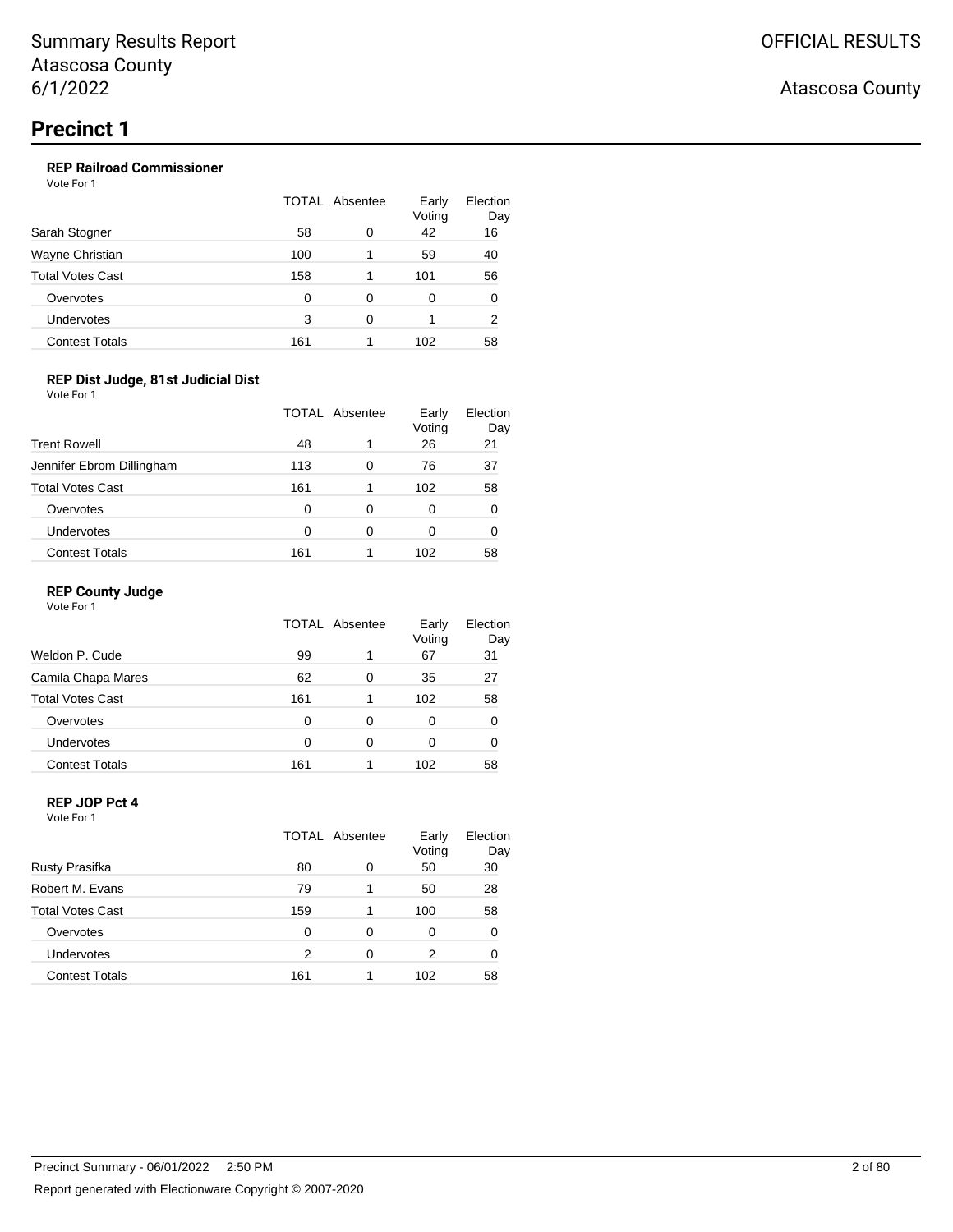## **Precinct 1**

## **DEM US Representative, District 28**

Vote For 1

|                         | TOTAL Absentee |   | Early<br>Voting | Election<br>Day |
|-------------------------|----------------|---|-----------------|-----------------|
| Jessica Cisneros        | 25             |   | 4               | 20              |
| <b>Henry Cuellar</b>    | 6              | ∩ | 4               | 2               |
| <b>Total Votes Cast</b> | 31             |   | 8               | 22              |
| Overvotes               | O              | 0 | Ω               |                 |
| Undervotes              |                |   | 0               |                 |
| <b>Contest Totals</b>   | 31             |   | 8               | 22              |

### **DEM Lieutenant Governor**

Vote For 1

|                         | TOTAL Absentee |   | Early<br>Voting | Election<br>Day |
|-------------------------|----------------|---|-----------------|-----------------|
| Mike Collier            | 9              | 0 | 2               |                 |
| Michelle Beckley        | 19             |   | 4               | 14              |
| <b>Total Votes Cast</b> | 28             |   | 6               | 21              |
| Overvotes               | 0              | ი | 0               |                 |
| Undervotes              | 3              | 0 | 2               |                 |
| <b>Contest Totals</b>   | 31             |   | 8               | 22              |

#### **DEM Attorney General**

Vote For 1

|                         | TOTAL Absentee |   | Early<br>Voting | Election<br>Day |
|-------------------------|----------------|---|-----------------|-----------------|
| Joe Jaworski            | 10             |   | 3               | 6               |
| Rochelle Mercedes Garza | 19             | Ω | 4               | 15              |
| Total Votes Cast        | 29             |   |                 | 21              |
| Overvotes               | O              | 0 |                 |                 |
| Undervotes              | 2              | 0 |                 |                 |
| <b>Contest Totals</b>   | 31             |   | 8               |                 |

### **DEM Comptroller of Public Accounts**

|                       | <b>TOTAL Absentee</b> |   | Early<br>Voting | Election<br>Day |
|-----------------------|-----------------------|---|-----------------|-----------------|
| Angel Luis Vega       | 19                    |   | 3               | 15              |
| Janet T. Dudding      | 8                     | 0 | 2               | 6               |
| Total Votes Cast      | 27                    |   | 5               | 21              |
| Overvotes             | O                     | 0 |                 |                 |
| Undervotes            | 4                     | O | 3               |                 |
| <b>Contest Totals</b> | 31                    |   | 8               | 22              |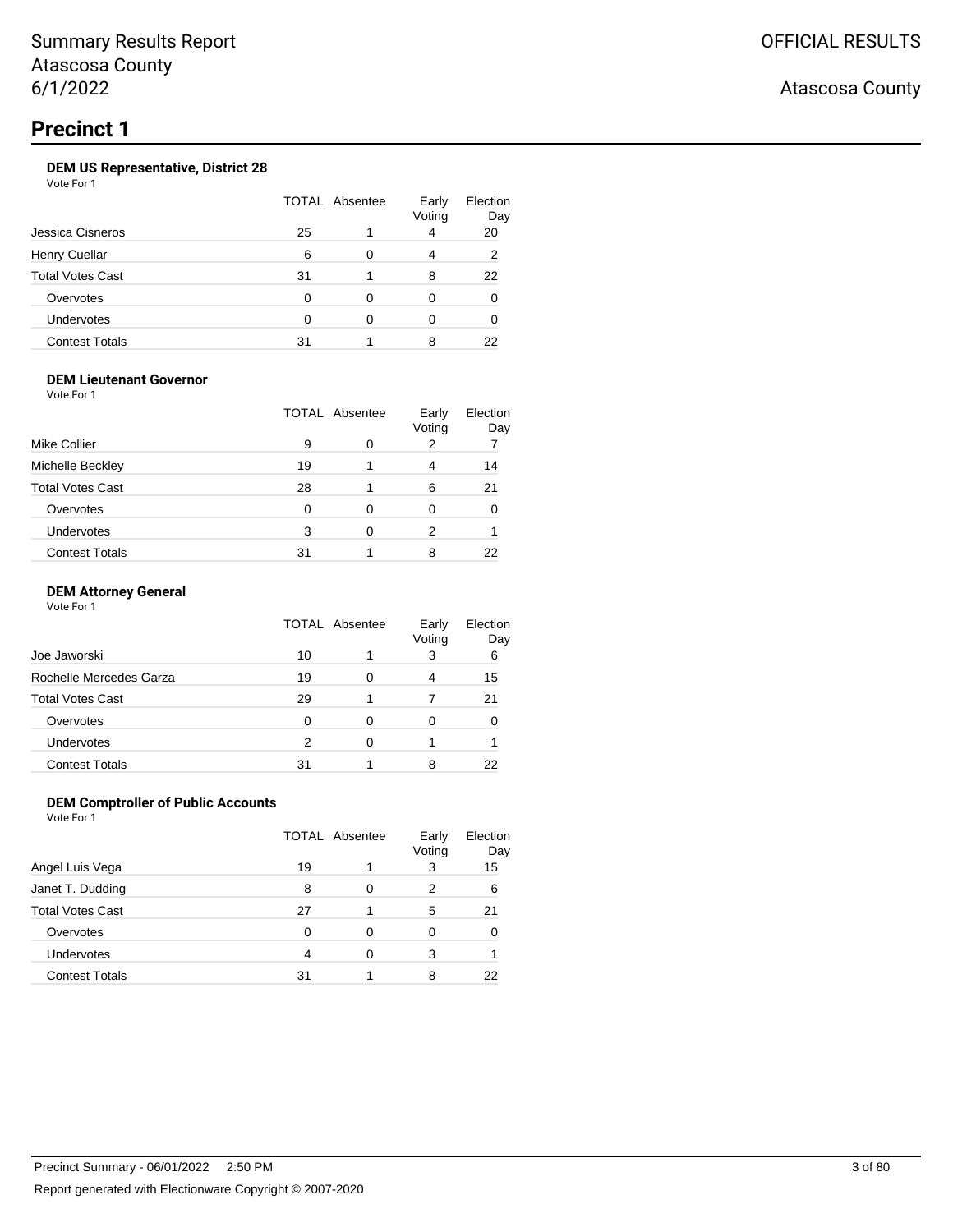# OFFICIAL RESULTS

## Atascosa County

## **Precinct 1**

## **DEM Comm General Land Office**

Vote For 1

|                         | TOTAL Absentee |   | Early<br>Voting | Election<br>Day |
|-------------------------|----------------|---|-----------------|-----------------|
| Sandragrace Martinez    | 20             |   | 2               | 17              |
| Jay Kleberg             | 8              | 0 | 4               | 4               |
| <b>Total Votes Cast</b> | 28             |   | 6               | 21              |
| Overvotes               | O              | ∩ | 0               |                 |
| Undervotes              | 3              |   | 2               |                 |
| <b>Contest Totals</b>   | 31             |   | 8               | 22              |

## **DEM Member, State BoE, Dist 1**

|                         | <b>TOTAL Absentee</b> |   | Early<br>Voting | Election<br>Day |
|-------------------------|-----------------------|---|-----------------|-----------------|
| Melissa N Ortega        | 15                    | 0 | 3               | 12              |
| Laura Marquez           | 12                    | 0 | 3               | 9               |
| <b>Total Votes Cast</b> | 27                    | 0 | 6               | 21              |
| Overvotes               | 0                     | 0 | 0               |                 |
| Undervotes              | 4                     |   | 2               |                 |
| <b>Contest Totals</b>   | 31                    |   | 8               |                 |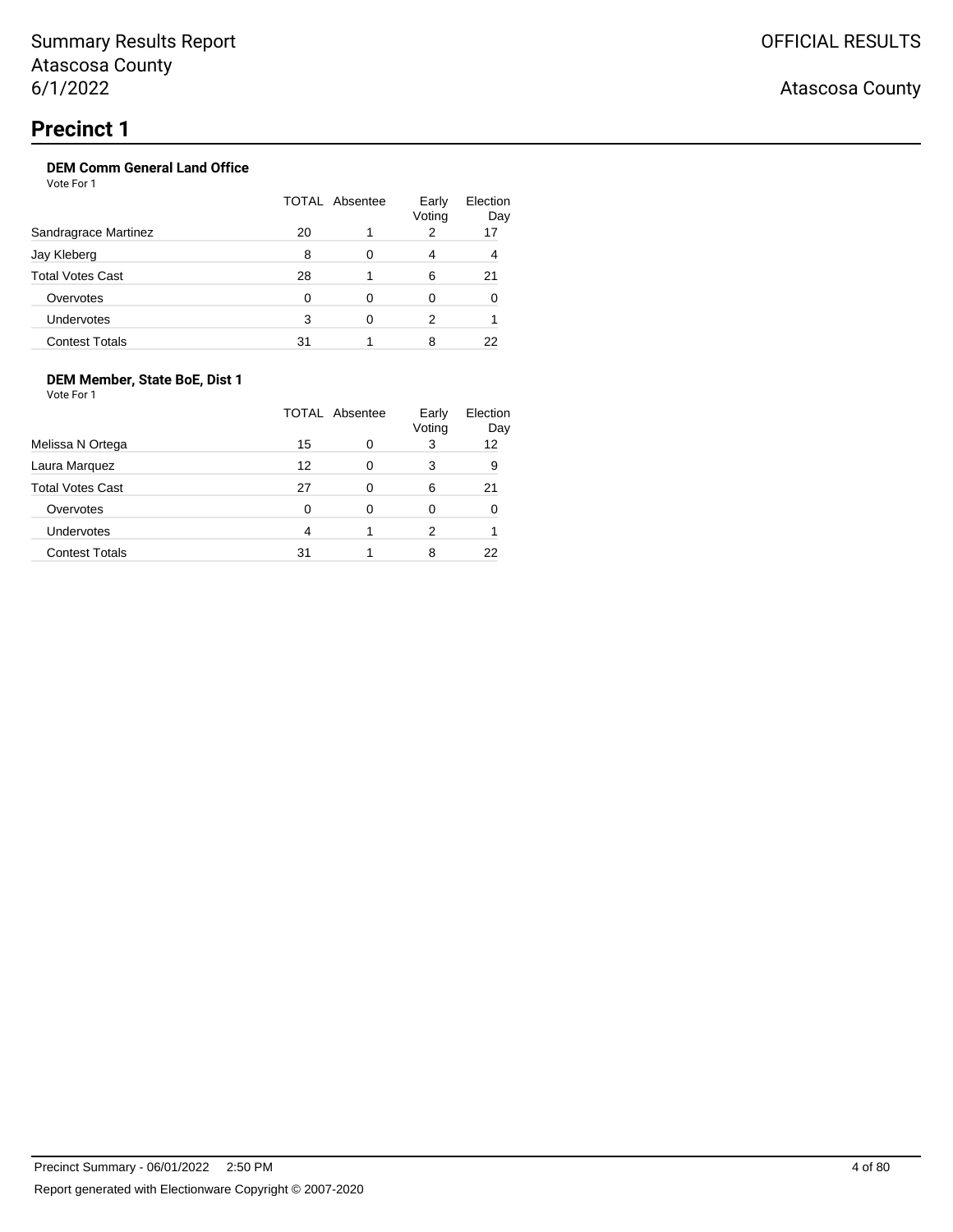# **Precinct 3**

| <b>Statistics</b>                      |          | TOTAL Absentee | Early<br>Voting | Election<br>Day |
|----------------------------------------|----------|----------------|-----------------|-----------------|
| Registered Voters - Total              | 0        |                |                 |                 |
| Registered Voters - Republican Party   | 0        |                |                 |                 |
| Registered Voters - Democratic Party   | 0        |                |                 |                 |
| Registered Voters - NONPARTISAN        | 0        |                |                 |                 |
| <b>Ballots Cast - Total</b>            | 233      | 18             | 117             | 98              |
| Ballots Cast - Republican Party        | 182      | 10             | 88              | 84              |
| <b>Ballots Cast - Democratic Party</b> | 51       | 8              | 29              | 14              |
| <b>Ballots Cast - NONPARTISAN</b>      | 0        | 0              | 0               | 0               |
| Ballots Cast - Blank                   | 0        | 0              | 0               | 0               |
| Voter Turnout - Total                  | $0.00\%$ |                |                 |                 |
| Voter Turnout - Republican Party       | $0.00\%$ |                |                 |                 |
| Voter Turnout - Democratic Party       | $0.00\%$ |                |                 |                 |
| Voter Turnout - NONPARTISAN            | $0.00\%$ |                |                 |                 |

## **REP US Representative, District 28**

Vote For 1

|                         | TOTAL Absentee |    | Early<br>Voting | Election<br>Day |
|-------------------------|----------------|----|-----------------|-----------------|
| Sandra Whitten          | 102            | 5  | 53              | 44              |
| Cassy Garcia            | 71             | 5  | 31              | 35              |
| <b>Total Votes Cast</b> | 173            | 10 | 84              | 79              |
| Overvotes               | 0              | 0  | 0               | 0               |
| <b>Undervotes</b>       | 9              | 0  | 4               | 5               |
| <b>Contest Totals</b>   | 182            | 10 | 88              | 84              |

### **REP Attorney General**

Vote For 1

|                         |     | TOTAL Absentee | Early<br>Voting | Election<br>Day |
|-------------------------|-----|----------------|-----------------|-----------------|
| Ken Paxton              | 109 | 5              | 53              | 51              |
| George P. Bush          | 67  | 5              | 33              | 29              |
| <b>Total Votes Cast</b> | 176 | 10             | 86              | 80              |
| Overvotes               | 0   | 0              | 0               | 0               |
| Undervotes              | 6   | 0              | 2               | 4               |
| <b>Contest Totals</b>   | 182 | 10             | 88              | 84              |

## **REP Comm General Land Office**

|                         | <b>TOTAL Absentee</b> |    | Early<br>Voting | Election<br>Day |
|-------------------------|-----------------------|----|-----------------|-----------------|
| Dawn Buckingham         | 108                   | 6  | 55              | 47              |
| <b>Tim Westley</b>      | 53                    | 2  | 26              | 25              |
| <b>Total Votes Cast</b> | 161                   | 8  | 81              | 72              |
| Overvotes               | 0                     | 0  | 0               | 0               |
| <b>Undervotes</b>       | 21                    | 2  | 7               | 12              |
| <b>Contest Totals</b>   | 182                   | 10 | 88              | 84              |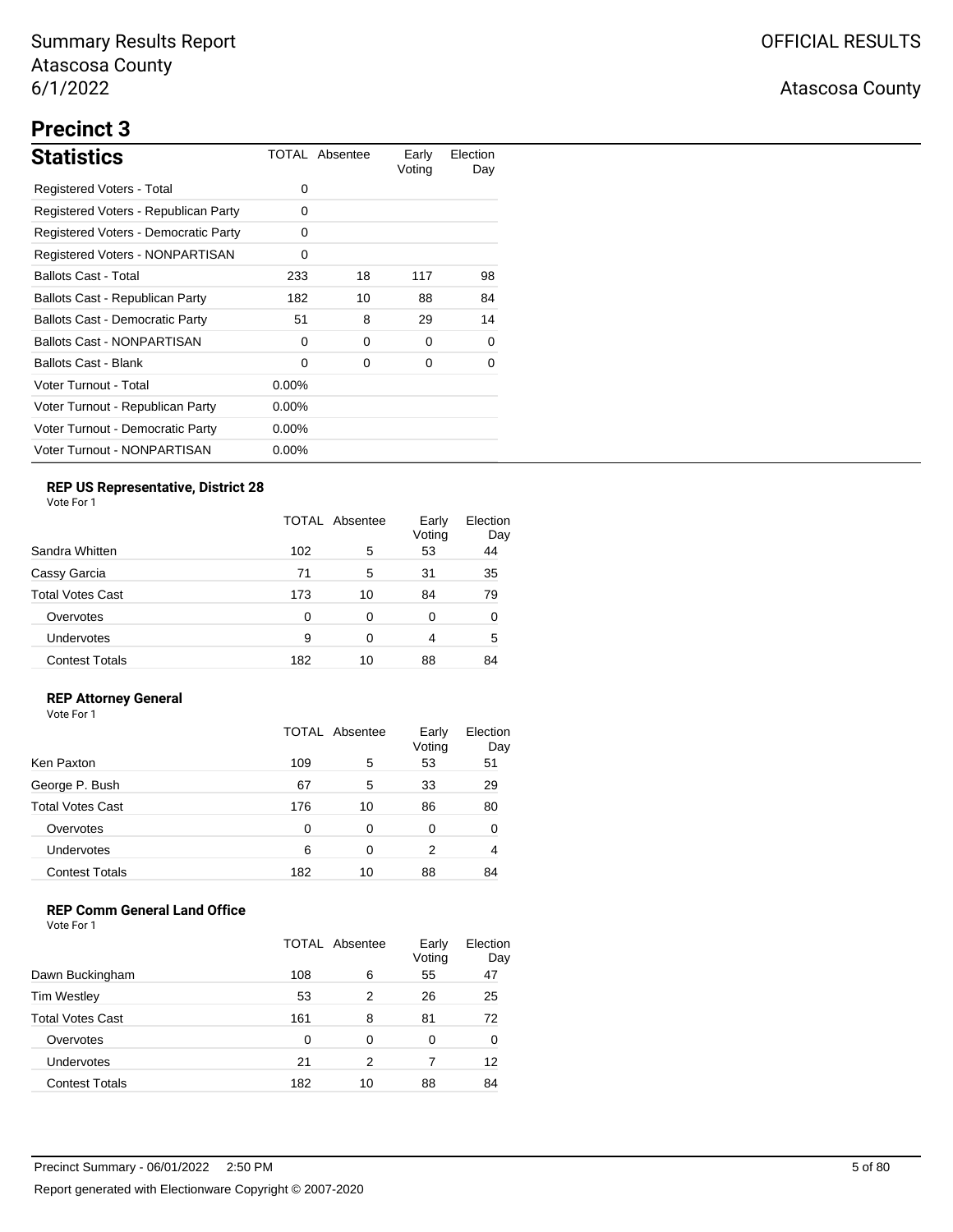### **REP Railroad Commissioner**

Vote For 1

|                       |     | TOTAL Absentee | Early<br>Voting | Election<br>Day |
|-----------------------|-----|----------------|-----------------|-----------------|
| Sarah Stogner         | 82  | 4              | 44              | 34              |
| Wayne Christian       | 78  | 6              | 36              | 36              |
| Total Votes Cast      | 160 | 10             | 80              | 70              |
| Overvotes             | 0   | 0              | 0               | 0               |
| Undervotes            | 22  | 0              | 8               | 14              |
| <b>Contest Totals</b> | 182 | 10             | 88              | 84              |
|                       |     |                |                 |                 |

#### **REP State Senator, Dist 24**

Vote For 1

|                         |     | TOTAL Absentee | Early<br>Voting | Election<br>Day |
|-------------------------|-----|----------------|-----------------|-----------------|
| <b>Raul Reyes</b>       | 38  | 2              | 19              | 17              |
| Pete Flores             | 134 | 8              | 64              | 62              |
| <b>Total Votes Cast</b> | 172 | 10             | 83              | 79              |
| Overvotes               | 0   | 0              | 0               | O               |
| <b>Undervotes</b>       | 10  | 0              | 5               | 5               |
| <b>Contest Totals</b>   | 182 | 10             | 88              | 84              |

#### **REP Dist Judge, 81st Judicial Dist**

Vote For 1

|                           | TOTAL Absentee |    | Early<br>Voting | Election<br>Day |
|---------------------------|----------------|----|-----------------|-----------------|
| <b>Trent Rowell</b>       | 78             | 2  | 34              | 42              |
| Jennifer Ebrom Dillingham | 93             |    | 52              | 34              |
| <b>Total Votes Cast</b>   | 171            | 9  | 86              | 76              |
| Overvotes                 |                | 1  | 0               | 0               |
| Undervotes                | 10             | 0  | 2               | 8               |
| <b>Contest Totals</b>     | 182            | 10 | 88              | 84              |

### **REP County Judge**

Vote For 1 TOTAL Absentee Early Voting Election Day Weldon P. Cude 6 10 10 10 10 10 10 10 10 10 10 10 11 12 12 12 12 12 12 12 Camila Chapa Mares 89 5 44 40 Total Votes Cast 179 10 87 82 Overvotes 0 0 0 0 0 Undervotes 3 0 1 2 Contest Totals 182 10 88 84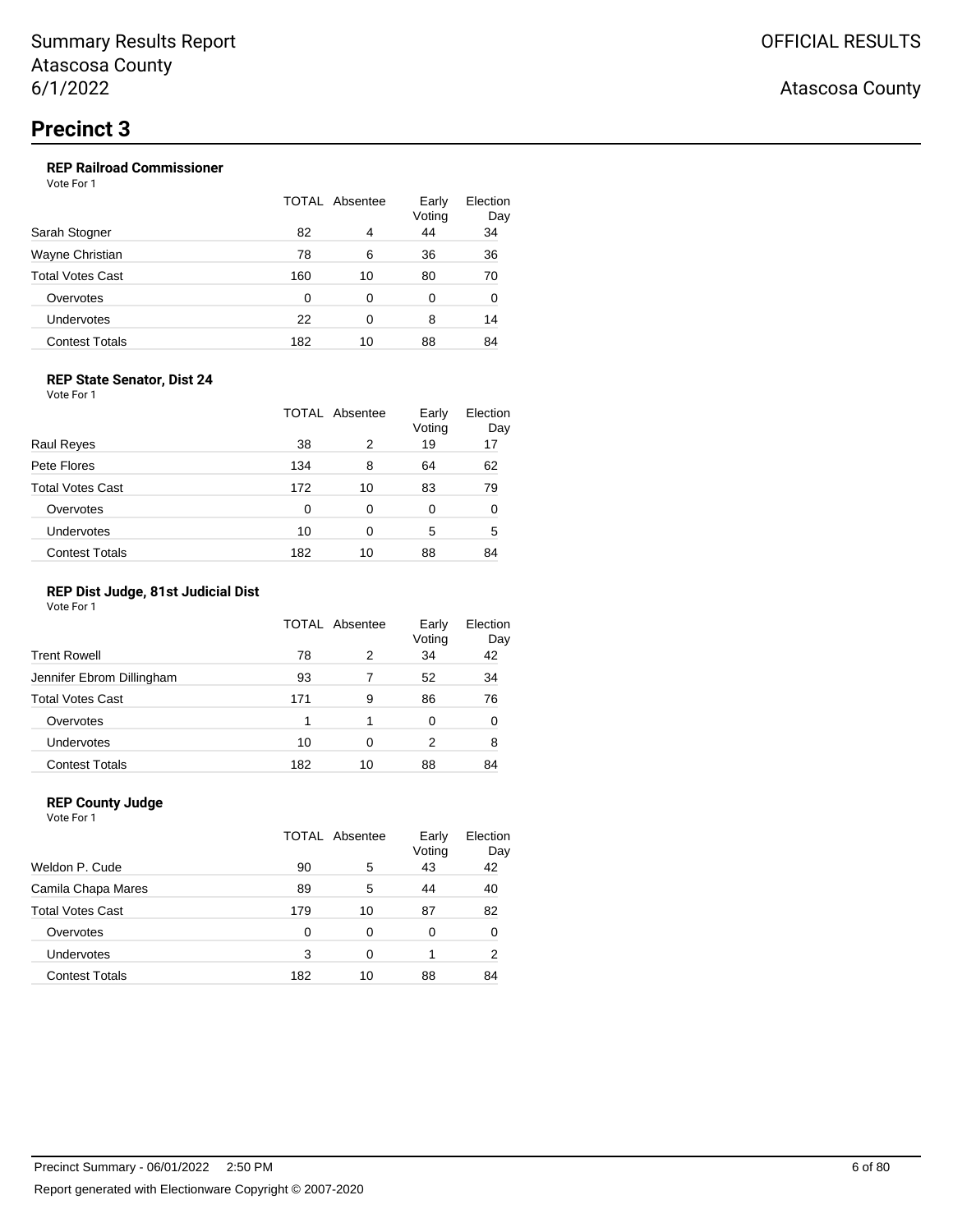#### **REP JOP Pct 4**

Vote For 1

|                       | <b>TOTAL Absentee</b> |    | Early<br>Voting | Election<br>Day |
|-----------------------|-----------------------|----|-----------------|-----------------|
| Rusty Prasifka        | 92                    | 5  | 53              | 34              |
| Robert M. Evans       | 87                    | 5  | 35              | 47              |
| Total Votes Cast      | 179                   | 10 | 88              | 81              |
| Overvotes             | O                     | 0  | 0               | 0               |
| Undervotes            | 3                     | ∩  | 0               | 3               |
| <b>Contest Totals</b> | 182                   | 10 | 88              | 84              |

#### **DEM US Representative, District 28**

Vote For 1

|                         |    | TOTAL Absentee |    | Election<br>Day |
|-------------------------|----|----------------|----|-----------------|
| Jessica Cisneros        | 32 | 3              | 19 | 10              |
| <b>Henry Cuellar</b>    | 19 | 5              | 10 |                 |
| <b>Total Votes Cast</b> | 51 | 8              | 29 | 14              |
| Overvotes               | 0  | 0              | 0  |                 |
| <b>Undervotes</b>       | 0  | O              | 0  |                 |
| <b>Contest Totals</b>   | 51 | 8              | 29 | 14              |

#### **DEM Lieutenant Governor**

Vote For 1

|                         | TOTAL Absentee |   | Early<br>Voting | Election<br>Day |
|-------------------------|----------------|---|-----------------|-----------------|
| Mike Collier            | 19             | 3 | 13              | 3               |
| Michelle Beckley        | 28             | 5 | 15              | 8               |
| <b>Total Votes Cast</b> | 47             | 8 | 28              | 11              |
| Overvotes               | ∩              | 0 | 0               |                 |
| <b>Undervotes</b>       | 4              | 0 |                 | 3               |
| <b>Contest Totals</b>   | 51             | 8 | 29              | 14              |

#### **DEM Attorney General**

Vote For 1 TOTAL Absentee Early Voting Election Day Joe Jaworski 14 1 12 1 Rochelle Mercedes Garza 15 135 12 17 11 Total Votes Cast 12 Overvotes 0 0 0 0 0 Undervotes 2 0 0 2 Contest Totals **51** 8 29 14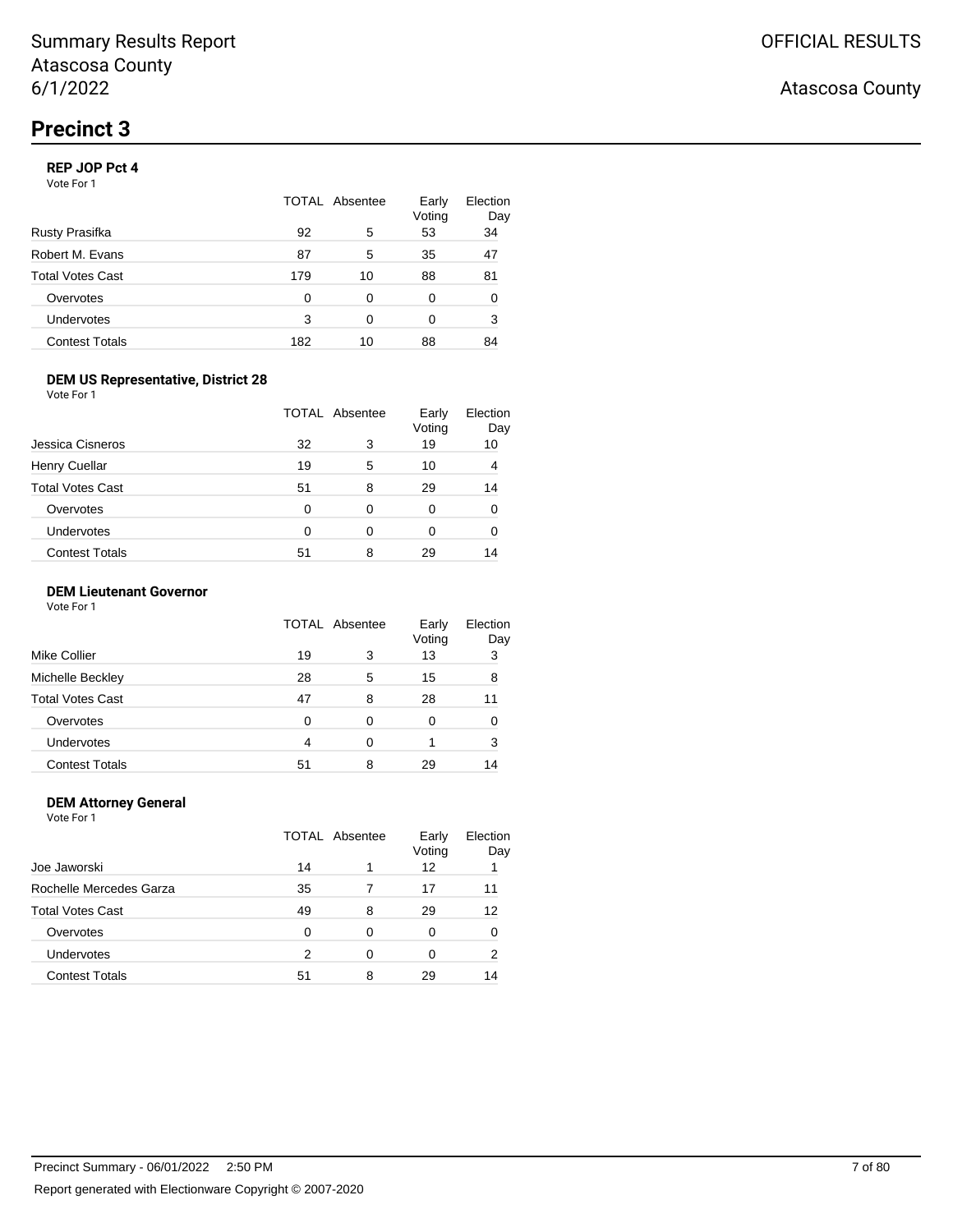## OFFICIAL RESULTS

## Atascosa County

## **Precinct 3**

## **DEM Comptroller of Public Accounts**

Vote For 1

|                         | TOTAL Absentee |   | Early<br>Voting | Election<br>Day |
|-------------------------|----------------|---|-----------------|-----------------|
| Angel Luis Vega         | 29             |   | 14              | 8               |
| Janet T. Dudding        | 20             |   | 15              | 4               |
| <b>Total Votes Cast</b> | 49             | 8 | 29              | 12              |
| Overvotes               | 0              | 0 | 0               | 0               |
| <b>Undervotes</b>       | 2              | 0 | 0               | 2               |
| <b>Contest Totals</b>   | 51             | 8 | 29              | 14              |

#### **DEM Comm General Land Office**

Vote For 1

|                         | <b>TOTAL Absentee</b> |   | Early<br>Voting | Election<br>Day |
|-------------------------|-----------------------|---|-----------------|-----------------|
| Sandragrace Martinez    | 32                    |   | 16              | 9               |
| Jay Kleberg             | 17                    | 1 | 13              | 3               |
| <b>Total Votes Cast</b> | 49                    | 8 | 29              | 12              |
| Overvotes               | 0                     | 0 | 0               |                 |
| Undervotes              | 2                     | 0 | 0               | 2               |
| <b>Contest Totals</b>   | 51                    | 8 | 29              | 14              |

#### **DEM Member, State BoE, Dist 1**

|                         | TOTAL Absentee |   | Early<br>Voting | Election<br>Day |
|-------------------------|----------------|---|-----------------|-----------------|
| Melissa N Ortega        | 32             | 5 | 20              |                 |
| Laura Marquez           | 14             |   | 8               | 5               |
| <b>Total Votes Cast</b> | 46             | 6 | 28              | 12              |
| Overvotes               | 0              | 0 | 0               | 0               |
| Undervotes              | 5              | 2 |                 | 2               |
| <b>Contest Totals</b>   | 51             | 8 | 29              | 14              |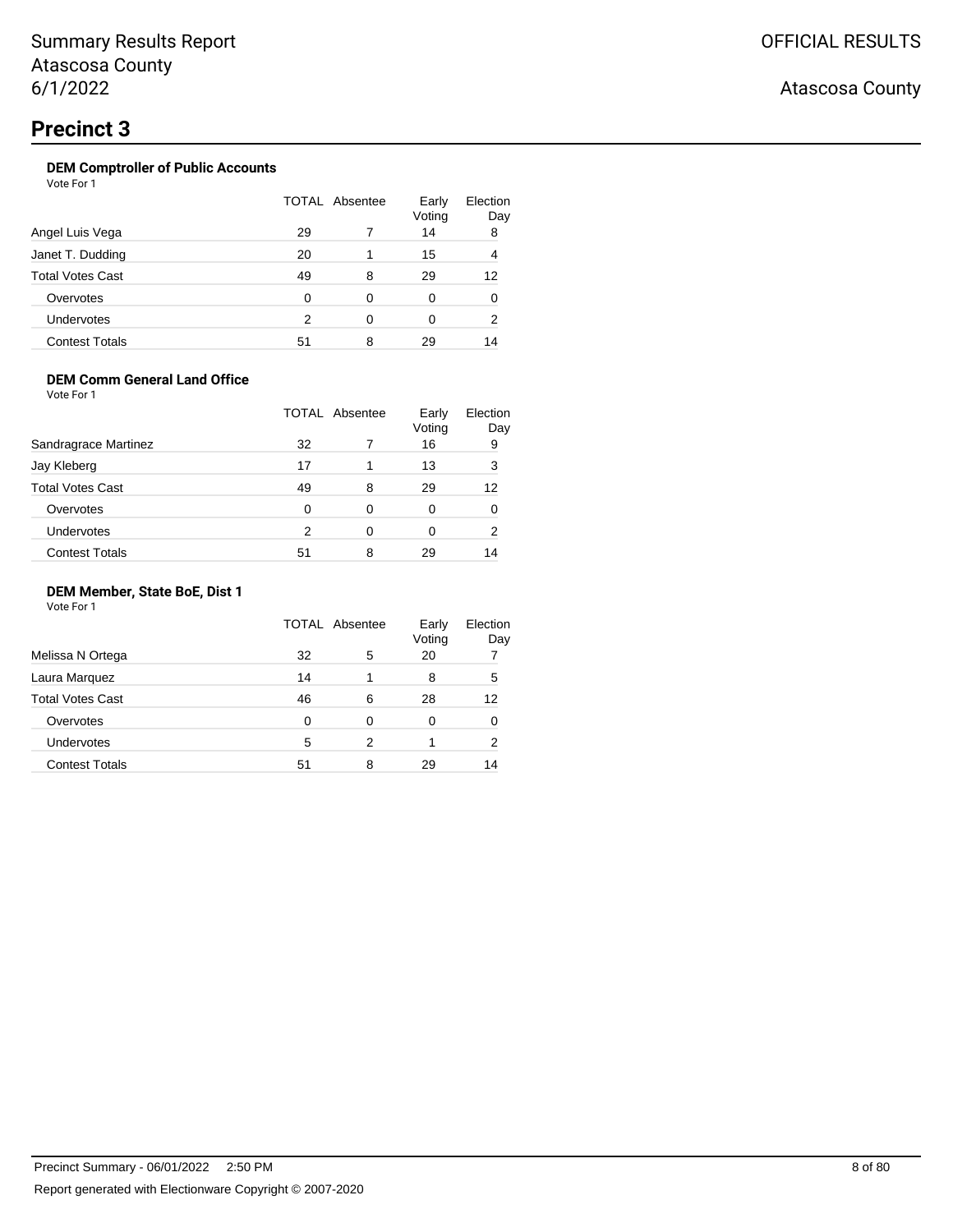# **Precinct 4**

| <b>Statistics</b>                      |          | TOTAL Absentee | Early<br>Voting | Election<br>Day |
|----------------------------------------|----------|----------------|-----------------|-----------------|
| Registered Voters - Total              | 0        |                |                 |                 |
| Registered Voters - Republican Party   | 0        |                |                 |                 |
| Registered Voters - Democratic Party   | $\Omega$ |                |                 |                 |
| Registered Voters - NONPARTISAN        | 0        |                |                 |                 |
| <b>Ballots Cast - Total</b>            | 70       | 5              | 23              | 42              |
| Ballots Cast - Republican Party        | 37       | 1              | 18              | 18              |
| <b>Ballots Cast - Democratic Party</b> | 33       | 4              | 5               | 24              |
| Ballots Cast - NONPARTISAN             | 0        | 0              | 0               | 0               |
| <b>Ballots Cast - Blank</b>            | 0        | 0              | 0               | $\Omega$        |
| Voter Turnout - Total                  | $0.00\%$ |                |                 |                 |
| Voter Turnout - Republican Party       | $0.00\%$ |                |                 |                 |
| Voter Turnout - Democratic Party       | $0.00\%$ |                |                 |                 |
| Voter Turnout - NONPARTISAN            | $0.00\%$ |                |                 |                 |

## **REP US Representative, District 28**

Vote For 1

|                         | TOTAL Absentee |   | Early<br>Voting | Election<br>Day |
|-------------------------|----------------|---|-----------------|-----------------|
| Sandra Whitten          | 18             | 1 | 6               | 11              |
| Cassy Garcia            | 19             | 0 | 12              |                 |
| <b>Total Votes Cast</b> | 37             | 1 | 18              | 18              |
| Overvotes               | 0              | 0 | 0               | 0               |
| Undervotes              | 0              | 0 | 0               | O               |
| <b>Contest Totals</b>   | 37             |   | 18              | 18              |

### **REP Attorney General**

Vote For 1

|                         | <b>TOTAL Absentee</b> |   | Early<br>Voting | Election<br>Day |
|-------------------------|-----------------------|---|-----------------|-----------------|
| Ken Paxton              | 28                    | 0 | 15              | 13              |
| George P. Bush          | 9                     |   | 3               | 5               |
| <b>Total Votes Cast</b> | 37                    |   | 18              | 18              |
| Overvotes               | 0                     | 0 | 0               |                 |
| Undervotes              | 0                     | 0 | 0               |                 |
| <b>Contest Totals</b>   | 37                    |   | 18              | 18              |

### **REP Comm General Land Office**

|                         | TOTAL Absentee |   | Early<br>Voting | Election<br>Day |
|-------------------------|----------------|---|-----------------|-----------------|
| Dawn Buckingham         | 18             |   | 11              | 6               |
| <b>Tim Westley</b>      | 16             | ∩ |                 | 9               |
| <b>Total Votes Cast</b> | 34             |   | 18              | 15              |
| Overvotes               | ∩              | 0 | 0               | 0               |
| Undervotes              | 3              | ∩ | 0               | 3               |
| <b>Contest Totals</b>   | 37             |   | 18              | 18              |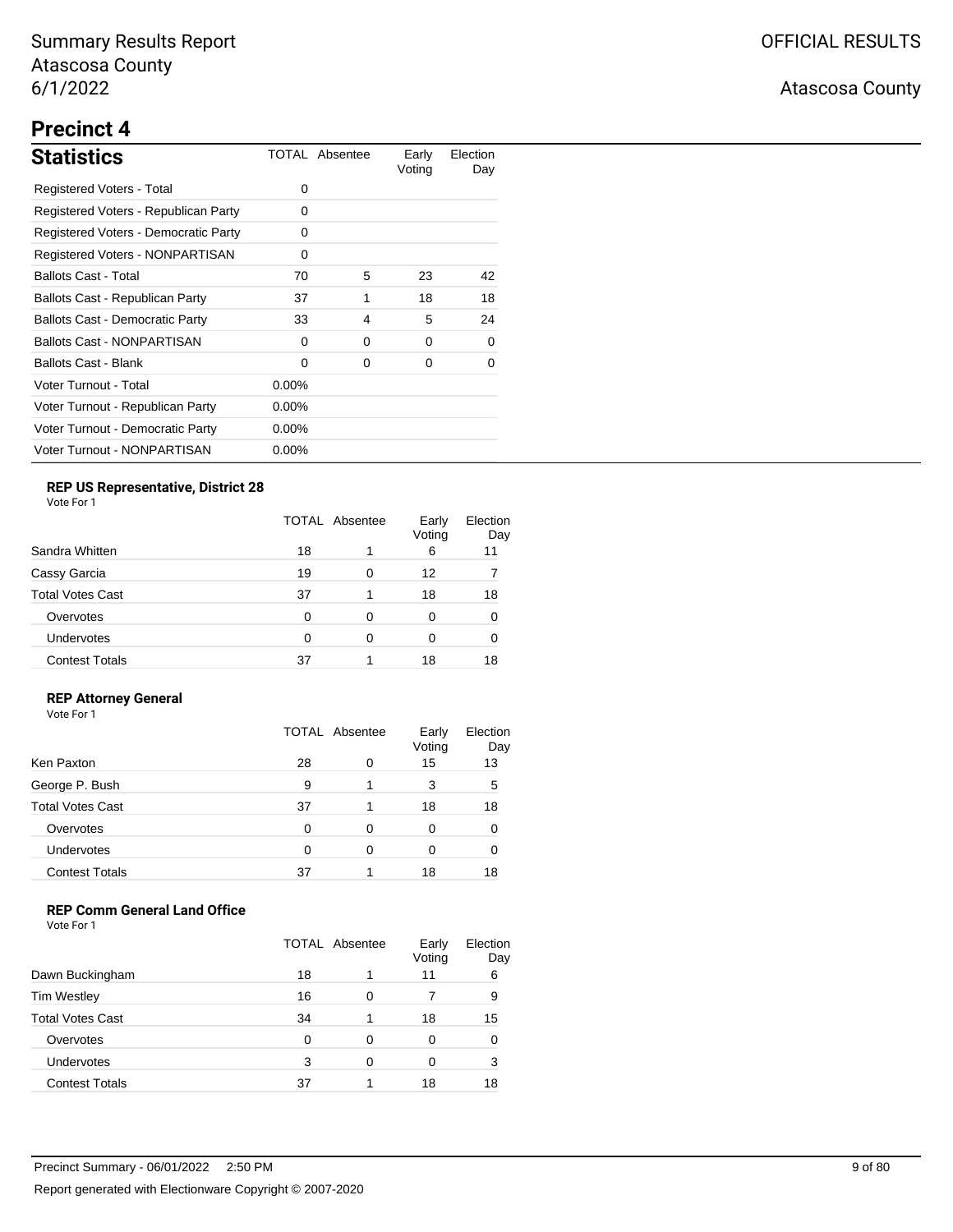## **REP Railroad Commissioner**

Vote For 1

|                         | TOTAL Absentee |   | Early<br>Voting | Election<br>Day |
|-------------------------|----------------|---|-----------------|-----------------|
| Sarah Stogner           | 21             |   | 12              | 8               |
| Wayne Christian         | 16             | 0 | 6               | 10              |
| <b>Total Votes Cast</b> | 37             |   | 18              | 18              |
| Overvotes               | 0              | ∩ | 0               | 0               |
| Undervotes              | 0              | ∩ | 0               | O               |
| <b>Contest Totals</b>   | 37             |   | 18              | 18              |

### **REP Dist Judge, 81st Judicial Dist**

Vote For 1

|                           | TOTAL Absentee |   | Early<br>Voting | Election<br>Day |
|---------------------------|----------------|---|-----------------|-----------------|
| <b>Trent Rowell</b>       | 18             | O | 6               | 12              |
| Jennifer Ebrom Dillingham | 18             |   | 12              | 5               |
| <b>Total Votes Cast</b>   | 36             |   | 18              | 17              |
| Overvotes                 | 0              | 0 | 0               |                 |
| Undervotes                |                | Ω | 0               |                 |
| <b>Contest Totals</b>     | 37             |   | 18              | 18              |

#### **REP County Judge**

Vote For 1

|                         | TOTAL Absentee |   | Early<br>Voting | Election<br>Day |
|-------------------------|----------------|---|-----------------|-----------------|
| Weldon P. Cude          | 23             |   | 9               | 13              |
| Camila Chapa Mares      | 13             | 0 | 9               | 4               |
| <b>Total Votes Cast</b> | 36             |   | 18              | 17              |
| Overvotes               | 0              | 0 | 0               |                 |
| Undervotes              |                | ∩ | Ω               |                 |
| <b>Contest Totals</b>   | 37             |   | 18              | 18              |

### **DEM US Representative, District 28**

Vote For 1

|                         | TOTAL Absentee |   | Early<br>Voting | Election<br>Day |
|-------------------------|----------------|---|-----------------|-----------------|
| Jessica Cisneros        | 29             | 4 | 3               | 22              |
| Henry Cuellar           | 4              | 0 | 2               | 2               |
| <b>Total Votes Cast</b> | 33             | 4 | 5               | 24              |
| Overvotes               | 0              | 0 | 0               |                 |
| Undervotes              | ∩              | 0 | 0               |                 |
| <b>Contest Totals</b>   | 33             |   | 5               | 24              |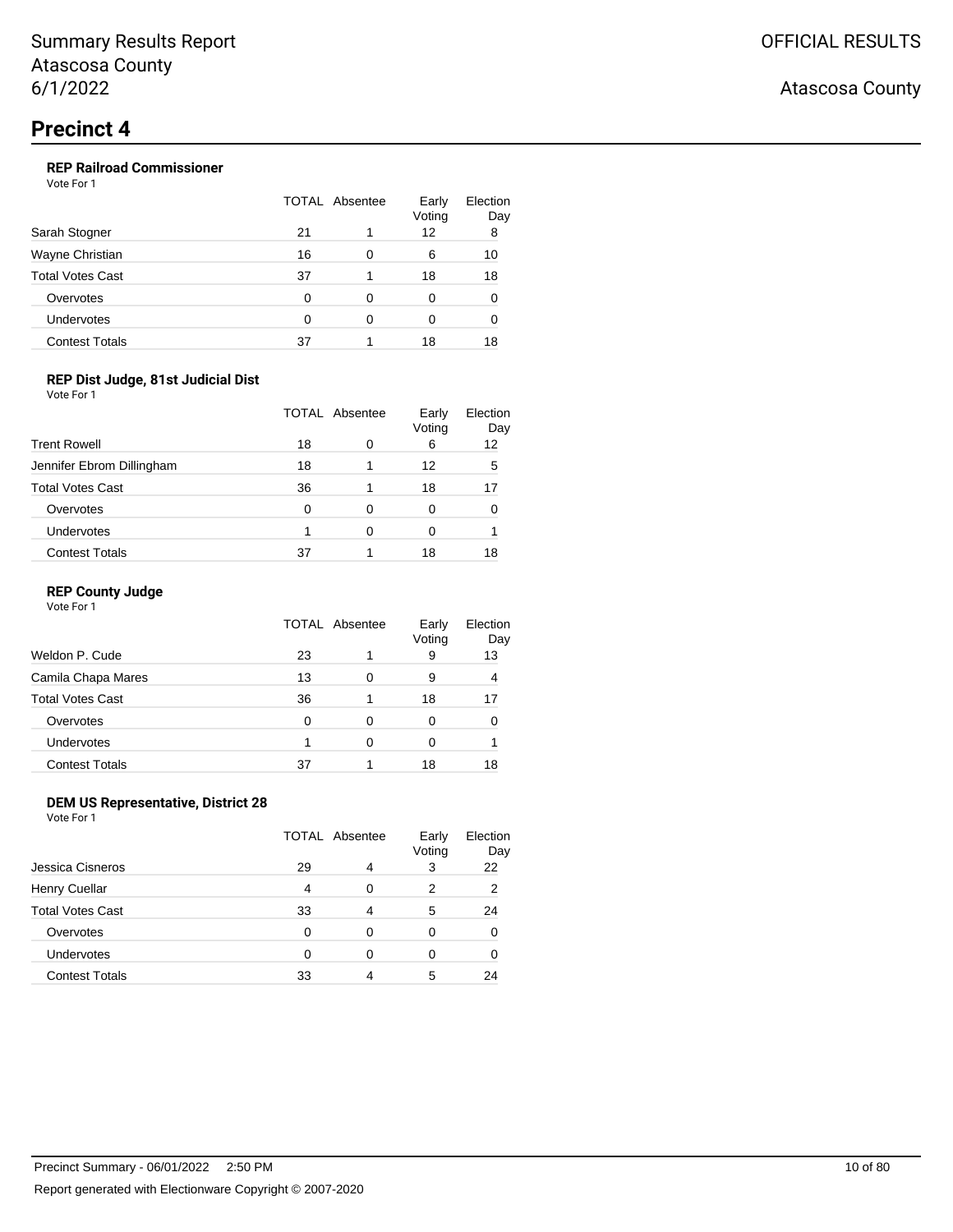## **DEM Lieutenant Governor**

Vote For 1

|                         |    | TOTAL Absentee | Early<br>Voting | Election<br>Day |
|-------------------------|----|----------------|-----------------|-----------------|
| Mike Collier            | 16 |                | 2               | 13              |
| Michelle Beckley        | 14 | 3              | 3               | 8               |
| <b>Total Votes Cast</b> | 30 | 4              | 5               | 21              |
| Overvotes               | 0  | 0              | 0               | 0               |
| Undervotes              | 3  | ∩              | 0               | 3               |
| <b>Contest Totals</b>   | 33 |                | 5               | 24              |
|                         |    |                |                 |                 |

#### **DEM Attorney General**

Vote For 1

| Joe Jaworski            | TOTAL Absentee |   | Early<br>Voting | Election<br>Day |
|-------------------------|----------------|---|-----------------|-----------------|
|                         | 8              |   | 3               | 4               |
| Rochelle Mercedes Garza | 25             | 3 | 2               | 20              |
| <b>Total Votes Cast</b> | 33             | 4 | 5               | 24              |
| Overvotes               | O              | 0 | 0               |                 |
| Undervotes              | $\Omega$       | 0 | 0               |                 |
| <b>Contest Totals</b>   | 33             |   | 5               | 24              |

#### **DEM Comptroller of Public Accounts**

Vote For 1

|                         | <b>TOTAL Absentee</b> |   | Early<br>Voting | Election<br>Day |
|-------------------------|-----------------------|---|-----------------|-----------------|
| Angel Luis Vega         | 25                    | 4 | 4               | 17              |
| Janet T. Dudding        | 6                     | 0 |                 | 5               |
| <b>Total Votes Cast</b> | 31                    | 4 | 5               | 22              |
| Overvotes               | 0                     | 0 | 0               |                 |
| Undervotes              | 2                     | 0 | 0               | 2               |
| <b>Contest Totals</b>   | 33                    | 4 | 5               | 24              |

## **DEM Comm General Land Office**

Vote For 1

|                       | TOTAL Absentee |   | Early<br>Voting | Election<br>Day |
|-----------------------|----------------|---|-----------------|-----------------|
| Sandragrace Martinez  | 24             | 3 | 3               | 18              |
| Jay Kleberg           | 8              |   | 2               | 5               |
| Total Votes Cast      | 32             | 4 | 5               | 23              |
| Overvotes             | 0              | 0 | 0               |                 |
| <b>Undervotes</b>     |                | 0 | Ω               |                 |
| <b>Contest Totals</b> | 33             | 4 | 5               | 24              |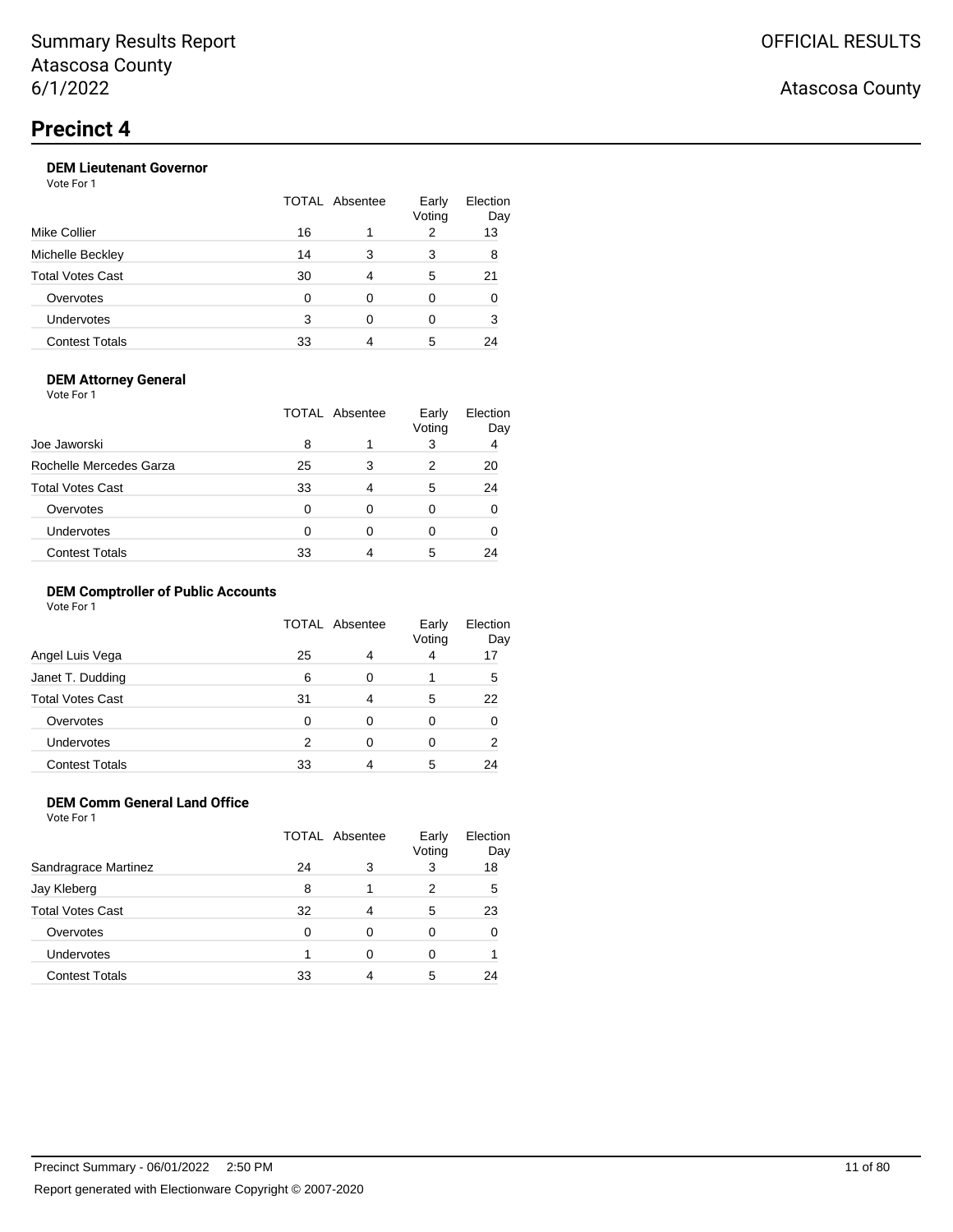Vote For 1

|                         | TOTAL Absentee |   | Early<br>Voting | Election<br>Day |
|-------------------------|----------------|---|-----------------|-----------------|
| Melissa N Ortega        | 20             | 2 | 2               | 16              |
| Laura Marquez           | 11             | 2 | 3               | 6               |
| <b>Total Votes Cast</b> | 31             | 4 | 5               | 22              |
| Overvotes               | 0              | 0 | 0               | O               |
| <b>Undervotes</b>       | 2              |   | 0               | 2               |
| <b>Contest Totals</b>   | 33             | 4 | 5               | 24              |
|                         |                |   |                 |                 |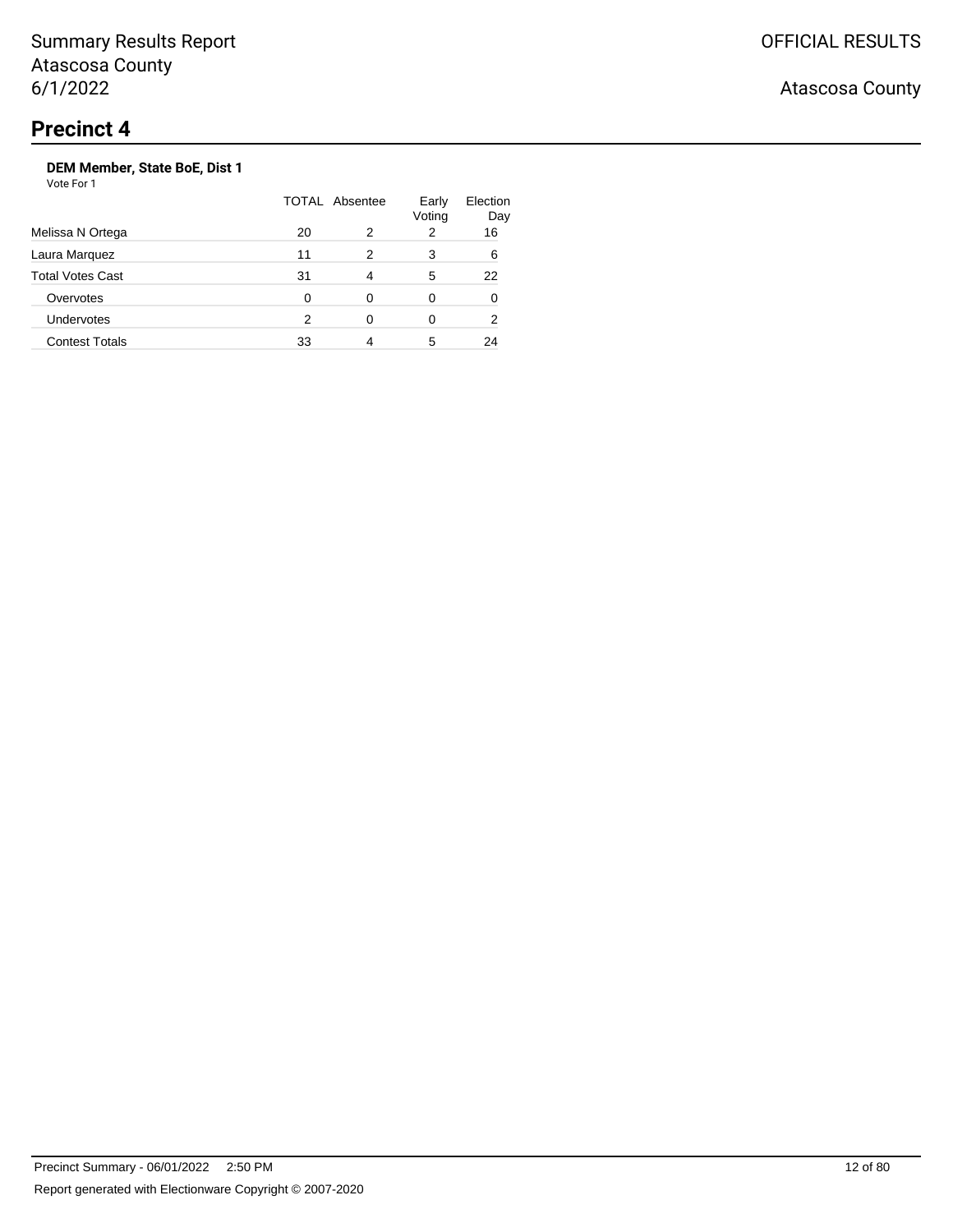# **Precinct 5**

| <b>Statistics</b>                      |          | TOTAL Absentee | Early<br>Voting | Election<br>Day |
|----------------------------------------|----------|----------------|-----------------|-----------------|
| Registered Voters - Total              | 0        |                |                 |                 |
| Registered Voters - Republican Party   | 0        |                |                 |                 |
| Registered Voters - Democratic Party   | 0        |                |                 |                 |
| Registered Voters - NONPARTISAN        | 0        |                |                 |                 |
| <b>Ballots Cast - Total</b>            | 152      | 11             | 50              | 91              |
| Ballots Cast - Republican Party        | 88       | 2              | 33              | 53              |
| <b>Ballots Cast - Democratic Party</b> | 64       | 9              | 17              | 38              |
| <b>Ballots Cast - NONPARTISAN</b>      | 0        | 0              | 0               | O               |
| Ballots Cast - Blank                   | 0        | 0              | 0               | O               |
| Voter Turnout - Total                  | $0.00\%$ |                |                 |                 |
| Voter Turnout - Republican Party       | $0.00\%$ |                |                 |                 |
| Voter Turnout - Democratic Party       | $0.00\%$ |                |                 |                 |
| Voter Turnout - NONPARTISAN            | $0.00\%$ |                |                 |                 |

## **REP US Representative, District 28**

Vote For 1

| Sandra Whitten          |    | TOTAL Absentee |    | Election<br>Day |
|-------------------------|----|----------------|----|-----------------|
|                         | 48 | 0              | 20 | 28              |
| Cassy Garcia            | 39 | 2              | 13 | 24              |
| <b>Total Votes Cast</b> | 87 | 2              | 33 | 52              |
| Overvotes               | 0  | 0              | 0  | 0               |
| <b>Undervotes</b>       |    | 0              | 0  |                 |
| <b>Contest Totals</b>   | 88 | 2              | 33 | 53              |

### **REP Attorney General**

Vote For 1

|                         | TOTAL Absentee |   | Early<br>Voting | Election<br>Day |
|-------------------------|----------------|---|-----------------|-----------------|
| Ken Paxton              | 61             | 0 | 26              | 35              |
| George P. Bush          | 26             | 2 |                 | 17              |
| <b>Total Votes Cast</b> | 87             | 2 | 33              | 52              |
| Overvotes               | 0              | 0 | 0               |                 |
| Undervotes              |                | 0 | 0               |                 |
| <b>Contest Totals</b>   | 88             | 2 | 33              | 53              |

## **REP Comm General Land Office**

|                         | TOTAL Absentee |   | Early<br>Voting | Election<br>Day |
|-------------------------|----------------|---|-----------------|-----------------|
| Dawn Buckingham         | 58             | 2 | 20              | 36              |
| <b>Tim Westley</b>      | 21             | 0 | 8               | 13              |
| <b>Total Votes Cast</b> | 79             | 2 | 28              | 49              |
| Overvotes               | O              | 0 | 0               | 0               |
| Undervotes              | 9              | ∩ | 5               | 4               |
| <b>Contest Totals</b>   | 88             |   | 33              | 53              |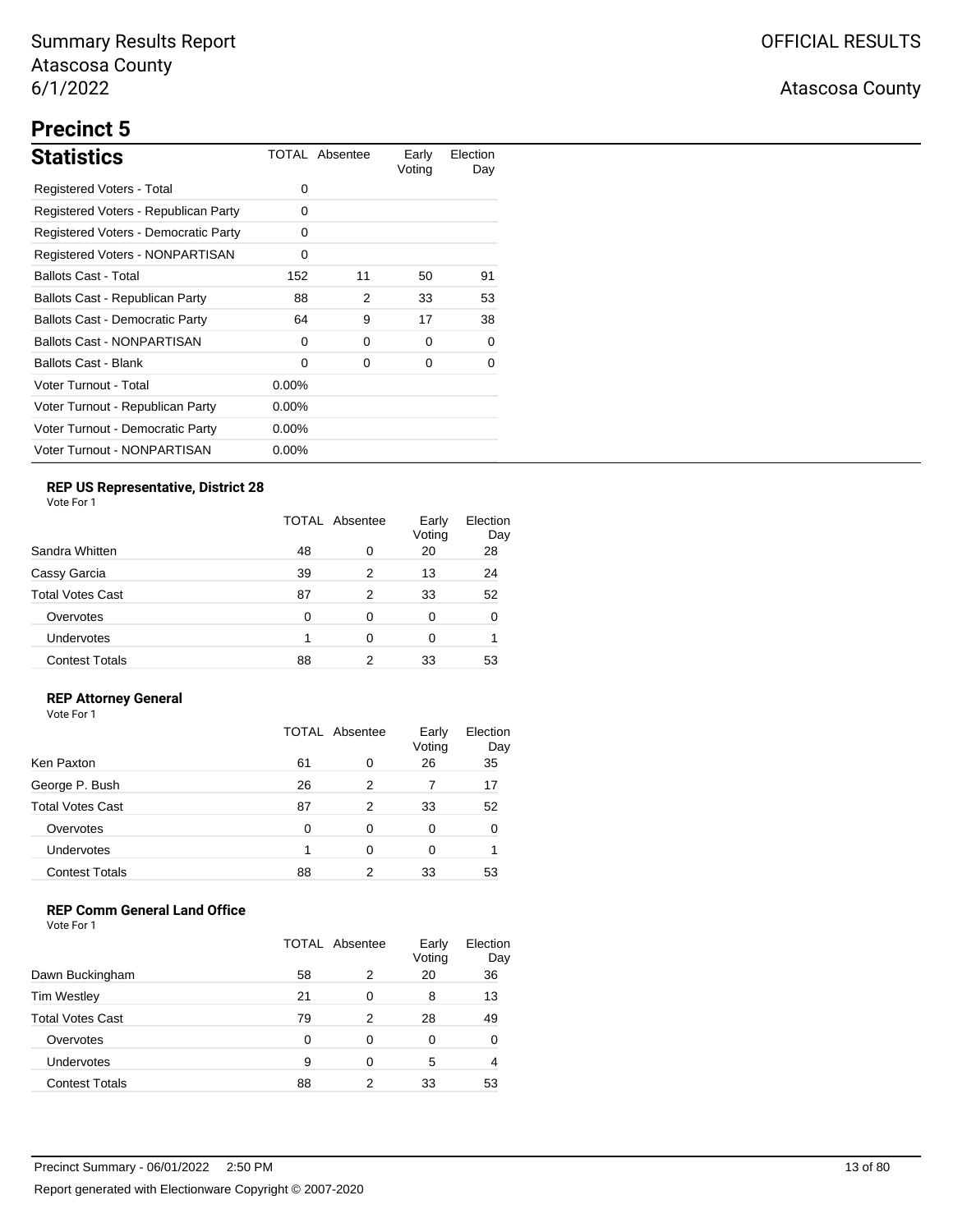## **REP Railroad Commissioner**

Vote For 1

| Sarah Stogner           | TOTAL Absentee |   | Early<br>Voting | Election<br>Day |
|-------------------------|----------------|---|-----------------|-----------------|
|                         | 45             | 0 | 11              | 34              |
| Wayne Christian         | 36             | 2 | 18              | 16              |
| <b>Total Votes Cast</b> | 81             | 2 | 29              | 50              |
| Overvotes               | 0              | 0 | 0               | 0               |
| Undervotes              |                | ∩ | 4               | 3               |
| <b>Contest Totals</b>   | 88             | 2 | 33              | 53              |

### **REP Dist Judge, 81st Judicial Dist**

Vote For 1

|                           | TOTAL Absentee |   | Early<br>Voting | Election<br>Day |
|---------------------------|----------------|---|-----------------|-----------------|
| <b>Trent Rowell</b>       | 28             | 0 |                 | 21              |
| Jennifer Ebrom Dillingham | 57             | 2 | 26              | 29              |
| <b>Total Votes Cast</b>   | 85             | 2 | 33              | 50              |
| Overvotes                 | 0              | 0 | 0               | 0               |
| Undervotes                | 3              | 0 | 0               | 3               |
| <b>Contest Totals</b>     | 88             | 2 | 33              | 53              |

#### **REP County Judge**

Vote For 1

|                         | TOTAL Absentee |   | Early<br>Voting | Election<br>Day |
|-------------------------|----------------|---|-----------------|-----------------|
| Weldon P. Cude          | 47             | 0 | 23              | 24              |
| Camila Chapa Mares      | 41             | 2 | 10              | 29              |
| <b>Total Votes Cast</b> | 88             | 2 | 33              | 53              |
| Overvotes               | 0              | 0 | 0               | 0               |
| <b>Undervotes</b>       | 0              | 0 | 0               | O               |
| <b>Contest Totals</b>   | 88             | 2 | 33              | 53              |

### **DEM US Representative, District 28**

Vote For 1

|                         | TOTAL Absentee |   | Early<br>Voting | Election<br>Day |
|-------------------------|----------------|---|-----------------|-----------------|
| Jessica Cisneros        | 47             | 4 | 15              | 28              |
| <b>Henry Cuellar</b>    | 17             | 5 | 2               | 10              |
| <b>Total Votes Cast</b> | 64             | 9 | 17              | 38              |
| Overvotes               | 0              | 0 | 0               | 0               |
| Undervotes              | O              | 0 | 0               | 0               |
| <b>Contest Totals</b>   | 64             | 9 | 17              | 38              |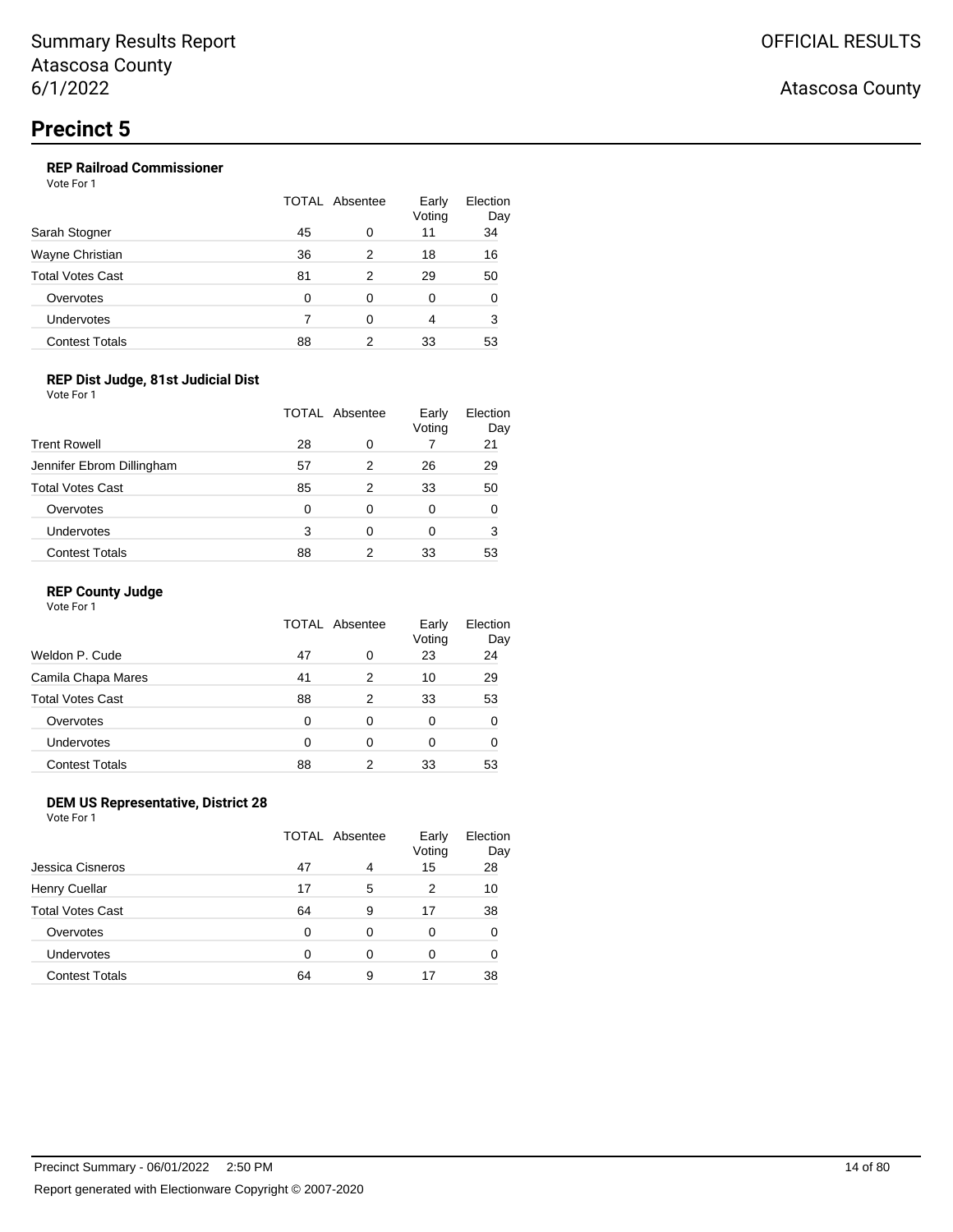## **DEM Lieutenant Governor**

Vote For 1

| Mike Collier            |    | TOTAL Absentee |    |    |
|-------------------------|----|----------------|----|----|
|                         | 26 | 2              | 8  | 16 |
| Michelle Beckley        | 36 |                | 9  | 20 |
| <b>Total Votes Cast</b> | 62 | 9              | 17 | 36 |
| Overvotes               | O  | 0              | 0  | 0  |
| Undervotes              | 2  | ∩              | 0  | 2  |
| <b>Contest Totals</b>   | 64 | 9              | 17 | 38 |
|                         |    |                |    |    |

#### **DEM Attorney General**

Vote For 1

|                         | TOTAL Absentee |   | Early<br>Voting | Election<br>Day |  |
|-------------------------|----------------|---|-----------------|-----------------|--|
| Joe Jaworski            | 17             | 4 | 5               | 8               |  |
| Rochelle Mercedes Garza | 47             | 5 | 12              | 30              |  |
| <b>Total Votes Cast</b> | 64             | 9 | 17              | 38              |  |
| Overvotes               | 0              | 0 | 0               |                 |  |
| Undervotes              | O              | 0 | 0               |                 |  |
| <b>Contest Totals</b>   | 64             | 9 | 17              | 38              |  |

#### **DEM Comptroller of Public Accounts**

Vote For 1

|                         | <b>TOTAL Absentee</b> |   | Early<br>Voting | Election<br>Day |
|-------------------------|-----------------------|---|-----------------|-----------------|
| Angel Luis Vega         | 43                    | 3 | 10              | 30              |
| Janet T. Dudding        | 17                    | 6 | 5               | 6               |
| <b>Total Votes Cast</b> | 60                    | 9 | 15              | 36              |
| Overvotes               | 0                     | 0 | 0               |                 |
| Undervotes              | 4                     | 0 | 2               | 2               |
| <b>Contest Totals</b>   | 64                    | 9 | 17              | 38              |

## **DEM Comm General Land Office**

Vote For 1

|                       | TOTAL Absentee |   | Early<br>Voting | Election<br>Day |
|-----------------------|----------------|---|-----------------|-----------------|
| Sandragrace Martinez  | 55             | 9 | 15              | 31              |
| Jay Kleberg           | 6              | 0 | 2               | 4               |
| Total Votes Cast      | 61             | 9 | 17              | 35              |
| Overvotes             | 0              | 0 | 0               |                 |
| <b>Undervotes</b>     | 3              | 0 | 0               | 3               |
| <b>Contest Totals</b> | 64             | 9 | 17              | 38              |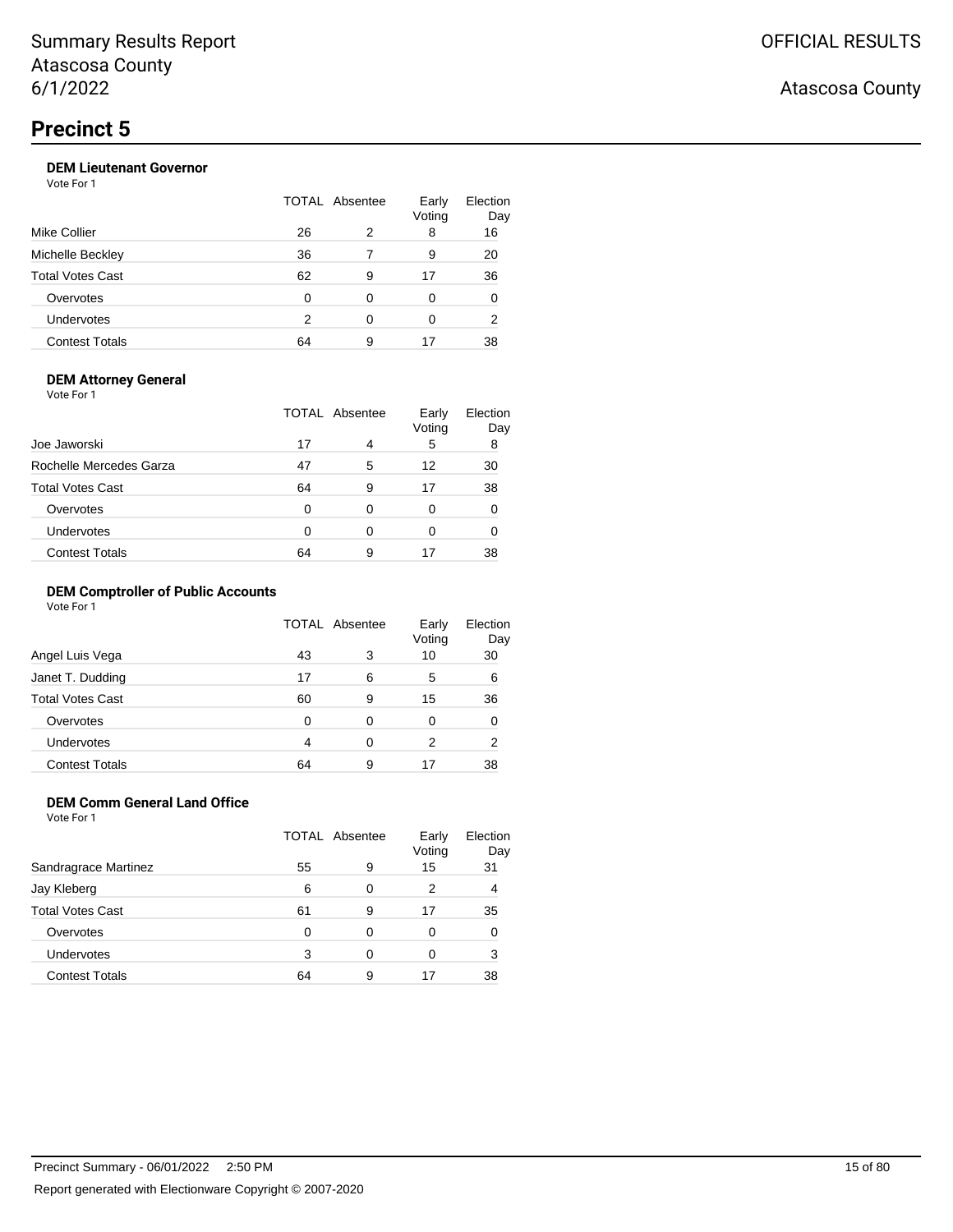Atascosa County

## **DEM Member, State BoE, Dist 1**

| Melissa N Ortega        | <b>TOTAL Absentee</b> |   | Early<br>Voting | Election<br>Day |
|-------------------------|-----------------------|---|-----------------|-----------------|
|                         | 39                    | 4 | 14              | 21              |
| Laura Marquez           | 21                    | 3 | 3               | 15              |
| <b>Total Votes Cast</b> | 60                    |   | 17              | 36              |
| Overvotes               | 0                     | 0 | 0               | 0               |
| <b>Undervotes</b>       | 4                     | 2 | 0               | 2               |
| <b>Contest Totals</b>   | 64                    | 9 | 17              | 38              |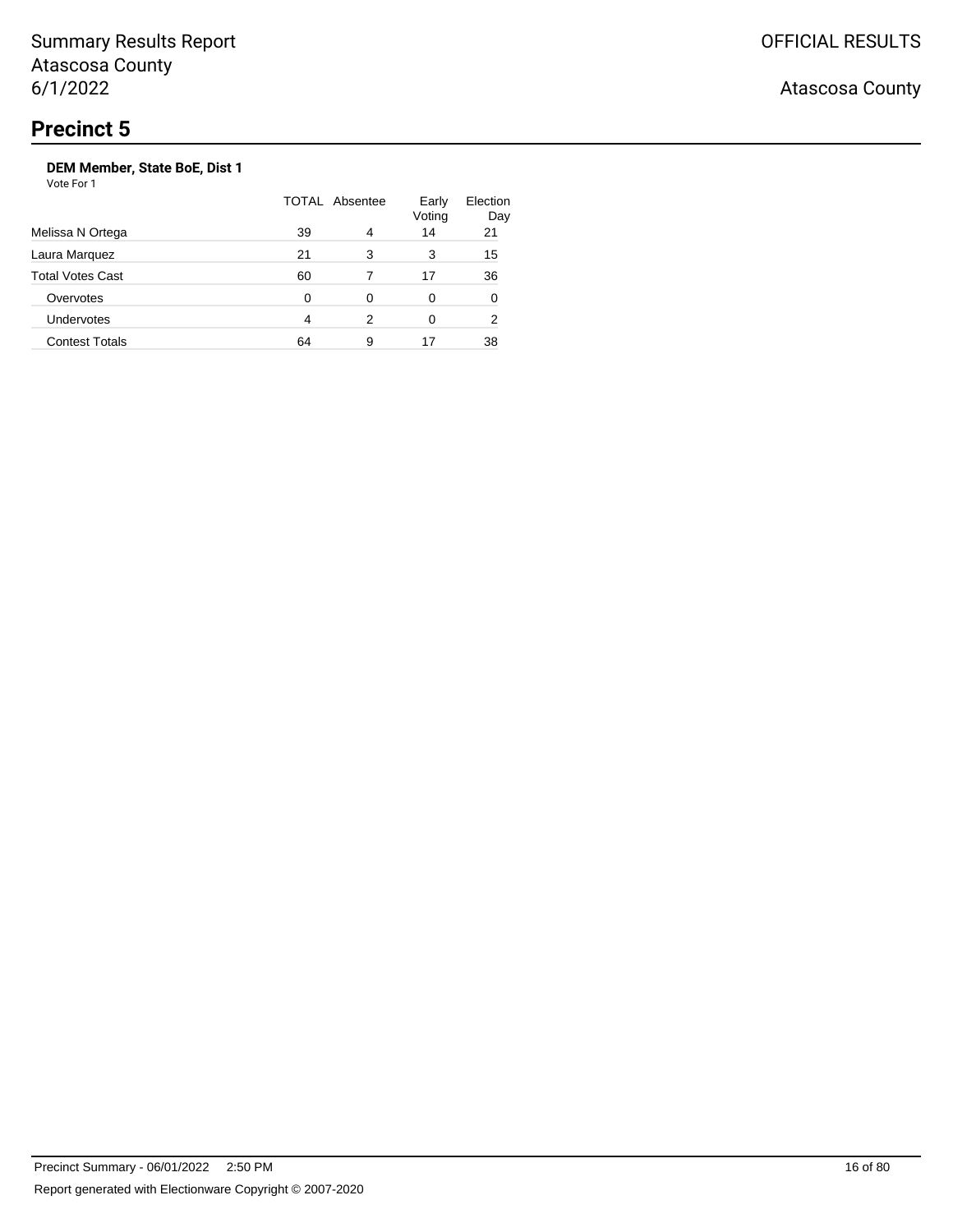# **Precinct 6**

| <b>Statistics</b>                      |          | TOTAL Absentee | Early<br>Voting | Election<br>Day |
|----------------------------------------|----------|----------------|-----------------|-----------------|
| Registered Voters - Total              | $\Omega$ |                |                 |                 |
| Registered Voters - Republican Party   | 0        |                |                 |                 |
| Registered Voters - Democratic Party   | $\Omega$ |                |                 |                 |
| Registered Voters - NONPARTISAN        | 0        |                |                 |                 |
| <b>Ballots Cast - Total</b>            | 67       | 2              | 41              | 24              |
| Ballots Cast - Republican Party        | 45       | 0              | 25              | 20              |
| <b>Ballots Cast - Democratic Party</b> | 22       | 2              | 16              | 4               |
| <b>Ballots Cast - NONPARTISAN</b>      | 0        | 0              | 0               | 0               |
| Ballots Cast - Blank                   | $\Omega$ | 0              | 0               | 0               |
| Voter Turnout - Total                  | $0.00\%$ |                |                 |                 |
| Voter Turnout - Republican Party       | $0.00\%$ |                |                 |                 |
| Voter Turnout - Democratic Party       | $0.00\%$ |                |                 |                 |
| Voter Turnout - NONPARTISAN            | $0.00\%$ |                |                 |                 |

## **REP US Representative, District 28**

Vote For 1

|                         | TOTAL Absentee |   | Early<br>Voting | Election<br>Day |
|-------------------------|----------------|---|-----------------|-----------------|
| Sandra Whitten          | 31             | 0 | 16              | 15              |
| Cassy Garcia            | 13             | 0 | 8               | 5               |
| <b>Total Votes Cast</b> | 44             | 0 | 24              | 20              |
| Overvotes               | 0              | 0 | 0               | 0               |
| Undervotes              |                | 0 |                 | 0               |
| <b>Contest Totals</b>   | 45             | ∩ | 25              | 20              |

### **REP Attorney General**

Vote For 1

|                         | TOTAL Absentee |   | Early<br>Voting | Election<br>Day |
|-------------------------|----------------|---|-----------------|-----------------|
| Ken Paxton              | 34             | 0 | 19              | 15              |
| George P. Bush          | 8              | 0 | 4               | 4               |
| <b>Total Votes Cast</b> | 42             | 0 | 23              | 19              |
| Overvotes               | 0              | 0 | 0               |                 |
| Undervotes              | 3              | 0 | 2               |                 |
| <b>Contest Totals</b>   | 45             | ∩ | 25              |                 |

### **REP Comm General Land Office**

|                         | TOTAL Absentee |   | Early<br>Voting | Election<br>Day |
|-------------------------|----------------|---|-----------------|-----------------|
| Dawn Buckingham         | 20             | 0 | 11              | 9               |
| <b>Tim Westley</b>      | 18             | 0 | 9               | 9               |
| <b>Total Votes Cast</b> | 38             | 0 | 20              | 18              |
| Overvotes               | 0              | 0 | 0               | 0               |
| Undervotes              |                | ∩ | 5               | 2               |
| <b>Contest Totals</b>   | 45             |   | 25              | 20              |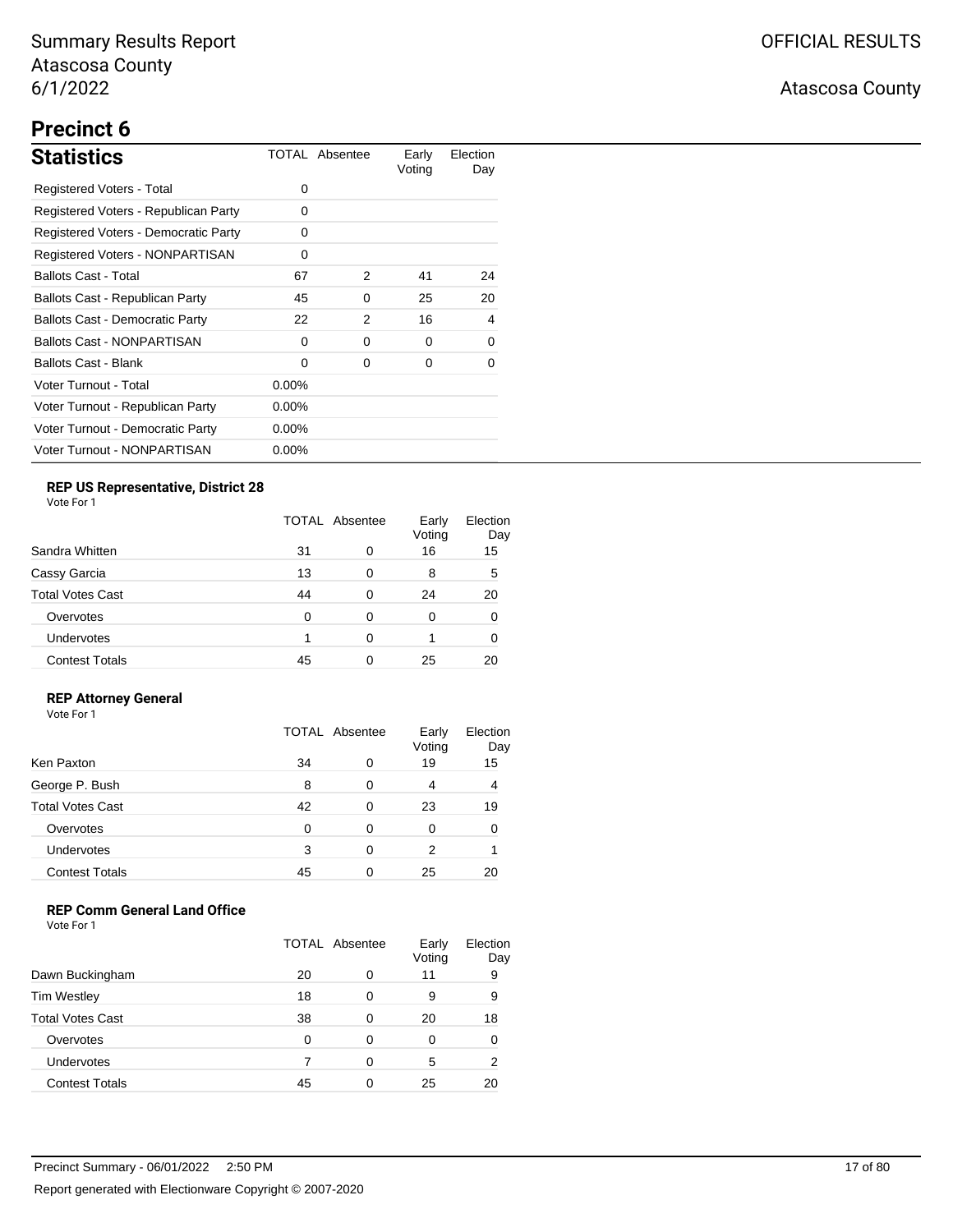## **REP Railroad Commissioner**

Vote For 1

|                         | TOTAL Absentee |   | Early<br>Voting | Election<br>Day |
|-------------------------|----------------|---|-----------------|-----------------|
| Sarah Stogner           | 21             | 0 | 15              | 6               |
| Wayne Christian         | 20             | 0 | 8               | 12              |
| <b>Total Votes Cast</b> | 41             | 0 | 23              | 18              |
| Overvotes               | 0              | 0 | 0               | 0               |
| Undervotes              | 4              | ∩ | 2               | 2               |
| <b>Contest Totals</b>   | 45             |   | 25              | 20              |

### **REP Dist Judge, 81st Judicial Dist**

Vote For 1

|                           | TOTAL Absentee |   | Early<br>Voting | Election<br>Day |
|---------------------------|----------------|---|-----------------|-----------------|
| <b>Trent Rowell</b>       | 21             | 0 | 12              | 9               |
| Jennifer Ebrom Dillingham | 24             | 0 | 13              | 11              |
| <b>Total Votes Cast</b>   | 45             | 0 | 25              | 20              |
| Overvotes                 | 0              | 0 | 0               | 0               |
| Undervotes                | 0              | 0 | 0               | 0               |
| <b>Contest Totals</b>     | 45             | 0 | 25              |                 |

#### **REP County Judge**

Vote For 1

|                         | TOTAL Absentee |   | Early<br>Voting | Election<br>Day |
|-------------------------|----------------|---|-----------------|-----------------|
| Weldon P. Cude          | 33             | 0 | 18              | 15              |
| Camila Chapa Mares      | 11             | 0 |                 | 4               |
| <b>Total Votes Cast</b> | 44             | 0 | 25              | 19              |
| Overvotes               | ∩              | 0 | 0               | 0               |
| Undervotes              |                | 0 | 0               |                 |
| <b>Contest Totals</b>   | 45             | 0 | 25              | 20              |

### **DEM US Representative, District 28**

Vote For 1

|                         | <b>TOTAL Absentee</b> |   | Early<br>Voting | Election<br>Day |
|-------------------------|-----------------------|---|-----------------|-----------------|
| Jessica Cisneros        | 20                    | 2 | 14              | 4               |
| <b>Henry Cuellar</b>    | 2                     | 0 | 2               |                 |
| <b>Total Votes Cast</b> | 22                    | 2 | 16              |                 |
| Overvotes               | 0                     | 0 | 0               |                 |
| <b>Undervotes</b>       | 0                     | 0 | Ω               |                 |
| <b>Contest Totals</b>   | 22                    | 2 | 16              |                 |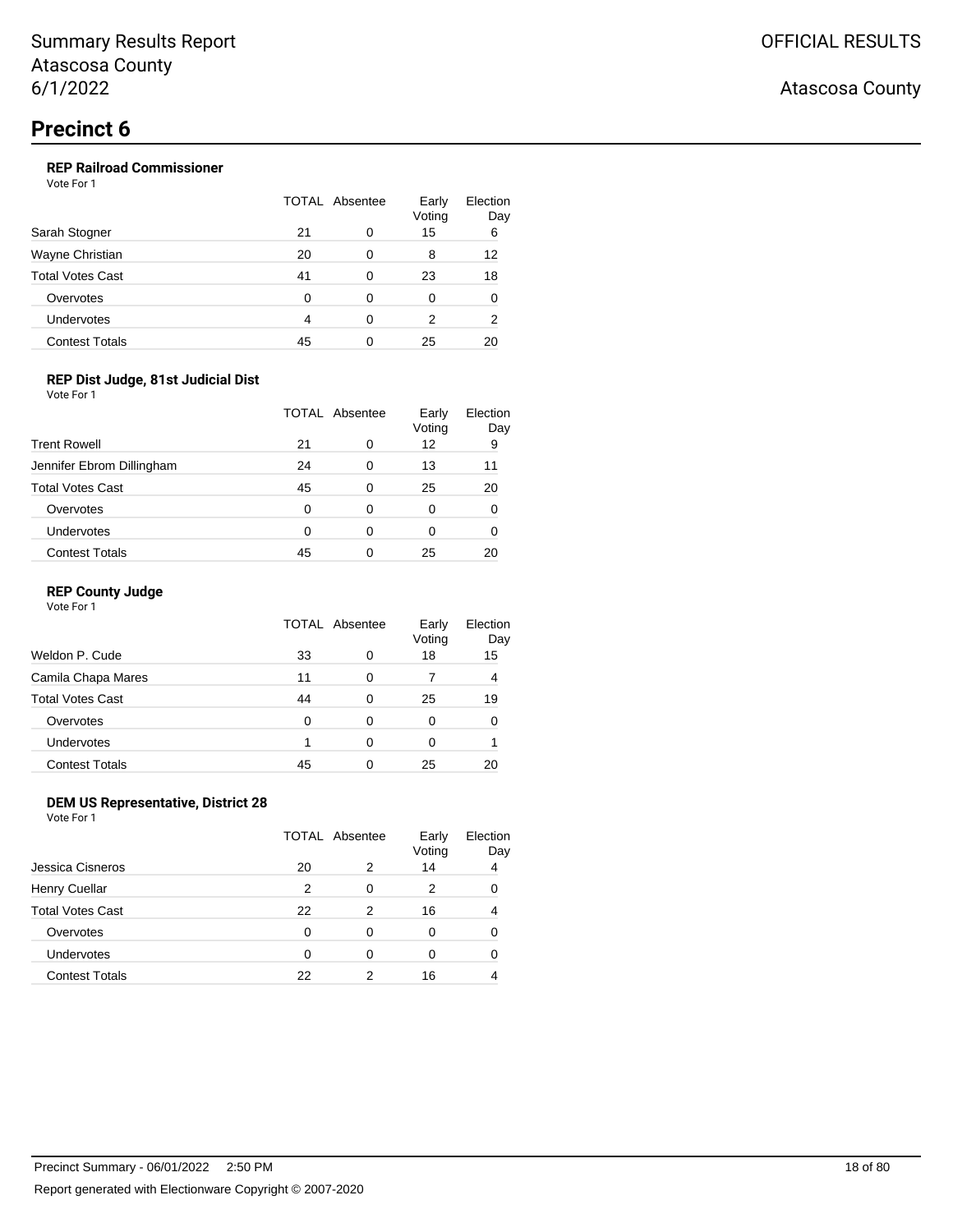## **DEM Lieutenant Governor**

Vote For 1

|                         | TOTAL Absentee |   | Early<br>Voting | Election<br>Day |
|-------------------------|----------------|---|-----------------|-----------------|
| Mike Collier            | 12             |   | 11              |                 |
| Michelle Beckley        | 8              |   | 3               |                 |
| <b>Total Votes Cast</b> | 20             | 2 | 14              |                 |
| Overvotes               | 0              | ∩ | 0               |                 |
| Undervotes              | 2              | ∩ | 2               |                 |
| <b>Contest Totals</b>   | 22             |   | 16              |                 |

#### **DEM Attorney General**

Vote For 1

| Joe Jaworski            |    | TOTAL Absentee | Early<br>Voting | Election<br>Day |
|-------------------------|----|----------------|-----------------|-----------------|
|                         | 5  | 0              | 3               | 2               |
| Rochelle Mercedes Garza | 15 | 2              | 11              | 2               |
| <b>Total Votes Cast</b> | 20 | 2              | 14              |                 |
| Overvotes               | 0  | 0              | 0               |                 |
| Undervotes              | 2  | 0              | 2               |                 |
| <b>Contest Totals</b>   | 22 |                | 16              |                 |

#### **DEM Comptroller of Public Accounts**

Vote For 1

|                         | <b>TOTAL Absentee</b> |   | Early<br>Voting | Election<br>Day |
|-------------------------|-----------------------|---|-----------------|-----------------|
| Angel Luis Vega         | 5                     |   | 2               | 2               |
| Janet T. Dudding        | 15                    |   | 12              | 2               |
| <b>Total Votes Cast</b> | 20                    | 2 | 14              | 4               |
| Overvotes               | 0                     | 0 | 0               |                 |
| Undervotes              | 2                     | 0 | 2               | 0               |
| <b>Contest Totals</b>   | 22                    | 2 | 16              |                 |

## **DEM Comm General Land Office**

Vote For 1

|                       | <b>TOTAL Absentee</b> |   | Early<br>Voting | Election<br>Day |
|-----------------------|-----------------------|---|-----------------|-----------------|
| Sandragrace Martinez  | 15                    | 2 | 11              | 2               |
| Jay Kleberg           | 4                     | 0 | 3               |                 |
| Total Votes Cast      | 19                    | 2 | 14              | 3               |
| Overvotes             | 0                     | 0 | Ω               | 0               |
| <b>Undervotes</b>     | 3                     | 0 | 2               |                 |
| <b>Contest Totals</b> | 22                    | っ | 16              |                 |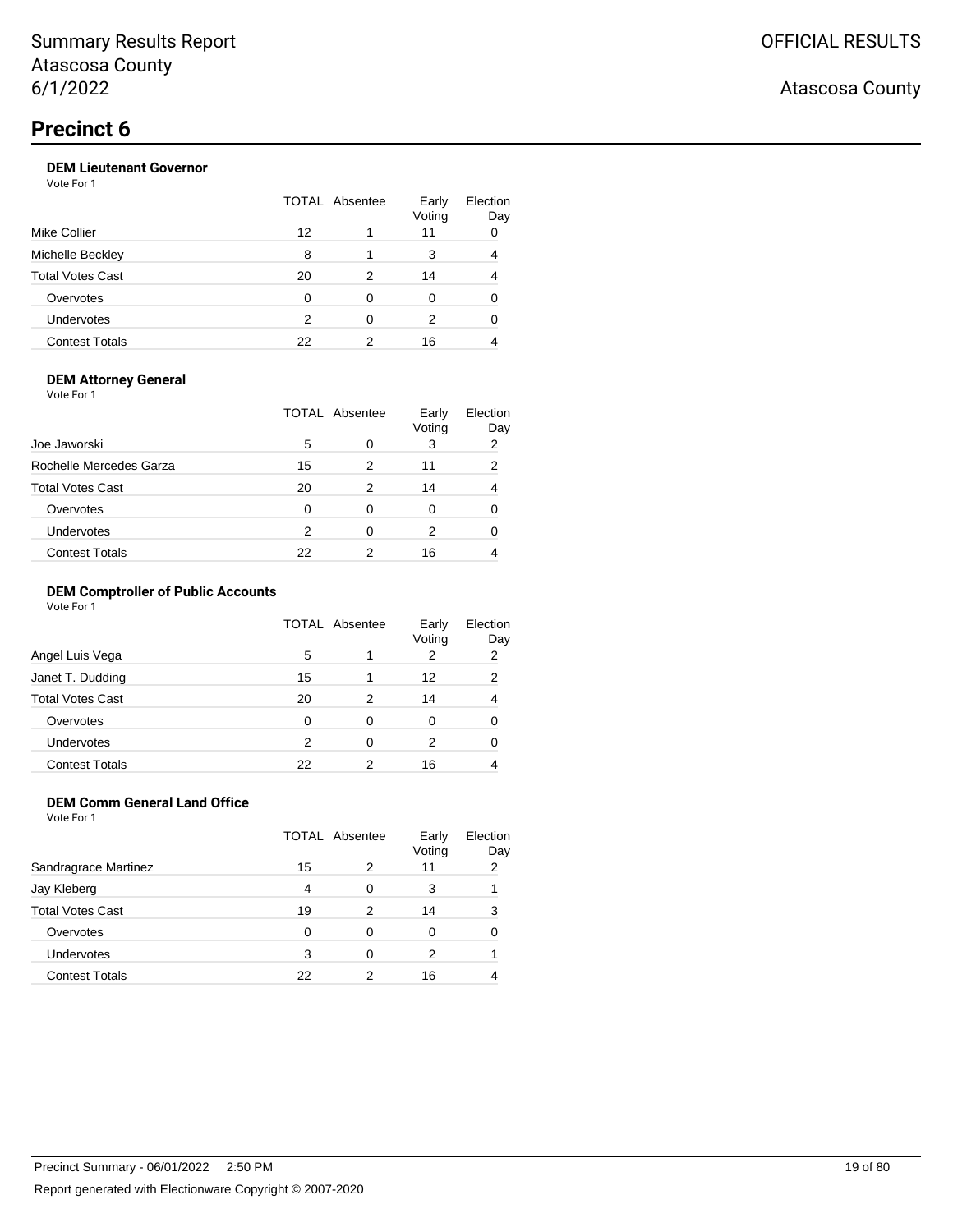Vote For 1

|                         | <b>TOTAL Absentee</b> |   | Early<br>Voting | Election<br>Day |
|-------------------------|-----------------------|---|-----------------|-----------------|
| Melissa N Ortega        | 14                    | 2 | 11              |                 |
| Laura Marquez           | 5                     | ∩ | 3               | 2               |
| <b>Total Votes Cast</b> | 19                    | 2 | 14              | 3               |
| Overvotes               | 0                     | 0 | 0               | 0               |
| <b>Undervotes</b>       | 3                     | ∩ | 2               |                 |
| <b>Contest Totals</b>   | 22                    |   | 16              |                 |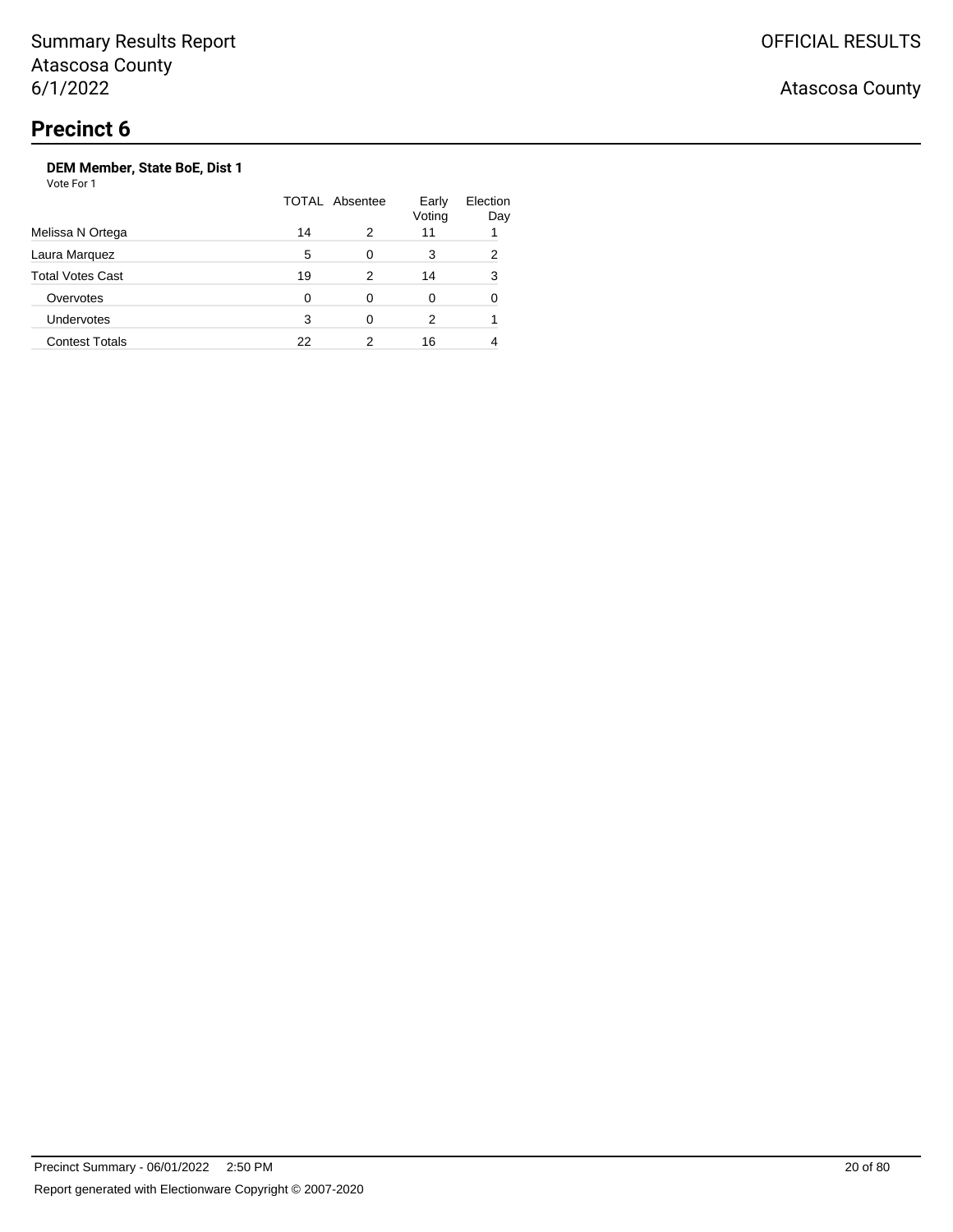## **Precinct 7**

| <b>Statistics</b>                      |          | TOTAL Absentee | Early<br>Voting | Election<br>Day |
|----------------------------------------|----------|----------------|-----------------|-----------------|
| Registered Voters - Total              | 0        |                |                 |                 |
| Registered Voters - Republican Party   | 0        |                |                 |                 |
| Registered Voters - Democratic Party   | 0        |                |                 |                 |
| <b>Registered Voters - NONPARTISAN</b> | 0        |                |                 |                 |
| <b>Ballots Cast - Total</b>            | 205      | 12             | 62              | 131             |
| Ballots Cast - Republican Party        | 146      | 6              | 47              | 93              |
| <b>Ballots Cast - Democratic Party</b> | 59       | 6              | 15              | 38              |
| <b>Ballots Cast - NONPARTISAN</b>      | 0        | 0              | $\Omega$        | 0               |
| <b>Ballots Cast - Blank</b>            | 0        | 0              | 0               | 0               |
| Voter Turnout - Total                  | $0.00\%$ |                |                 |                 |
| Voter Turnout - Republican Party       | $0.00\%$ |                |                 |                 |
| Voter Turnout - Democratic Party       | $0.00\%$ |                |                 |                 |
| Voter Turnout - NONPARTISAN            | $0.00\%$ |                |                 |                 |

## **REP US Representative, District 28**

Vote For 1

|                       | <b>TOTAL Absentee</b> |   | Early<br>Voting | Election<br>Day |
|-----------------------|-----------------------|---|-----------------|-----------------|
| Sandra Whitten        | 73                    | 3 | 25              | 45              |
| Cassy Garcia          | 64                    | 3 | 19              | 42              |
| Total Votes Cast      | 137                   | 6 | 44              | 87              |
| Overvotes             | 0                     | 0 | 0               | 0               |
| Undervotes            | 9                     | 0 | 3               | 6               |
| <b>Contest Totals</b> | 146                   | 6 | 47              | 93              |

### **REP Attorney General**

Vote For 1

|                         | TOTAL Absentee |   | Early<br>Voting | Election<br>Day |
|-------------------------|----------------|---|-----------------|-----------------|
| Ken Paxton              | 101            | 6 | 36              | 59              |
| George P. Bush          | 39             | 0 | 10              | 29              |
| <b>Total Votes Cast</b> | 140            | 6 | 46              | 88              |
| Overvotes               | 0              | 0 | 0               | 0               |
| Undervotes              | 6              | 0 |                 | 5               |
| <b>Contest Totals</b>   | 146            | 6 | 47              | 93              |

## **REP Comm General Land Office**

|                         | <b>TOTAL Absentee</b> |   | Early<br>Voting | Election<br>Day |
|-------------------------|-----------------------|---|-----------------|-----------------|
| Dawn Buckingham         | 94                    | 5 | 30              | 59              |
| <b>Tim Westley</b>      | 34                    |   | 10              | 23              |
| <b>Total Votes Cast</b> | 128                   | 6 | 40              | 82              |
| Overvotes               | ∩                     | 0 | 0               | 0               |
| <b>Undervotes</b>       | 18                    | 0 | 7               | 11              |
| <b>Contest Totals</b>   | 146                   | 6 | 47              | 93              |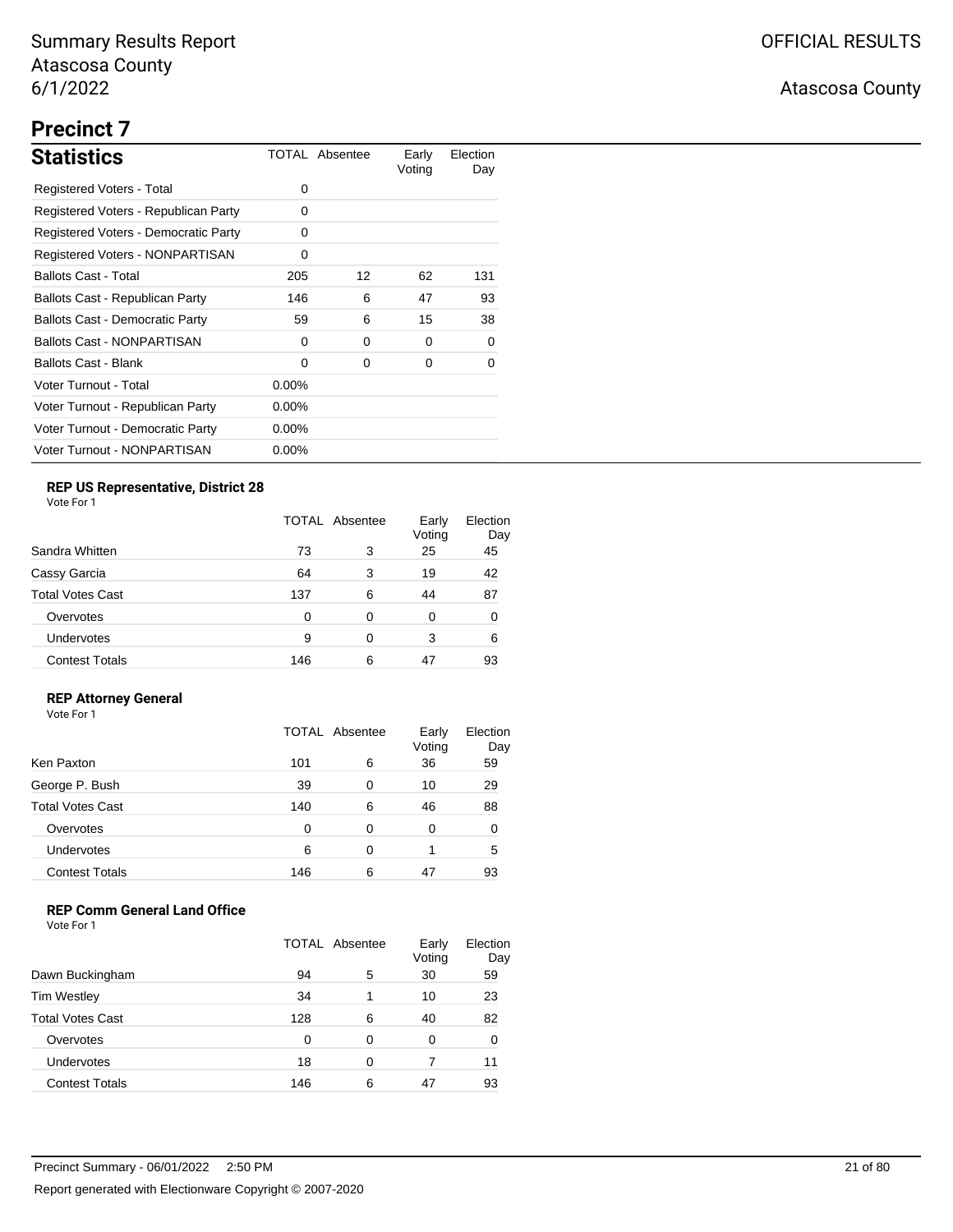## **REP Railroad Commissioner**

Vote For 1

| Sarah Stogner           | TOTAL Absentee |   | Early<br>Voting | Election<br>Day |
|-------------------------|----------------|---|-----------------|-----------------|
|                         | 63             | 0 | 22              | 41              |
| Wayne Christian         | 74             | 6 | 22              | 46              |
| <b>Total Votes Cast</b> | 137            | 6 | 44              | 87              |
| Overvotes               | 0              | 0 | 0               | 0               |
| Undervotes              | 9              | 0 | 3               | 6               |
| <b>Contest Totals</b>   | 146            | 6 | 47              | 93              |

### **REP Dist Judge, 81st Judicial Dist**

Vote For 1

|                           | TOTAL Absentee |   | Early<br>Voting | Election<br>Day |
|---------------------------|----------------|---|-----------------|-----------------|
| <b>Trent Rowell</b>       | 44             |   | 14              | 29              |
| Jennifer Ebrom Dillingham | 96             | 5 | 31              | 60              |
| <b>Total Votes Cast</b>   | 140            | 6 | 45              | 89              |
| Overvotes                 | 0              | 0 | 0               | 0               |
| Undervotes                | 6              | 0 | 2               | 4               |
| <b>Contest Totals</b>     | 146            | 6 | 47              | 93              |

#### **REP County Judge**

Vote For 1

|                         | TOTAL Absentee |   | Early<br>Voting | Election<br>Day |
|-------------------------|----------------|---|-----------------|-----------------|
| Weldon P. Cude          | 66             | 5 | 22              | 39              |
| Camila Chapa Mares      | 78             |   | 25              | 52              |
| <b>Total Votes Cast</b> | 144            | 6 | 47              | 91              |
| Overvotes               | 0              | 0 | 0               | 0               |
| <b>Undervotes</b>       | 2              | 0 | 0               | 2               |
| <b>Contest Totals</b>   | 146            | 6 | 47              | 93              |

### **DEM US Representative, District 28**

Vote For 1

|                       | TOTAL Absentee |   | Early<br>Voting | Election<br>Day |
|-----------------------|----------------|---|-----------------|-----------------|
| Jessica Cisneros      | 51             | 6 | 11              | 34              |
| Henry Cuellar         | 8              | 0 | 4               | 4               |
| Total Votes Cast      | 59             | 6 | 15              | 38              |
| Overvotes             | 0              | 0 | 0               | 0               |
| <b>Undervotes</b>     | 0              | 0 | 0               | 0               |
| <b>Contest Totals</b> | 59             | 6 | 15              | 38              |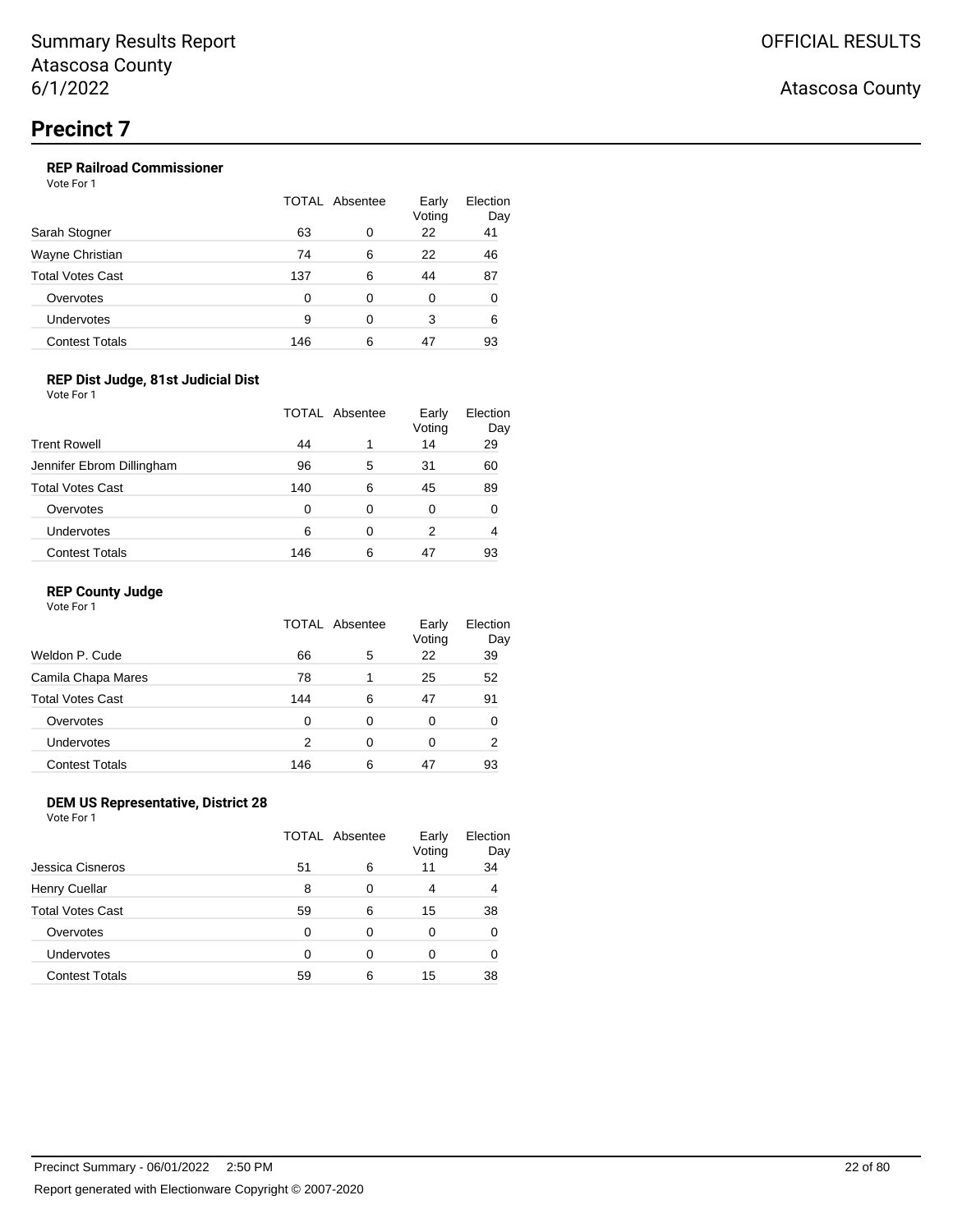## **DEM Lieutenant Governor**

Vote For 1

| Mike Collier            | TOTAL Absentee |   | Early<br>Voting | Election<br>Day |
|-------------------------|----------------|---|-----------------|-----------------|
|                         | 26             | 3 |                 | 16              |
| Michelle Beckley        | 29             | 2 |                 | 20              |
| <b>Total Votes Cast</b> | 55             | 5 | 14              | 36              |
| Overvotes               | 0              | 0 | 0               | 0               |
| Undervotes              | 4              |   |                 | 2               |
| <b>Contest Totals</b>   | 59             | 6 | 15              | 38              |

#### **DEM Attorney General**

Vote For 1

| Joe Jaworski            | TOTAL Absentee |   | Early<br>Voting | Election<br>Day |
|-------------------------|----------------|---|-----------------|-----------------|
|                         | 12             |   | 4               |                 |
| Rochelle Mercedes Garza | 44             | 4 | 10              | 30              |
| <b>Total Votes Cast</b> | 56             | 5 | 14              | 37              |
| Overvotes               | 0              | 0 | 0               |                 |
| <b>Undervotes</b>       | 3              |   |                 |                 |
| <b>Contest Totals</b>   | 59             | 6 | 15              | 38              |

#### **DEM Comptroller of Public Accounts**

Vote For 1

|                         | TOTAL Absentee |   | Early<br>Voting | Election<br>Day |
|-------------------------|----------------|---|-----------------|-----------------|
| Angel Luis Vega         | 35             | 3 | 9               | 23              |
| Janet T. Dudding        | 19             | 2 | 5               | 12              |
| <b>Total Votes Cast</b> | 54             | 5 | 14              | 35              |
| Overvotes               | 0              | 0 | 0               | 0               |
| Undervotes              | 5              |   |                 | 3               |
| <b>Contest Totals</b>   | 59             | 6 | 15              | 38              |

## **DEM Comm General Land Office**

Vote For 1

|                       | TOTAL Absentee |   | Early<br>Voting | Election<br>Day |
|-----------------------|----------------|---|-----------------|-----------------|
| Sandragrace Martinez  | 39             | 3 | 8               | 28              |
| Jay Kleberg           | 14             | 2 | 5               |                 |
| Total Votes Cast      | 53             | 5 | 13              | 35              |
| Overvotes             | 0              | 0 | 0               |                 |
| <b>Undervotes</b>     | 6              | 1 | 2               | 3               |
| <b>Contest Totals</b> | 59             | 6 | 15              | 38              |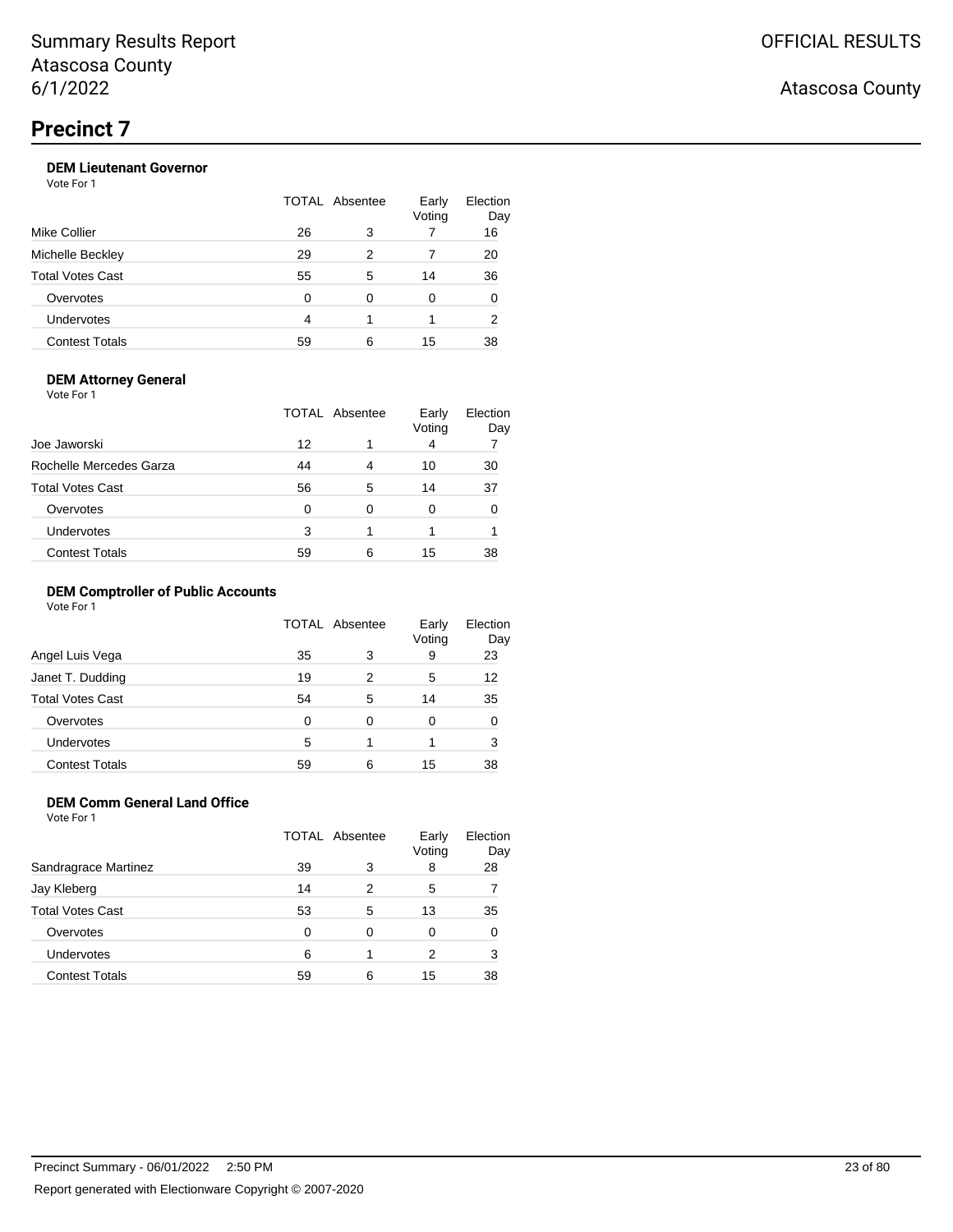## Atascosa County

## **DEM Member, State BoE, Dist 1**

| Melissa N Ortega        |    | TOTAL Absentee |    | Election<br>Day |  |
|-------------------------|----|----------------|----|-----------------|--|
|                         | 31 | 4              | 6  | 21              |  |
| Laura Marquez           | 23 |                | 8  | 14              |  |
| <b>Total Votes Cast</b> | 54 | 5              | 14 | 35              |  |
| Overvotes               | 0  | 0              | 0  | 0               |  |
| <b>Undervotes</b>       | 5  |                |    | 3               |  |
| <b>Contest Totals</b>   | 59 | 6              | 15 | 38              |  |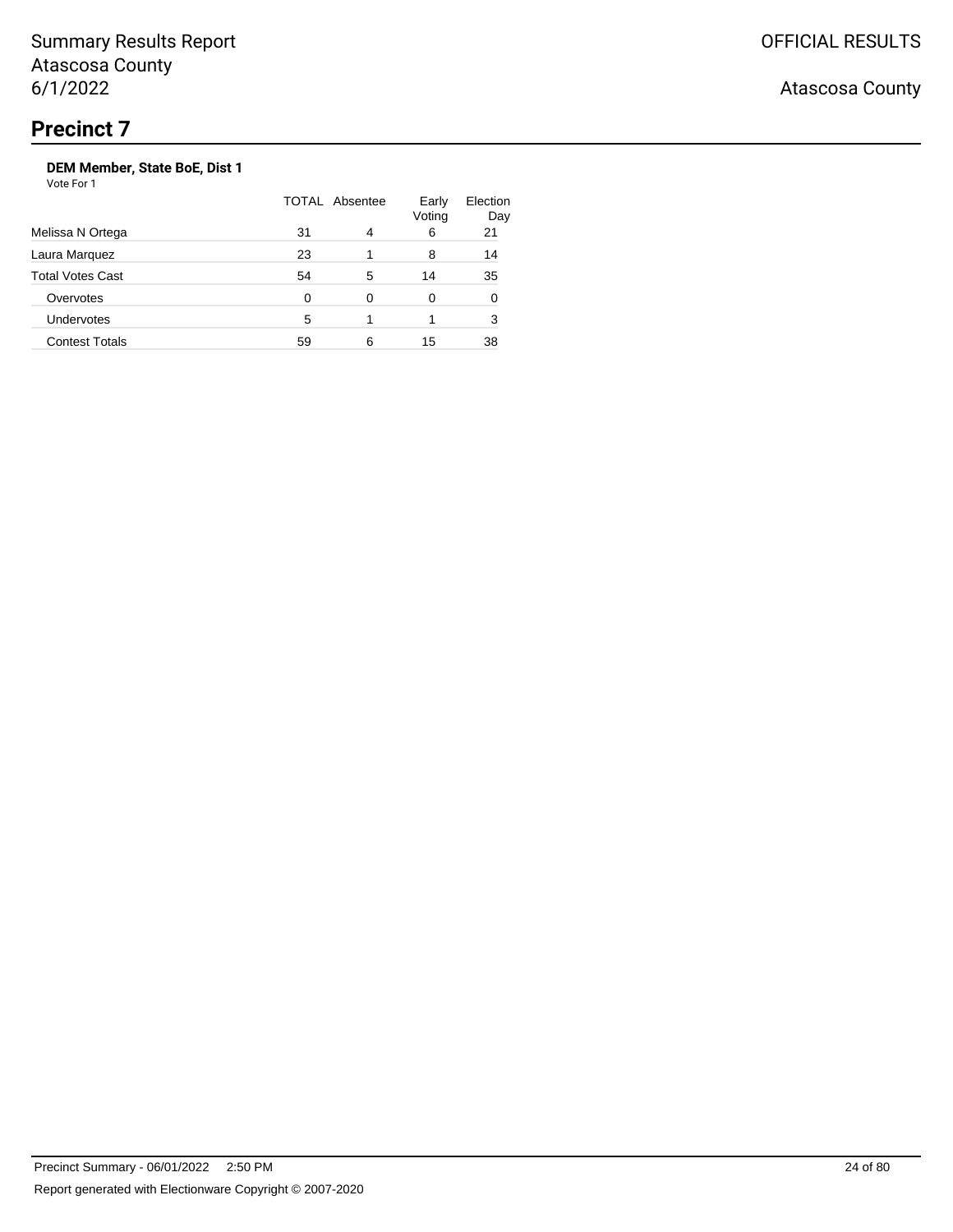# **Precinct 8**

| <b>Statistics</b>                      |          | TOTAL Absentee | Early<br>Voting | Election<br>Day |
|----------------------------------------|----------|----------------|-----------------|-----------------|
| Registered Voters - Total              | 0        |                |                 |                 |
| Registered Voters - Republican Party   | 0        |                |                 |                 |
| Registered Voters - Democratic Party   | 0        |                |                 |                 |
| Registered Voters - NONPARTISAN        | 0        |                |                 |                 |
| <b>Ballots Cast - Total</b>            | 122      | 5              | 46              | 71              |
| Ballots Cast - Republican Party        | 87       | 4              | 32              | 51              |
| <b>Ballots Cast - Democratic Party</b> | 35       | 1              | 14              | 20              |
| <b>Ballots Cast - NONPARTISAN</b>      | $\Omega$ | 0              | 0               | 0               |
| Ballots Cast - Blank                   | 0        | 0              | 0               | 0               |
| Voter Turnout - Total                  | $0.00\%$ |                |                 |                 |
| Voter Turnout - Republican Party       | $0.00\%$ |                |                 |                 |
| Voter Turnout - Democratic Party       | $0.00\%$ |                |                 |                 |
| Voter Turnout - NONPARTISAN            | $0.00\%$ |                |                 |                 |

## **REP US Representative, District 28**

Vote For 1

|                         | <b>TOTAL Absentee</b> |   | Early<br>Voting | Election<br>Day |
|-------------------------|-----------------------|---|-----------------|-----------------|
| Sandra Whitten          | 54                    | 2 | 20              | 32              |
| Cassy Garcia            | 31                    | 2 | 11              | 18              |
| <b>Total Votes Cast</b> | 85                    | 4 | 31              | 50              |
| Overvotes               | 0                     | 0 | 0               |                 |
| <b>Undervotes</b>       | 2                     | 0 |                 |                 |
| <b>Contest Totals</b>   | 87                    | 4 | 32              | 51              |

### **REP Attorney General**

Vote For 1

|                         | <b>TOTAL Absentee</b> |   | Early<br>Voting | Election<br>Day |
|-------------------------|-----------------------|---|-----------------|-----------------|
| Ken Paxton              | 61                    | 4 | 22              | 35              |
| George P. Bush          | 25                    | 0 | 9               | 16              |
| <b>Total Votes Cast</b> | 86                    | 4 | 31              | 51              |
| Overvotes               | 0                     | 0 | 0               |                 |
| Undervotes              |                       | 0 |                 |                 |
| <b>Contest Totals</b>   | 87                    |   | 32              | 51              |

### **REP Comm General Land Office**

|                         | TOTAL Absentee |   | Early<br>Voting | Election<br>Day |
|-------------------------|----------------|---|-----------------|-----------------|
| Dawn Buckingham         | 57             |   | 21              | 35              |
| <b>Tim Westley</b>      | 28             | 3 | 10              | 15              |
| <b>Total Votes Cast</b> | 85             | 4 | 31              | 50              |
| Overvotes               | ∩              | 0 | 0               | 0               |
| Undervotes              | 2              | 0 |                 |                 |
| <b>Contest Totals</b>   | 87             | Δ | 32              | 51              |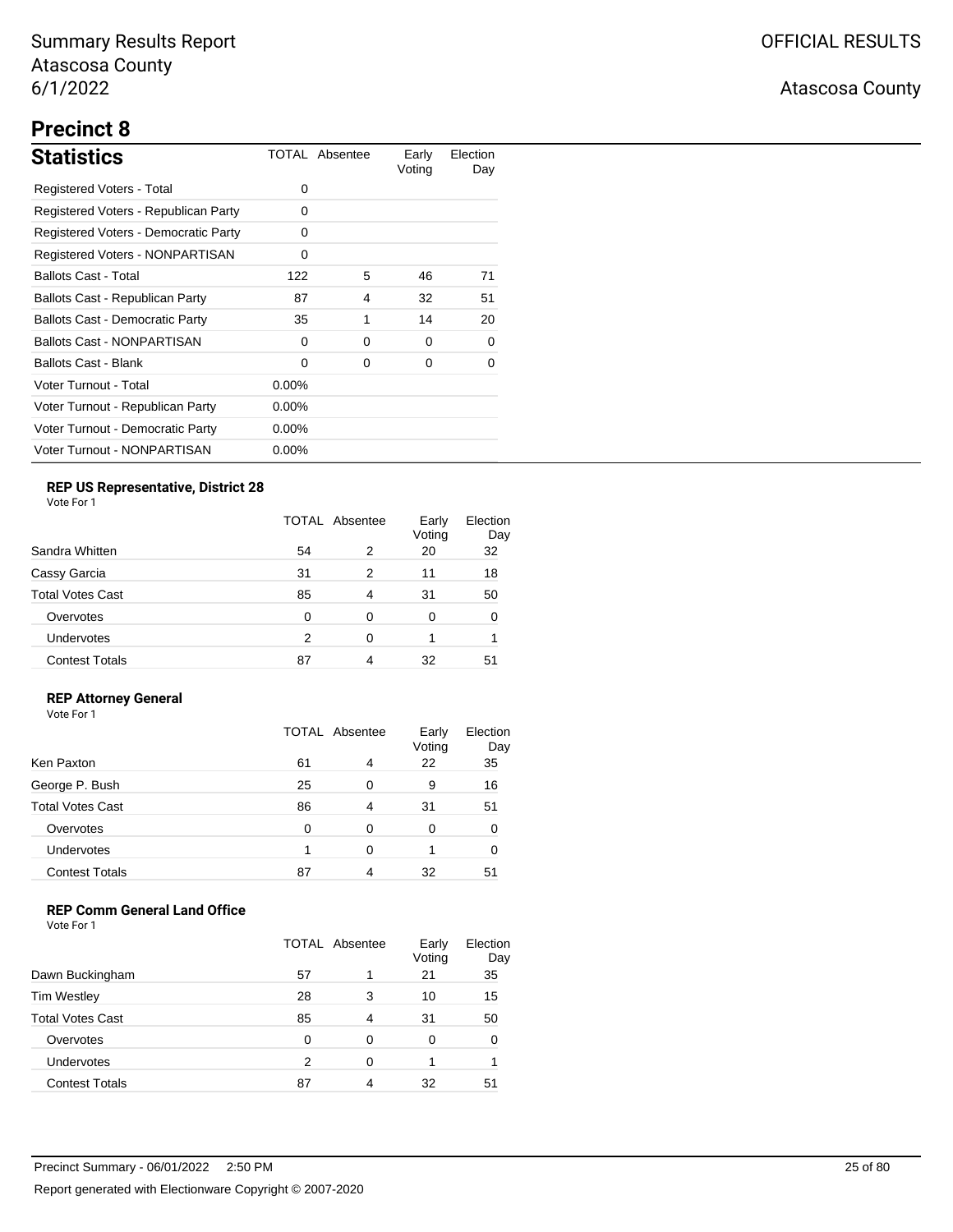#### **REP Railroad Commissioner**

Vote For 1

| Sarah Stogner           | TOTAL Absentee |   | Early<br>Voting | Election<br>Day |
|-------------------------|----------------|---|-----------------|-----------------|
|                         | 49             | 0 | 20              | 29              |
| Wayne Christian         | 37             | 4 | 12              | 21              |
| <b>Total Votes Cast</b> | 86             | 4 | 32              | 50              |
| Overvotes               | 0              | 0 | 0               | 0               |
| Undervotes              |                | ∩ | 0               |                 |
| <b>Contest Totals</b>   | 87             | 4 | 32              | 51              |

#### **REP State Senator, Dist 24**

Vote For 1

| <b>Raul Reyes</b>       | TOTAL Absentee |   | Early<br>Voting | Election<br>Day |  |
|-------------------------|----------------|---|-----------------|-----------------|--|
|                         | 36             | 2 | 12              | 22              |  |
| Pete Flores             | 51             | 2 | 20              | 29              |  |
| <b>Total Votes Cast</b> | 87             | 4 | 32              | 51              |  |
| Overvotes               | 0              | 0 | 0               |                 |  |
| <b>Undervotes</b>       | 0              | 0 | 0               |                 |  |
| <b>Contest Totals</b>   | 87             | 4 | 32              | 51              |  |

#### **REP Dist Judge, 81st Judicial Dist**

Vote For 1

|                           | TOTAL Absentee |   | Early<br>Voting | Election<br>Day |
|---------------------------|----------------|---|-----------------|-----------------|
| <b>Trent Rowell</b>       | 28             | 0 | 11              | 17              |
| Jennifer Ebrom Dillingham | 58             | 4 | 21              | 33              |
| <b>Total Votes Cast</b>   | 86             | 4 | 32              | 50              |
| Overvotes                 | 0              | 0 | 0               | 0               |
| Undervotes                |                | 0 | Ω               |                 |
| <b>Contest Totals</b>     | 87             | 4 | 32              | 51              |

### **REP County Judge**

Vote For 1 TOTAL Absentee Early Voting Election Day Weldon P. Cude 2 23 25 Camila Chapa Mares 2 38 2 10 26 Total Votes Cast 67 1 20 32 51 Overvotes 0 0 0 0 0 Undervotes 0 0 0 0 0 Contest Totals 87 4 32 51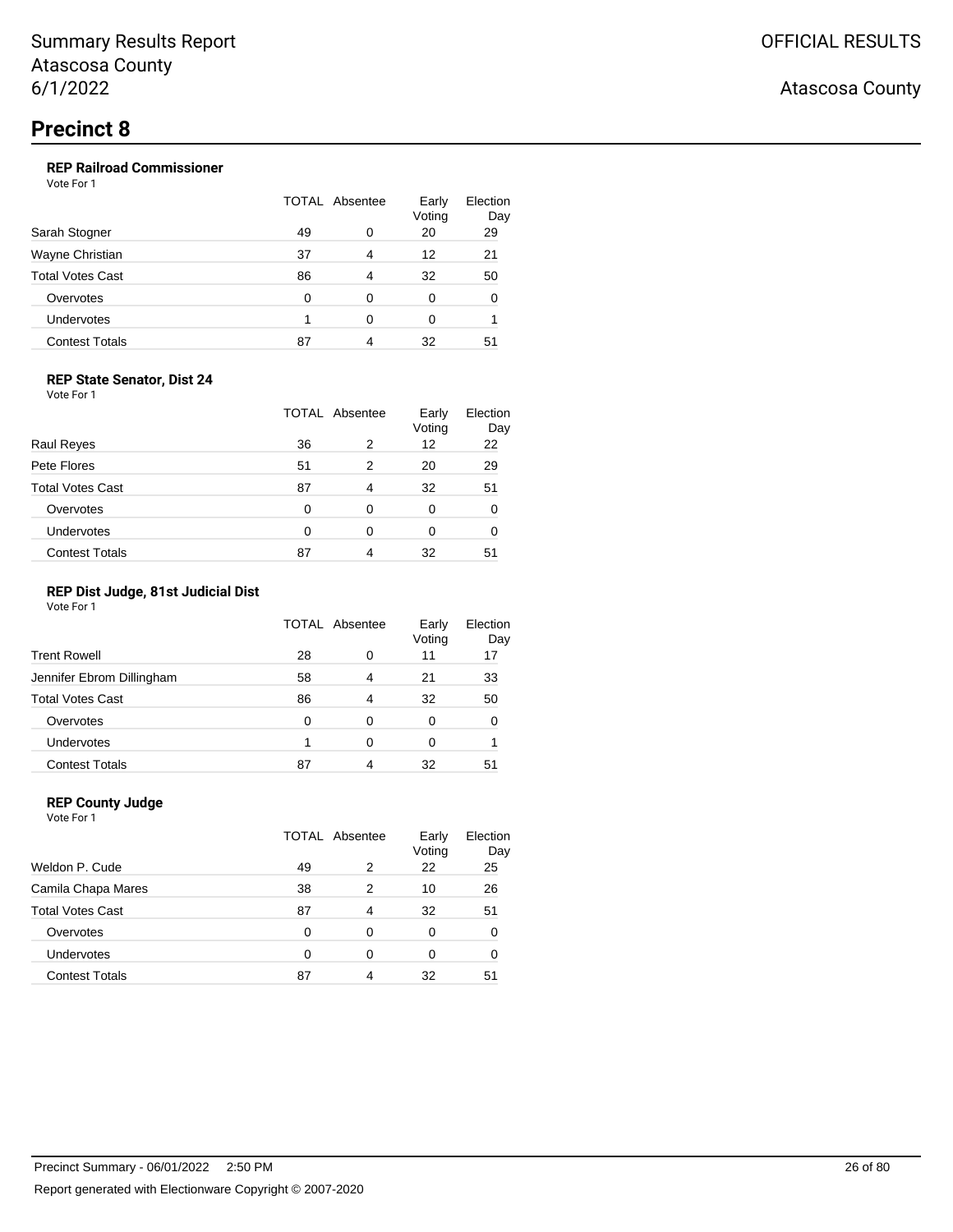## **Precinct 8**

## **DEM US Representative, District 28**

Vote For 1

| Jessica Cisneros        | TOTAL Absentee | Early<br>Voting | Election<br>Day |    |
|-------------------------|----------------|-----------------|-----------------|----|
|                         | 21             | 0               | 9               | 12 |
| <b>Henry Cuellar</b>    | 14             |                 | 5               | 8  |
| <b>Total Votes Cast</b> | -35            |                 | 14              | 20 |
| Overvotes               | 0              | 0               | 0               | 0  |
| Undervotes              | ∩              | ∩               | O               |    |
| <b>Contest Totals</b>   | 35             |                 | 14              | 20 |

### **DEM Lieutenant Governor**

Vote For 1

|                         | <b>TOTAL Absentee</b> |   | Early<br>Voting | Election<br>Day |
|-------------------------|-----------------------|---|-----------------|-----------------|
| Mike Collier            | 20                    | 0 | 13              |                 |
| Michelle Beckley        | 14                    |   |                 | 12              |
| <b>Total Votes Cast</b> | 34                    |   | 14              | 19              |
| Overvotes               | 0                     | 0 | 0               |                 |
| Undervotes              |                       | 0 | 0               |                 |
| <b>Contest Totals</b>   | 35                    |   | 14              |                 |

#### **DEM Attorney General**

Vote For 1

|                         | TOTAL Absentee |   | Early<br>Voting | Election<br>Day |
|-------------------------|----------------|---|-----------------|-----------------|
| Joe Jaworski            | 10             | 0 |                 | 3               |
| Rochelle Mercedes Garza | 22             |   |                 | 14              |
| Total Votes Cast        | 32             |   | 14              | 17              |
| Overvotes               | 0              | 0 | Ω               |                 |
| Undervotes              | 3              | 0 | 0               | 3               |
| <b>Contest Totals</b>   | 35             |   | 14              | 20              |

### **DEM Comptroller of Public Accounts**

|                       | TOTAL Absentee |   | Early<br>Voting | Election<br>Day |
|-----------------------|----------------|---|-----------------|-----------------|
| Angel Luis Vega       | 21             |   | 10              | 10              |
| Janet T. Dudding      | 10             | 0 | 4               | 6               |
| Total Votes Cast      | 31             |   | 14              | 16              |
| Overvotes             | 0              | 0 | 0               |                 |
| <b>Undervotes</b>     | 4              | 0 | 0               |                 |
| <b>Contest Totals</b> | 35             |   | 14              | 20              |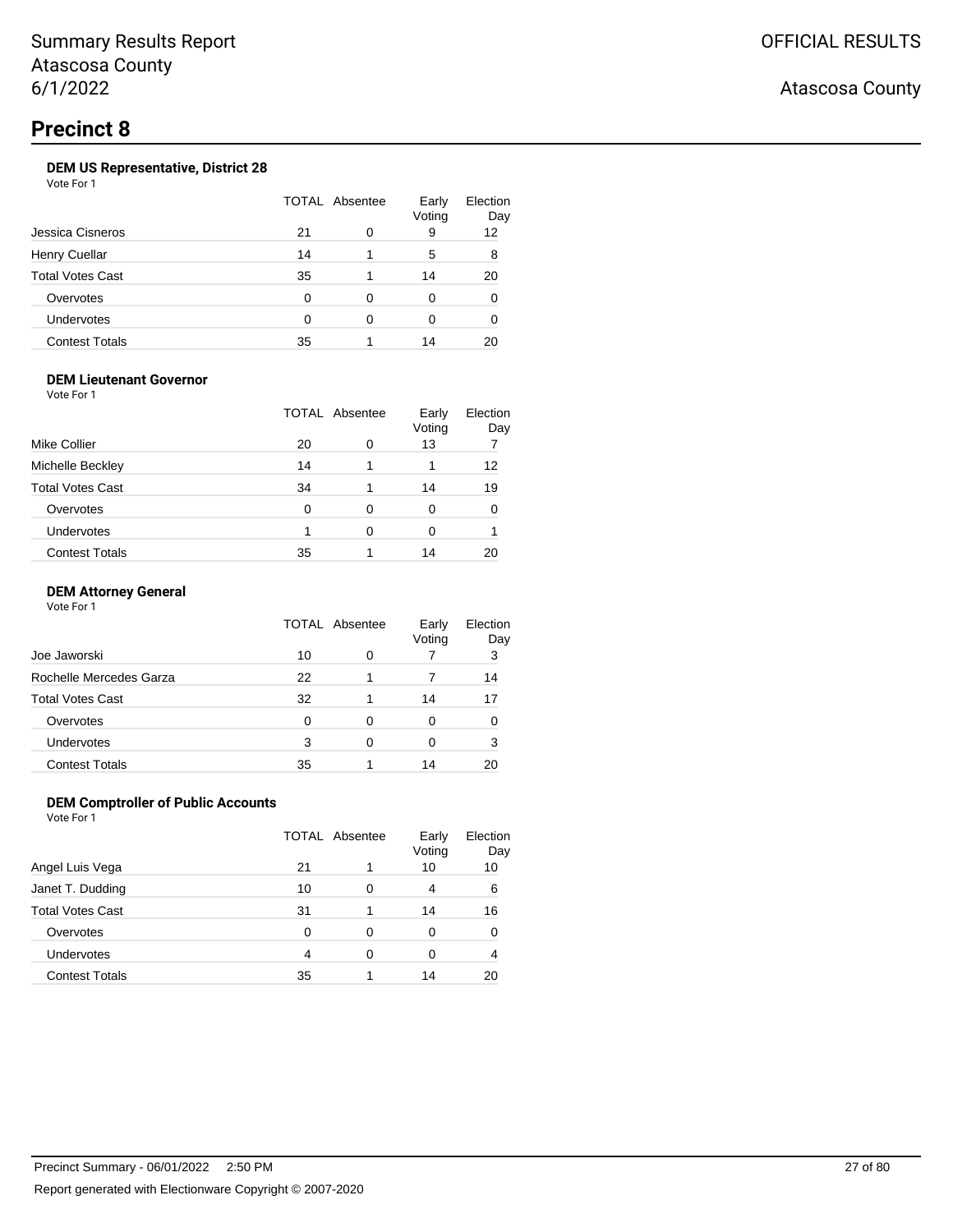## **DEM Comm General Land Office**

Vote For 1

|                         | TOTAL Absentee |   | Early<br>Voting | Election<br>Day |
|-------------------------|----------------|---|-----------------|-----------------|
| Sandragrace Martinez    | 23             |   | 8               | 14              |
| Jay Kleberg             | 9              | 0 | 6               | 3               |
| <b>Total Votes Cast</b> | 32             |   | 14              | 17              |
| Overvotes               | 0              | 0 | 0               | 0               |
| <b>Undervotes</b>       | 3              | 0 | 0               | 3               |
| <b>Contest Totals</b>   | 35             |   | 14              | 20              |

## **DEM Member, State BoE, Dist 1**

Vote For 1

|                         | <b>TOTAL Absentee</b> |   | Early<br>Voting | Election<br>Day |
|-------------------------|-----------------------|---|-----------------|-----------------|
| Melissa N Ortega        | 24                    |   | 11              | 12              |
| Laura Marquez           | 8                     | 0 | 2               | 6               |
| <b>Total Votes Cast</b> | 32                    | 1 | 13              | 18              |
| Overvotes               | 0                     | 0 | 0               |                 |
| Undervotes              | 3                     | 0 |                 | 2               |
| <b>Contest Totals</b>   | 35                    |   | 14              |                 |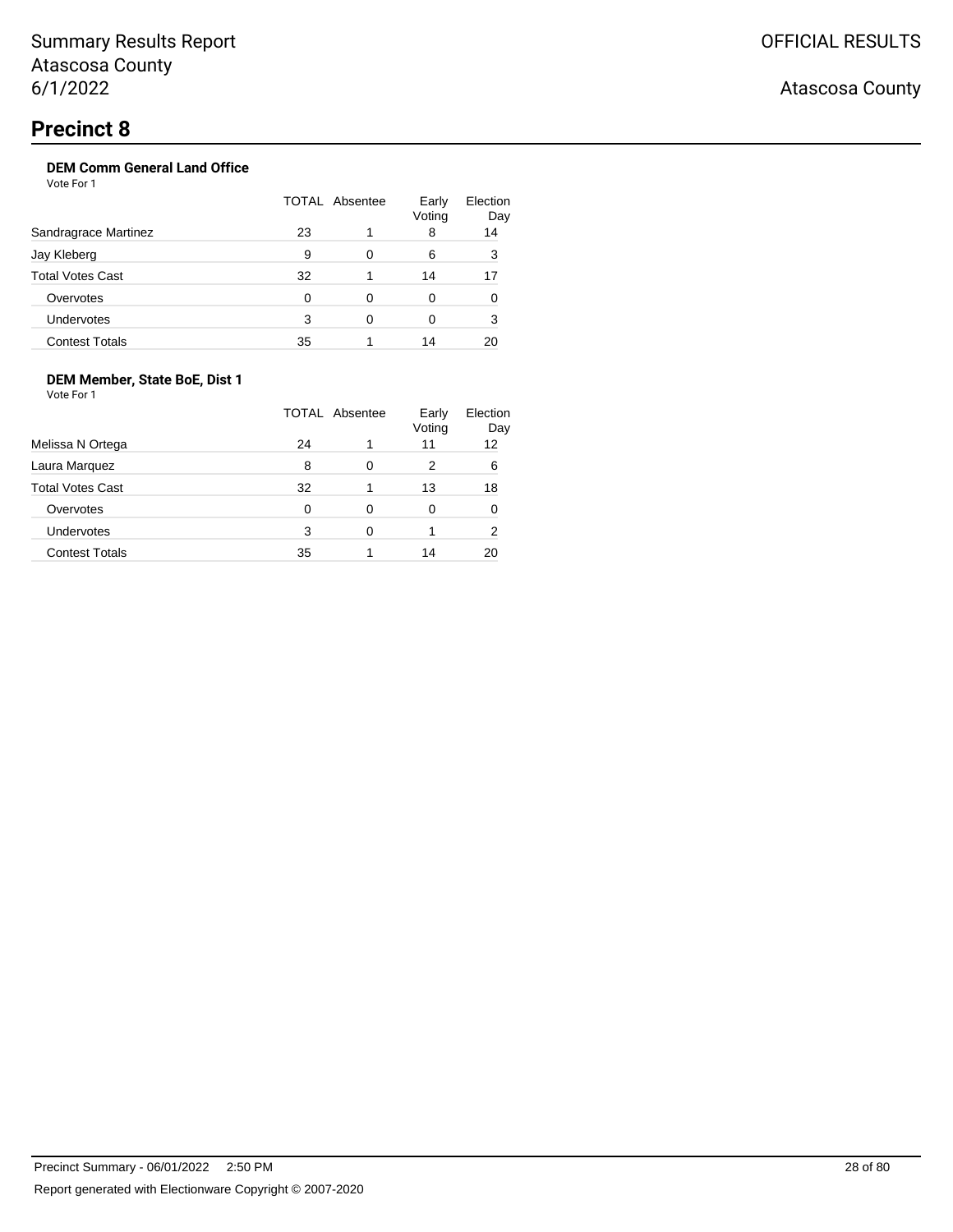# **Precinct 9**

| <b>Statistics</b>                      |          | TOTAL Absentee | Early<br>Voting | Election<br>Day |
|----------------------------------------|----------|----------------|-----------------|-----------------|
| Registered Voters - Total              | 0        |                |                 |                 |
| Registered Voters - Republican Party   | 0        |                |                 |                 |
| Registered Voters - Democratic Party   | 0        |                |                 |                 |
| <b>Registered Voters - NONPARTISAN</b> | 0        |                |                 |                 |
| <b>Ballots Cast - Total</b>            | 177      | 14             | 83              | 80              |
| Ballots Cast - Republican Party        | 114      | 3              | 57              | 54              |
| <b>Ballots Cast - Democratic Party</b> | 63       | 11             | 26              | 26              |
| <b>Ballots Cast - NONPARTISAN</b>      | 0        | $\Omega$       | 0               | 0               |
| Ballots Cast - Blank                   | 0        | 0              | 0               | 0               |
| Voter Turnout - Total                  | $0.00\%$ |                |                 |                 |
| Voter Turnout - Republican Party       | $0.00\%$ |                |                 |                 |
| Voter Turnout - Democratic Party       | $0.00\%$ |                |                 |                 |
| Voter Turnout - NONPARTISAN            | $0.00\%$ |                |                 |                 |

## **REP US Representative, District 28**

Vote For 1

|                       |     | <b>TOTAL Absentee</b> |    | Election<br>Day |
|-----------------------|-----|-----------------------|----|-----------------|
| Sandra Whitten        | 52  | 0                     | 26 | 26              |
| Cassy Garcia          | 57  | 2                     | 28 | 27              |
| Total Votes Cast      | 109 | 2                     | 54 | 53              |
| Overvotes             | 0   | 0                     | 0  | O               |
| Undervotes            | 5   | 1                     | 3  |                 |
| <b>Contest Totals</b> | 114 | 3                     | 57 | 54              |

### **REP Attorney General**

Vote For 1

|                         | TOTAL Absentee |   | Early<br>Voting | Election<br>Day |
|-------------------------|----------------|---|-----------------|-----------------|
| Ken Paxton              | 91             | 2 | 46              | 43              |
| George P. Bush          | 20             | 1 | 8               | 11              |
| <b>Total Votes Cast</b> | 111            | 3 | 54              | 54              |
| Overvotes               | 0              | 0 | 0               |                 |
| Undervotes              | 3              | 0 | 3               |                 |
| <b>Contest Totals</b>   | 114            | 3 | 57              | 54              |

### **REP Comm General Land Office**

|                         | TOTAL Absentee |   | Early<br>Voting | Election<br>Day |
|-------------------------|----------------|---|-----------------|-----------------|
| Dawn Buckingham         | 73             |   | 35              | 37              |
| <b>Tim Westley</b>      | 30             | 0 | 15              | 15              |
| <b>Total Votes Cast</b> | 103            |   | 50              | 52              |
| Overvotes               | 0              | 0 | 0               | 0               |
| Undervotes              | 11             | 2 | 7               | 2               |
| <b>Contest Totals</b>   | 114            | 3 | 57              | 54              |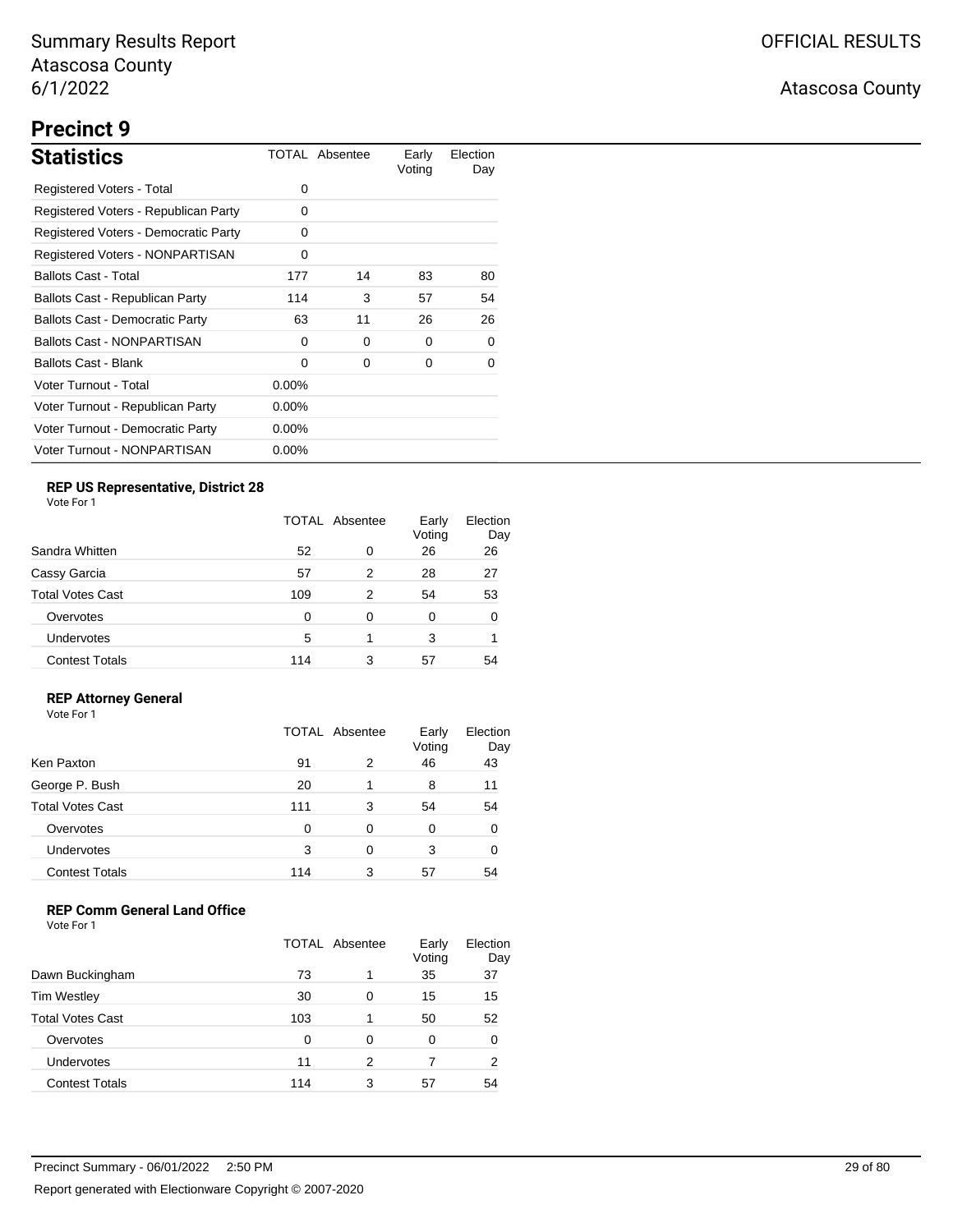## **REP Railroad Commissioner**

Vote For 1

| Sarah Stogner           | TOTAL Absentee |   | Early<br>Voting | Election<br>Day |
|-------------------------|----------------|---|-----------------|-----------------|
|                         | 47             |   | 19              | 27              |
| Wayne Christian         | 62             | 0 | 35              | 27              |
| <b>Total Votes Cast</b> | 109            |   | 54              | 54              |
| Overvotes               | 0              | 0 | 0               | 0               |
| Undervotes              | 5              | 2 | 3               | 0               |
| <b>Contest Totals</b>   | 114            | 3 | 57              | 54              |

#### **REP State Senator, Dist 24**

Vote For 1

|                         | <b>TOTAL Absentee</b> |   | Early<br>Voting | Election<br>Day |
|-------------------------|-----------------------|---|-----------------|-----------------|
| <b>Raul Reyes</b>       | 51                    | 0 | 29              | 22              |
| Pete Flores             | 61                    | 3 | 27              | 31              |
| <b>Total Votes Cast</b> | 112                   | 3 | 56              | 53              |
| Overvotes               | 0                     | 0 | 0               |                 |
| Undervotes              | 2                     | 0 |                 |                 |
| <b>Contest Totals</b>   | 114                   | 3 | 57              | 54              |

## **REP Dist Judge, 81st Judicial Dist**

Vote For 1

|                           | TOTAL Absentee |   | Early<br>Voting | Election<br>Day |
|---------------------------|----------------|---|-----------------|-----------------|
| <b>Trent Rowell</b>       | 35             | 1 | 20              | 14              |
| Jennifer Ebrom Dillingham | 73             | 0 | 36              | 37              |
| <b>Total Votes Cast</b>   | 108            | 1 | 56              | 51              |
| Overvotes                 | 0              | 0 | 0               | 0               |
| Undervotes                | 6              | 2 |                 | 3               |
| <b>Contest Totals</b>     | 114            | 3 | 57              | 54              |

### **REP County Judge**

| Vote For 1              |     |                |                 |                 |
|-------------------------|-----|----------------|-----------------|-----------------|
|                         |     | TOTAL Absentee | Early<br>Voting | Election<br>Day |
| Weldon P. Cude          | 71  | 0              | 38              | 33              |
| Camila Chapa Mares      | 40  |                | 19              | 20              |
| <b>Total Votes Cast</b> | 111 |                | 57              | 53              |
| Overvotes               | 0   | 0              | 0               | 0               |
| Undervotes              | 3   | 2              | 0               |                 |
| <b>Contest Totals</b>   | 114 | 3              | 57              | 54              |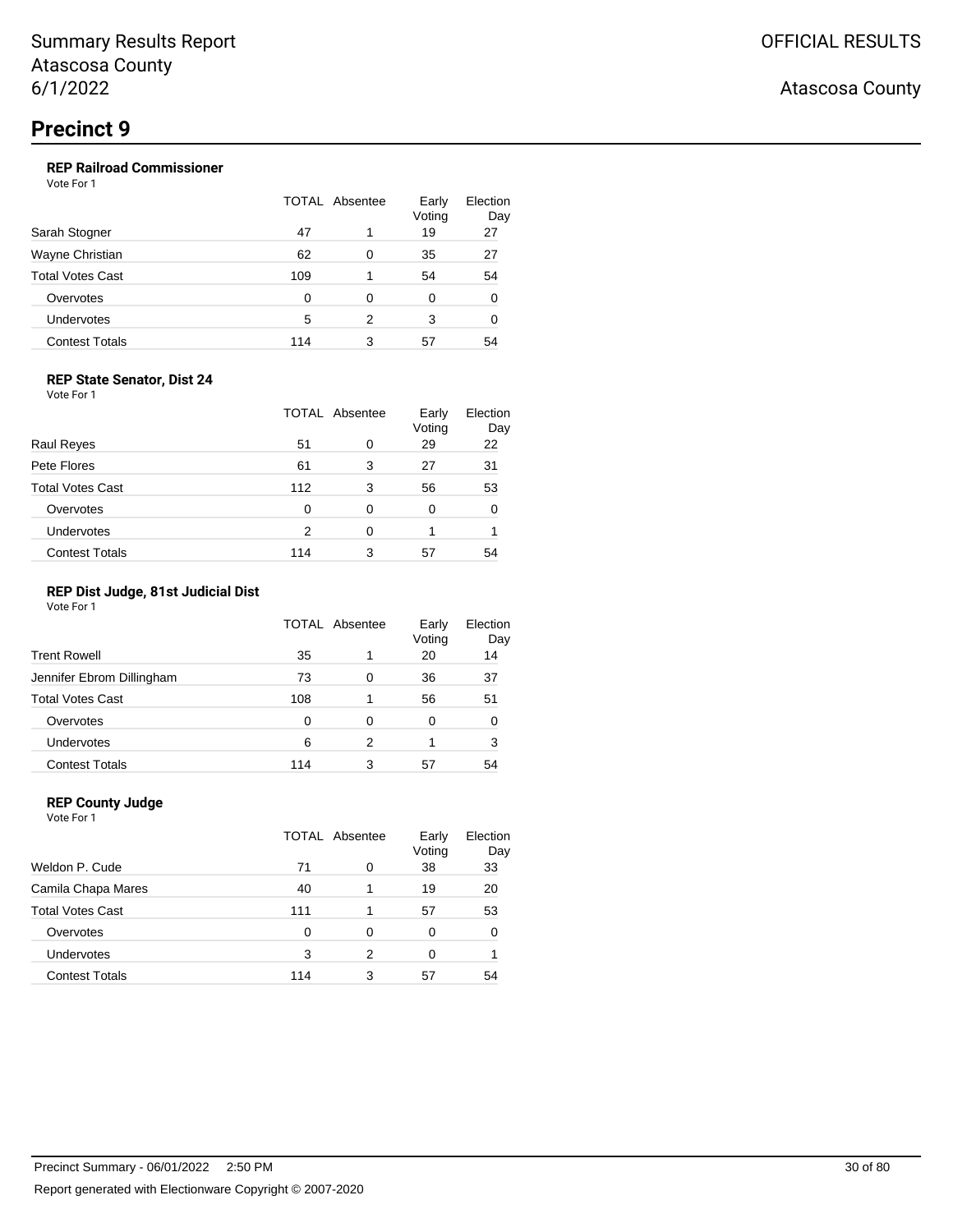## **DEM US Representative, District 28**

Vote For 1

|                         | TOTAL Absentee |    | Early<br>Voting | Election<br>Day |
|-------------------------|----------------|----|-----------------|-----------------|
| Jessica Cisneros        | 55             | 8  | 22              | 25              |
| <b>Henry Cuellar</b>    | 8              | 3  | 4               |                 |
| <b>Total Votes Cast</b> | 63             | 11 | 26              | 26              |
| Overvotes               | 0              | 0  | 0               | 0               |
| Undervotes              | ∩              | ∩  | 0               | O               |
| <b>Contest Totals</b>   | 63             | 11 | 26              | 26              |

### **DEM Lieutenant Governor**

Vote For 1

|                         |    | TOTAL Absentee | Early<br>Voting | Election<br>Day |
|-------------------------|----|----------------|-----------------|-----------------|
| Mike Collier            | 27 | 5              | 15              |                 |
| Michelle Beckley        | 30 | 6              | 9               | 15              |
| <b>Total Votes Cast</b> | 57 | 11             | 24              | 22              |
| Overvotes               | 0  | 0              | 0               | 0               |
| Undervotes              | 6  | 0              | 2               |                 |
| <b>Contest Totals</b>   | 63 | 11             | 26              | 26              |

#### **DEM Attorney General**

Vote For 1

|                         | TOTAL Absentee |    | Early<br>Voting | Election<br>Day |
|-------------------------|----------------|----|-----------------|-----------------|
| Joe Jaworski            | 11             | 2  | 6               | 3               |
| Rochelle Mercedes Garza | 46             | 9  | 18              | 19              |
| <b>Total Votes Cast</b> | 57             | 11 | 24              | 22              |
| Overvotes               | 0              | 0  | 0               |                 |
| Undervotes              | 6              | 0  | 2               | 4               |
| <b>Contest Totals</b>   | 63             | 11 | 26              | 26              |

#### **DEM Comptroller of Public Accounts**

|                       | TOTAL Absentee |    | Early<br>Voting | Election<br>Day |
|-----------------------|----------------|----|-----------------|-----------------|
| Angel Luis Vega       | 34             | 3  | 13              | 18              |
| Janet T. Dudding      | 23             | 6  | 11              | 6               |
| Total Votes Cast      | 57             | 9  | 24              | 24              |
| Overvotes             | 0              | 0  | 0               | 0               |
| <b>Undervotes</b>     | 6              | 2  | 2               | 2               |
| <b>Contest Totals</b> | 63             | 11 | 26              | 26              |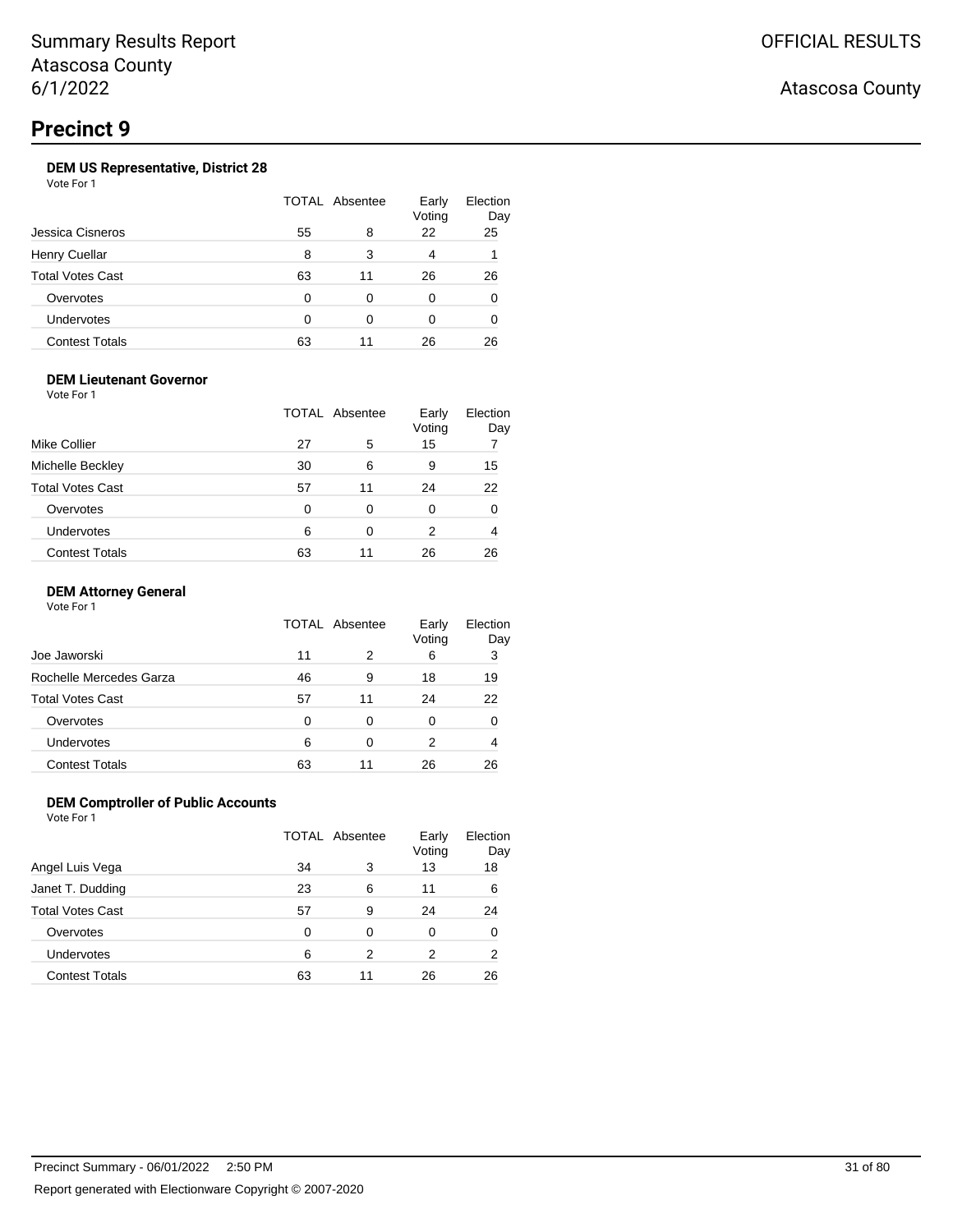## **DEM Comm General Land Office**

Vote For 1

|                         | TOTAL Absentee |    | Early<br>Voting | Election<br>Day |
|-------------------------|----------------|----|-----------------|-----------------|
| Sandragrace Martinez    | 44             | 6  | 18              | 20              |
| Jay Kleberg             | 14             | 3  | 6               | 5               |
| <b>Total Votes Cast</b> | 58             | 9  | 24              | 25              |
| Overvotes               | $\Omega$       | 0  | 0               | 0               |
| <b>Undervotes</b>       | 5              | 2  | 2               |                 |
| <b>Contest Totals</b>   | 63             | 11 | 26              | 26              |

## **DEM Member, State BoE, Dist 1**

Vote For 1

|                         |    | TOTAL Absentee | Early<br>Voting | Election<br>Day |
|-------------------------|----|----------------|-----------------|-----------------|
| Melissa N Ortega        | 31 | 2              | 15              | 14              |
| Laura Marquez           | 24 | 6              | 9               | 9               |
| <b>Total Votes Cast</b> | 55 | 8              | 24              | 23              |
| Overvotes               | 0  | 0              | 0               | 0               |
| Undervotes              | 8  | 3              | 2               | 3               |
| <b>Contest Totals</b>   | 63 | 11             | 26              | 26              |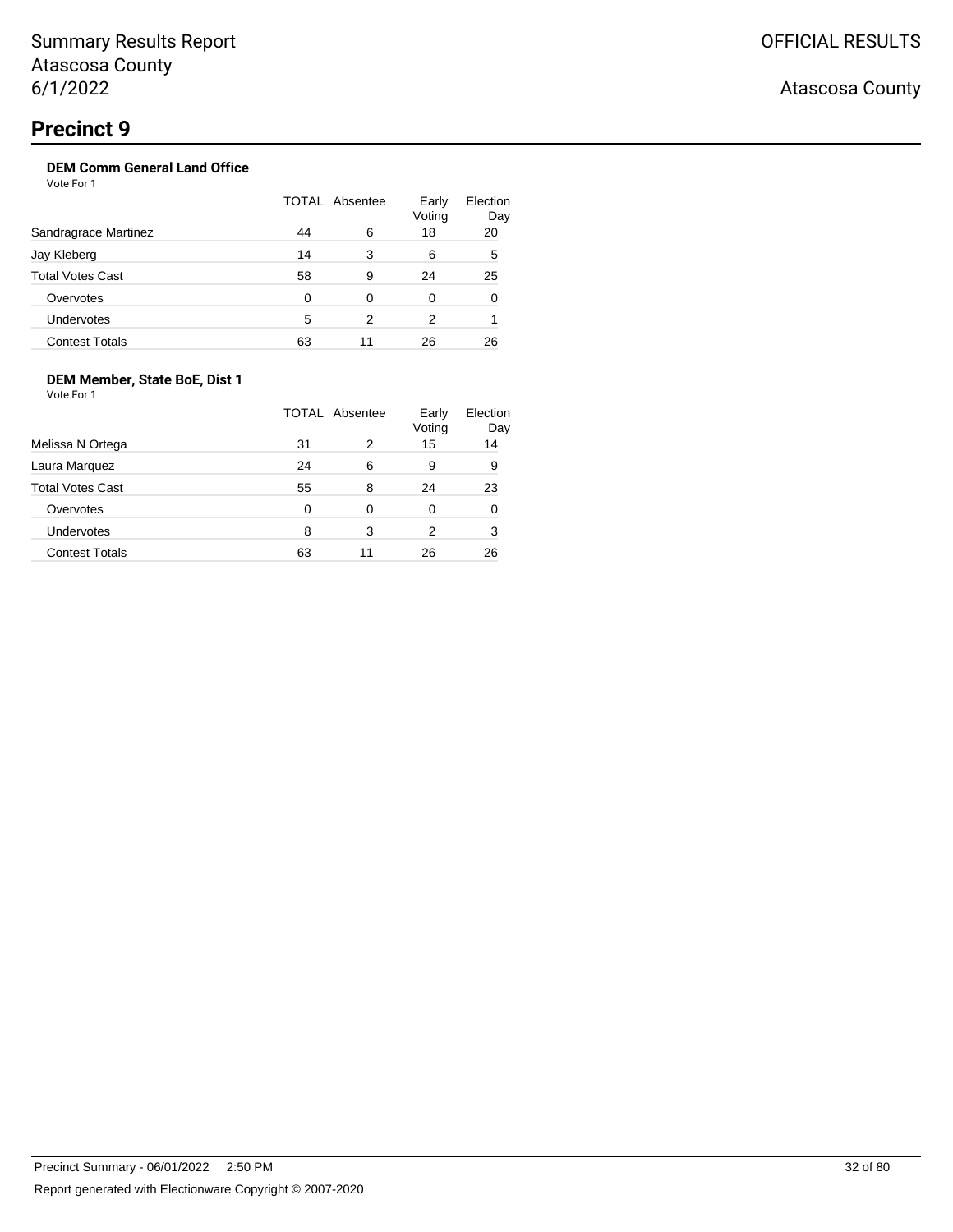# **Precinct 10**

| <b>Statistics</b>                      |          | TOTAL Absentee | Early<br>Voting | Election<br>Day |
|----------------------------------------|----------|----------------|-----------------|-----------------|
| Registered Voters - Total              | $\Omega$ |                |                 |                 |
| Registered Voters - Republican Party   | 0        |                |                 |                 |
| Registered Voters - Democratic Party   | 0        |                |                 |                 |
| Registered Voters - NONPARTISAN        | 0        |                |                 |                 |
| <b>Ballots Cast - Total</b>            | 84       | 5              | 32              | 47              |
| Ballots Cast - Republican Party        | 70       | 2              | 29              | 39              |
| <b>Ballots Cast - Democratic Party</b> | 14       | 3              | 3               | 8               |
| <b>Ballots Cast - NONPARTISAN</b>      | $\Omega$ | 0              | $\Omega$        | $\Omega$        |
| <b>Ballots Cast - Blank</b>            | $\Omega$ | 0              | 0               | 0               |
| Voter Turnout - Total                  | $0.00\%$ |                |                 |                 |
| Voter Turnout - Republican Party       | $0.00\%$ |                |                 |                 |
| Voter Turnout - Democratic Party       | $0.00\%$ |                |                 |                 |
| Voter Turnout - NONPARTISAN            | $0.00\%$ |                |                 |                 |

## **REP US Representative, District 28**

Vote For 1

|                       | TOTAL Absentee |   | Early<br>Voting | Election<br>Day |
|-----------------------|----------------|---|-----------------|-----------------|
| Sandra Whitten        | 38             | 0 | 13              | 25              |
| Cassy Garcia          | 30             | 2 | 14              | 14              |
| Total Votes Cast      | 68             | 2 | 27              | 39              |
| Overvotes             | 0              | 0 | 0               | 0               |
| Undervotes            | 2              | 0 | 2               |                 |
| <b>Contest Totals</b> | 70             | 2 | 29              | 39              |

### **REP Attorney General**

Vote For 1

|                         | <b>TOTAL Absentee</b> |   | Early<br>Voting | Election<br>Day |
|-------------------------|-----------------------|---|-----------------|-----------------|
| Ken Paxton              | 49                    | 2 | 19              | 28              |
| George P. Bush          | 20                    | 0 | 9               | 11              |
| <b>Total Votes Cast</b> | 69                    | 2 | 28              | 39              |
| Overvotes               | 0                     | 0 | 0               |                 |
| Undervotes              |                       | 0 |                 |                 |
| <b>Contest Totals</b>   | 70                    | 2 | 29              | 39              |

## **REP Comm General Land Office**

|                         | <b>TOTAL Absentee</b> |   | Early<br>Voting | Election<br>Day |
|-------------------------|-----------------------|---|-----------------|-----------------|
| Dawn Buckingham         | 36                    | 2 | 12              | 22              |
| <b>Tim Westley</b>      | 23                    | 0 | 12              | 11              |
| <b>Total Votes Cast</b> | 59                    | 2 | 24              | 33              |
| Overvotes               | O                     | 0 | 0               | 0               |
| Undervotes              | 11                    | 0 | 5               | 6               |
| <b>Contest Totals</b>   | 70                    | 2 | 29              | 39              |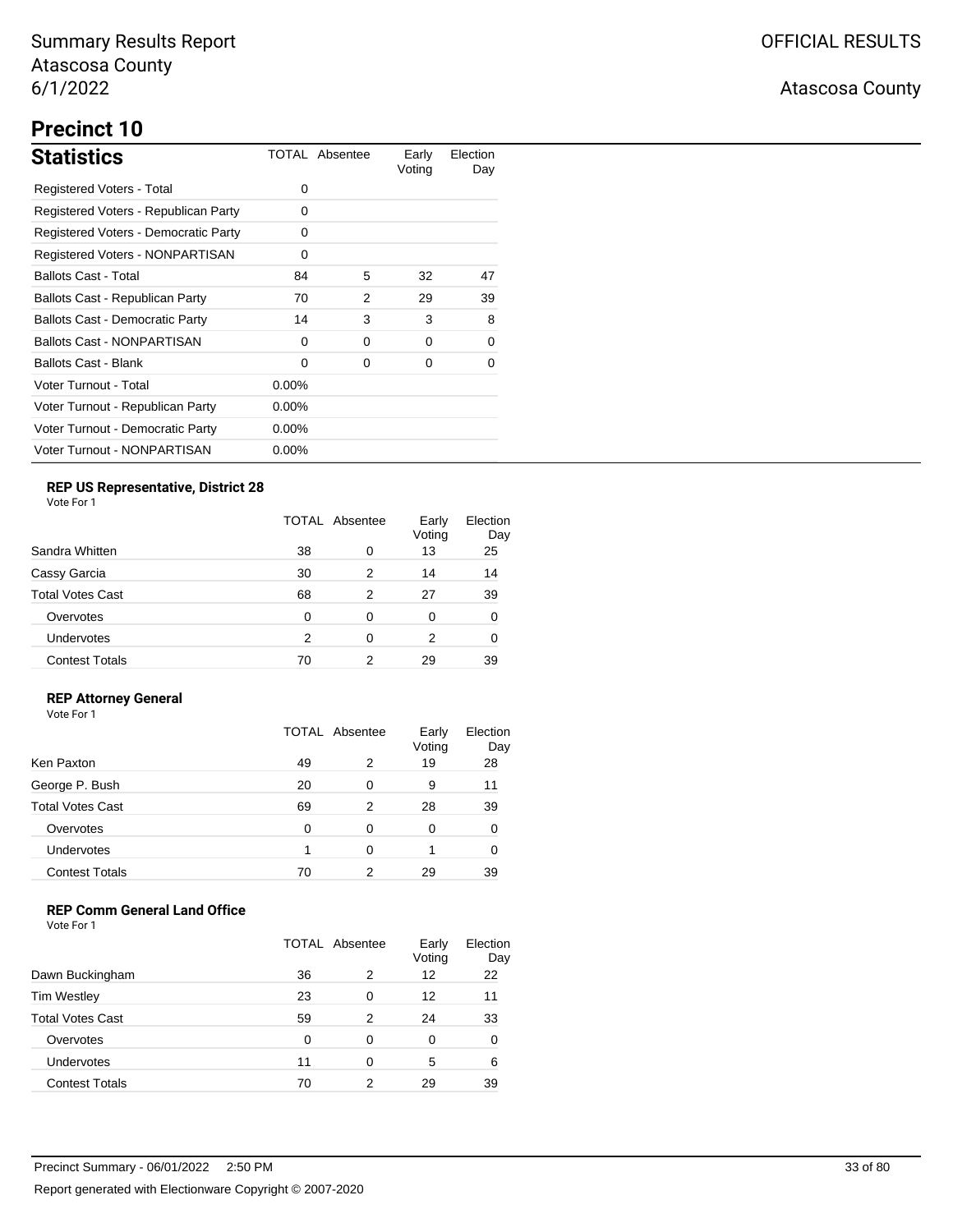### **REP Railroad Commissioner**

Vote For 1

|                         | TOTAL Absentee |   | Early<br>Voting | Election<br>Day |
|-------------------------|----------------|---|-----------------|-----------------|
| Sarah Stogner           | 30             | 0 | 13              | 17              |
| Wayne Christian         | 33             | 2 | 12              | 19              |
| <b>Total Votes Cast</b> | 63             | 2 | 25              | 36              |
| Overvotes               | 0              | 0 | 0               | 0               |
| Undervotes              |                | ∩ | 4               | 3               |
| <b>Contest Totals</b>   | 70             | 2 | 29              | 39              |

#### **REP State Senator, Dist 24**

Vote For 1

|                         | <b>TOTAL Absentee</b> |   | Early<br>Voting | Election<br>Day |
|-------------------------|-----------------------|---|-----------------|-----------------|
| <b>Raul Reyes</b>       | 17                    | 0 |                 | 10              |
| Pete Flores             | 48                    | 2 | 20              | 26              |
| <b>Total Votes Cast</b> | 65                    | 2 | 27              | 36              |
| Overvotes               | 0                     | 0 | 0               | 0               |
| Undervotes              | 5                     | 0 | 2               | 3               |
| <b>Contest Totals</b>   | 70                    | 2 | 29              | 39              |

#### **REP Dist Judge, 81st Judicial Dist**

Vote For 1

|                           | TOTAL Absentee |   | Early<br>Voting | Election<br>Day |
|---------------------------|----------------|---|-----------------|-----------------|
| <b>Trent Rowell</b>       | 17             | 0 |                 | 10              |
| Jennifer Ebrom Dillingham | 47             | 2 | 19              | 26              |
| <b>Total Votes Cast</b>   | 64             | 2 | 26              | 36              |
| Overvotes                 | 0              | 0 | 0               | 0               |
| Undervotes                | 6              | 0 | 3               | 3               |
| <b>Contest Totals</b>     | 70             | 2 | 29              | 39              |

### **REP County Judge**

Vote For 1 TOTAL Absentee Early Voting Election Day Weldon P. Cude 2 46 2 19 25 Camila Chapa Mares 22 0 9 13 Total Votes Cast **68** 2 28 38 Overvotes 0 0 0 0 0 Undervotes 2 0 1 1 Contest Totals 70 2 29 39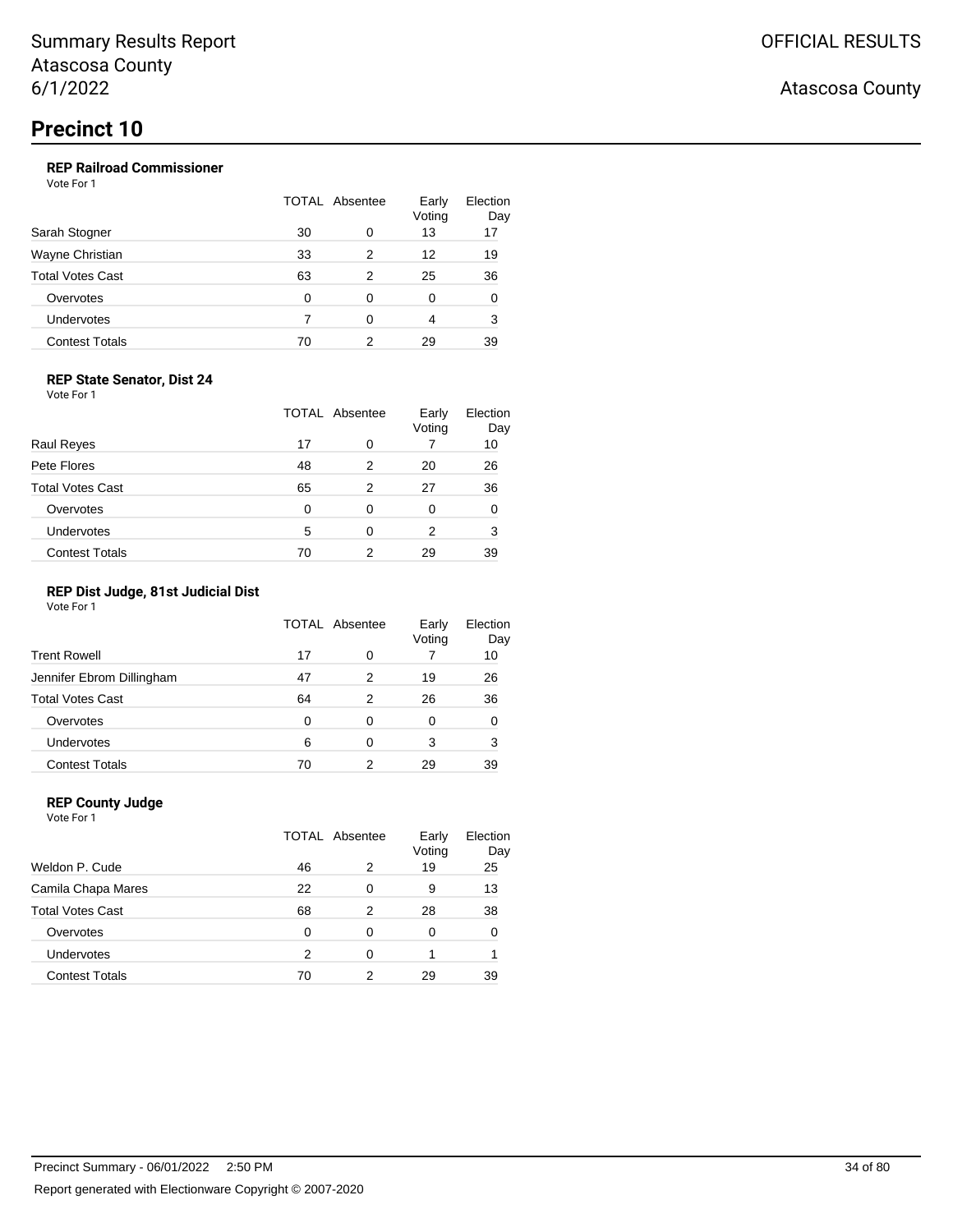## OFFICIAL RESULTS

## Atascosa County

## **Precinct 10**

### **DEM US Representative, District 28**

Vote For 1

|                         | TOTAL Absentee |   | Early<br>Voting | Election<br>Day |
|-------------------------|----------------|---|-----------------|-----------------|
| Jessica Cisneros        |                |   | 2               | 4               |
| <b>Henry Cuellar</b>    |                |   |                 |                 |
| <b>Total Votes Cast</b> | 14             |   | 3               | 8               |
| Overvotes               | O              | ∩ |                 |                 |
| Undervotes              |                |   |                 |                 |
| <b>Contest Totals</b>   | 14             |   | 3               |                 |

#### **DEM Lieutenant Governor**

Vote For 1

|                         | <b>TOTAL Absentee</b> |   | Early<br>Voting | Election<br>Day |
|-------------------------|-----------------------|---|-----------------|-----------------|
| Mike Collier            |                       | 0 |                 | 5               |
| Michelle Beckley        | 5                     |   |                 | 3               |
| <b>Total Votes Cast</b> | 12                    |   | 3               | 8               |
| Overvotes               | 0                     | 0 | 0               |                 |
| Undervotes              | 2                     | 2 |                 |                 |
| <b>Contest Totals</b>   | 14                    |   |                 |                 |

#### **DEM Attorney General**

Vote For 1

|                         | <b>TOTAL Absentee</b> |   | Early<br>Voting | Election<br>Day |
|-------------------------|-----------------------|---|-----------------|-----------------|
| Joe Jaworski            | 4                     |   |                 | 3               |
| Rochelle Mercedes Garza | 8                     |   | 3               | 5               |
| Total Votes Cast        | 12                    |   | 3               | 8               |
| Overvotes               | 0                     | 0 |                 |                 |
| Undervotes              | 2                     | 2 |                 |                 |
| <b>Contest Totals</b>   | 14                    |   | 3               |                 |

### **DEM Comptroller of Public Accounts**

|                       | <b>TOTAL Absentee</b> |   | Early<br>Voting | Election<br>Day |
|-----------------------|-----------------------|---|-----------------|-----------------|
| Angel Luis Vega       |                       | O |                 |                 |
| Janet T. Dudding      | 4                     |   | 2               |                 |
| Total Votes Cast      | 11                    |   | 2               | 8               |
| Overvotes             | O                     | Ω |                 |                 |
| Undervotes            | 3                     | 2 |                 |                 |
| <b>Contest Totals</b> | 14                    | 3 | 3               |                 |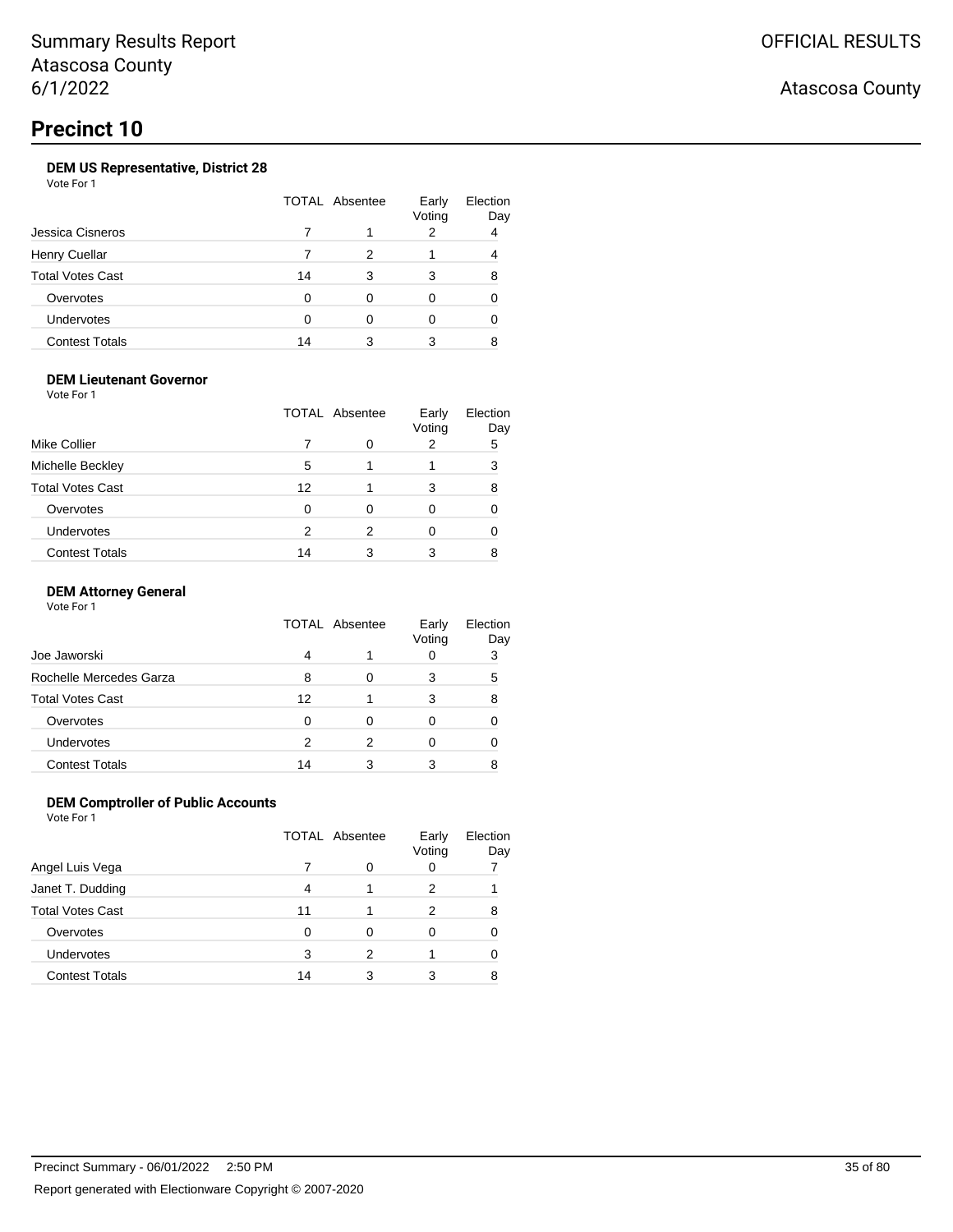## **Precinct 10**

## **DEM Comm General Land Office**

Vote For 1

|                         | TOTAL Absentee |   | Early<br>Voting | Election<br>Day |
|-------------------------|----------------|---|-----------------|-----------------|
| Sandragrace Martinez    |                |   |                 | 5               |
| Jay Kleberg             |                |   |                 | 3               |
| <b>Total Votes Cast</b> | 11             |   | 2               | 8               |
| Overvotes               |                |   | 0               |                 |
| <b>Undervotes</b>       | 3              | 2 |                 |                 |
| <b>Contest Totals</b>   | 14             |   |                 |                 |

## **DEM Member, State BoE, Dist 1**

|                         | TOTAL Absentee |   | Early<br>Voting | Election<br>Day |
|-------------------------|----------------|---|-----------------|-----------------|
| Melissa N Ortega        | 8              | O |                 |                 |
| Laura Marquez           | 3              |   |                 |                 |
| <b>Total Votes Cast</b> | 11             |   | 2               |                 |
| Overvotes               | 0              | Ω | 0               |                 |
| Undervotes              | 3              | 2 |                 |                 |
| <b>Contest Totals</b>   | 14             | 3 |                 |                 |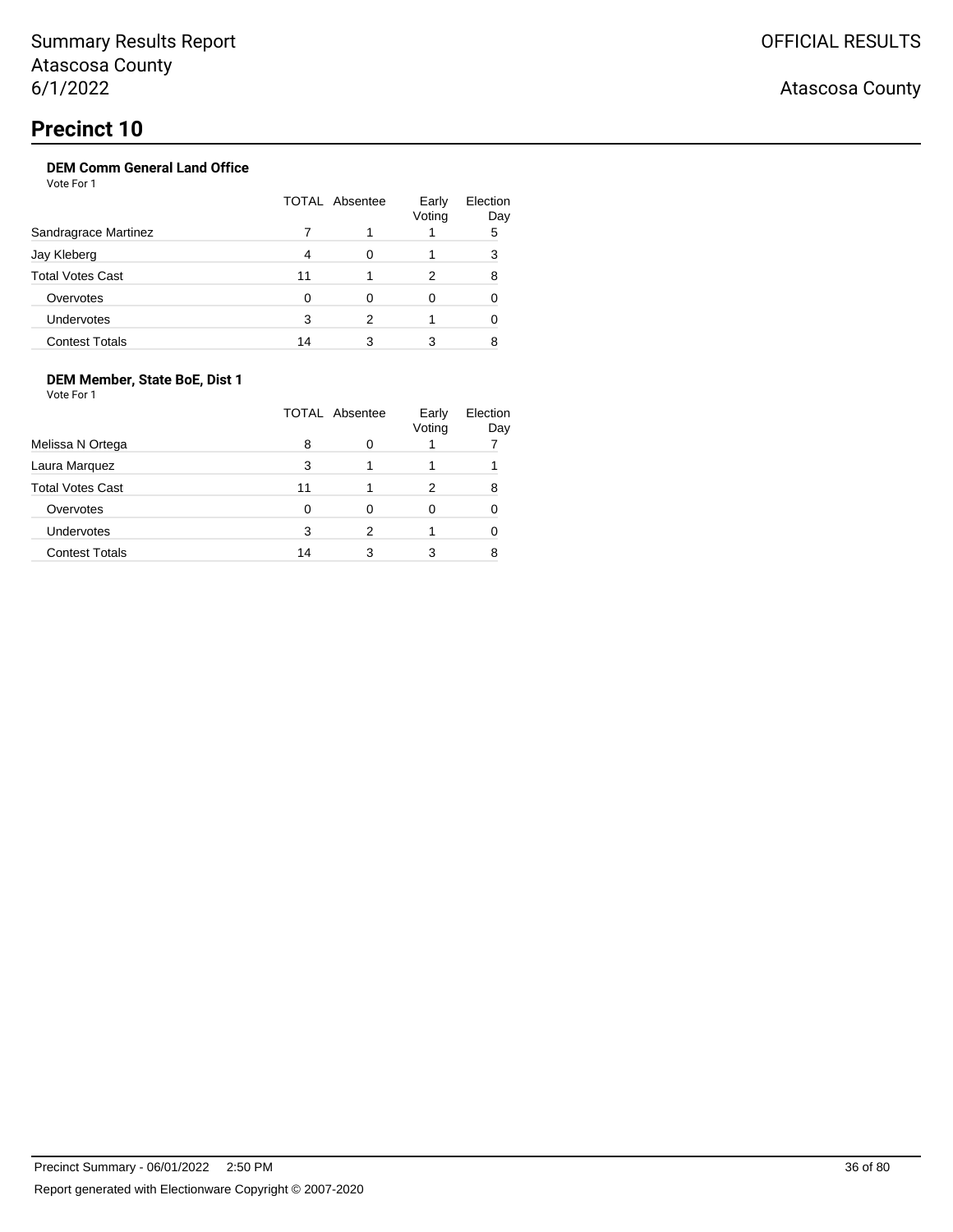# **Precinct 11**

| <b>Statistics</b>                      |          | TOTAL Absentee | Early<br>Voting | Election<br>Day |
|----------------------------------------|----------|----------------|-----------------|-----------------|
| Registered Voters - Total              | 0        |                |                 |                 |
| Registered Voters - Republican Party   | 0        |                |                 |                 |
| Registered Voters - Democratic Party   | 0        |                |                 |                 |
| Registered Voters - NONPARTISAN        | 0        |                |                 |                 |
| <b>Ballots Cast - Total</b>            | 235      | 17             | 123             | 95              |
| Ballots Cast - Republican Party        | 140      | 12             | 66              | 62              |
| <b>Ballots Cast - Democratic Party</b> | 95       | 5              | 57              | 33              |
| <b>Ballots Cast - NONPARTISAN</b>      | 0        | 0              | 0               | 0               |
| Ballots Cast - Blank                   | $\Omega$ | 0              | 0               | 0               |
| Voter Turnout - Total                  | $0.00\%$ |                |                 |                 |
| Voter Turnout - Republican Party       | $0.00\%$ |                |                 |                 |
| Voter Turnout - Democratic Party       | $0.00\%$ |                |                 |                 |
| Voter Turnout - NONPARTISAN            | $0.00\%$ |                |                 |                 |

## **REP US Representative, District 28**

Vote For 1

|                       |     | <b>TOTAL Absentee</b> |    | Election<br>Day |
|-----------------------|-----|-----------------------|----|-----------------|
| Sandra Whitten        | 77  | 2                     | 42 | 33              |
| Cassy Garcia          | 58  | 10                    | 21 | 27              |
| Total Votes Cast      | 135 | 12                    | 63 | 60              |
| Overvotes             | 0   | 0                     | 0  | 0               |
| Undervotes            | 5   | 0                     | 3  | 2               |
| <b>Contest Totals</b> | 140 | 12                    | 66 | 62              |

### **REP Attorney General**

Vote For 1

|                         |          | TOTAL Absentee | Early<br>Voting | Election<br>Day |
|-------------------------|----------|----------------|-----------------|-----------------|
| Ken Paxton              | 102      | 10             | 51              | 41              |
| George P. Bush          | 37       | 2              | 14              | 21              |
| <b>Total Votes Cast</b> | 139      | 12             | 65              | 62              |
| Overvotes               | $\Omega$ | 0              | 0               | 0               |
| Undervotes              |          | 0              |                 | 0               |
| <b>Contest Totals</b>   | 140      | 12             | 66              | 62              |

### **REP Comm General Land Office**

|                         | <b>TOTAL Absentee</b> |    | Early<br>Voting | Election<br>Day |
|-------------------------|-----------------------|----|-----------------|-----------------|
| Dawn Buckingham         | 75                    |    | 39              | 29              |
| <b>Tim Westley</b>      | 49                    | 2  | 22              | 25              |
| <b>Total Votes Cast</b> | 124                   | 9  | 61              | 54              |
| Overvotes               | O                     | 0  | 0               | 0               |
| <b>Undervotes</b>       | 16                    | 3  | 5               | 8               |
| <b>Contest Totals</b>   | 140                   | 12 | 66              | 62              |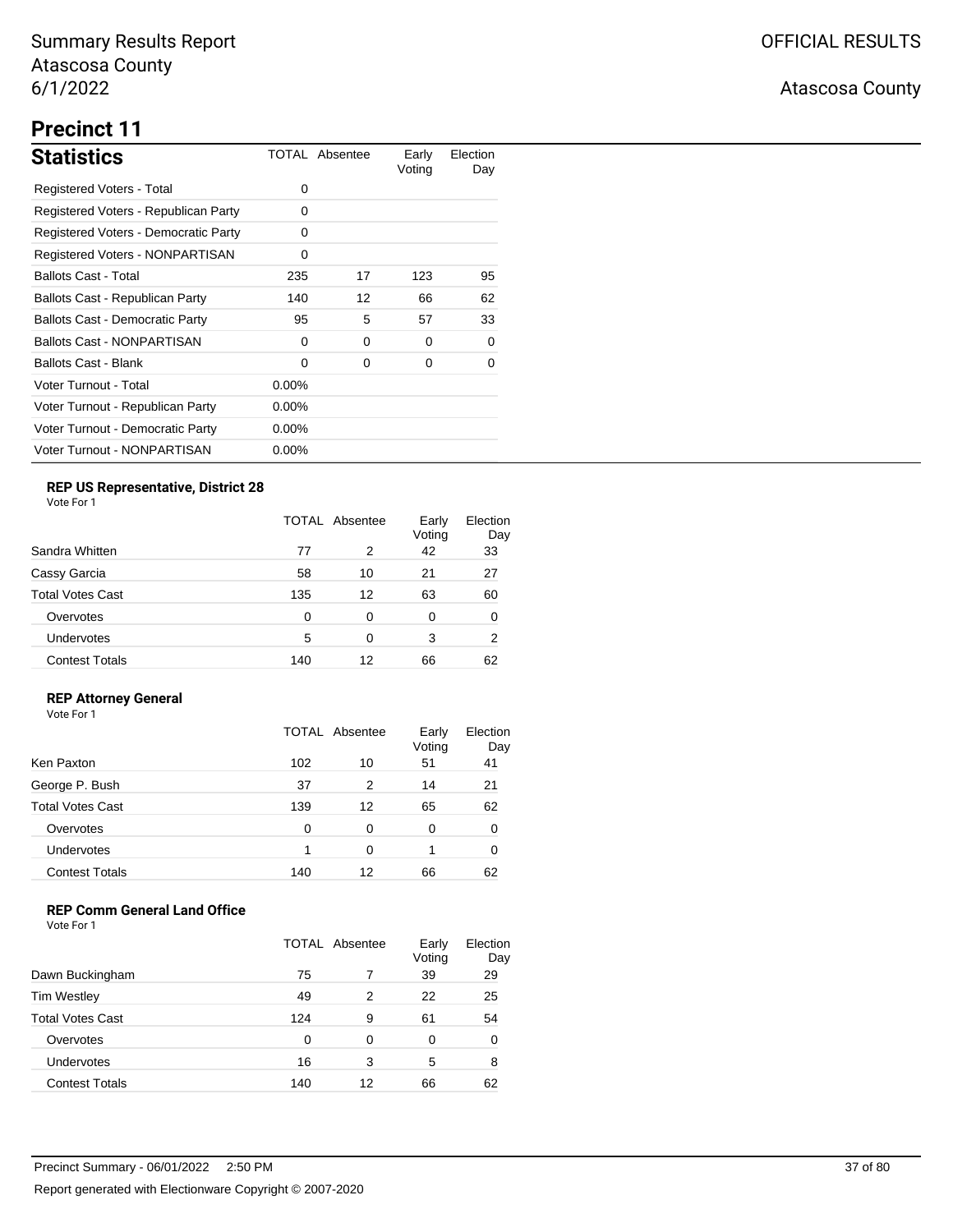### **REP Railroad Commissioner**

Vote For 1

|                       |     | TOTAL Absentee | Early<br>Voting | Election<br>Day |
|-----------------------|-----|----------------|-----------------|-----------------|
| Sarah Stogner         | 56  |                | 29              | 26              |
| Wayne Christian       | 71  | 9              | 32              | 30              |
| Total Votes Cast      | 127 | 10             | 61              | 56              |
| Overvotes             | 0   | 0              | 0               | 0               |
| Undervotes            | 13  | 2              | 5               | 6               |
| <b>Contest Totals</b> | 140 | 12             | 66              | 62              |
|                       |     |                |                 |                 |

### **REP State Senator, Dist 24**

Vote For 1

|                         |     | TOTAL Absentee | Early<br>Voting | Election<br>Day |
|-------------------------|-----|----------------|-----------------|-----------------|
| <b>Raul Reves</b>       | 61  | 4              | 30              | 27              |
| Pete Flores             | 73  |                | 34              | 32              |
| <b>Total Votes Cast</b> | 134 | 11             | 64              | 59              |
| Overvotes               | 0   | 0              | 0               | O               |
| Undervotes              | 6   |                | 2               | 3               |
| <b>Contest Totals</b>   | 140 | 12             | 66              | 62              |

#### **REP Dist Judge, 81st Judicial Dist**

Vote For 1

|                           |     | TOTAL Absentee | Early<br>Voting | Election<br>Day |
|---------------------------|-----|----------------|-----------------|-----------------|
| <b>Trent Rowell</b>       | 37  | 2              | 21              | 14              |
| Jennifer Ebrom Dillingham | 98  | 10             | 43              | 45              |
| <b>Total Votes Cast</b>   | 135 | 12             | 64              | 59              |
| Overvotes                 | 0   | 0              | 0               | 0               |
| Undervotes                | 5   | 0              | 2               | 3               |
| <b>Contest Totals</b>     | 140 | 12             | 66              | 62              |

### **REP County Judge**

Vote For 1 TOTAL Absentee Early Voting Election Day Weldon P. Cude 109 6 55 48 Camila Chapa Mares 28 6 10 12 Total Votes Cast 137 12 65 60 Overvotes 0 0 0 0 0 Undervotes 3 0 1 2 Contest Totals 140 12 66 62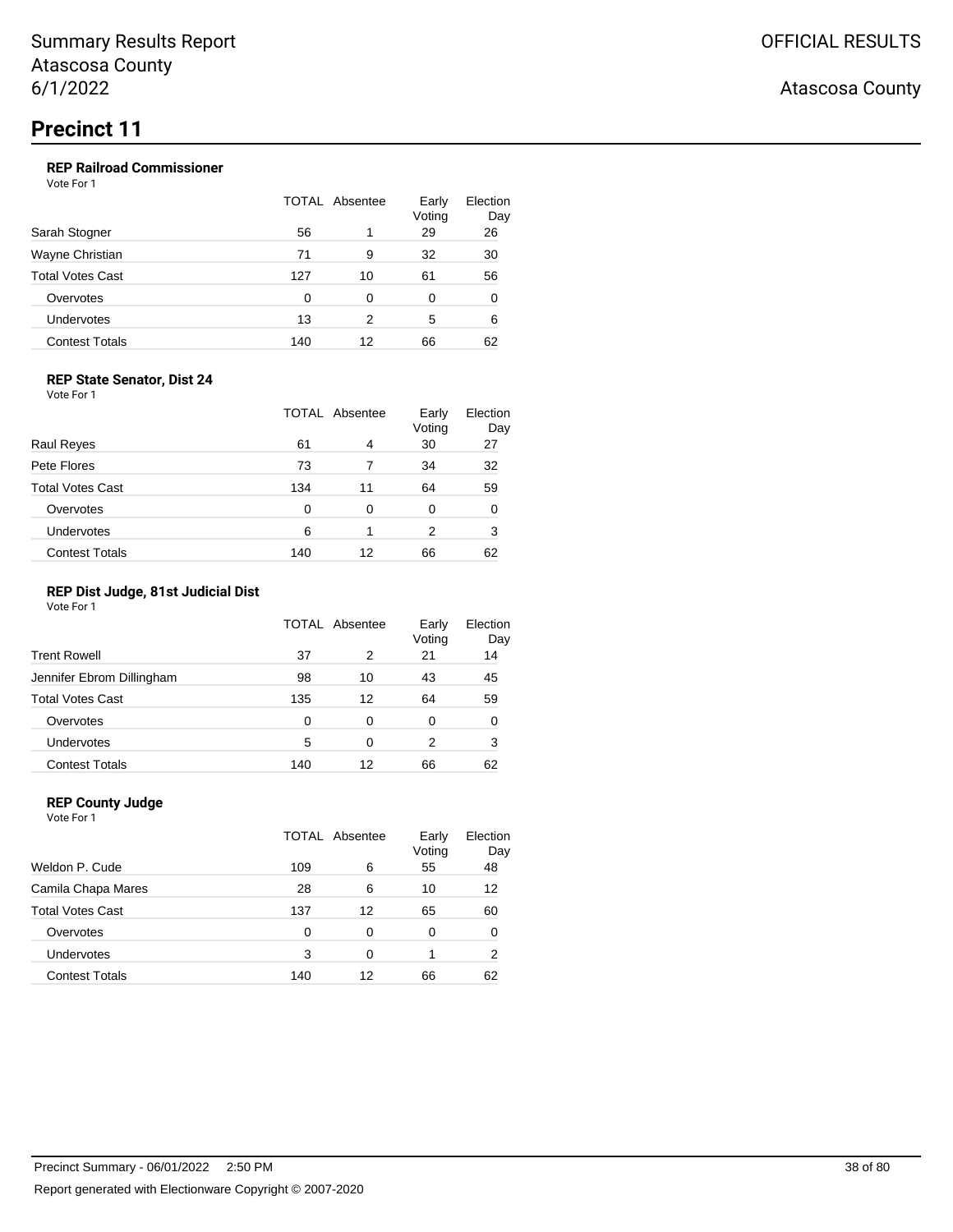### **DEM US Representative, District 28**

Vote For 1

| Jessica Cisneros        | TOTAL Absentee |   | Early<br>Voting | Election<br>Day |
|-------------------------|----------------|---|-----------------|-----------------|
|                         | 78             | 3 | 47              | 28              |
| <b>Henry Cuellar</b>    | 17             | 2 | 10              | 5               |
| <b>Total Votes Cast</b> | 95             | 5 | 57              | 33              |
| Overvotes               | 0              | 0 | 0               | 0               |
| <b>Undervotes</b>       | ∩              | ∩ | 0               | O               |
| <b>Contest Totals</b>   | 95             | 5 | 57              | 33              |

### **DEM Lieutenant Governor**

Vote For 1

| Mike Collier            |    | TOTAL Absentee |    | Election<br>Day |
|-------------------------|----|----------------|----|-----------------|
|                         | 35 | 2              | 18 | 15              |
| Michelle Beckley        | 55 | 3              | 36 | 16              |
| <b>Total Votes Cast</b> | 90 | 5              | 54 | 31              |
| Overvotes               | 0  | 0              | 0  | O               |
| Undervotes              | 5  | 0              | 3  | 2               |
| <b>Contest Totals</b>   | 95 | 5              | 57 | 33              |

### **DEM Attorney General**

Vote For 1

|                         | TOTAL Absentee |   | Early<br>Voting | Election<br>Day |
|-------------------------|----------------|---|-----------------|-----------------|
| Joe Jaworski            | 13             | 0 | 12              |                 |
| Rochelle Mercedes Garza | 75             | 5 | 42              | 28              |
| <b>Total Votes Cast</b> | 88             | 5 | 54              | 29              |
| Overvotes               | 0              | 0 | 0               |                 |
| <b>Undervotes</b>       |                | 0 | 3               | 4               |
| <b>Contest Totals</b>   | 95             | 5 | 57              | 33              |

### **DEM Comptroller of Public Accounts**

Vote For 1

|                         | TOTAL Absentee |   | Early<br>Voting | Election<br>Day |
|-------------------------|----------------|---|-----------------|-----------------|
| Angel Luis Vega         | 54             | 4 | 30              | 20              |
| Janet T. Dudding        | 33             | 1 | 24              | 8               |
| <b>Total Votes Cast</b> | 87             | 5 | 54              | 28              |
| Overvotes               | 0              | 0 | 0               | 0               |
| Undervotes              | 8              | 0 | 3               | 5               |
| <b>Contest Totals</b>   | 95             | 5 | 57              | 33              |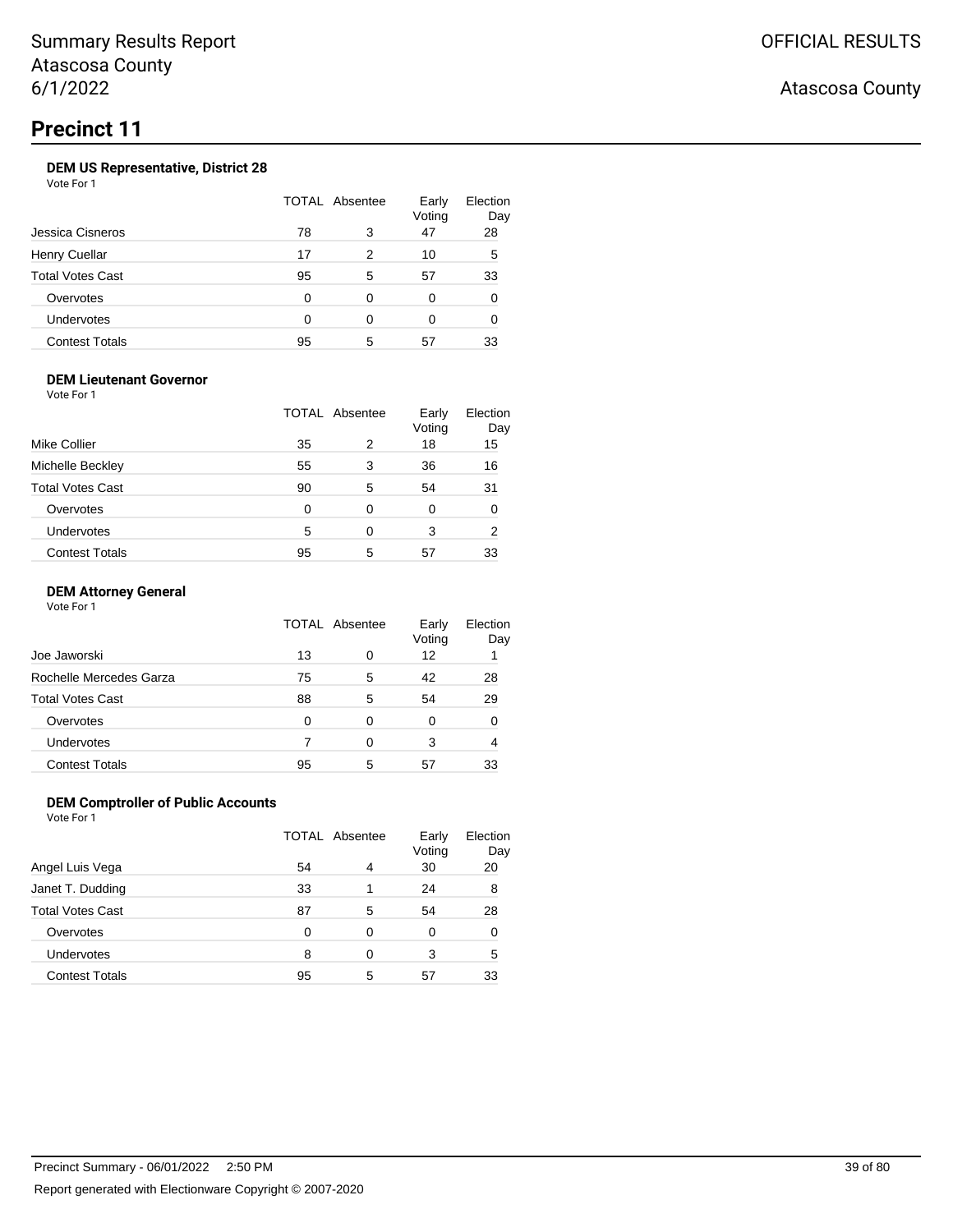### **DEM Comm General Land Office**

Vote For 1

|                         | TOTAL Absentee |   | Early<br>Voting | Election<br>Day |
|-------------------------|----------------|---|-----------------|-----------------|
| Sandragrace Martinez    | 73             | 3 | 45              | 25              |
| Jay Kleberg             | 14             | 2 | 9               | 3               |
| <b>Total Votes Cast</b> | 87             | 5 | 54              | 28              |
| Overvotes               | 0              | 0 | 0               | O               |
| <b>Undervotes</b>       | 8              | 0 | 3               | 5               |
| <b>Contest Totals</b>   | 95             | 5 | 57              | 33              |

### **DEM Member, State BoE, Dist 1**

Vote For 1

|                         | TOTAL Absentee |   | Early<br>Voting | Election<br>Day |
|-------------------------|----------------|---|-----------------|-----------------|
| Melissa N Ortega        | 53             | 2 | 35              | 16              |
| Laura Marquez           | 34             | 2 | 19              | 13              |
| <b>Total Votes Cast</b> | 87             | 4 | 54              | 29              |
| Overvotes               | 0              | 0 | 0               | 0               |
| Undervotes              | 8              | 1 | 3               | 4               |
| <b>Contest Totals</b>   | 95             | 5 | 57              | 33              |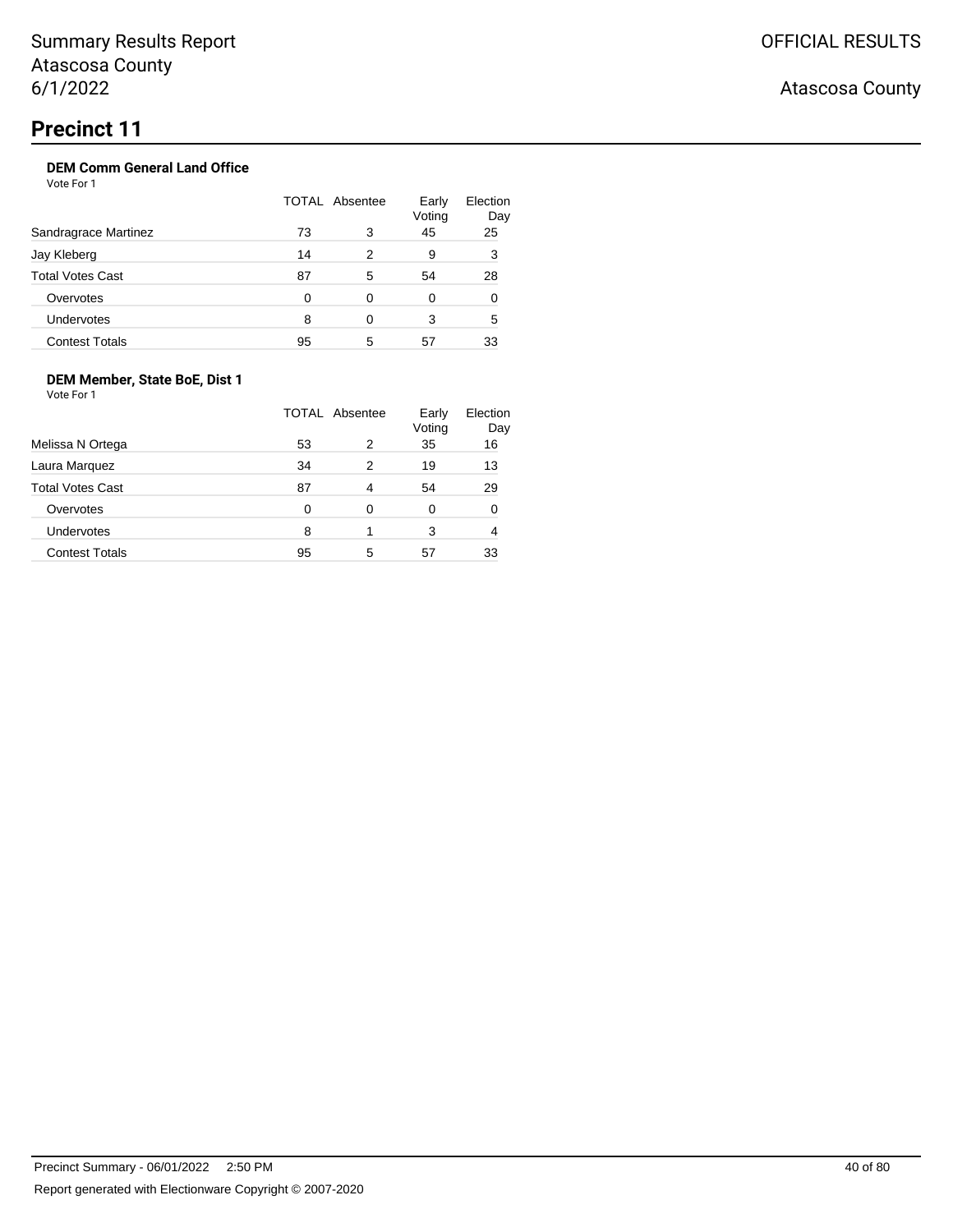# **Precinct 12**

| <b>Statistics</b>                      |          | TOTAL Absentee | Early<br>Voting | Election<br>Day |
|----------------------------------------|----------|----------------|-----------------|-----------------|
| Registered Voters - Total              | 0        |                |                 |                 |
| Registered Voters - Republican Party   | 0        |                |                 |                 |
| Registered Voters - Democratic Party   | 0        |                |                 |                 |
| <b>Registered Voters - NONPARTISAN</b> | 0        |                |                 |                 |
| <b>Ballots Cast - Total</b>            | 176      | 17             | 60              | 99              |
| Ballots Cast - Republican Party        | 100      | 2              | 30              | 68              |
| <b>Ballots Cast - Democratic Party</b> | 76       | 15             | 30              | 31              |
| <b>Ballots Cast - NONPARTISAN</b>      | 0        | 0              | 0               | 0               |
| <b>Ballots Cast - Blank</b>            | 0        | 0              | 0               | 0               |
| Voter Turnout - Total                  | $0.00\%$ |                |                 |                 |
| Voter Turnout - Republican Party       | $0.00\%$ |                |                 |                 |
| Voter Turnout - Democratic Party       | $0.00\%$ |                |                 |                 |
| Voter Turnout - NONPARTISAN            | $0.00\%$ |                |                 |                 |

## **REP US Representative, District 28**

Vote For 1

|                       | <b>TOTAL Absentee</b> |   | Early<br>Voting | Election<br>Day |
|-----------------------|-----------------------|---|-----------------|-----------------|
| Sandra Whitten        | 57                    | 0 | 14              | 43              |
| Cassy Garcia          | 41                    | 2 | 16              | 23              |
| Total Votes Cast      | 98                    | 2 | 30              | 66              |
| Overvotes             | 0                     | 0 | 0               | 0               |
| Undervotes            | 2                     | 0 | 0               | 2               |
| <b>Contest Totals</b> | 100                   | 2 | 30              | 68              |

### **REP Attorney General**

Vote For 1

|                         | TOTAL Absentee |   | Early<br>Voting | Election<br>Day |
|-------------------------|----------------|---|-----------------|-----------------|
| Ken Paxton              | 77             | 2 | 20              | 55              |
| George P. Bush          | 23             | 0 | 10              | 13              |
| <b>Total Votes Cast</b> | 100            | 2 | 30              | 68              |
| Overvotes               | 0              | 0 | 0               | 0               |
| Undervotes              | 0              | 0 | 0               | 0               |
| <b>Contest Totals</b>   | 100            | 2 | 30              | 68              |

### **REP Comm General Land Office**

|                         | TOTAL Absentee |   | Early<br>Voting | Election<br>Day |
|-------------------------|----------------|---|-----------------|-----------------|
| Dawn Buckingham         | 68             | 2 | 20              | 46              |
| Tim Westley             | 20             | 0 | 8               | 12              |
| <b>Total Votes Cast</b> | 88             | 2 | 28              | 58              |
| Overvotes               | 0              | 0 | 0               | 0               |
| <b>Undervotes</b>       | 12             | 0 | 2               | 10              |
| <b>Contest Totals</b>   | 100            | 2 | 30              | 68              |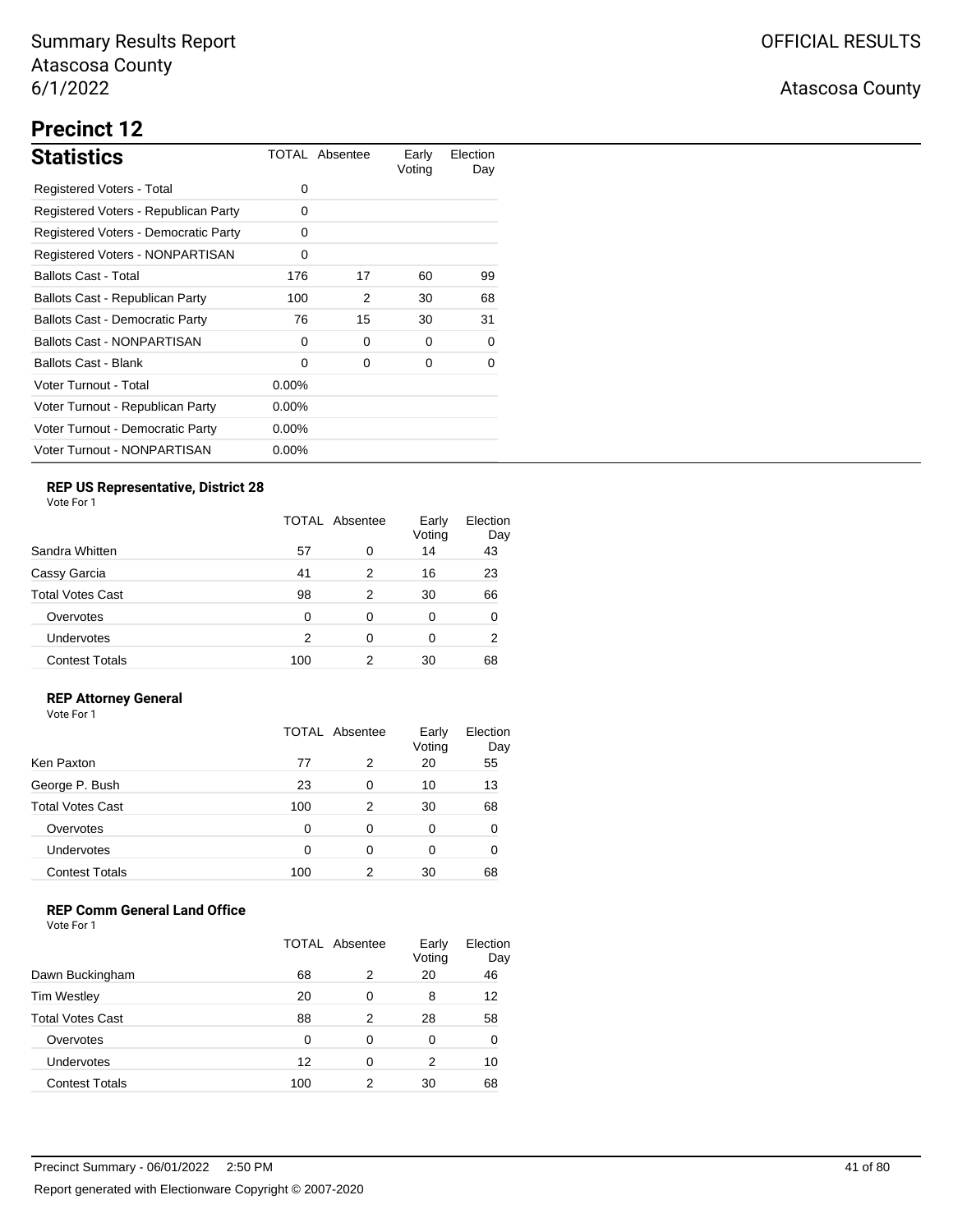### **REP Railroad Commissioner**

Vote For 1

|                         | TOTAL Absentee |   | Early<br>Voting | Election<br>Day |
|-------------------------|----------------|---|-----------------|-----------------|
| Sarah Stogner           | 30             | 0 | 11              | 19              |
| Wayne Christian         | 61             | 2 | 18              | 41              |
| <b>Total Votes Cast</b> | 91             | 2 | 29              | 60              |
| Overvotes               | 0              | 0 | 0               | 0               |
| Undervotes              | 9              | 0 |                 | 8               |
| <b>Contest Totals</b>   | 100            |   | 30              | 68              |

#### **REP State Senator, Dist 24**

Vote For 1

|                         |     | <b>TOTAL Absentee</b> | Early<br>Voting | Election<br>Day |
|-------------------------|-----|-----------------------|-----------------|-----------------|
| <b>Raul Reyes</b>       | 40  | 0                     |                 | 33              |
| Pete Flores             | 59  | 2                     | 23              | 34              |
| <b>Total Votes Cast</b> | 99  | 2                     | 30              | 67              |
| Overvotes               | 0   | 0                     | 0               | 0               |
| Undervotes              |     | 0                     | 0               |                 |
| <b>Contest Totals</b>   | 100 | 2                     | 30              | 68              |

### **REP Dist Judge, 81st Judicial Dist**

Vote For 1

|                           | TOTAL Absentee |   | Early<br>Voting | Election<br>Day |
|---------------------------|----------------|---|-----------------|-----------------|
| <b>Trent Rowell</b>       | 17             | 0 | 8               | 9               |
| Jennifer Ebrom Dillingham | 77             | 2 | 21              | 54              |
| <b>Total Votes Cast</b>   | 94             | 2 | 29              | 63              |
| Overvotes                 | 0              | 0 | 0               | 0               |
| <b>Undervotes</b>         | 6              | 0 |                 | 5               |
| <b>Contest Totals</b>     | 100            | 2 | 30              | 68              |

### **REP County Judge**

Vote For 1 TOTAL Absentee Early Voting Election Day Weldon P. Cude 68 2 26 40 Camila Chapa Mares 25 0 3 22 Total Votes Cast **193** 2 29 62 Overvotes 0 0 0 0 0 Undervotes 7 0 1 6 Contest Totals 100 2 30 68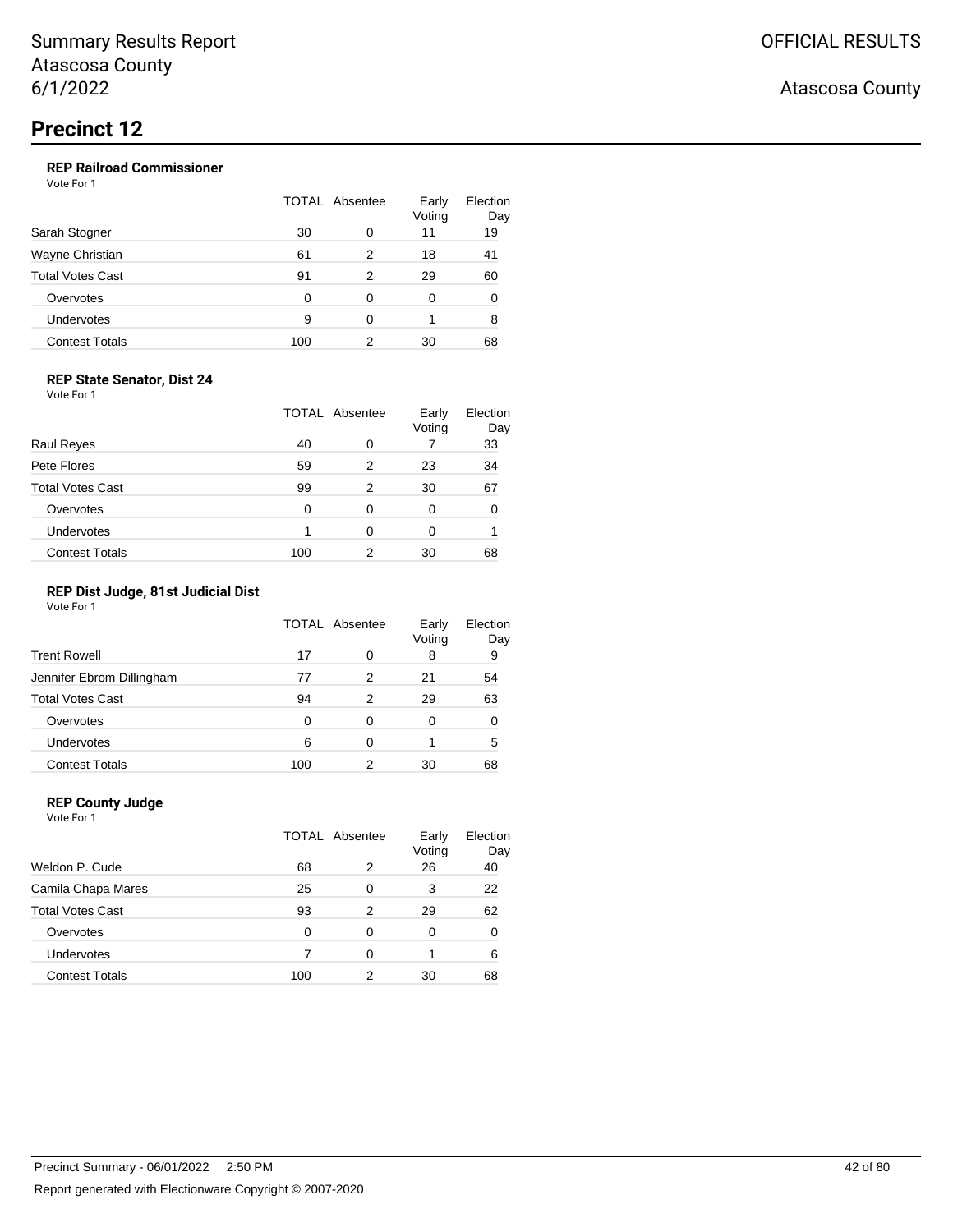### **DEM US Representative, District 28**

Vote For 1

|                       | TOTAL Absentee |    | Early<br>Voting | Election<br>Day |
|-----------------------|----------------|----|-----------------|-----------------|
| Jessica Cisneros      | 50             |    | 24              | 19              |
| Henry Cuellar         | 25             | 8  | 5               | 12              |
| Total Votes Cast      | 75             | 15 | 29              | 31              |
| Overvotes             | O              | 0  | 0               | 0               |
| Undervotes            |                | ∩  |                 | 0               |
| <b>Contest Totals</b> | 76             | 15 | 30              | 31              |

### **DEM Lieutenant Governor**

Vote For 1

|                         |    | TOTAL Absentee | Early<br>Voting | Election<br>Day |
|-------------------------|----|----------------|-----------------|-----------------|
| Mike Collier            | 27 | 5              | 11              | 11              |
| Michelle Beckley        | 43 |                | 17              | 19              |
| <b>Total Votes Cast</b> | 70 | 12             | 28              | 30              |
| Overvotes               | 0  | 0              | 0               |                 |
| Undervotes              | 6  | 3              | 2               |                 |
| <b>Contest Totals</b>   | 76 | 15             | 30              | 31              |

### **DEM Attorney General**

Vote For 1

|                         |    | TOTAL Absentee | Early<br>Voting | Election<br>Day |
|-------------------------|----|----------------|-----------------|-----------------|
| Joe Jaworski            | 14 | 2              | 9               | 3               |
| Rochelle Mercedes Garza | 59 | 13             | 19              | 27              |
| <b>Total Votes Cast</b> | 73 | 15             | 28              | 30              |
| Overvotes               | 0  | 0              | 0               |                 |
| <b>Undervotes</b>       | 3  | 0              | 2               |                 |
| <b>Contest Totals</b>   | 76 | 15             | 30              | 31              |

### **DEM Comptroller of Public Accounts**

Vote For 1

|                       |    | TOTAL Absentee | Early<br>Voting | Election<br>Day |
|-----------------------|----|----------------|-----------------|-----------------|
| Angel Luis Vega       | 47 | 11             | 18              | 18              |
| Janet T. Dudding      | 22 | 2              | 10              | 10              |
| Total Votes Cast      | 69 | 13             | 28              | 28              |
| Overvotes             | 0  | 0              | 0               | 0               |
| <b>Undervotes</b>     |    | 2              | 2               | 3               |
| <b>Contest Totals</b> | 76 | 15             | 30              | 31              |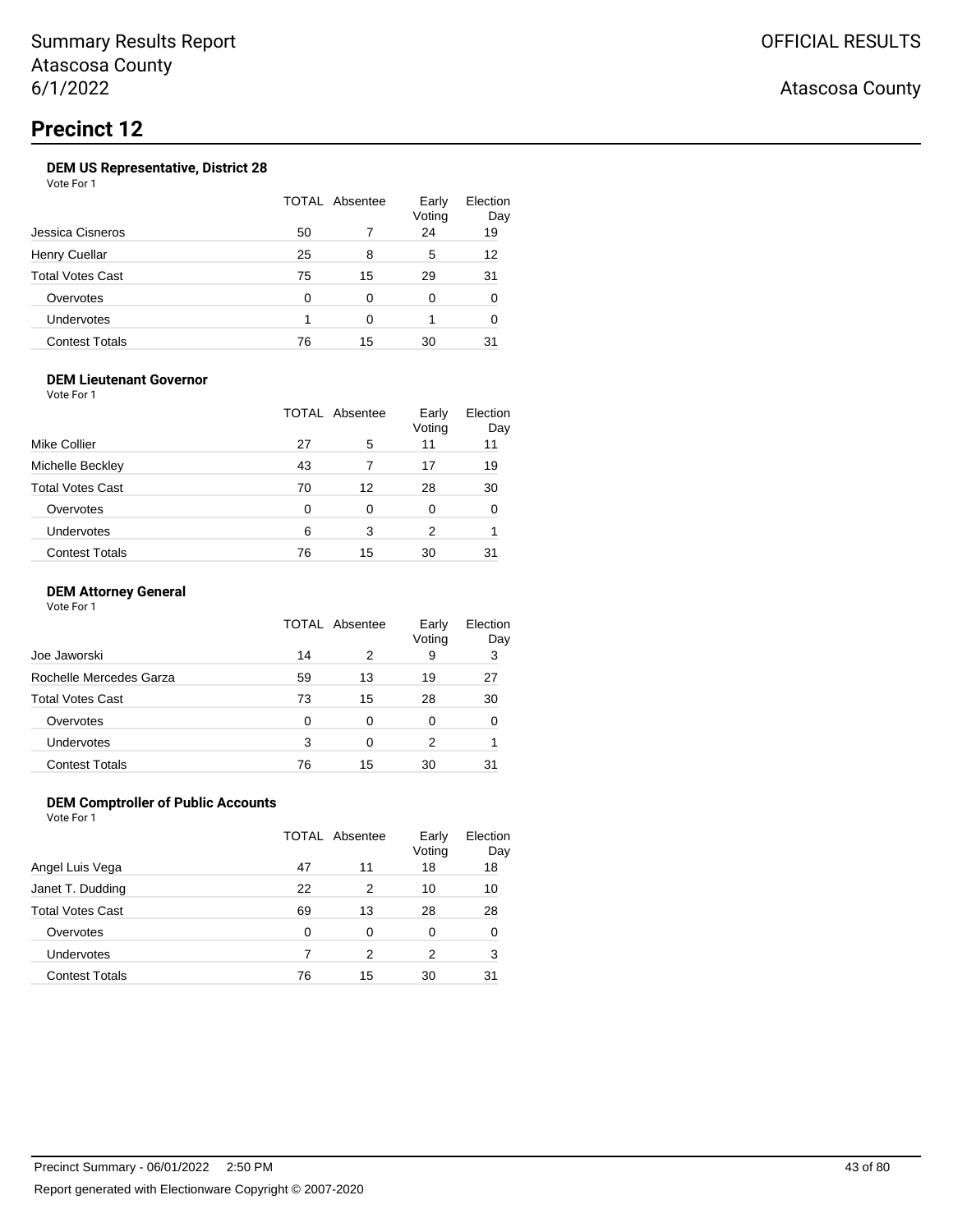## **DEM Comm General Land Office**

Vote For 1

|                         |    | TOTAL Absentee | Early<br>Voting | Election<br>Day |
|-------------------------|----|----------------|-----------------|-----------------|
| Sandragrace Martinez    | 54 | 12             | 21              | 21              |
| Jay Kleberg             | 14 | 2              |                 | 5               |
| <b>Total Votes Cast</b> | 68 | 14             | 28              | 26              |
| Overvotes               | 0  | 0              | 0               | 0               |
| Undervotes              | 8  |                | 2               | 5               |
| <b>Contest Totals</b>   | 76 | 15             | 30              | 31              |

### **DEM Member, State BoE, Dist 1**

Vote For 1

|                         |    | TOTAL Absentee | Early<br>Voting | Election<br>Day |
|-------------------------|----|----------------|-----------------|-----------------|
| Melissa N Ortega        | 35 |                | 13              | 15              |
| Laura Marquez           | 35 |                | 16              | 12              |
| <b>Total Votes Cast</b> | 70 | 14             | 29              | 27              |
| Overvotes               | 0  | 0              | 0               | 0               |
| Undervotes              | 6  |                |                 | 4               |
| <b>Contest Totals</b>   | 76 | 15             | 30              | 31              |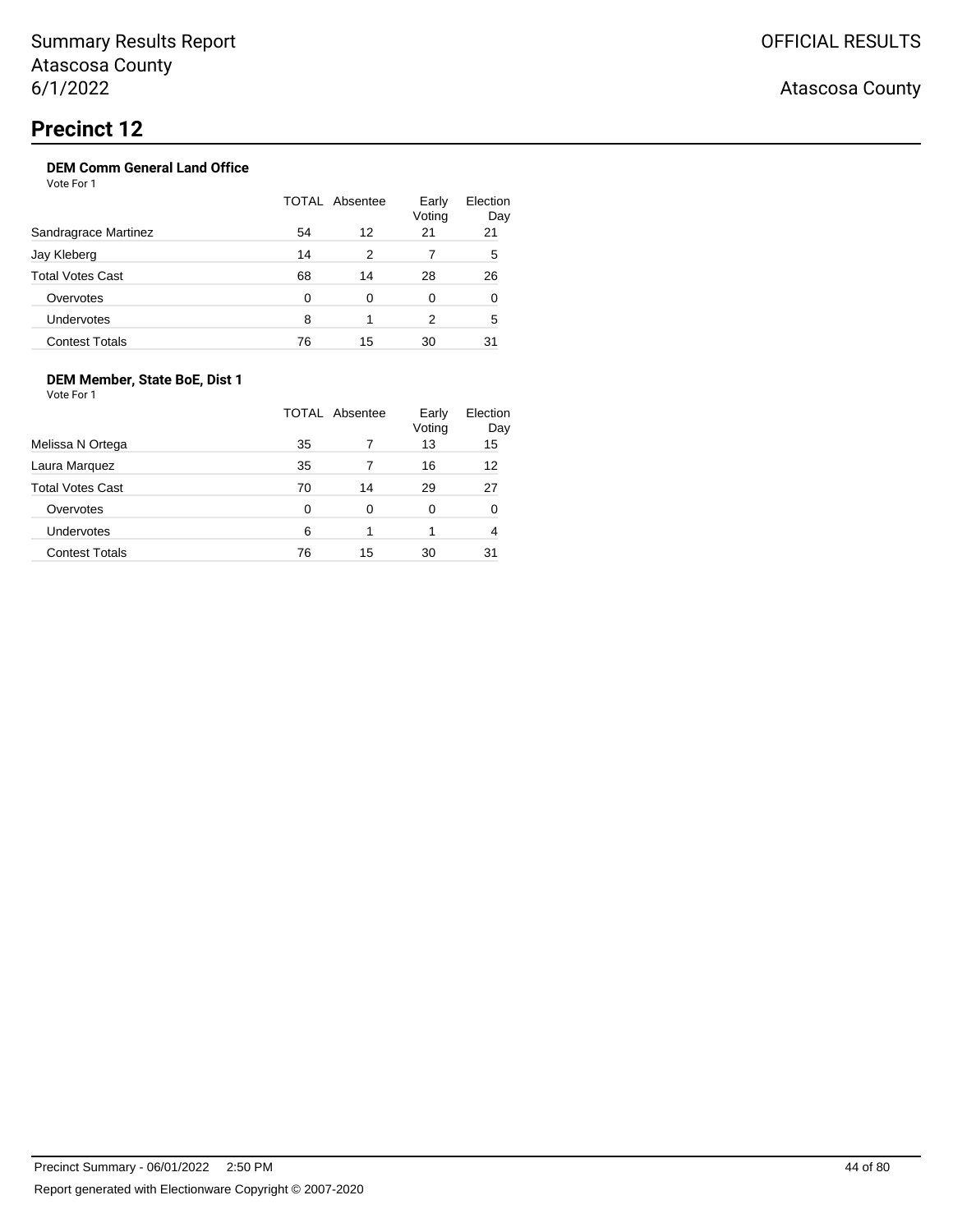# **Precinct 13**

| <b>Statistics</b>                      |          | TOTAL Absentee | Early<br>Voting | Election<br>Day |
|----------------------------------------|----------|----------------|-----------------|-----------------|
| Registered Voters - Total              | 0        |                |                 |                 |
| Registered Voters - Republican Party   | 0        |                |                 |                 |
| Registered Voters - Democratic Party   | 0        |                |                 |                 |
| Registered Voters - NONPARTISAN        | 0        |                |                 |                 |
| <b>Ballots Cast - Total</b>            | 478      | 34             | 264             | 180             |
| Ballots Cast - Republican Party        | 370      | 10             | 222             | 138             |
| <b>Ballots Cast - Democratic Party</b> | 108      | 24             | 42              | 42              |
| <b>Ballots Cast - NONPARTISAN</b>      | 0        | 0              | 0               | 0               |
| <b>Ballots Cast - Blank</b>            | 0        | 0              | 0               | 0               |
| Voter Turnout - Total                  | $0.00\%$ |                |                 |                 |
| Voter Turnout - Republican Party       | $0.00\%$ |                |                 |                 |
| Voter Turnout - Democratic Party       | $0.00\%$ |                |                 |                 |
| Voter Turnout - NONPARTISAN            | $0.00\%$ |                |                 |                 |

## **REP US Representative, District 28**

Vote For 1

|                       | TOTAL Absentee |    | Early<br>Voting | Election<br>Day |
|-----------------------|----------------|----|-----------------|-----------------|
| Sandra Whitten        | 233            | 5  | 136             | 92              |
| Cassy Garcia          | 122            | 5  | 76              | 41              |
| Total Votes Cast      | 355            | 10 | 212             | 133             |
| Overvotes             | $\Omega$       | 0  | 0               | 0               |
| Undervotes            | 15             | 0  | 10              | 5               |
| <b>Contest Totals</b> | 370            | 10 | 222             | 138             |

### **REP Attorney General**

Vote For 1

|                         | TOTAL Absentee |    | Early<br>Voting | Election<br>Day |
|-------------------------|----------------|----|-----------------|-----------------|
| Ken Paxton              | 265            | 9  | 168             | 88              |
| George P. Bush          | 92             | 1  | 50              | 41              |
| <b>Total Votes Cast</b> | 357            | 10 | 218             | 129             |
| Overvotes               | 0              | 0  | 0               | 0               |
| Undervotes              | 13             | 0  | 4               | 9               |
| <b>Contest Totals</b>   | 370            | 10 | 222             | 138             |

### **REP Comm General Land Office**

|                         | TOTAL Absentee |    | Early<br>Voting | Election<br>Day |
|-------------------------|----------------|----|-----------------|-----------------|
| Dawn Buckingham         | 228            | 5  | 144             | 79              |
| <b>Tim Westley</b>      | 100            | 3  | 51              | 46              |
| <b>Total Votes Cast</b> | 328            | 8  | 195             | 125             |
| Overvotes               | 0              | 0  | 0               | 0               |
| Undervotes              | 42             | 2  | 27              | 13              |
| <b>Contest Totals</b>   | 370            | 10 | 222             | 138             |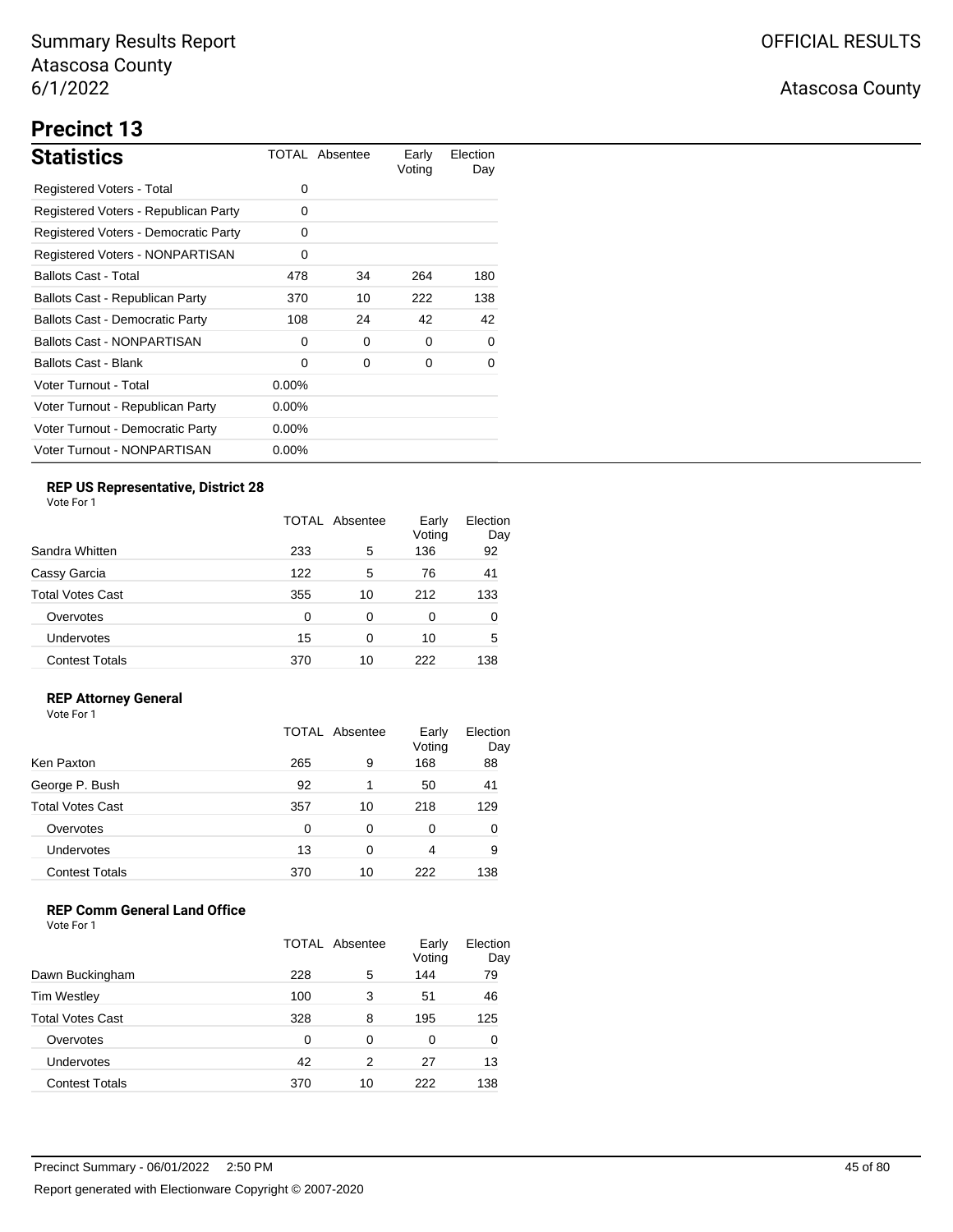### **REP Railroad Commissioner**

Vote For 1

|                       | TOTAL Absentee |          | Early<br>Voting | Election<br>Day |
|-----------------------|----------------|----------|-----------------|-----------------|
| Sarah Stogner         | 152            | 3        | 95              | 54              |
| Wayne Christian       | 180            | 6        | 103             | 71              |
| Total Votes Cast      | 332            | 9        | 198             | 125             |
| Overvotes             | 0              | $\Omega$ | 0               | 0               |
| Undervotes            | 38             |          | 24              | 13              |
| <b>Contest Totals</b> | 370            | 10       | 222             | 138             |

### **REP State Senator, Dist 24**

Vote For 1

|                         |     | TOTAL Absentee | Early<br>Voting | Election<br>Day |
|-------------------------|-----|----------------|-----------------|-----------------|
| <b>Raul Reyes</b>       | 87  | 2              | 47              | 38              |
| Pete Flores             | 272 | 8              | 168             | 96              |
| <b>Total Votes Cast</b> | 359 | 10             | 215             | 134             |
| Overvotes               | 0   | 0              | 0               | 0               |
| Undervotes              | 11  | 0              |                 | 4               |
| <b>Contest Totals</b>   | 370 | 10             | 222             | 138             |

### **REP Dist Judge, 81st Judicial Dist**

Vote For 1

|                           |     | TOTAL Absentee | Early<br>Voting | Election<br>Day |
|---------------------------|-----|----------------|-----------------|-----------------|
| <b>Trent Rowell</b>       | 107 | 3              | 50              | 54              |
| Jennifer Ebrom Dillingham | 255 | 7              | 166             | 82              |
| <b>Total Votes Cast</b>   | 362 | 10             | 216             | 136             |
| Overvotes                 | 0   | 0              | 0               | 0               |
| <b>Undervotes</b>         | 8   | 0              | 6               | 2               |
| <b>Contest Totals</b>     | 370 | 10             | 222             | 138             |

### **REP County Judge**

| Vote For 1              |       |          |                 |                 |
|-------------------------|-------|----------|-----------------|-----------------|
|                         | TOTAL | Absentee | Early<br>Voting | Election<br>Day |
| Weldon P. Cude          | 210   |          | 120             | 83              |
| Camila Chapa Mares      | 159   | 3        | 101             | 55              |
| <b>Total Votes Cast</b> | 369   | 10       | 221             | 138             |
| Overvotes               | 0     | 0        | 0               | 0               |
| <b>Undervotes</b>       | 1     | 0        |                 | 0               |
| <b>Contest Totals</b>   | 370   | 10       | 222             | 138             |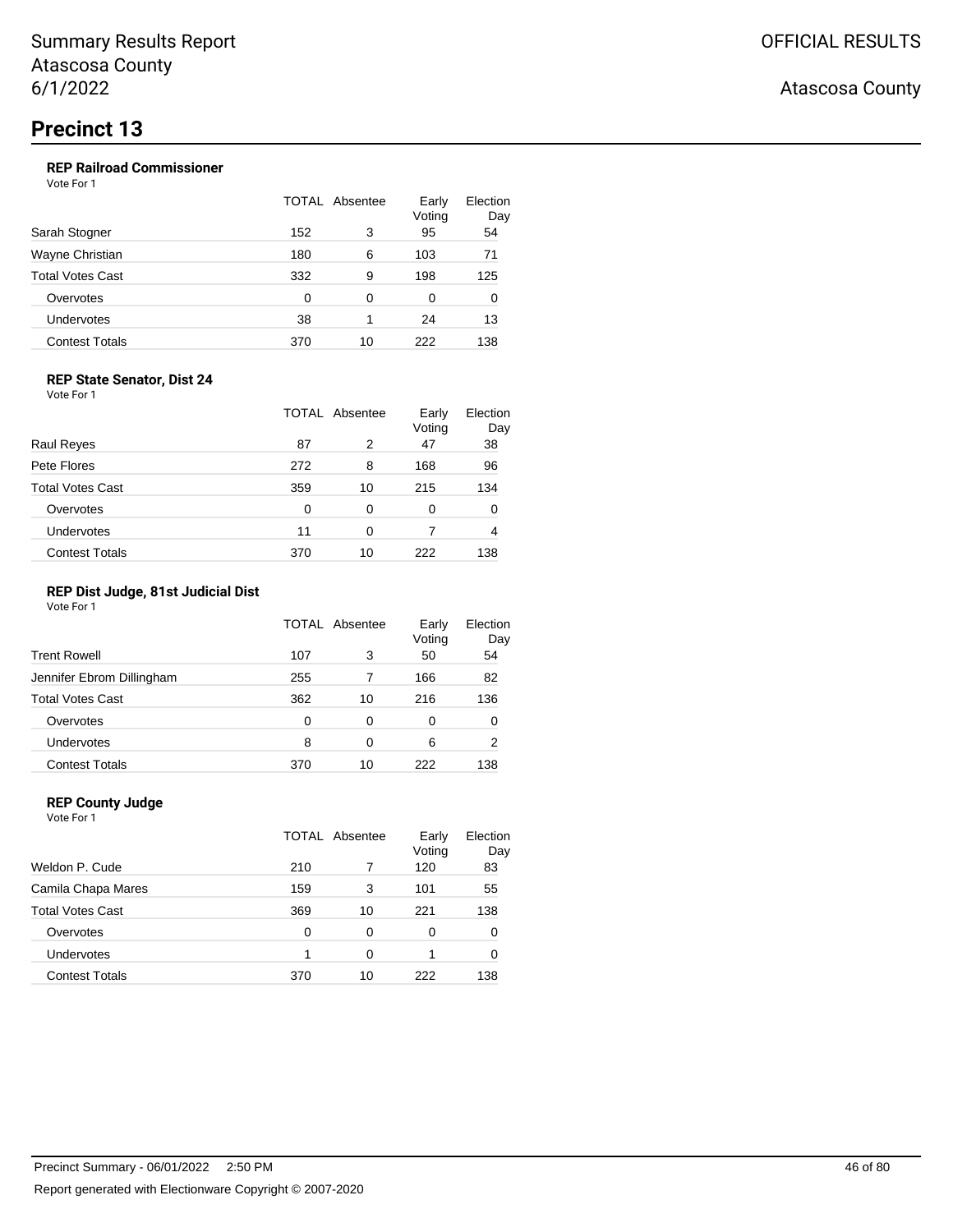### **DEM US Representative, District 28**

Vote For 1

|                         |     | TOTAL Absentee | Early<br>Voting | Election<br>Day |
|-------------------------|-----|----------------|-----------------|-----------------|
| Jessica Cisneros        | 58  | 8              | 21              | 29              |
| <b>Henry Cuellar</b>    | 50  | 16             | 21              | 13              |
| <b>Total Votes Cast</b> | 108 | 24             | 42              | 42              |
| Overvotes               | 0   | 0              | 0               | 0               |
| Undervotes              | ∩   | 0              | 0               | 0               |
| <b>Contest Totals</b>   | 108 | 24             | 42              | 42              |

### **DEM Lieutenant Governor**

Vote For 1

|                         |     | <b>TOTAL Absentee</b> | Early<br>Voting | Election<br>Day |
|-------------------------|-----|-----------------------|-----------------|-----------------|
| Mike Collier            | 46  | 12                    | 20              | 14              |
| Michelle Beckley        | 56  | 9                     | 20              | 27              |
| <b>Total Votes Cast</b> | 102 | 21                    | 40              | 41              |
| Overvotes               | 0   | 0                     | 0               | $\Omega$        |
| Undervotes              | 6   | 3                     | 2               |                 |
| <b>Contest Totals</b>   | 108 | 24                    | 42              | 42              |

### **DEM Attorney General**

Vote For 1

|                         |     | TOTAL Absentee | Early<br>Voting | Election<br>Day |
|-------------------------|-----|----------------|-----------------|-----------------|
| Joe Jaworski            | 30  | 6              | 15              | 9               |
| Rochelle Mercedes Garza | 72  | 16             | 25              | 31              |
| <b>Total Votes Cast</b> | 102 | 22             | 40              | 40              |
| Overvotes               | 0   | 0              | 0               | 0               |
| <b>Undervotes</b>       | 6   | 2              | 2               | 2               |
| <b>Contest Totals</b>   | 108 | 24             | 42              | 42              |

### **DEM Comptroller of Public Accounts**

Vote For 1

|                         |          | TOTAL Absentee | Early<br>Voting | Election<br>Day |
|-------------------------|----------|----------------|-----------------|-----------------|
| Angel Luis Vega         | 68       | 16             | 29              | 23              |
| Janet T. Dudding        | 32       | 6              | 9               | 17              |
| <b>Total Votes Cast</b> | 100      | 22             | 38              | 40              |
| Overvotes               | $\Omega$ | 0              | 0               | 0               |
| Undervotes              | 8        | 2              | 4               | 2               |
| <b>Contest Totals</b>   | 108      | 24             | 42              | 42              |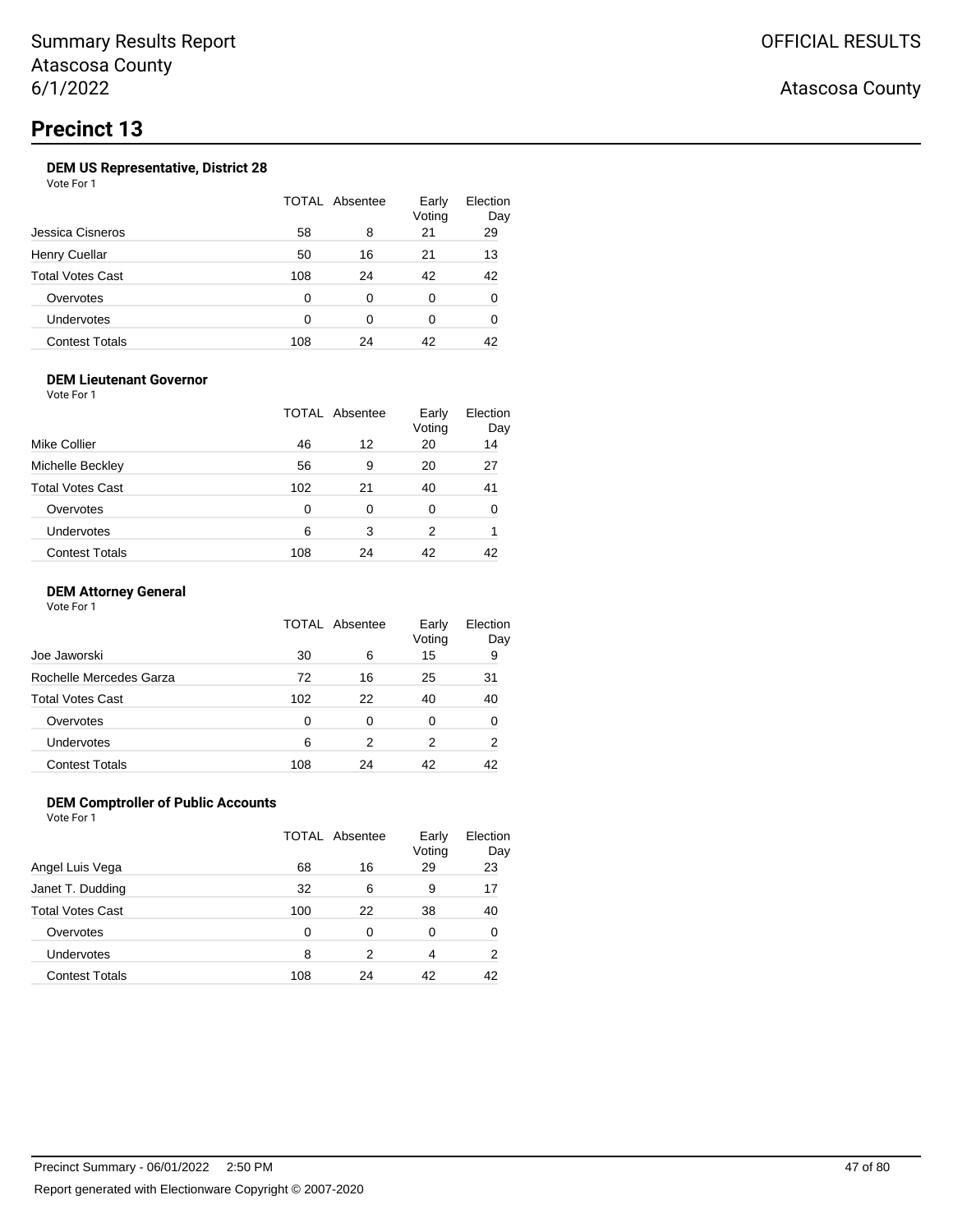## **DEM Comm General Land Office**

Vote For 1

|                         |     | TOTAL Absentee | Early<br>Voting | Election<br>Day |
|-------------------------|-----|----------------|-----------------|-----------------|
| Sandragrace Martinez    | 66  | 12             | 25              | 29              |
| Jay Kleberg             | 35  | 10             | 14              | 11              |
| <b>Total Votes Cast</b> | 101 | 22             | 39              | 40              |
| Overvotes               | 0   | 0              | 0               | 0               |
| Undervotes              |     | 2              | 3               | 2               |
| <b>Contest Totals</b>   | 108 | 24             | 42              | 42              |

### **DEM Member, State BoE, Dist 1**

Vote For 1

|                         |     | TOTAL Absentee | Early<br>Voting | Election<br>Day |
|-------------------------|-----|----------------|-----------------|-----------------|
| Melissa N Ortega        | 69  | 11             | 25              | 33              |
| Laura Marquez           | 33  | 11             | 15              |                 |
| <b>Total Votes Cast</b> | 102 | 22             | 40              | 40              |
| Overvotes               | 0   | 0              | 0               | 0               |
| <b>Undervotes</b>       | 6   | 2              | 2               | 2               |
| <b>Contest Totals</b>   | 108 | 24             | 42              | 42              |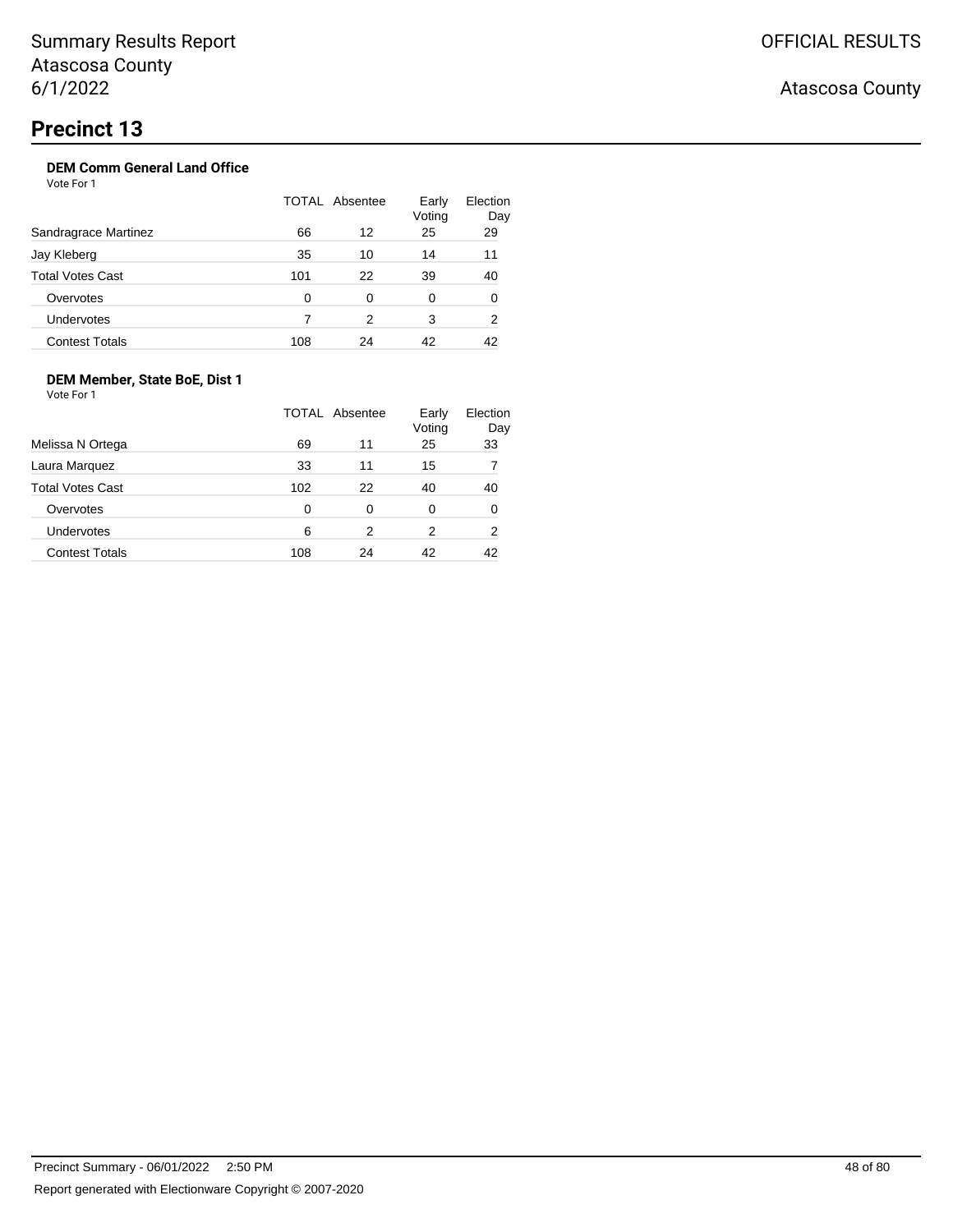# **Precinct 14**

| <b>Statistics</b>                      |          | TOTAL Absentee | Early<br>Voting | Election<br>Day |
|----------------------------------------|----------|----------------|-----------------|-----------------|
| Registered Voters - Total              | 0        |                |                 |                 |
| Registered Voters - Republican Party   | 0        |                |                 |                 |
| Registered Voters - Democratic Party   | 0        |                |                 |                 |
| <b>Registered Voters - NONPARTISAN</b> | 0        |                |                 |                 |
| <b>Ballots Cast - Total</b>            | 68       | 2              | 42              | 24              |
| Ballots Cast - Republican Party        | 61       | 2              | 40              | 19              |
| <b>Ballots Cast - Democratic Party</b> | 7        | 0              | 2               | 5               |
| <b>Ballots Cast - NONPARTISAN</b>      | 0        | 0              | 0               | 0               |
| <b>Ballots Cast - Blank</b>            | 0        | 0              | 0               | 0               |
| Voter Turnout - Total                  | $0.00\%$ |                |                 |                 |
| Voter Turnout - Republican Party       | $0.00\%$ |                |                 |                 |
| Voter Turnout - Democratic Party       | $0.00\%$ |                |                 |                 |
| Voter Turnout - NONPARTISAN            | $0.00\%$ |                |                 |                 |

### **REP US Representative, District 28**

Vote For 1

| Sandra Whitten          |    | TOTAL Absentee |    | Election<br>Day |
|-------------------------|----|----------------|----|-----------------|
|                         | 33 | 0              | 24 | 9               |
| Cassy Garcia            | 25 | 2              | 15 | 8               |
| <b>Total Votes Cast</b> | 58 | 2              | 39 | 17              |
| Overvotes               | 0  | 0              | 0  | 0               |
| Undervotes              | 3  | 0              |    | 2               |
| <b>Contest Totals</b>   | 61 | 2              | 40 | 19              |

### **REP Attorney General**

Vote For 1

|                         | TOTAL Absentee |   | Early<br>Voting | Election<br>Day |
|-------------------------|----------------|---|-----------------|-----------------|
| Ken Paxton              | 44             | 2 | 26              | 16              |
| George P. Bush          | 14             | 0 | 11              | 3               |
| <b>Total Votes Cast</b> | 58             | 2 | 37              | 19              |
| Overvotes               | 0              | 0 | 0               |                 |
| Undervotes              | 3              | 0 | 3               |                 |
| <b>Contest Totals</b>   | 61             | 2 | 40              | 19              |

### **REP Comm General Land Office**

|                         | TOTAL Absentee |   | Early<br>Voting | Election<br>Day |
|-------------------------|----------------|---|-----------------|-----------------|
| Dawn Buckingham         | 40             | 2 | 29              | 9               |
| <b>Tim Westley</b>      | 14             | O |                 |                 |
| <b>Total Votes Cast</b> | 54             | 2 | 36              | 16              |
| Overvotes               | ∩              | 0 | 0               | 0               |
| Undervotes              |                | ∩ | 4               | 3               |
| <b>Contest Totals</b>   | 61             | 2 | 40              | 19              |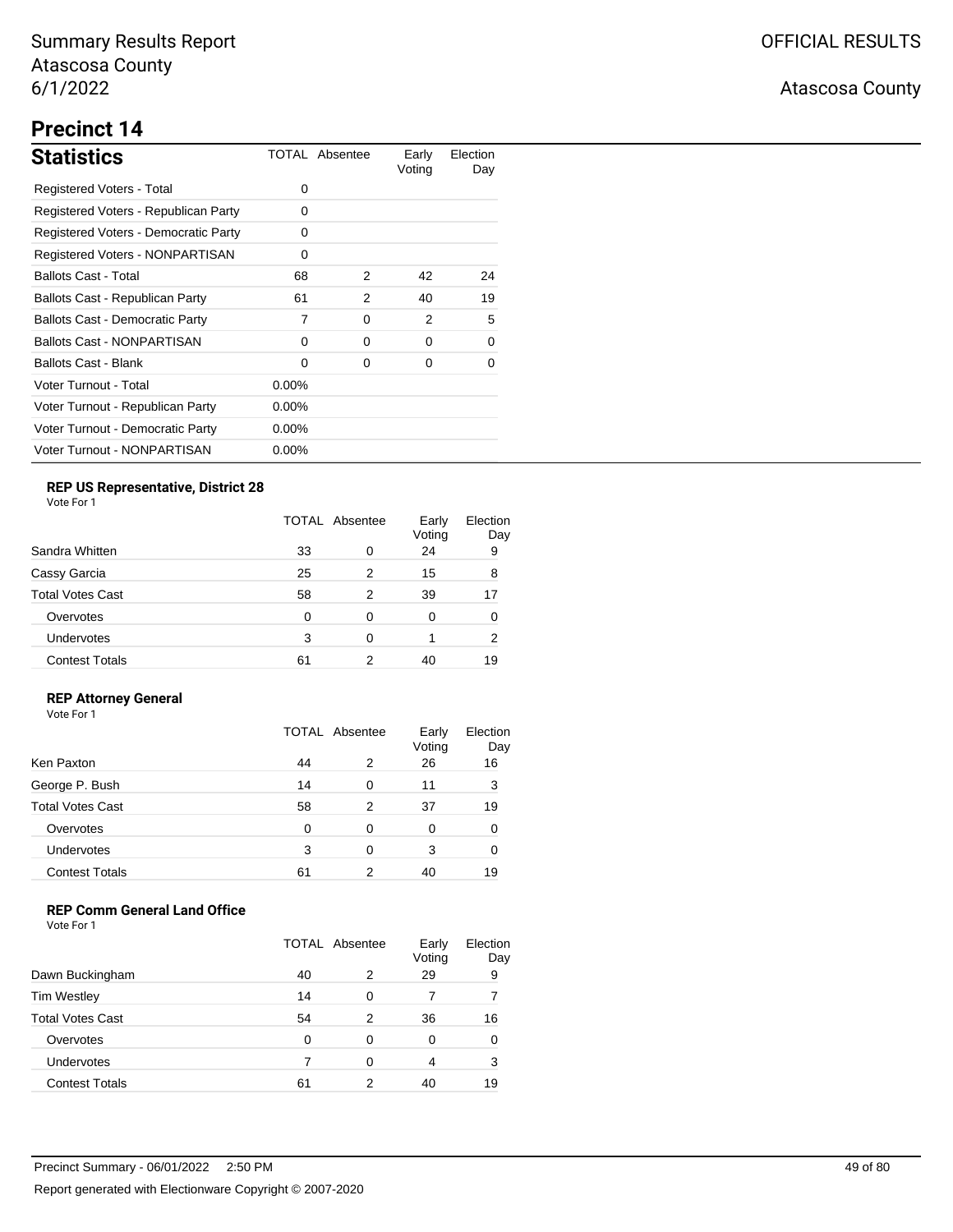### **REP Railroad Commissioner**

Vote For 1

|                         | TOTAL Absentee |   | Early<br>Voting | Election<br>Day |
|-------------------------|----------------|---|-----------------|-----------------|
| Sarah Stogner           | 32             | 2 | 19              | 11              |
| Wayne Christian         | 23             | 0 | 18              | 5               |
| <b>Total Votes Cast</b> | 55             | 2 | 37              | 16              |
| Overvotes               | 0              | 0 | 0               | 0               |
| Undervotes              | 6              | 0 | 3               | 3               |
| <b>Contest Totals</b>   | 61             | 2 | 40              | 19              |

### **REP Dist Judge, 81st Judicial Dist**

Vote For 1

|                           | TOTAL Absentee |   | Early<br>Voting | Election<br>Day |
|---------------------------|----------------|---|-----------------|-----------------|
| <b>Trent Rowell</b>       | 14             | O | 9               | 5               |
| Jennifer Ebrom Dillingham | 45             | 2 | 30              | 13              |
| <b>Total Votes Cast</b>   | 59             | 2 | 39              | 18              |
| Overvotes                 | 0              | 0 | 0               | 0               |
| Undervotes                | 2              | 0 |                 |                 |
| <b>Contest Totals</b>     | 61             | 2 | 40              | 19              |

### **REP County Judge**

Vote For 1

|    |   | Early<br>Voting | Election<br>Day |
|----|---|-----------------|-----------------|
| 39 | 0 | 27              | 12              |
| 21 | 2 | 12              |                 |
| 60 | 2 | 39              | 19              |
| 0  | 0 | 0               | 0               |
|    | 0 |                 | 0               |
| 61 | 2 | 40              | 19              |
|    |   | TOTAL Absentee  |                 |

### **DEM US Representative, District 28**

Vote For 1

|                         | <b>TOTAL Absentee</b> |          | Early<br>Voting | Election<br>Day |
|-------------------------|-----------------------|----------|-----------------|-----------------|
| Jessica Cisneros        | 4                     | 0        |                 | 2               |
| <b>Henry Cuellar</b>    | 3                     | $\Omega$ |                 | 3               |
| <b>Total Votes Cast</b> |                       | 0        | 2               | 5               |
| Overvotes               | O                     | 0        |                 |                 |
| <b>Undervotes</b>       | ∩                     | 0        |                 |                 |
| <b>Contest Totals</b>   |                       | Ω        | 2               | 5               |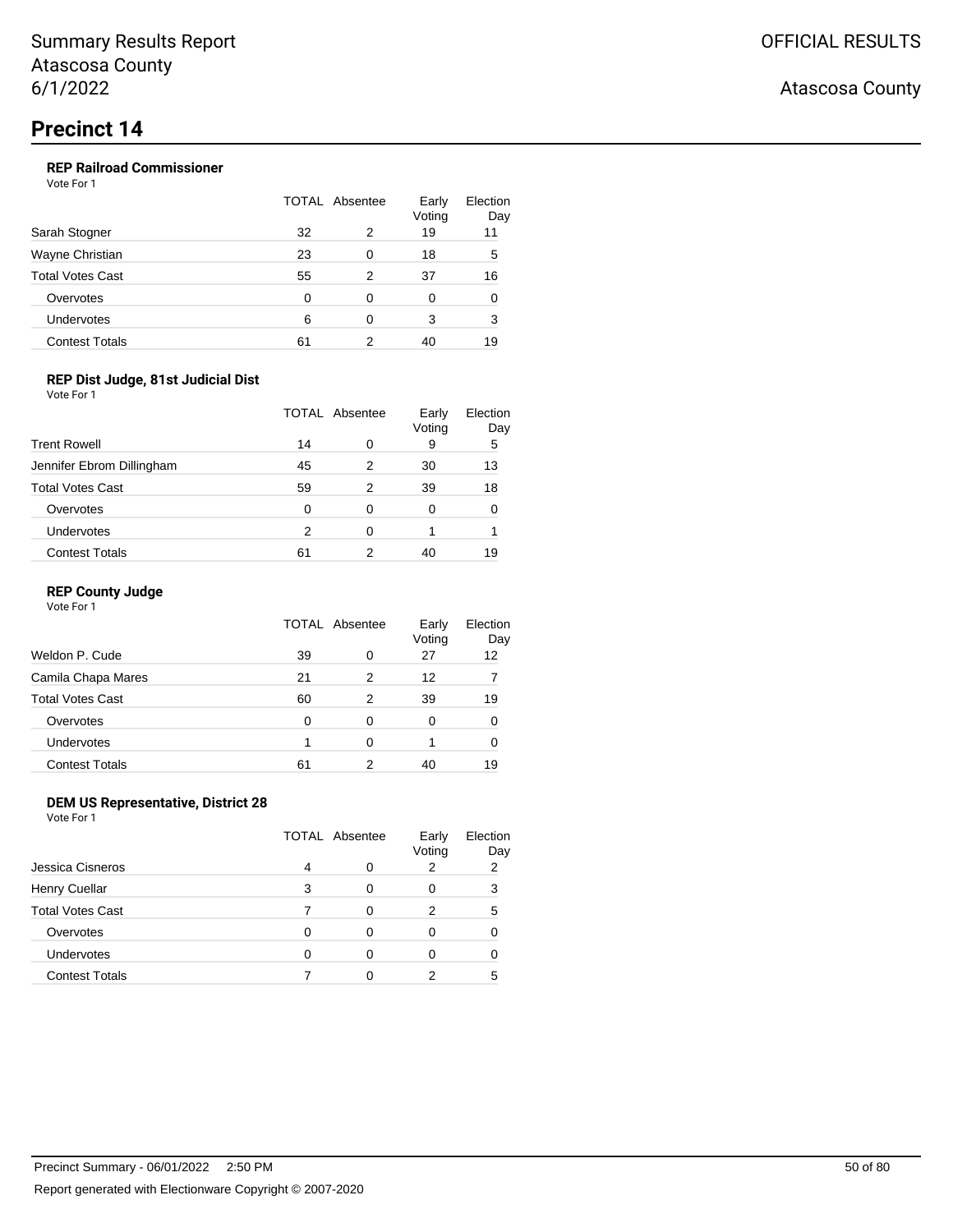### **DEM Lieutenant Governor**

Vote For 1

| <b>Mike Collier</b>     | TOTAL Absentee |   | Early<br>Voting | Election<br>Day |
|-------------------------|----------------|---|-----------------|-----------------|
|                         | 3              | 0 |                 | 3               |
| Michelle Beckley        | 4              | ∩ | 2               | 2               |
| <b>Total Votes Cast</b> |                | ∩ | 2               | 5               |
| Overvotes               |                | 0 | Ω               |                 |
| <b>Undervotes</b>       |                |   |                 |                 |
| <b>Contest Totals</b>   |                |   |                 | 5               |

### **DEM Attorney General**

Vote For 1

|                         | TOTAL Absentee |              | Early<br>Voting | Election<br>Day |
|-------------------------|----------------|--------------|-----------------|-----------------|
| Joe Jaworski            |                | Ω            |                 |                 |
| Rochelle Mercedes Garza | 6              | 0            | 2               |                 |
| <b>Total Votes Cast</b> |                | <sup>0</sup> | 2               | 5               |
| Overvotes               | O              | 0            |                 |                 |
| Undervotes              | 0              | 0            |                 |                 |
| <b>Contest Totals</b>   |                |              |                 | 5               |

### **DEM Comptroller of Public Accounts**

Vote For 1

|                         | <b>TOTAL Absentee</b> |   | Early<br>Voting | Election<br>Day |
|-------------------------|-----------------------|---|-----------------|-----------------|
| Angel Luis Vega         | 3                     | 0 |                 | 3               |
| Janet T. Dudding        | Δ                     | 0 | 2               | 2               |
| <b>Total Votes Cast</b> |                       | 0 | 2               | 5               |
| Overvotes               |                       | 0 |                 |                 |
| <b>Undervotes</b>       |                       | 0 |                 |                 |
| <b>Contest Totals</b>   |                       |   | 2               | 5               |

### **DEM Comm General Land Office**

Vote For 1

|                         |   | <b>TOTAL Absentee</b> | Early<br>Voting | Election<br>Day |
|-------------------------|---|-----------------------|-----------------|-----------------|
| Sandragrace Martinez    | 6 | O                     |                 | 4               |
| Jay Kleberg             |   | O                     |                 |                 |
| <b>Total Votes Cast</b> |   | 0                     | 2               | 5               |
| Overvotes               |   | 0                     |                 |                 |
| <b>Undervotes</b>       | ∩ | 0                     |                 |                 |
| <b>Contest Totals</b>   |   |                       |                 | 5               |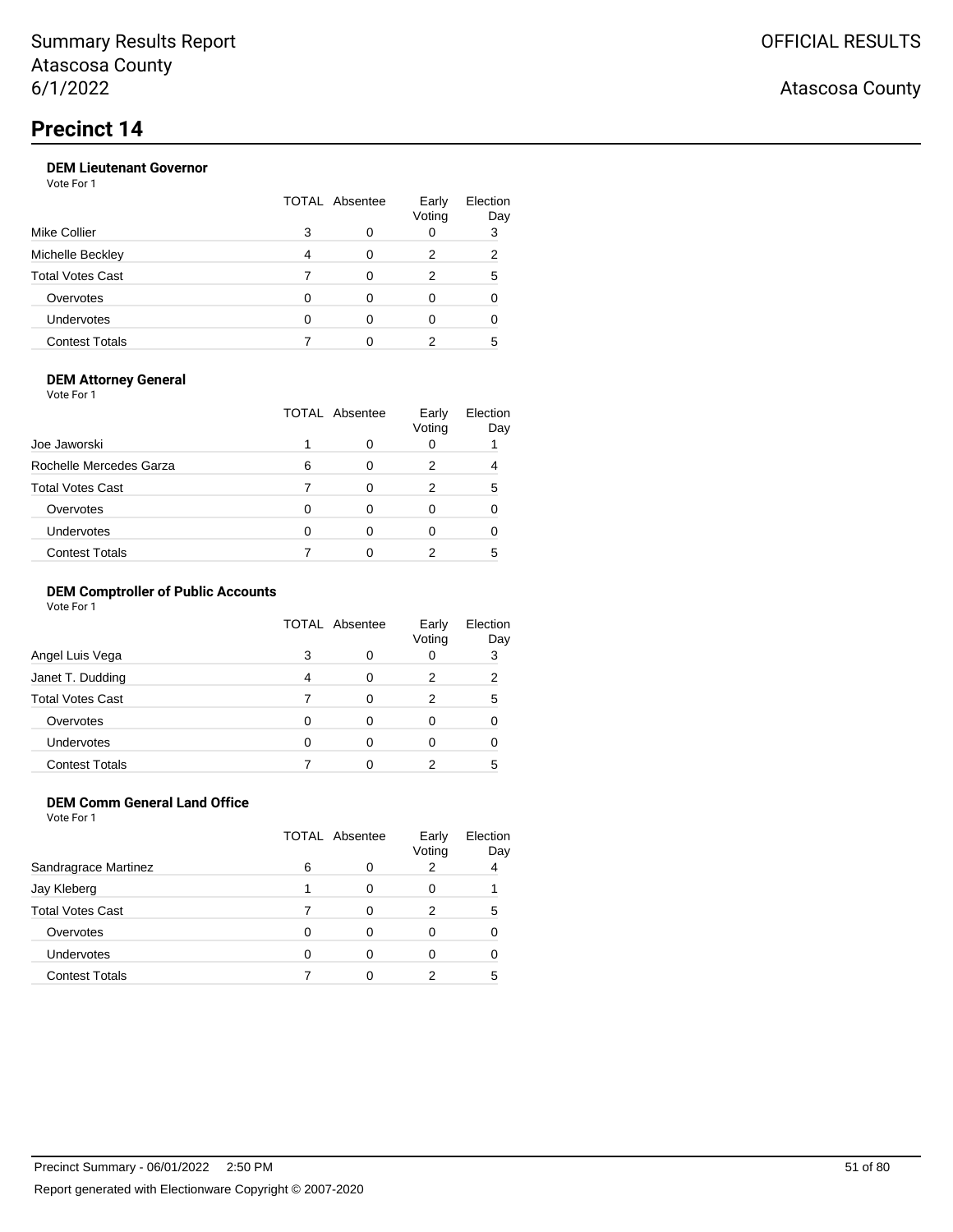Atascosa County

## **DEM Member, State BoE, Dist 1**

|                         | <b>TOTAL Absentee</b> | Early<br>Voting | Election<br>Day |
|-------------------------|-----------------------|-----------------|-----------------|
| Melissa N Ortega        |                       | 2               | 5               |
| Laura Marquez           |                       | 0               |                 |
| <b>Total Votes Cast</b> |                       | 2               | 5               |
| Overvotes               |                       | 0               |                 |
| Undervotes              |                       | 0               |                 |
| <b>Contest Totals</b>   |                       |                 | 5               |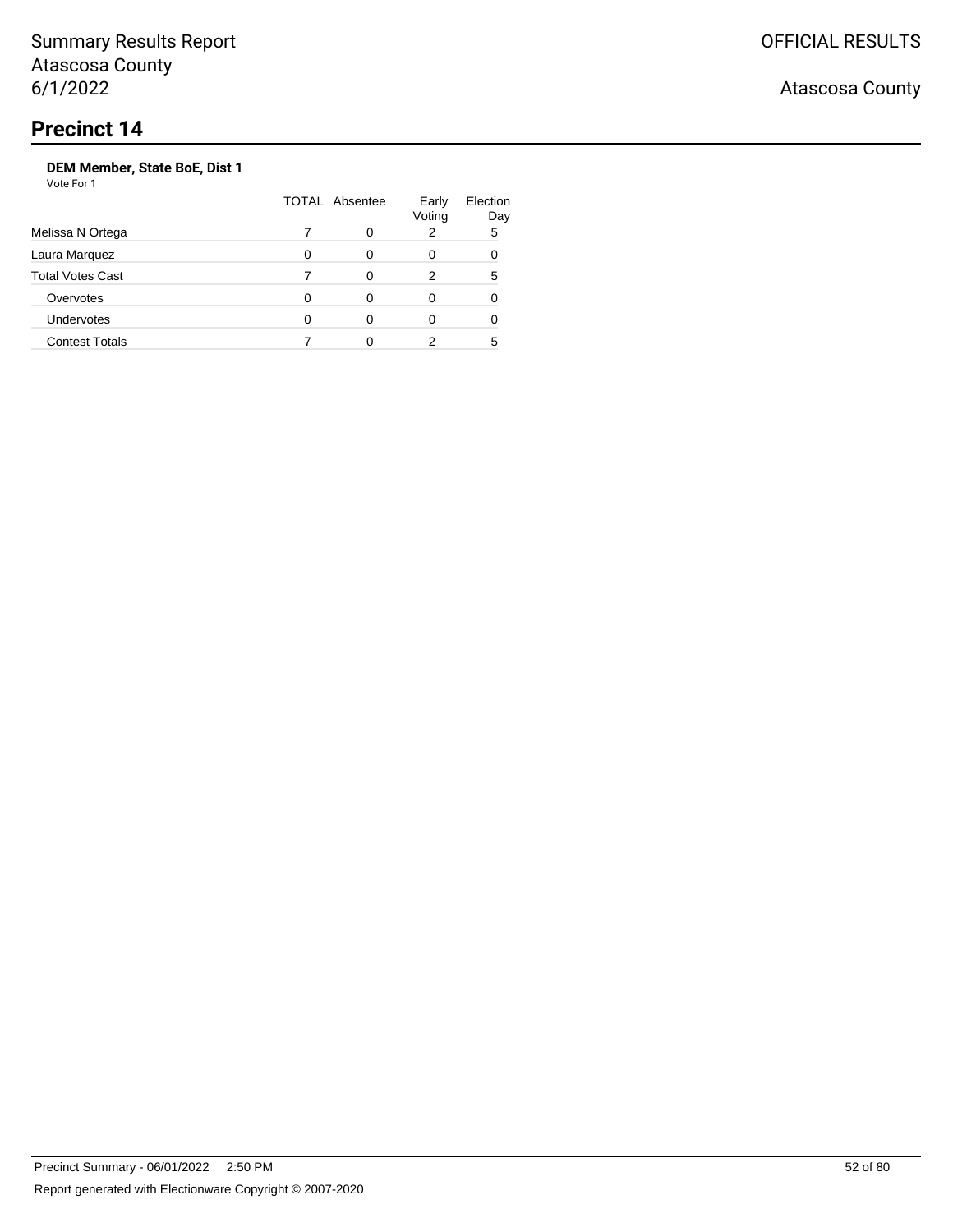# **Precinct 15**

| <b>Statistics</b>                      |          | TOTAL Absentee | Early<br>Voting | Election<br>Day |
|----------------------------------------|----------|----------------|-----------------|-----------------|
| Registered Voters - Total              | 0        |                |                 |                 |
| Registered Voters - Republican Party   | 0        |                |                 |                 |
| Registered Voters - Democratic Party   | 0        |                |                 |                 |
| Registered Voters - NONPARTISAN        | 0        |                |                 |                 |
| <b>Ballots Cast - Total</b>            | 347      | 25             | 142             | 180             |
| Ballots Cast - Republican Party        | 239      | 10             | 115             | 114             |
| <b>Ballots Cast - Democratic Party</b> | 108      | 15             | 27              | 66              |
| <b>Ballots Cast - NONPARTISAN</b>      | 0        | 0              | 0               | 0               |
| Ballots Cast - Blank                   | 0        | 0              | 0               | 0               |
| Voter Turnout - Total                  | $0.00\%$ |                |                 |                 |
| Voter Turnout - Republican Party       | $0.00\%$ |                |                 |                 |
| Voter Turnout - Democratic Party       | $0.00\%$ |                |                 |                 |
| Voter Turnout - NONPARTISAN            | $0.00\%$ |                |                 |                 |

## **REP US Representative, District 28**

Vote For 1

|                       | TOTAL Absentee |    | Early<br>Voting | Election<br>Day |
|-----------------------|----------------|----|-----------------|-----------------|
| Sandra Whitten        | 143            | 9  | 64              | 70              |
| Cassy Garcia          | 82             | 1  | 43              | 38              |
| Total Votes Cast      | 225            | 10 | 107             | 108             |
| Overvotes             | 0              | 0  | 0               | 0               |
| Undervotes            | 14             | 0  | 8               | 6               |
| <b>Contest Totals</b> | 239            | 10 | 115             | 114             |

### **REP Attorney General**

Vote For 1

|                         | TOTAL Absentee |          | Early<br>Voting | Election<br>Day |
|-------------------------|----------------|----------|-----------------|-----------------|
| Ken Paxton              | 132            | 3        | 67              | 62              |
| George P. Bush          | 104            |          | 47              | 50              |
| <b>Total Votes Cast</b> | 236            | 10       | 114             | 112             |
| Overvotes               | 0              | $\Omega$ | 0               | 0               |
| Undervotes              | 3              | 0        |                 | 2               |
| <b>Contest Totals</b>   | 239            | 10       | 115             | 114             |

## **REP Comm General Land Office**

|                         | TOTAL Absentee |    | Early<br>Voting | Election<br>Day |
|-------------------------|----------------|----|-----------------|-----------------|
| Dawn Buckingham         | 128            | 8  | 60              | 60              |
| <b>Tim Westley</b>      | 76             | 2  | 38              | 36              |
| <b>Total Votes Cast</b> | 204            | 10 | 98              | 96              |
| Overvotes               | 0              | 0  | 0               | 0               |
| <b>Undervotes</b>       | 35             | 0  | 17              | 18              |
| <b>Contest Totals</b>   | 239            | 10 | 115             | 114             |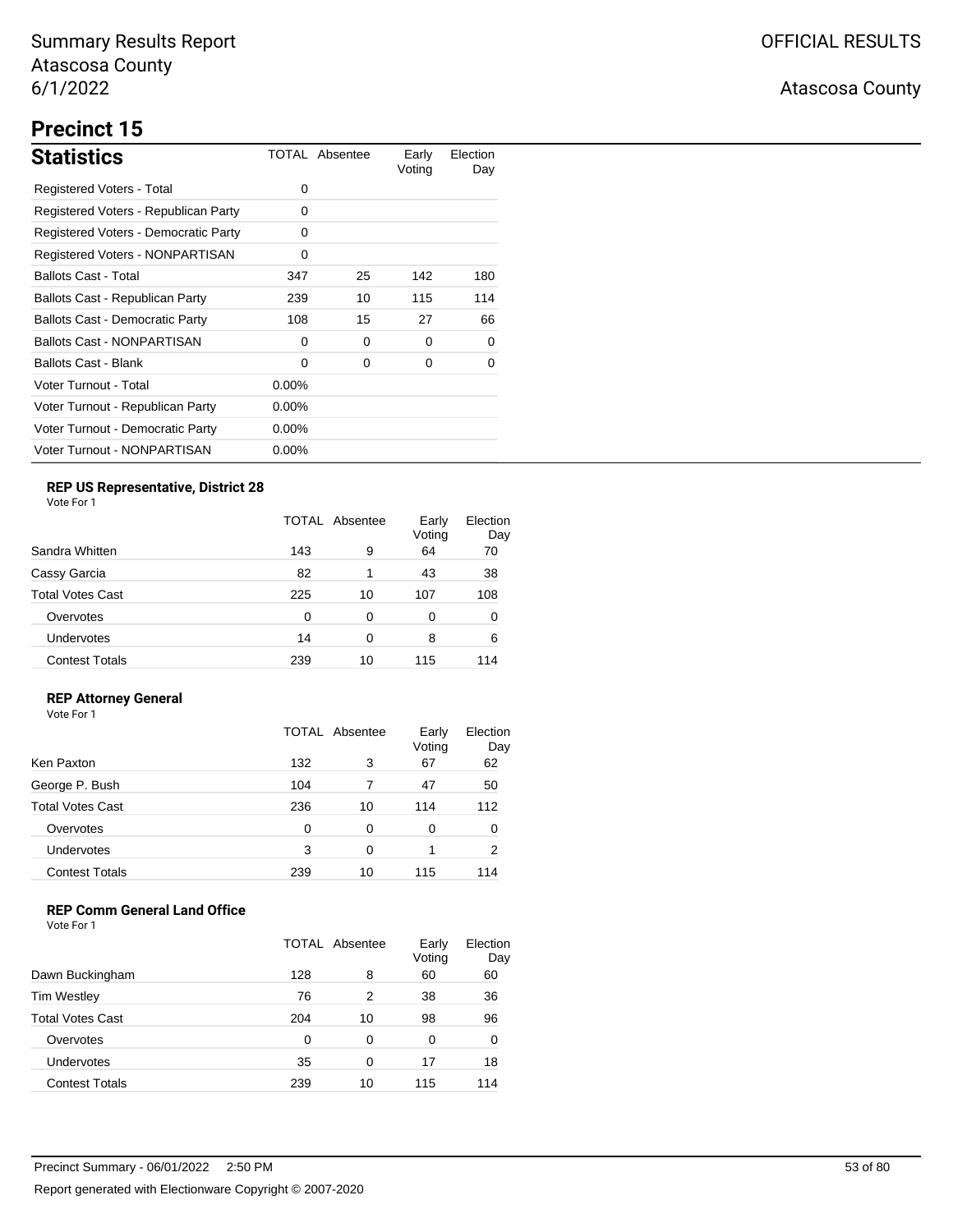### **REP Railroad Commissioner**

Vote For 1

| Sarah Stogner         | TOTAL Absentee |          | Early<br>Voting | Election<br>Day |  |
|-----------------------|----------------|----------|-----------------|-----------------|--|
|                       | 96             | 2        | 46              | 48              |  |
| Wayne Christian       | 109            | 8        | 49              | 52              |  |
| Total Votes Cast      | 205            | 10       | 95              | 100             |  |
| Overvotes             | 0              | $\Omega$ | 0               | 0               |  |
| Undervotes            | 34             | 0        | 20              | 14              |  |
| <b>Contest Totals</b> | 239            | 10       | 115             | 114             |  |

### **REP State Senator, Dist 24**

Vote For 1

|                         | <b>TOTAL Absentee</b> |    | Early<br>Voting | Election<br>Day |
|-------------------------|-----------------------|----|-----------------|-----------------|
| Raul Reyes              | 49                    |    | 27              | 21              |
| Pete Flores             | 184                   | 9  | 85              | 90              |
| <b>Total Votes Cast</b> | 233                   | 10 | 112             | 111             |
| Overvotes               | 0                     | 0  | 0               | 0               |
| <b>Undervotes</b>       | 6                     | 0  | 3               | 3               |
| <b>Contest Totals</b>   | 239                   | 10 | 115             | 114             |

### **REP Dist Judge, 81st Judicial Dist**

Vote For 1

|                           | TOTAL Absentee |    | Early<br>Voting | Election<br>Day |
|---------------------------|----------------|----|-----------------|-----------------|
| <b>Trent Rowell</b>       | 66             | 0  | 30              | 36              |
| Jennifer Ebrom Dillingham | 163            | 9  | 82              | 72              |
| <b>Total Votes Cast</b>   | 229            | 9  | 112             | 108             |
| Overvotes                 | 0              | 0  | 0               | 0               |
| <b>Undervotes</b>         | 10             | 1  | 3               | 6               |
| <b>Contest Totals</b>     | 239            | 10 | 115             | 114             |

### **REP County Judge**

| Vote For 1              |     |                |                 |                 |
|-------------------------|-----|----------------|-----------------|-----------------|
|                         |     | TOTAL Absentee | Early<br>Voting | Election<br>Day |
| Weldon P. Cude          | 131 |                | 62              | 62              |
| Camila Chapa Mares      | 106 | 3              | 52              | 51              |
| <b>Total Votes Cast</b> | 237 | 10             | 114             | 113             |
| Overvotes               | 0   | 0              | 0               | 0               |
| Undervotes              | 2   | 0              |                 |                 |
| <b>Contest Totals</b>   | 239 | 10             | 115             | 114             |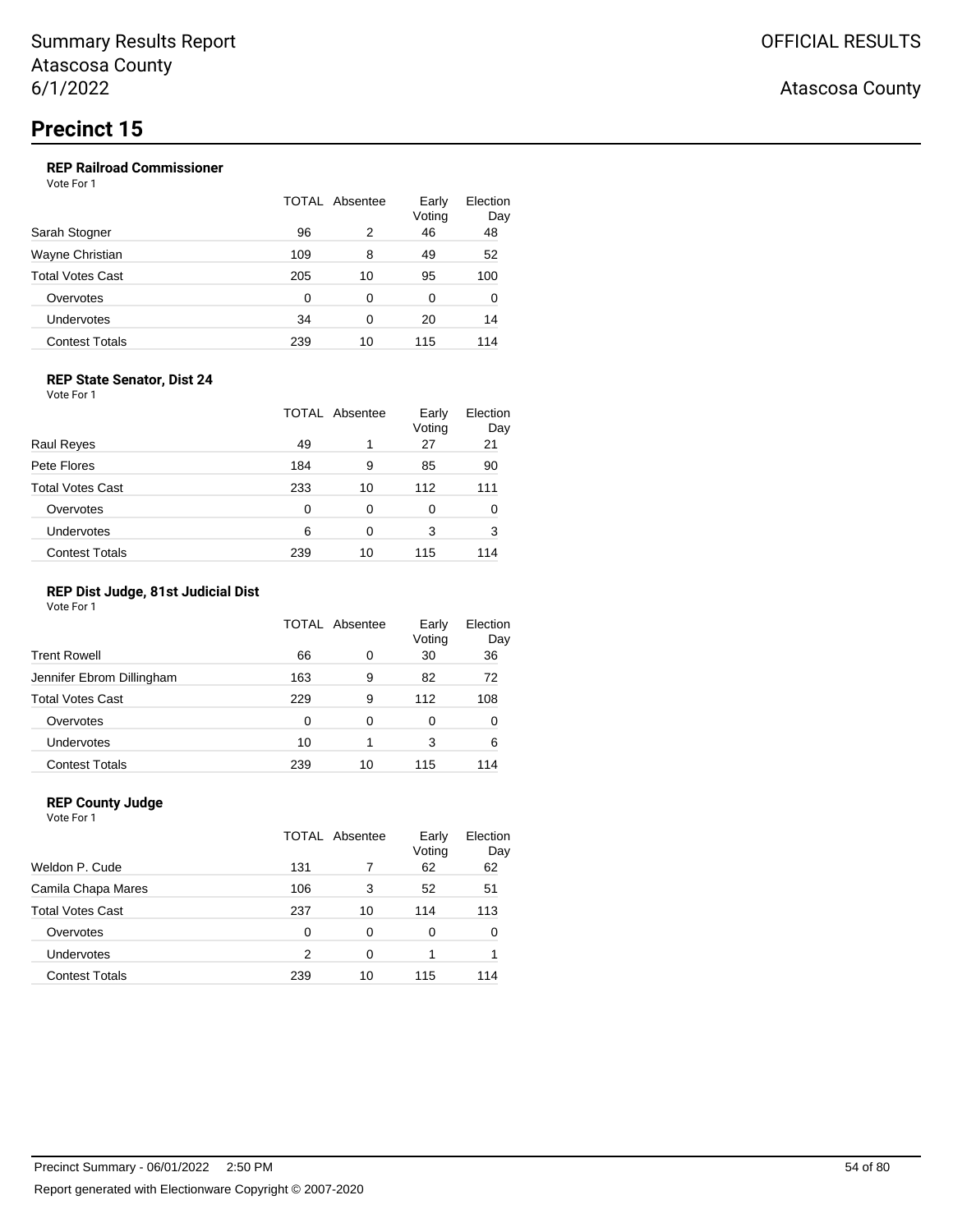### **DEM US Representative, District 28**

Vote For 1

| Jessica Cisneros        |     | TOTAL Absentee | Early<br>Voting | Election<br>Day |
|-------------------------|-----|----------------|-----------------|-----------------|
|                         | 69  | 5              | 17              | 47              |
| <b>Henry Cuellar</b>    | 39  | 10             | 10              | 19              |
| <b>Total Votes Cast</b> | 108 | 15             | 27              | 66              |
| Overvotes               | 0   | 0              | 0               | 0               |
| Undervotes              | ∩   | ∩              | 0               | 0               |
| <b>Contest Totals</b>   | 108 | 15             | 27              | 66              |

### **DEM Lieutenant Governor**

Vote For 1

|                         |     | TOTAL Absentee | Early<br>Voting | Election<br>Day |
|-------------------------|-----|----------------|-----------------|-----------------|
| Mike Collier            | 40  |                | 12              | 21              |
| Michelle Beckley        | 58  | 6              | 13              | 39              |
| <b>Total Votes Cast</b> | 98  | 13             | 25              | 60              |
| Overvotes               | 0   | 0              | 0               | 0               |
| Undervotes              | 10  | 2              | 2               | 6               |
| <b>Contest Totals</b>   | 108 | 15             | 27              | 66              |

### **DEM Attorney General**

Vote For 1

|                         |     | TOTAL Absentee | Early<br>Voting | Election<br>Day |
|-------------------------|-----|----------------|-----------------|-----------------|
| Joe Jaworski            | 27  | 3              | 9               | 15              |
| Rochelle Mercedes Garza | 68  | 9              | 15              | 44              |
| <b>Total Votes Cast</b> | 95  | 12             | 24              | 59              |
| Overvotes               | 0   | 0              | 0               | 0               |
| Undervotes              | 13  | 3              | 3               |                 |
| <b>Contest Totals</b>   | 108 | 15             | 27              | 66              |

### **DEM Comptroller of Public Accounts**

Vote For 1

|                       |     | TOTAL Absentee | Early<br>Voting | Election<br>Day |
|-----------------------|-----|----------------|-----------------|-----------------|
| Angel Luis Vega       | 76  | 10             | 17              | 49              |
| Janet T. Dudding      | 21  | 3              |                 | 11              |
| Total Votes Cast      | 97  | 13             | 24              | 60              |
| Overvotes             | 0   | 0              | 0               | 0               |
| <b>Undervotes</b>     | 11  | 2              | 3               | 6               |
| <b>Contest Totals</b> | 108 | 15             | 27              | 66              |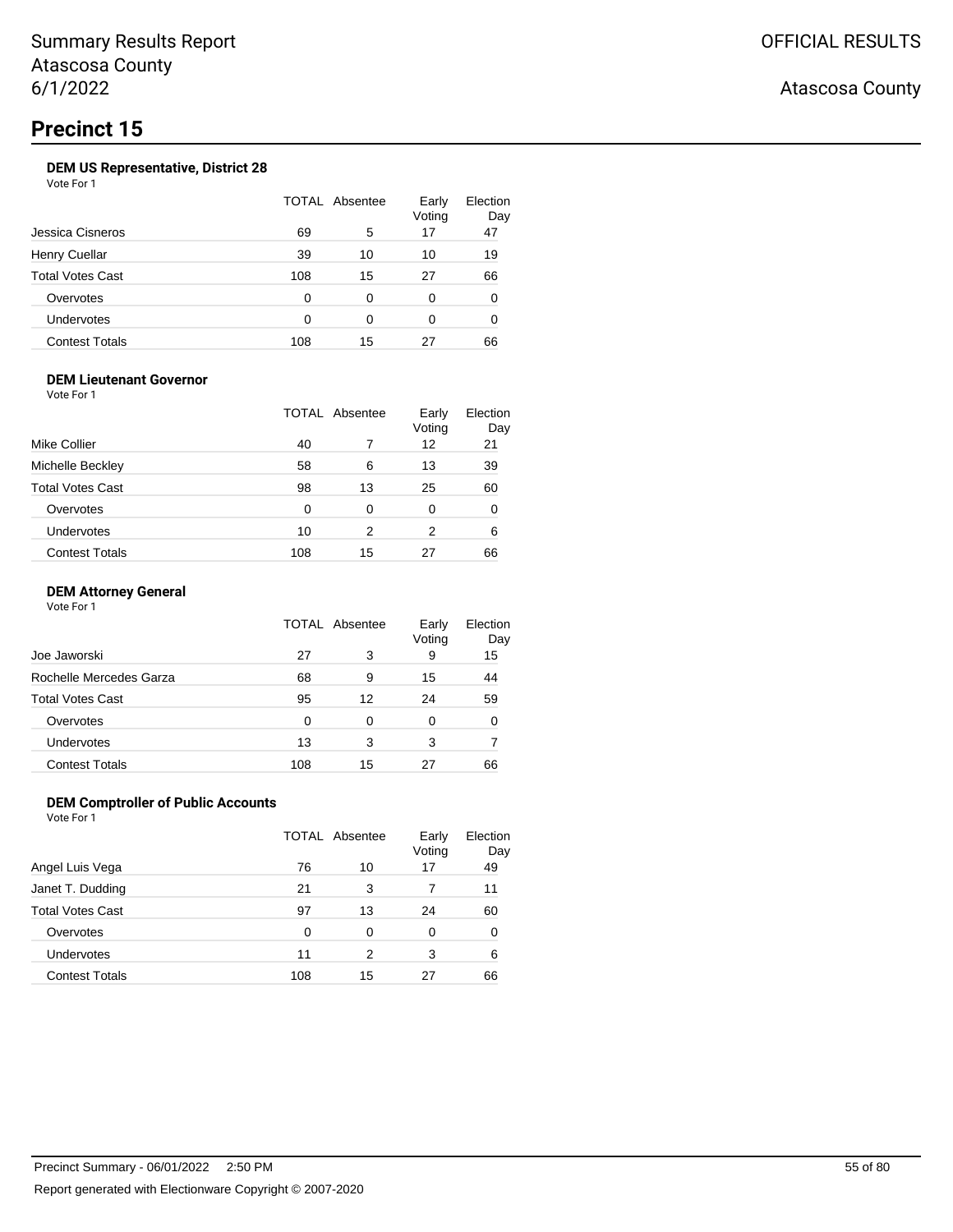## **DEM Comm General Land Office**

Vote For 1

|                         |     | TOTAL Absentee | Early<br>Voting | Election<br>Day |
|-------------------------|-----|----------------|-----------------|-----------------|
| Sandragrace Martinez    | 76  | 8              | 19              | 49              |
| Jay Kleberg             | 20  | 6              | 5               | 9               |
| <b>Total Votes Cast</b> | 96  | 14             | 24              | 58              |
| Overvotes               | O   | 0              | 0               | 0               |
| <b>Undervotes</b>       | 12  | 1              | 3               | 8               |
| <b>Contest Totals</b>   | 108 | 15             | 27              | 66              |

### **DEM Member, State BoE, Dist 1**

Vote For 1

|                         |     | TOTAL Absentee | Early<br>Voting | Election<br>Day |
|-------------------------|-----|----------------|-----------------|-----------------|
| Melissa N Ortega        | 58  | 9              | 17              | 32              |
| Laura Marquez           | 38  | 4              |                 | 27              |
| <b>Total Votes Cast</b> | 96  | 13             | 24              | 59              |
| Overvotes               | 0   | 0              | 0               | 0               |
| <b>Undervotes</b>       | 12  | 2              | 3               |                 |
| <b>Contest Totals</b>   | 108 | 15             | 27              | 66              |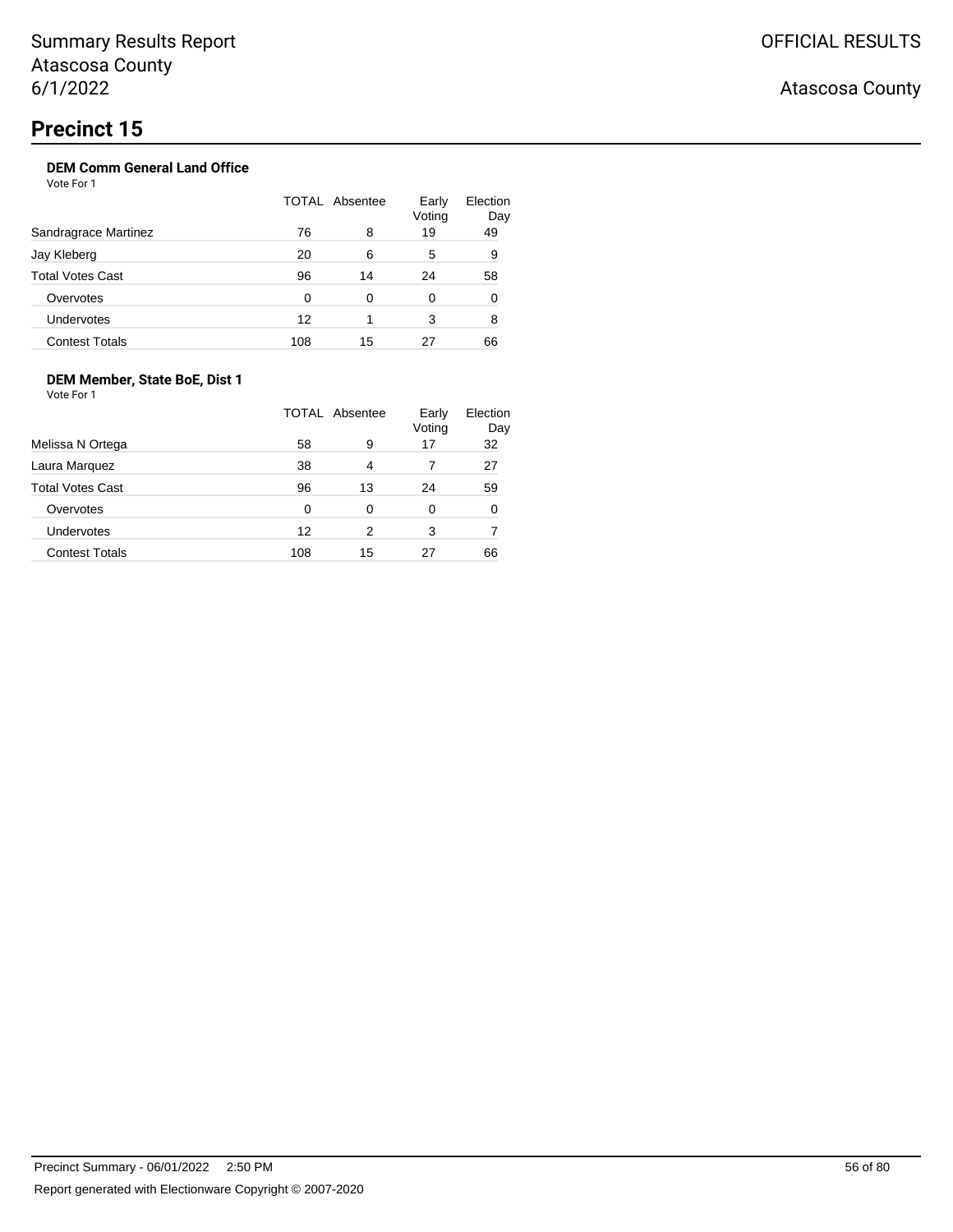# **Precinct 17**

| <b>Statistics</b>                      |          | TOTAL Absentee | Early<br>Voting | Election<br>Day |
|----------------------------------------|----------|----------------|-----------------|-----------------|
| Registered Voters - Total              | 0        |                |                 |                 |
| Registered Voters - Republican Party   | 0        |                |                 |                 |
| Registered Voters - Democratic Party   | 0        |                |                 |                 |
| Registered Voters - NONPARTISAN        | 0        |                |                 |                 |
| <b>Ballots Cast - Total</b>            | 281      | 20             | 126             | 135             |
| Ballots Cast - Republican Party        | 147      | 7              | 69              | 71              |
| <b>Ballots Cast - Democratic Party</b> | 134      | 13             | 57              | 64              |
| <b>Ballots Cast - NONPARTISAN</b>      | 0        | 0              | 0               | 0               |
| Ballots Cast - Blank                   | $\Omega$ | 0              | 0               | 0               |
| Voter Turnout - Total                  | $0.00\%$ |                |                 |                 |
| Voter Turnout - Republican Party       | 0.00%    |                |                 |                 |
| Voter Turnout - Democratic Party       | $0.00\%$ |                |                 |                 |
| Voter Turnout - NONPARTISAN            | $0.00\%$ |                |                 |                 |

### **REP US Representative, District 28**

Vote For 1

|                         | <b>TOTAL Absentee</b> |   | Early<br>Voting | Election<br>Day |
|-------------------------|-----------------------|---|-----------------|-----------------|
| Sandra Whitten          | 87                    | 6 | 39              | 42              |
| Cassy Garcia            | 48                    | 1 | 25              | 22              |
| <b>Total Votes Cast</b> | 135                   |   | 64              | 64              |
| Overvotes               | 0                     | 0 | 0               | 0               |
| <b>Undervotes</b>       | 12                    | 0 | 5               |                 |
| <b>Contest Totals</b>   | 147                   |   | 69              |                 |

### **REP Attorney General**

Vote For 1

|                         | TOTAL Absentee |   | Early<br>Voting | Election<br>Day |
|-------------------------|----------------|---|-----------------|-----------------|
| Ken Paxton              | 97             | 3 | 46              | 48              |
| George P. Bush          | 44             | 4 | 20              | 20              |
| <b>Total Votes Cast</b> | 141            |   | 66              | 68              |
| Overvotes               | 0              | 0 | 0               | ∩               |
| Undervotes              | 6              | 0 | 3               | 3               |
| <b>Contest Totals</b>   | 147            |   | 69              |                 |

### **REP Comm General Land Office**

|                         | <b>TOTAL Absentee</b> |   | Early<br>Voting | Election<br>Day |
|-------------------------|-----------------------|---|-----------------|-----------------|
| Dawn Buckingham         | 78                    | 0 | 40              | 38              |
| <b>Tim Westley</b>      | 53                    | 6 | 22              | 25              |
| <b>Total Votes Cast</b> | 131                   | 6 | 62              | 63              |
| Overvotes               | ∩                     | 0 | 0               | 0               |
| <b>Undervotes</b>       | 16                    |   | 7               | 8               |
| <b>Contest Totals</b>   | 147                   |   | 69              | 71              |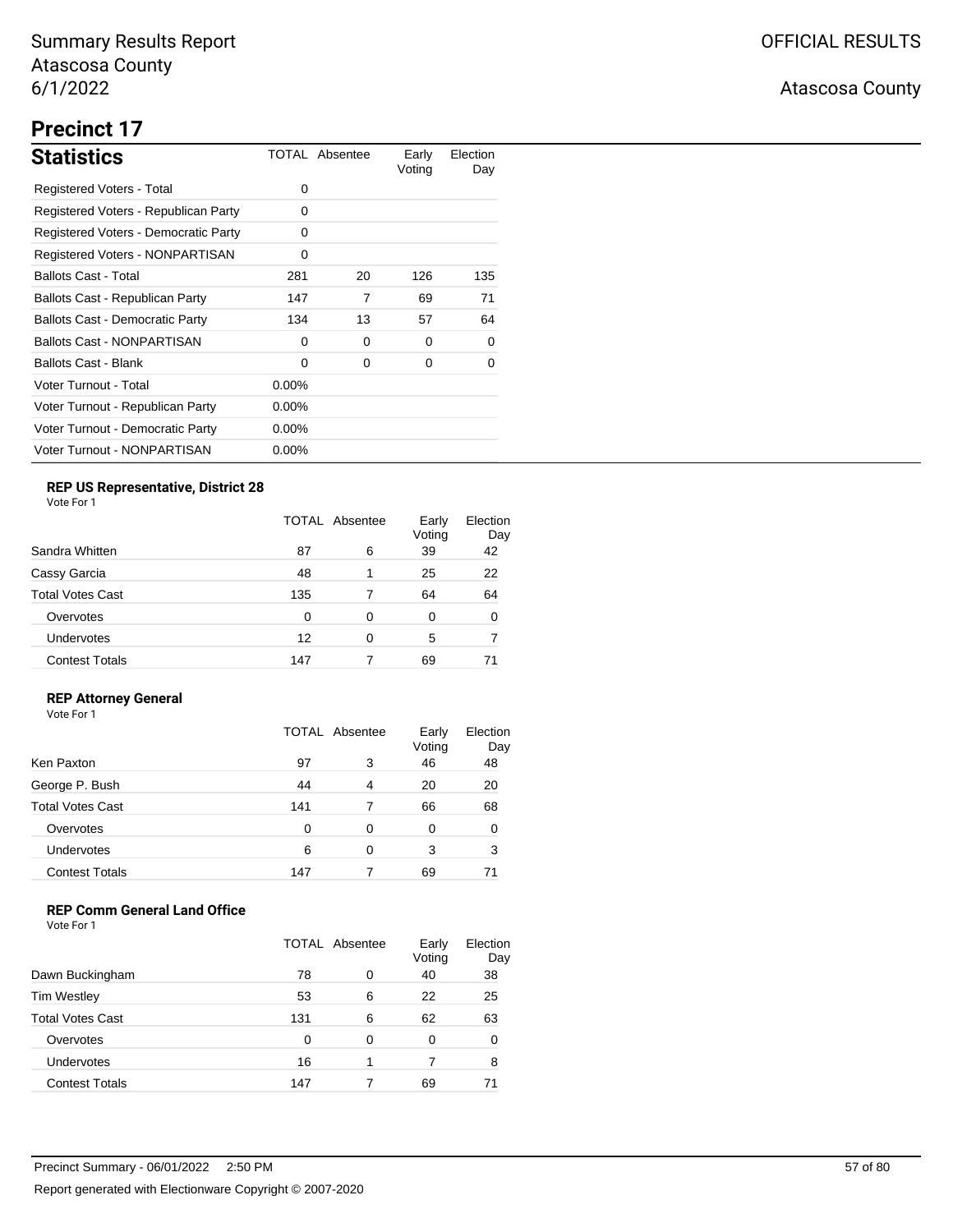### **REP Railroad Commissioner**

Vote For 1

| Sarah Stogner           | <b>TOTAL Absentee</b> |   | Early<br>Voting | Election<br>Day |
|-------------------------|-----------------------|---|-----------------|-----------------|
|                         | 64                    | 0 | 32              | 32              |
| Wayne Christian         | 65                    |   | 30              | 28              |
| <b>Total Votes Cast</b> | 129                   |   | 62              | 60              |
| Overvotes               | 0                     | 0 | 0               | 0               |
| Undervotes              | 18                    | 0 |                 | 11              |
| <b>Contest Totals</b>   | 147                   |   | 69              | 71              |

### **REP State Senator, Dist 24**

Vote For 1

|                         | <b>TOTAL Absentee</b> |   | Early<br>Voting | Election<br>Day |
|-------------------------|-----------------------|---|-----------------|-----------------|
| <b>Raul Reyes</b>       | 46                    | 2 | 21              | 23              |
| Pete Flores             | 94                    | 5 | 45              | 44              |
| <b>Total Votes Cast</b> | 140                   |   | 66              | 67              |
| Overvotes               | 0                     | 0 | 0               | 0               |
| Undervotes              |                       | 0 | 3               | 4               |
| <b>Contest Totals</b>   | 147                   |   | 69              |                 |

### **REP Dist Judge, 81st Judicial Dist**

Vote For 1

|                           | TOTAL Absentee |   | Early<br>Voting | Election<br>Day |
|---------------------------|----------------|---|-----------------|-----------------|
| <b>Trent Rowell</b>       | 58             | 3 | 26              | 29              |
| Jennifer Ebrom Dillingham | 85             | 4 | 42              | 39              |
| <b>Total Votes Cast</b>   | 143            |   | 68              | 68              |
| Overvotes                 | 0              | 0 | 0               | 0               |
| Undervotes                | 4              | 0 |                 | 3               |
| <b>Contest Totals</b>     | 147            |   | 69              |                 |

#### **REP County Judge** Vote For 1

|                         | TOTAL Absentee |   | Early<br>Voting | Election<br>Day |  |
|-------------------------|----------------|---|-----------------|-----------------|--|
| Weldon P. Cude          | 74             | 6 | 35              | 33              |  |
| Camila Chapa Mares      | 68             |   | 33              | 34              |  |
| <b>Total Votes Cast</b> | 142            |   | 68              | 67              |  |
| Overvotes               | $\Omega$       | 0 | 0               | 0               |  |
| Undervotes              | 5              | 0 |                 |                 |  |
| <b>Contest Totals</b>   | 147            |   | 69              |                 |  |
|                         |                |   |                 |                 |  |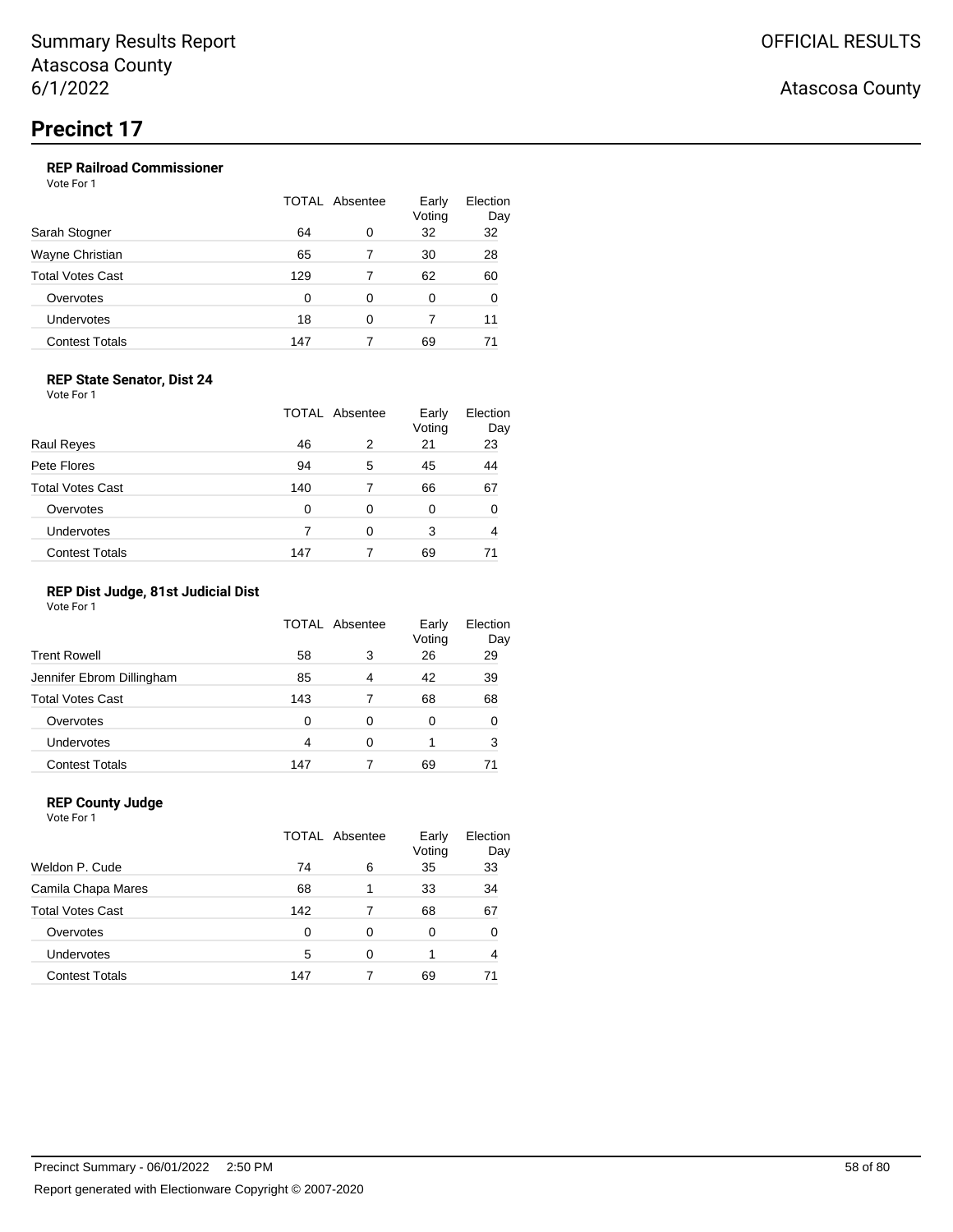### **DEM US Representative, District 28**

Vote For 1

|                       | <b>TOTAL Absentee</b> |    | Early<br>Voting | Election<br>Day |
|-----------------------|-----------------------|----|-----------------|-----------------|
| Jessica Cisneros      | 77                    | 6  | 36              | 35              |
| Henry Cuellar         | 57                    |    | 21              | 29              |
| Total Votes Cast      | 134                   | 13 | 57              | 64              |
| Overvotes             | O                     | 0  | 0               | 0               |
| Undervotes            | ∩                     | ∩  | 0               | 0               |
| <b>Contest Totals</b> | 134                   | 13 | 57              | 64              |

### **DEM Lieutenant Governor**

Vote For 1

| Mike Collier            |     | <b>TOTAL Absentee</b> | Early<br>Voting | Election<br>Day |
|-------------------------|-----|-----------------------|-----------------|-----------------|
|                         | 47  | 4                     | 16              | 27              |
| Michelle Beckley        | 79  | 8                     | 36              | 35              |
| <b>Total Votes Cast</b> | 126 | 12                    | 52              | 62              |
| Overvotes               | 0   | 0                     | 0               | 0               |
| Undervotes              | 8   |                       | 5               | 2               |
| <b>Contest Totals</b>   | 134 | 13                    | 57              | 64              |

### **DEM Attorney General**

Vote For 1

|                         |     | TOTAL Absentee | Early<br>Voting | Election<br>Day |
|-------------------------|-----|----------------|-----------------|-----------------|
| Joe Jaworski            | 29  | 6              | 12              | 11              |
| Rochelle Mercedes Garza | 100 | 6              | 42              | 52              |
| <b>Total Votes Cast</b> | 129 | 12             | 54              | 63              |
| Overvotes               | 0   | 0              | 0               | 0               |
| <b>Undervotes</b>       | 5   | 1              | 3               |                 |
| <b>Contest Totals</b>   | 134 | 13             | 57              | 64              |

### **DEM Comptroller of Public Accounts**

Vote For 1

|                       | TOTAL Absentee |    | Early<br>Voting | Election<br>Day |
|-----------------------|----------------|----|-----------------|-----------------|
| Angel Luis Vega       | 93             | 8  | 39              | 46              |
| Janet T. Dudding      | 33             | 5  | 11              | 17              |
| Total Votes Cast      | 126            | 13 | 50              | 63              |
| Overvotes             | 0              | 0  | 0               |                 |
| Undervotes            | 8              | 0  |                 |                 |
| <b>Contest Totals</b> | 134            | 13 | 57              | 64              |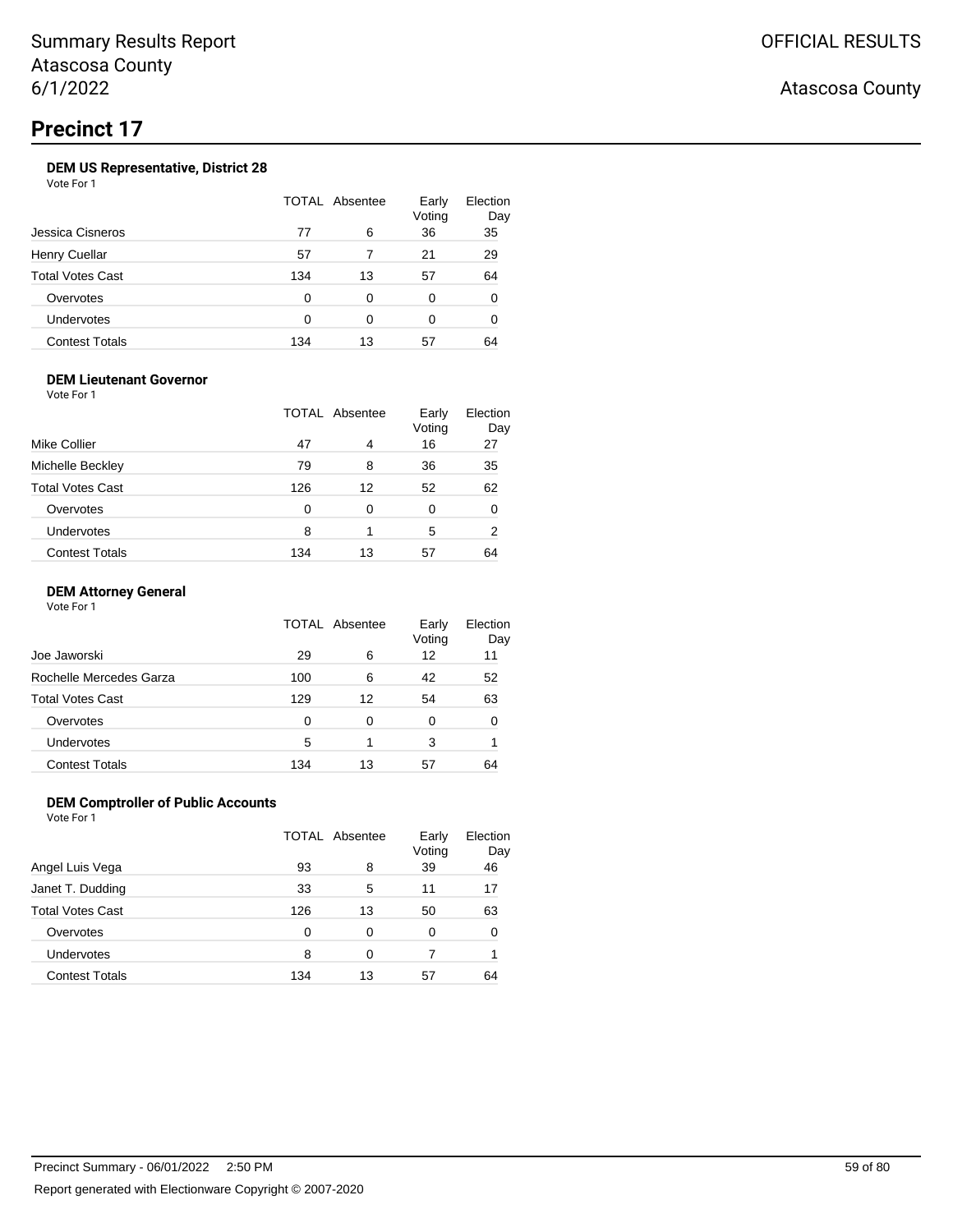## **DEM Comm General Land Office**

Vote For 1

|                         | TOTAL Absentee |    | Early<br>Voting | Election<br>Day |
|-------------------------|----------------|----|-----------------|-----------------|
| Sandragrace Martinez    | 102            | 8  | 44              | 50              |
| Jay Kleberg             | 27             | 5  | 9               | 13              |
| <b>Total Votes Cast</b> | 129            | 13 | 53              | 63              |
| Overvotes               | 0              | 0  | 0               | 0               |
| Undervotes              | 5              | 0  | 4               |                 |
| <b>Contest Totals</b>   | 134            | 13 | 57              | 64              |

### **DEM Member, State BoE, Dist 1**

Vote For 1

|                         |     | TOTAL Absentee | Early<br>Voting | Election<br>Day |
|-------------------------|-----|----------------|-----------------|-----------------|
| Melissa N Ortega        | 69  | 5              | 32              | 32              |
| Laura Marquez           | 55  | 5              | 21              | 29              |
| <b>Total Votes Cast</b> | 124 | 10             | 53              | 61              |
| Overvotes               | 0   | 0              | 0               | 0               |
| Undervotes              | 10  | 3              | 4               | 3               |
| <b>Contest Totals</b>   | 134 | 13             | 57              | 64              |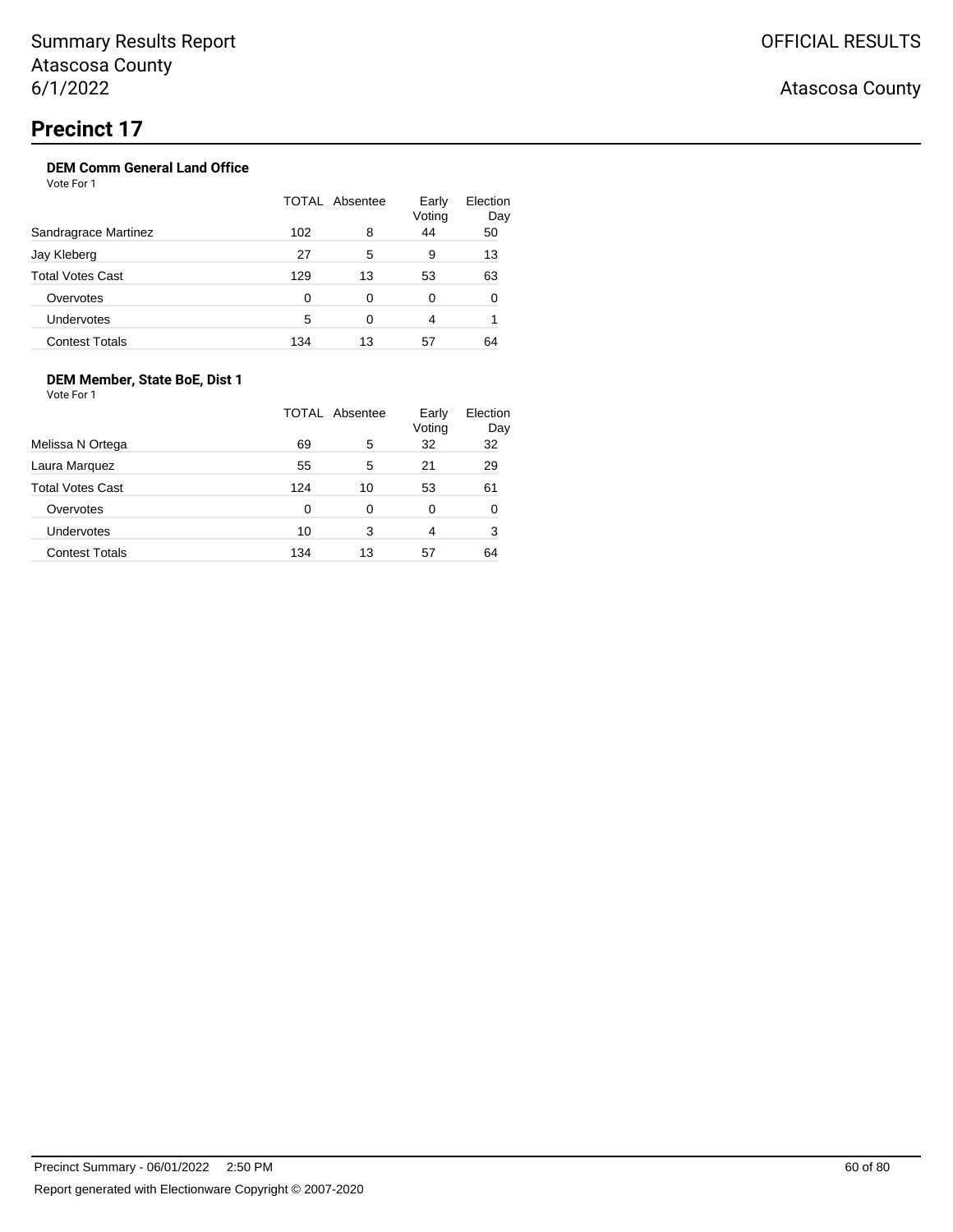# **Precinct 18**

| <b>Statistics</b>                      |          | TOTAL Absentee | Early<br>Voting | Election<br>Day |
|----------------------------------------|----------|----------------|-----------------|-----------------|
| Registered Voters - Total              | 0        |                |                 |                 |
| Registered Voters - Republican Party   | 0        |                |                 |                 |
| Registered Voters - Democratic Party   | 0        |                |                 |                 |
| Registered Voters - NONPARTISAN        | 0        |                |                 |                 |
| <b>Ballots Cast - Total</b>            | 225      | 12             | 64              | 149             |
| Ballots Cast - Republican Party        | 160      | 1              | 51              | 108             |
| <b>Ballots Cast - Democratic Party</b> | 65       | 11             | 13              | 41              |
| <b>Ballots Cast - NONPARTISAN</b>      | 0        | 0              | 0               | $\Omega$        |
| Ballots Cast - Blank                   | 0        | 0              | 0               | 0               |
| Voter Turnout - Total                  | $0.00\%$ |                |                 |                 |
| Voter Turnout - Republican Party       | 0.00%    |                |                 |                 |
| Voter Turnout - Democratic Party       | $0.00\%$ |                |                 |                 |
| Voter Turnout - NONPARTISAN            | $0.00\%$ |                |                 |                 |

### **REP US Representative, District 28**

Vote For 1

| Sandra Whitten          | TOTAL Absentee |   | Early<br>Voting | Election<br>Day |
|-------------------------|----------------|---|-----------------|-----------------|
|                         | 96             | 1 | 32              | 63              |
| Cassy Garcia            | 52             | 0 | 16              | 36              |
| <b>Total Votes Cast</b> | 148            | 1 | 48              | 99              |
| Overvotes               | 0              | 0 | 0               | 0               |
| <b>Undervotes</b>       | 12             | 0 | 3               | 9               |
| <b>Contest Totals</b>   | 160            | 1 | 51              | 108             |

### **REP Attorney General**

Vote For 1

|                         | TOTAL Absentee |   | Early<br>Voting | Election<br>Day |
|-------------------------|----------------|---|-----------------|-----------------|
| Ken Paxton              | 110            | 1 | 34              | 75              |
| George P. Bush          | 39             | 0 | 15              | 24              |
| <b>Total Votes Cast</b> | 149            | 1 | 49              | 99              |
| Overvotes               | 0              | 0 | 0               | ∩               |
| Undervotes              | 11             | 0 | 2               | 9               |
| <b>Contest Totals</b>   | 160            |   | 51              | 108             |

### **REP Comm General Land Office**

|                         | <b>TOTAL Absentee</b> |   | Early<br>Voting | Election<br>Day |
|-------------------------|-----------------------|---|-----------------|-----------------|
| Dawn Buckingham         | 68                    | 0 | 26              | 42              |
| <b>Tim Westley</b>      | 57                    |   | 17              | 39              |
| <b>Total Votes Cast</b> | 125                   |   | 43              | 81              |
| Overvotes               | 0                     | 0 | 0               | 0               |
| Undervotes              | 35                    | 0 | 8               | 27              |
| <b>Contest Totals</b>   | 160                   |   | 51              | 108             |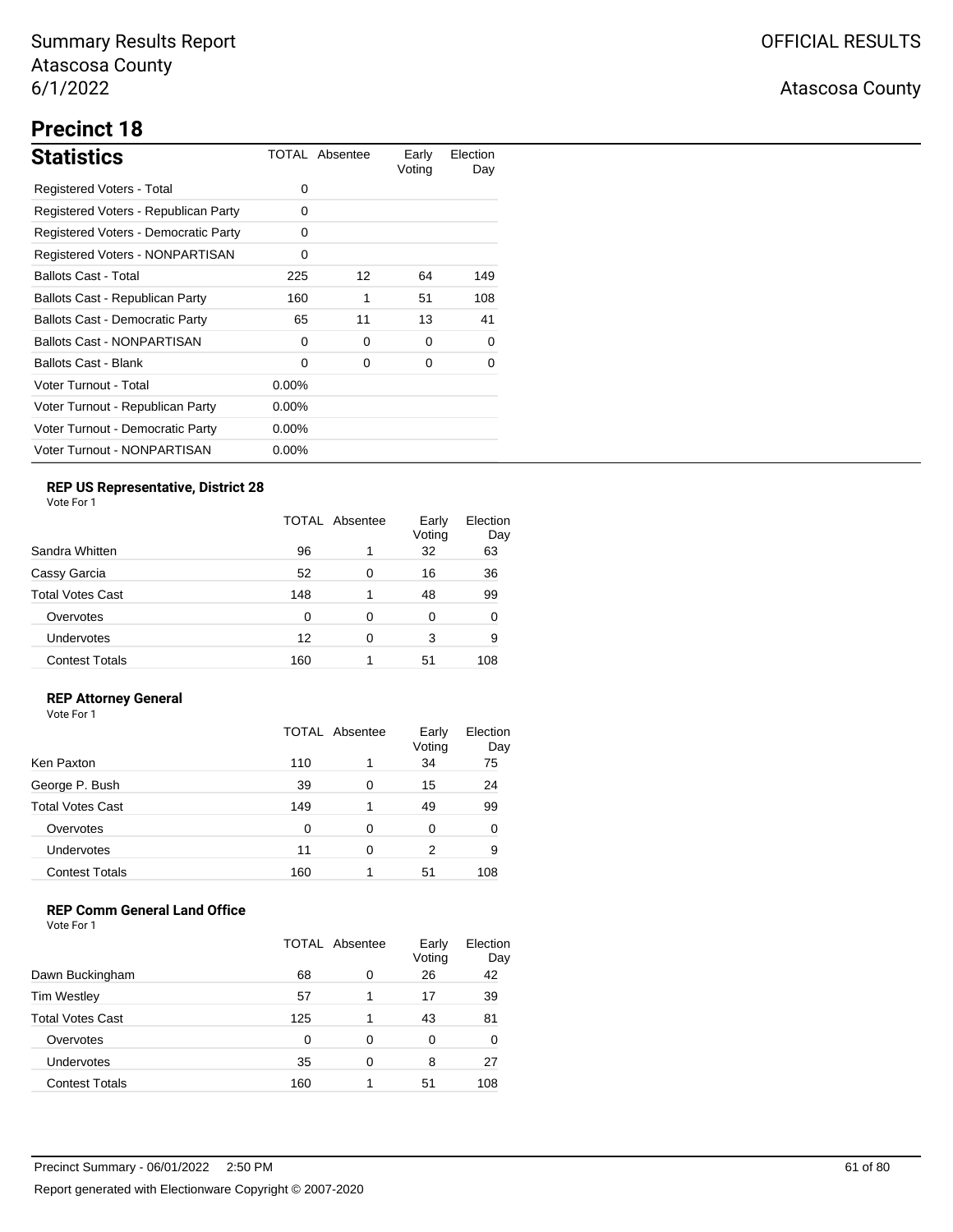### **REP Railroad Commissioner**

Vote For 1

|                         | <b>TOTAL Absentee</b> |          | Early<br>Voting | Election<br>Day |
|-------------------------|-----------------------|----------|-----------------|-----------------|
| Sarah Stogner           | 65                    | 0        | 19              | 46              |
| Wayne Christian         | 73                    |          | 25              | 47              |
| <b>Total Votes Cast</b> | 138                   |          | 44              | 93              |
| Overvotes               | 0                     | 0        | 0               | 0               |
| Undervotes              | 22                    | $\Omega$ |                 | 15              |
| <b>Contest Totals</b>   | 160                   |          | 51              | 108             |

### **REP Dist Judge, 81st Judicial Dist**

Vote For 1

|                           | TOTAL Absentee |   | Early<br>Voting | Election<br>Day |
|---------------------------|----------------|---|-----------------|-----------------|
| <b>Trent Rowell</b>       | 56             | 0 | 15              | 41              |
| Jennifer Ebrom Dillingham | 98             | 1 | 35              | 62              |
| <b>Total Votes Cast</b>   | 154            | 1 | 50              | 103             |
| Overvotes                 | 0              | 0 | 0               | O               |
| Undervotes                | 6              | 0 |                 | 5               |
| <b>Contest Totals</b>     | 160            |   | 51              | 108             |

### **REP County Judge**

| Vote For 1 |  |
|------------|--|
|------------|--|

|                         | TOTAL Absentee |   | Early<br>Voting | Election<br>Day |
|-------------------------|----------------|---|-----------------|-----------------|
| Weldon P. Cude          | 94             | 0 | 35              | 59              |
| Camila Chapa Mares      | 63             | 1 | 15              | 47              |
| <b>Total Votes Cast</b> | 157            | 1 | 50              | 106             |
| Overvotes               | 0              | 0 | 0               |                 |
| Undervotes              | 3              | 0 |                 | 2               |
| <b>Contest Totals</b>   | 160            |   | 51              | 108             |

### **DEM US Representative, District 28**

Vote For 1

|                       | TOTAL Absentee |    | Early<br>Voting | Election<br>Day |
|-----------------------|----------------|----|-----------------|-----------------|
| Jessica Cisneros      | 32             | 4  | 6               | 22              |
| Henry Cuellar         | 33             |    |                 | 19              |
| Total Votes Cast      | 65             | 11 | 13              | 41              |
| Overvotes             | 0              | 0  | 0               |                 |
| <b>Undervotes</b>     | 0              | 0  | 0               |                 |
| <b>Contest Totals</b> | 65             | 11 | 13              | 41              |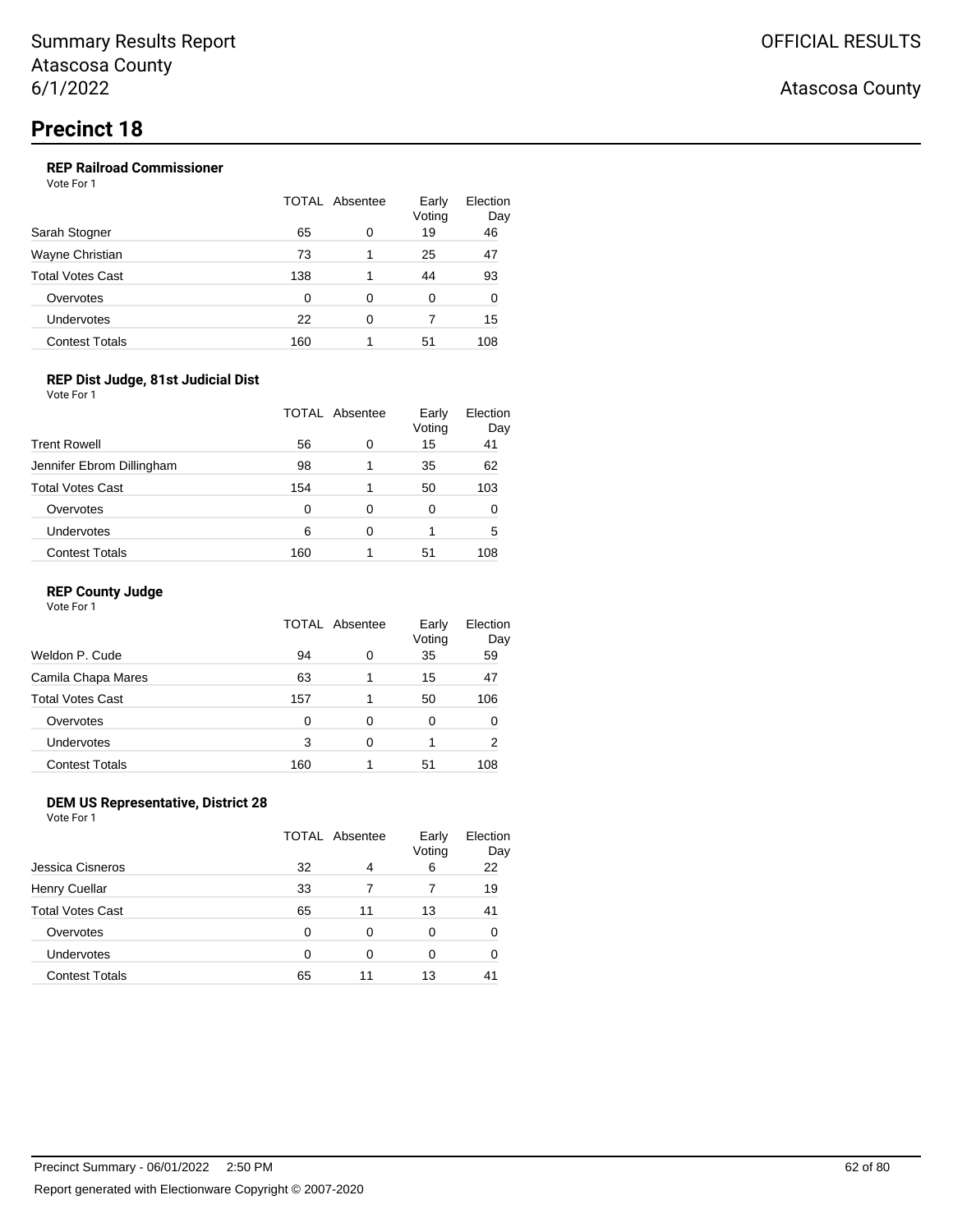Vote For 1

| 22 |
|----|
|    |
| 15 |
| 37 |
| 0  |
| 4  |
| 41 |
|    |

### **DEM Attorney General**

Vote For 1

|                         |    | TOTAL Absentee | Early<br>Voting | Election<br>Day |
|-------------------------|----|----------------|-----------------|-----------------|
| Joe Jaworski            | 12 | 3              | 3               | 6               |
| Rochelle Mercedes Garza | 46 | 6              | 9               | 31              |
| <b>Total Votes Cast</b> | 58 | 9              | 12              | 37              |
| Overvotes               | O  | 0              | 0               |                 |
| <b>Undervotes</b>       |    | 2              |                 | 4               |
| <b>Contest Totals</b>   | 65 | 11             | 13              |                 |

### **DEM Comptroller of Public Accounts**

Vote For 1

|                         | TOTAL Absentee |    | Early<br>Voting | Election<br>Day |
|-------------------------|----------------|----|-----------------|-----------------|
| Angel Luis Vega         | 43             | 8  | 6               | 29              |
| Janet T. Dudding        | 13             |    | 6               | 6               |
| <b>Total Votes Cast</b> | 56             | 9  | 12              | 35              |
| Overvotes               | 0              | 0  | 0               | 0               |
| Undervotes              | 9              | 2  |                 | 6               |
| <b>Contest Totals</b>   | 65             | 11 | 13              | 41              |

### **DEM Comm General Land Office**

Vote For 1

|                       | TOTAL Absentee |    | Early<br>Voting | Election<br>Day |
|-----------------------|----------------|----|-----------------|-----------------|
| Sandragrace Martinez  | 41             | 6  |                 | 28              |
| Jay Kleberg           | 13             | 3  | 4               | 6               |
| Total Votes Cast      | 54             | 9  | 11              | 34              |
| Overvotes             | 0              | 0  | 0               | 0               |
| <b>Undervotes</b>     | 11             | 2  | 2               |                 |
| <b>Contest Totals</b> | 65             | 11 | 13              | 41              |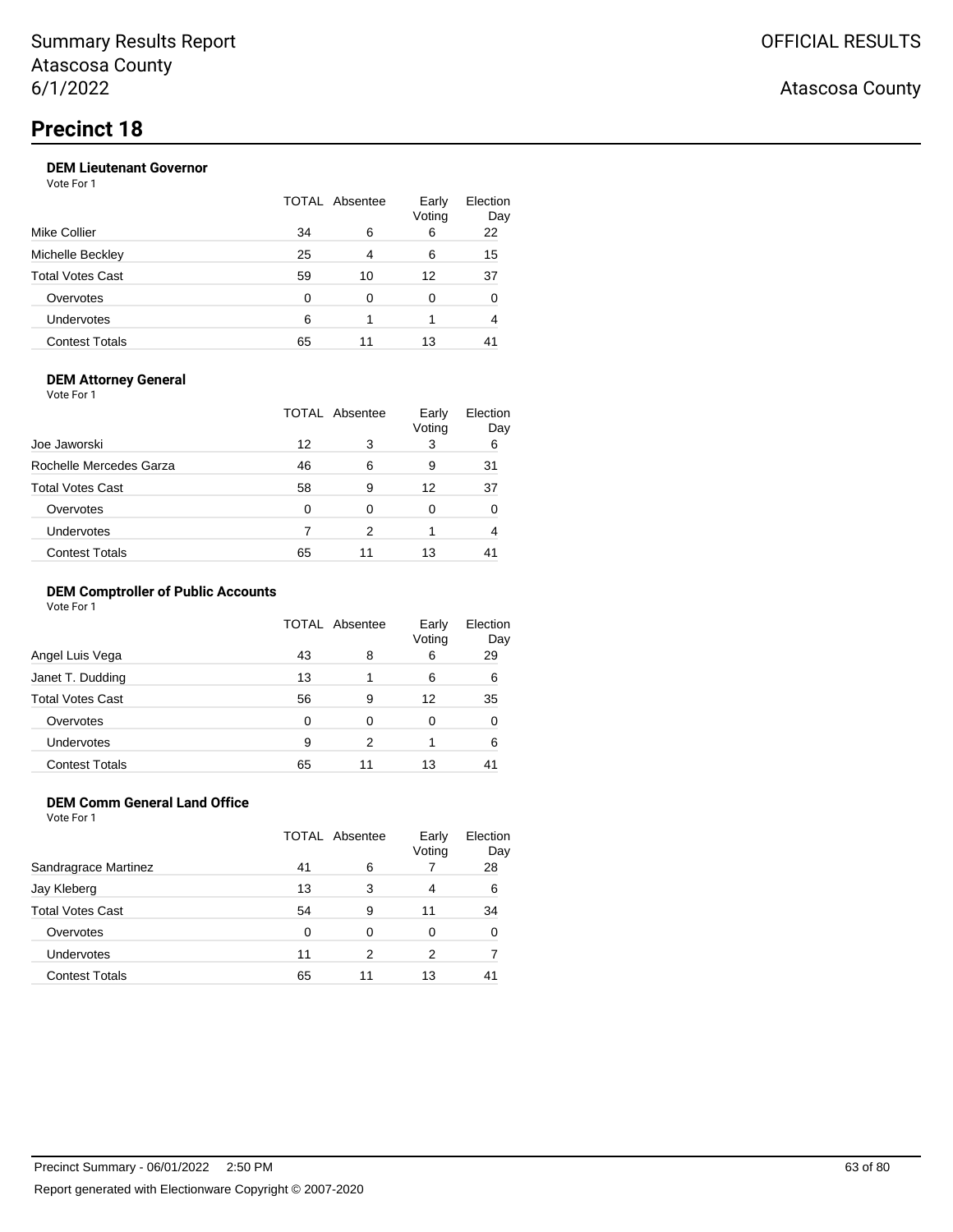Atascosa County

### **DEM Member, State BoE, Dist 1**

|                         |    | <b>TOTAL Absentee</b> | Early<br>Voting | Election<br>Day |
|-------------------------|----|-----------------------|-----------------|-----------------|
| Melissa N Ortega        | 30 | 5                     |                 | 18              |
| Laura Marquez           | 24 | 5                     | 4               | 15              |
| <b>Total Votes Cast</b> | 54 | 10                    | 11              | 33              |
| Overvotes               | 0  | 0                     | 0               | 0               |
| <b>Undervotes</b>       | 11 |                       | 2               | 8               |
| <b>Contest Totals</b>   | 65 | 11                    | 13              |                 |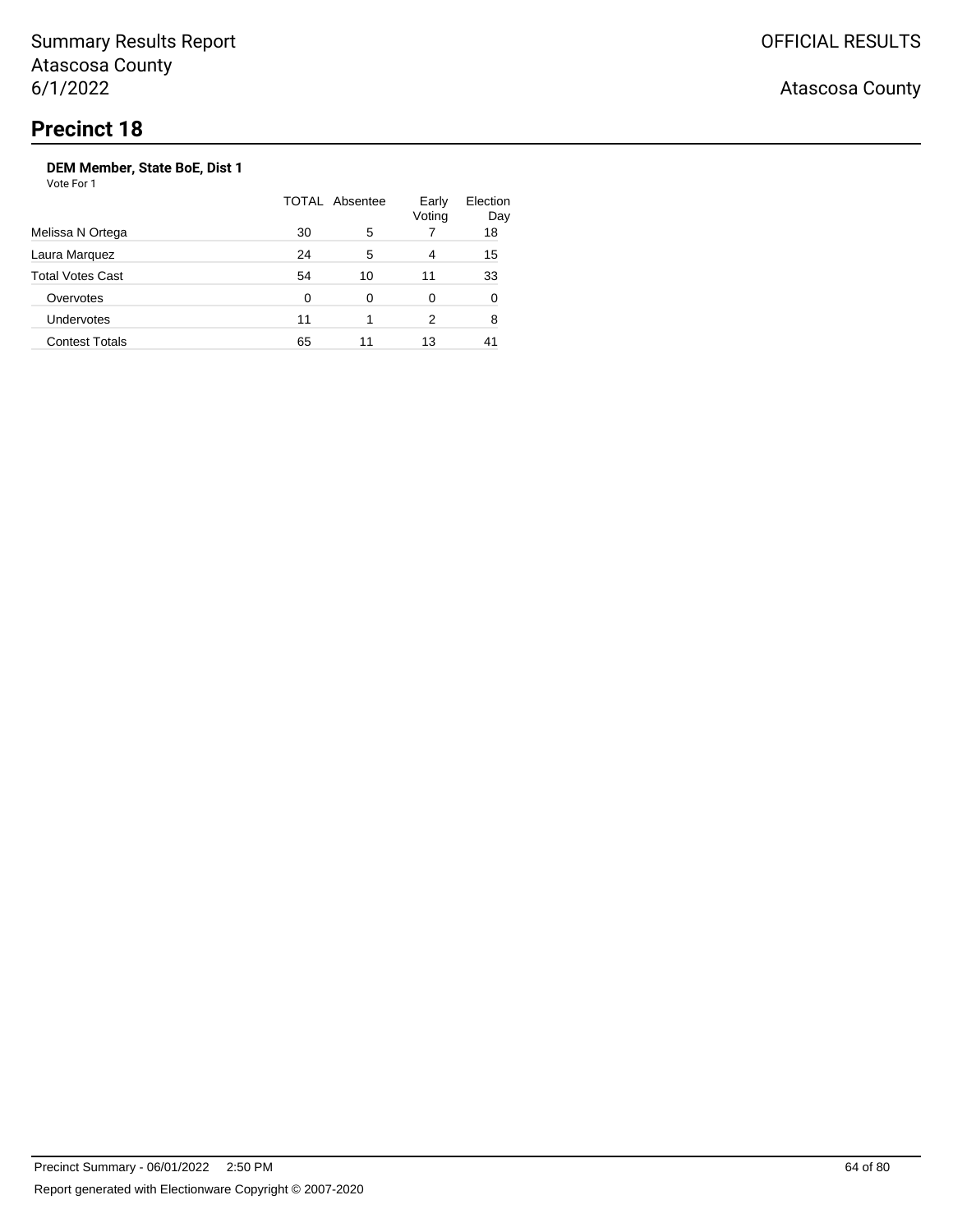# **Precinct 19**

| <b>Statistics</b>                      |          | TOTAL Absentee | Early<br>Voting | Election<br>Day |
|----------------------------------------|----------|----------------|-----------------|-----------------|
| Registered Voters - Total              | 0        |                |                 |                 |
| Registered Voters - Republican Party   | 0        |                |                 |                 |
| Registered Voters - Democratic Party   | 0        |                |                 |                 |
| Registered Voters - NONPARTISAN        | 0        |                |                 |                 |
| <b>Ballots Cast - Total</b>            | 77       | 6              | 37              | 34              |
| Ballots Cast - Republican Party        | 56       | 0              | 29              | 27              |
| <b>Ballots Cast - Democratic Party</b> | 21       | 6              | 8               | 7               |
| <b>Ballots Cast - NONPARTISAN</b>      | 0        | 0              | 0               | 0               |
| Ballots Cast - Blank                   | 0        | 0              | 0               | 0               |
| Voter Turnout - Total                  | $0.00\%$ |                |                 |                 |
| Voter Turnout - Republican Party       | $0.00\%$ |                |                 |                 |
| Voter Turnout - Democratic Party       | $0.00\%$ |                |                 |                 |
| Voter Turnout - NONPARTISAN            | $0.00\%$ |                |                 |                 |

## **REP US Representative, District 28**

Vote For 1

|                       | <b>TOTAL Absentee</b> |   | Early<br>Voting | Election<br>Day |
|-----------------------|-----------------------|---|-----------------|-----------------|
| Sandra Whitten        | 33                    | 0 | 14              | 19              |
| Cassy Garcia          | 23                    | 0 | 15              | 8               |
| Total Votes Cast      | 56                    | 0 | 29              | 27              |
| Overvotes             | $\Omega$              | 0 | 0               | O               |
| <b>Undervotes</b>     | 0                     | 0 | 0               | 0               |
| <b>Contest Totals</b> | 56                    | ი | 29              |                 |

### **REP Attorney General**

Vote For 1

|                         | TOTAL Absentee |   | Early<br>Voting | Election<br>Day |
|-------------------------|----------------|---|-----------------|-----------------|
| Ken Paxton              | 36             | 0 | 21              | 15              |
| George P. Bush          | 19             | 0 |                 | 12              |
| <b>Total Votes Cast</b> | 55             | 0 | 28              | 27              |
| Overvotes               | 0              | 0 | 0               |                 |
| Undervotes              |                | 0 |                 |                 |
| <b>Contest Totals</b>   | 56             | 0 | 29              |                 |

### **REP Comm General Land Office**

|                         | <b>TOTAL Absentee</b> |   | Early<br>Voting | Election<br>Day |
|-------------------------|-----------------------|---|-----------------|-----------------|
| Dawn Buckingham         | 33                    | 0 | 18              | 15              |
| <b>Tim Westley</b>      | 20                    | 0 | 9               | 11              |
| <b>Total Votes Cast</b> | 53                    | 0 | 27              | 26              |
| Overvotes               | ∩                     | 0 | 0               | 0               |
| <b>Undervotes</b>       | 3                     | 0 | 2               |                 |
| <b>Contest Totals</b>   | 56                    | ∩ | 29              | 27              |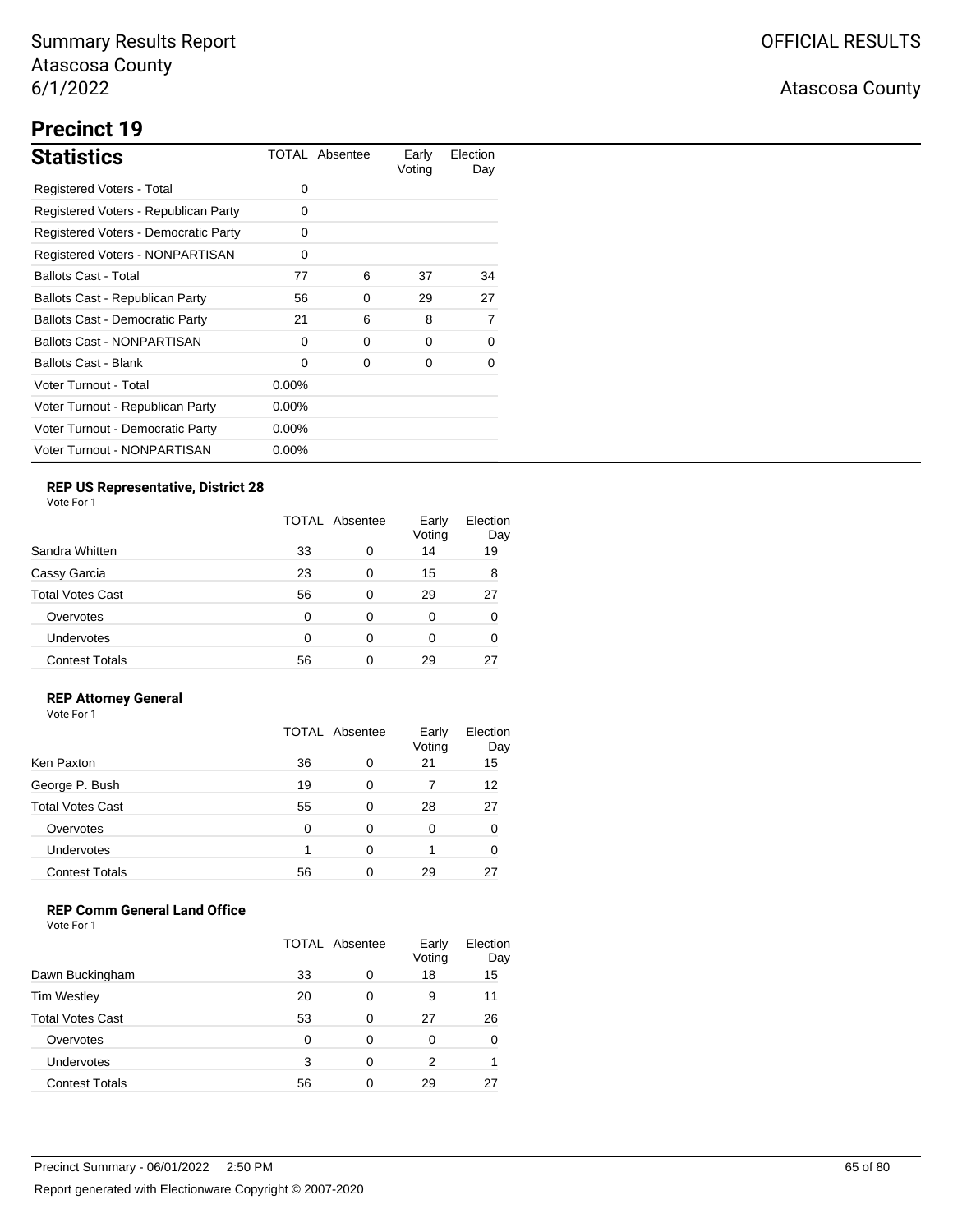### **REP Railroad Commissioner**

Vote For 1

|                         | TOTAL Absentee |   | Early<br>Voting | Election<br>Day |
|-------------------------|----------------|---|-----------------|-----------------|
| Sarah Stogner           | 29             | 0 | 14              | 15              |
| Wayne Christian         | 26             | 0 | 14              | 12              |
| <b>Total Votes Cast</b> | 55             | 0 | 28              | 27              |
| Overvotes               | 0              | 0 | 0               | 0               |
| Undervotes              |                | ∩ |                 | 0               |
| <b>Contest Totals</b>   | 56             | ∩ | 29              | 27              |

#### **REP State Senator, Dist 24**

Vote For 1

|                         | <b>TOTAL Absentee</b> |   | Early<br>Voting | Election<br>Day |
|-------------------------|-----------------------|---|-----------------|-----------------|
| <b>Raul Reyes</b>       | 14                    | 0 | 8               | 6               |
| Pete Flores             | 41                    | 0 | 20              | 21              |
| <b>Total Votes Cast</b> | 55                    | 0 | 28              | 27              |
| Overvotes               | 0                     | 0 | 0               |                 |
| Undervotes              |                       | 0 |                 |                 |
| <b>Contest Totals</b>   | 56                    | 0 | 29              |                 |

### **REP Dist Judge, 81st Judicial Dist**

Vote For 1

|                           | TOTAL Absentee |   | Early<br>Voting | Election<br>Day |
|---------------------------|----------------|---|-----------------|-----------------|
| <b>Trent Rowell</b>       | 16             | 0 | 9               |                 |
| Jennifer Ebrom Dillingham | 40             | 0 | 20              | 20              |
| <b>Total Votes Cast</b>   | 56             | 0 | 29              | 27              |
| Overvotes                 | 0              | 0 | 0               |                 |
| Undervotes                | 0              | 0 | 0               |                 |
| <b>Contest Totals</b>     | 56             | 0 | 29              |                 |

### **REP County Judge**

Vote For 1 TOTAL Absentee Early Voting Election Day Weldon P. Cude 20 0 18 12 Camila Chapa Mares 26 0 11 15 Total Votes Cast **56** 0 29 27 Overvotes 0 0 0 0 0 Undervotes 0 0 0 0 0 Contest Totals 66 0 29 27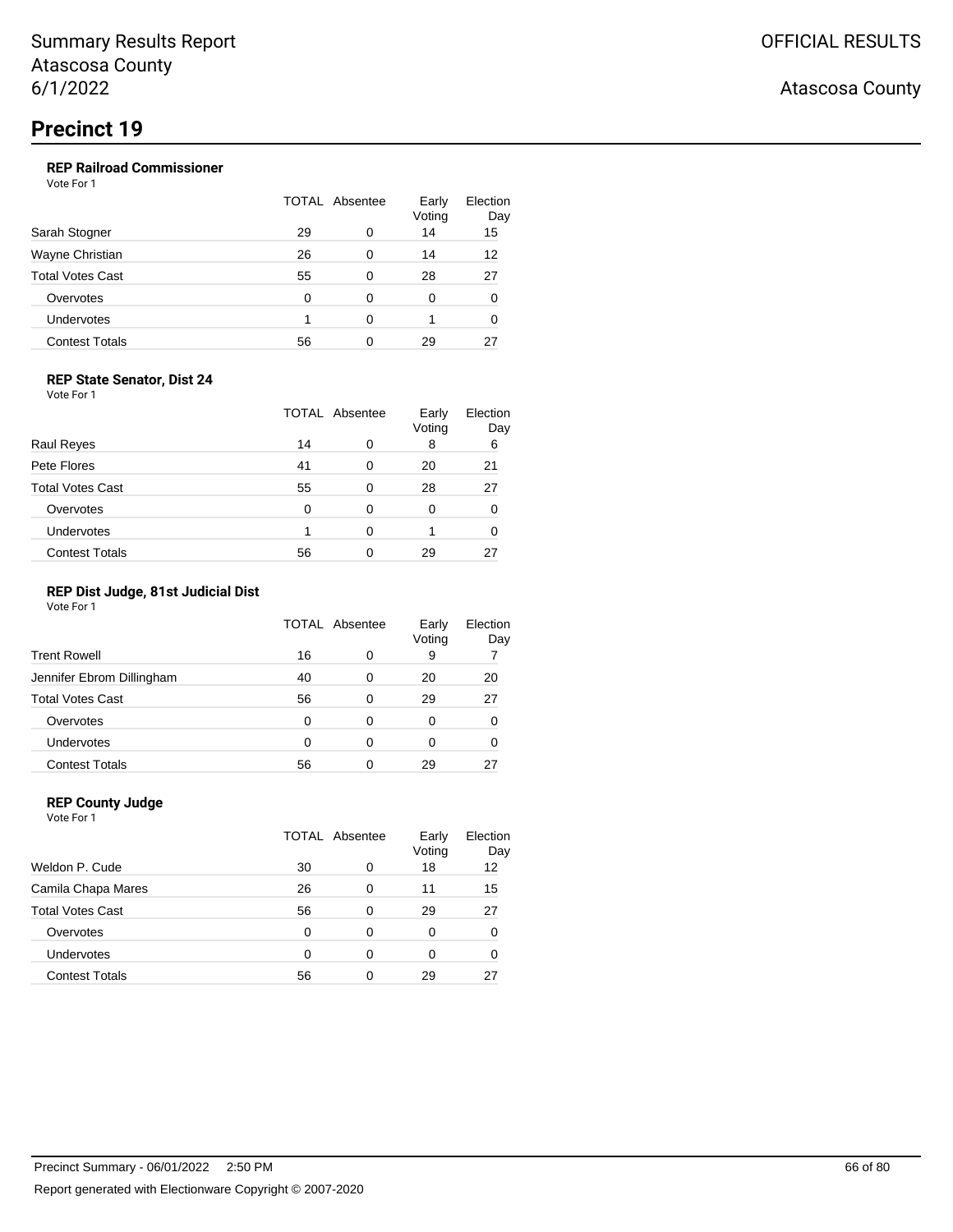### **REP JOP Pct 4**

Vote For 1

|                       | TOTAL Absentee |   | Early<br>Voting | Election<br>Day |
|-----------------------|----------------|---|-----------------|-----------------|
| Rusty Prasifka        | 33             | 0 | 14              | 19              |
| Robert M. Evans       | 23             | 0 | 15              | 8               |
| Total Votes Cast      | 56             | 0 | 29              | 27              |
| Overvotes             | O              | 0 | 0               | 0               |
| Undervotes            | $\Omega$       | ∩ | 0               | 0               |
| <b>Contest Totals</b> | 56             | ∩ | 29              | 27              |

### **DEM US Representative, District 28**

Vote For 1

|                         |    | TOTAL Absentee | Early<br>Voting | Election<br>Day |
|-------------------------|----|----------------|-----------------|-----------------|
| Jessica Cisneros        | 14 |                |                 | 6               |
| <b>Henry Cuellar</b>    | 6  | 4              |                 |                 |
| <b>Total Votes Cast</b> | 20 | 5              | 8               |                 |
| Overvotes               | 0  | 0              | 0               |                 |
| <b>Undervotes</b>       |    |                |                 |                 |
| <b>Contest Totals</b>   | 21 | 6              |                 |                 |

### **DEM Lieutenant Governor**

| Vote For 1 |  |  |
|------------|--|--|
|------------|--|--|

|                         | <b>TOTAL Absentee</b> |   | Early<br>Voting | Election<br>Day |
|-------------------------|-----------------------|---|-----------------|-----------------|
| <b>Mike Collier</b>     |                       |   |                 | 4               |
| Michelle Beckley        | 13                    | 5 | 5               | з               |
| <b>Total Votes Cast</b> | 20                    | 6 |                 |                 |
| Overvotes               | <sup>0</sup>          | 0 |                 |                 |
| Undervotes              |                       | 0 |                 |                 |
| <b>Contest Totals</b>   | 21                    | 6 | 8               |                 |

#### **DEM Attorney General** Vote For 1

TOTAL Absentee Early Voting Election Day Joe Jaworski 2 1 0 1 Rochelle Mercedes Garza 18 5 7 6 Total Votes Cast **20** 6 7 7 7 Overvotes 0 0 0 0 0 Undervotes 1 0 1 0 Contest Totals 21 6 8 7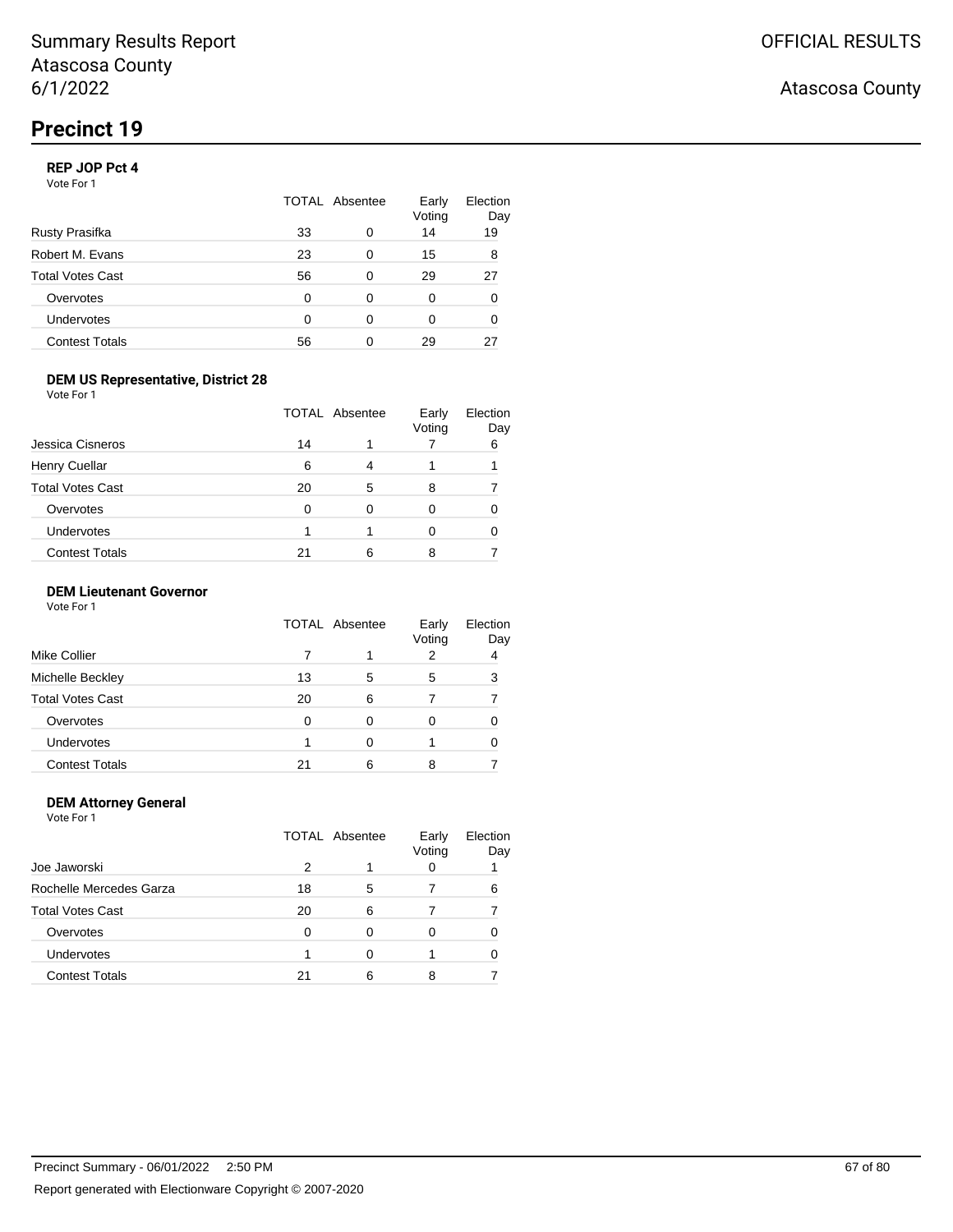# **Precinct 19**

### **DEM Comptroller of Public Accounts**

Vote For 1

|                         | TOTAL Absentee |   | Early<br>Voting | Election<br>Day |
|-------------------------|----------------|---|-----------------|-----------------|
| Angel Luis Vega         | 13             |   | 4               | 5               |
| Janet T. Dudding        |                | 2 | 3               | 2               |
| <b>Total Votes Cast</b> | 20             | 6 |                 |                 |
| Overvotes               | O              |   | 0               |                 |
| Undervotes              |                | O |                 |                 |
| <b>Contest Totals</b>   | 21             | 6 | 8               |                 |

### **DEM Comm General Land Office**

Vote For 1

|                         | TOTAL Absentee |   | Early<br>Voting | Election<br>Day |
|-------------------------|----------------|---|-----------------|-----------------|
| Sandragrace Martinez    | 13             | 4 | 6               | 3               |
| Jay Kleberg             |                | 2 |                 |                 |
| <b>Total Votes Cast</b> | 20             | 6 |                 |                 |
| Overvotes               | O              | 0 |                 |                 |
| Undervotes              |                | ∩ |                 |                 |
| <b>Contest Totals</b>   | 21             | 6 |                 |                 |

### **DEM Member, State BoE, Dist 1**

|                         | <b>TOTAL Absentee</b> |   | Early<br>Voting | Election<br>Day |
|-------------------------|-----------------------|---|-----------------|-----------------|
| Melissa N Ortega        | 10                    | 2 | 5               | 3               |
| Laura Marquez           | 9                     |   | 2               | 3               |
| <b>Total Votes Cast</b> | 19                    | 6 |                 | 6               |
| Overvotes               | 0                     | 0 | Ω               |                 |
| Undervotes              | 2                     | 0 |                 |                 |
| <b>Contest Totals</b>   | 21                    | 6 | 8               |                 |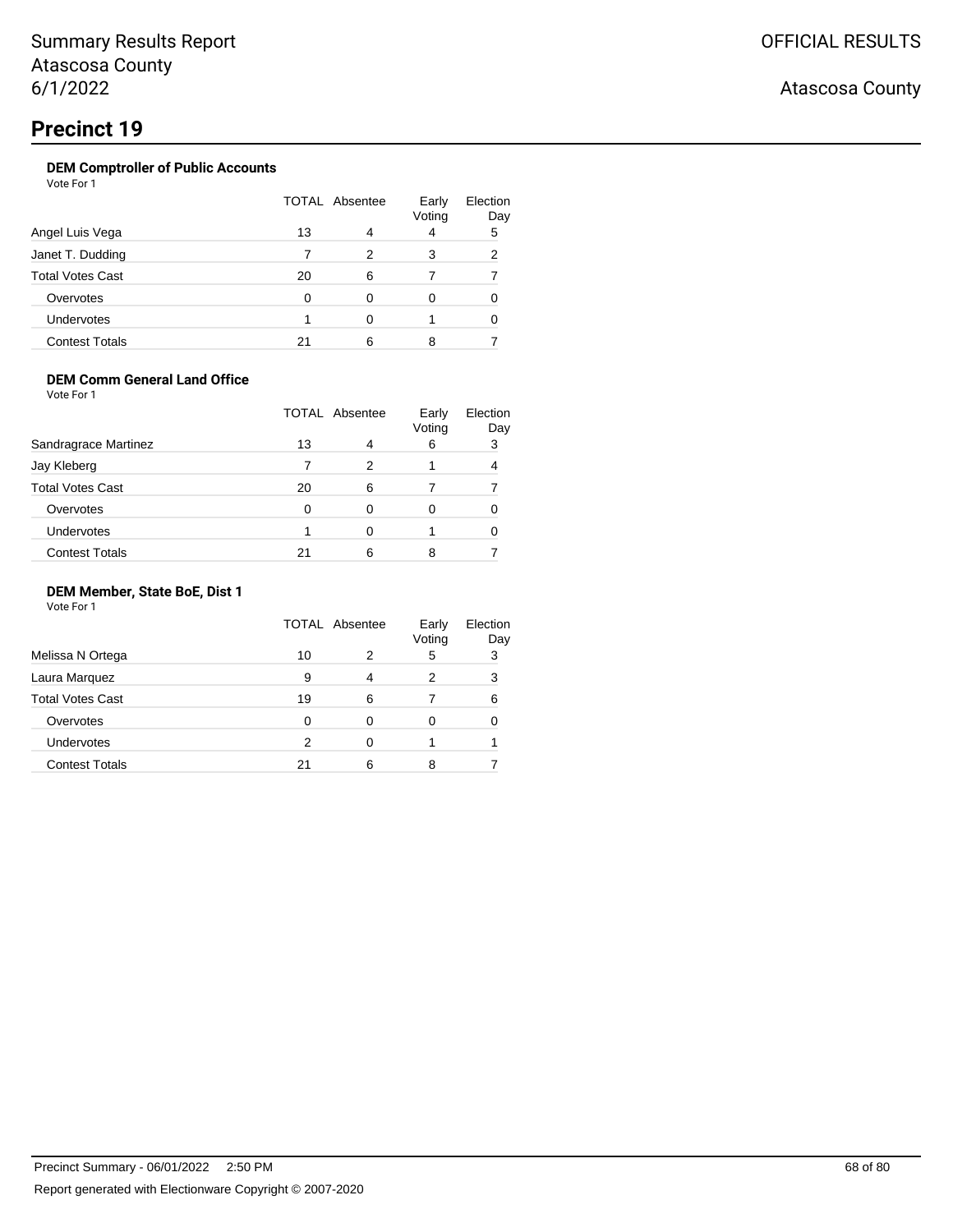# **Precinct 20**

| <b>Statistics</b>                      |          | TOTAL Absentee | Early<br>Voting | Election<br>Day |
|----------------------------------------|----------|----------------|-----------------|-----------------|
| Registered Voters - Total              | 0        |                |                 |                 |
| Registered Voters - Republican Party   | 0        |                |                 |                 |
| Registered Voters - Democratic Party   | 0        |                |                 |                 |
| Registered Voters - NONPARTISAN        | 0        |                |                 |                 |
| <b>Ballots Cast - Total</b>            | 939      | 56             | 498             | 385             |
| Ballots Cast - Republican Party        | 785      | 33             | 438             | 314             |
| <b>Ballots Cast - Democratic Party</b> | 154      | 23             | 60              | 71              |
| <b>Ballots Cast - NONPARTISAN</b>      | 0        | 0              | 0               | 0               |
| <b>Ballots Cast - Blank</b>            | 0        | 0              | 0               | 0               |
| Voter Turnout - Total                  | $0.00\%$ |                |                 |                 |
| Voter Turnout - Republican Party       | $0.00\%$ |                |                 |                 |
| Voter Turnout - Democratic Party       | $0.00\%$ |                |                 |                 |
| Voter Turnout - NONPARTISAN            | $0.00\%$ |                |                 |                 |

## **REP US Representative, District 28**

Vote For 1

|                       | TOTAL Absentee |    | Early<br>Voting | Election<br>Day |
|-----------------------|----------------|----|-----------------|-----------------|
| Sandra Whitten        | 462            | 15 | 256             | 191             |
| Cassy Garcia          | 280            | 17 | 157             | 106             |
| Total Votes Cast      | 742            | 32 | 413             | 297             |
| Overvotes             | $\Omega$       | 0  | 0               | 0               |
| Undervotes            | 43             | 1  | 25              | 17              |
| <b>Contest Totals</b> | 785            | 33 | 438             | 314             |

### **REP Attorney General**

Vote For 1

|                         |     | TOTAL Absentee | Early<br>Voting | Election<br>Day |
|-------------------------|-----|----------------|-----------------|-----------------|
| Ken Paxton              | 494 | 22             | 284             | 188             |
| George P. Bush          | 263 | 11             | 141             | 111             |
| <b>Total Votes Cast</b> | 757 | 33             | 425             | 299             |
| Overvotes               | 0   | 0              | 0               | 0               |
| <b>Undervotes</b>       | 28  | 0              | 13              | 15              |
| <b>Contest Totals</b>   | 785 | 33             | 438             | 314             |

### **REP Comm General Land Office**

|                         | TOTAL Absentee |    | Early<br>Voting | Election<br>Day |
|-------------------------|----------------|----|-----------------|-----------------|
| Dawn Buckingham         | 440            | 21 | 260             | 159             |
| <b>Tim Westley</b>      | 243            | 9  | 121             | 113             |
| <b>Total Votes Cast</b> | 683            | 30 | 381             | 272             |
| Overvotes               | 0              | 0  | 0               | 0               |
| Undervotes              | 102            | 3  | 57              | 42              |
| <b>Contest Totals</b>   | 785            | 33 | 438             | 314             |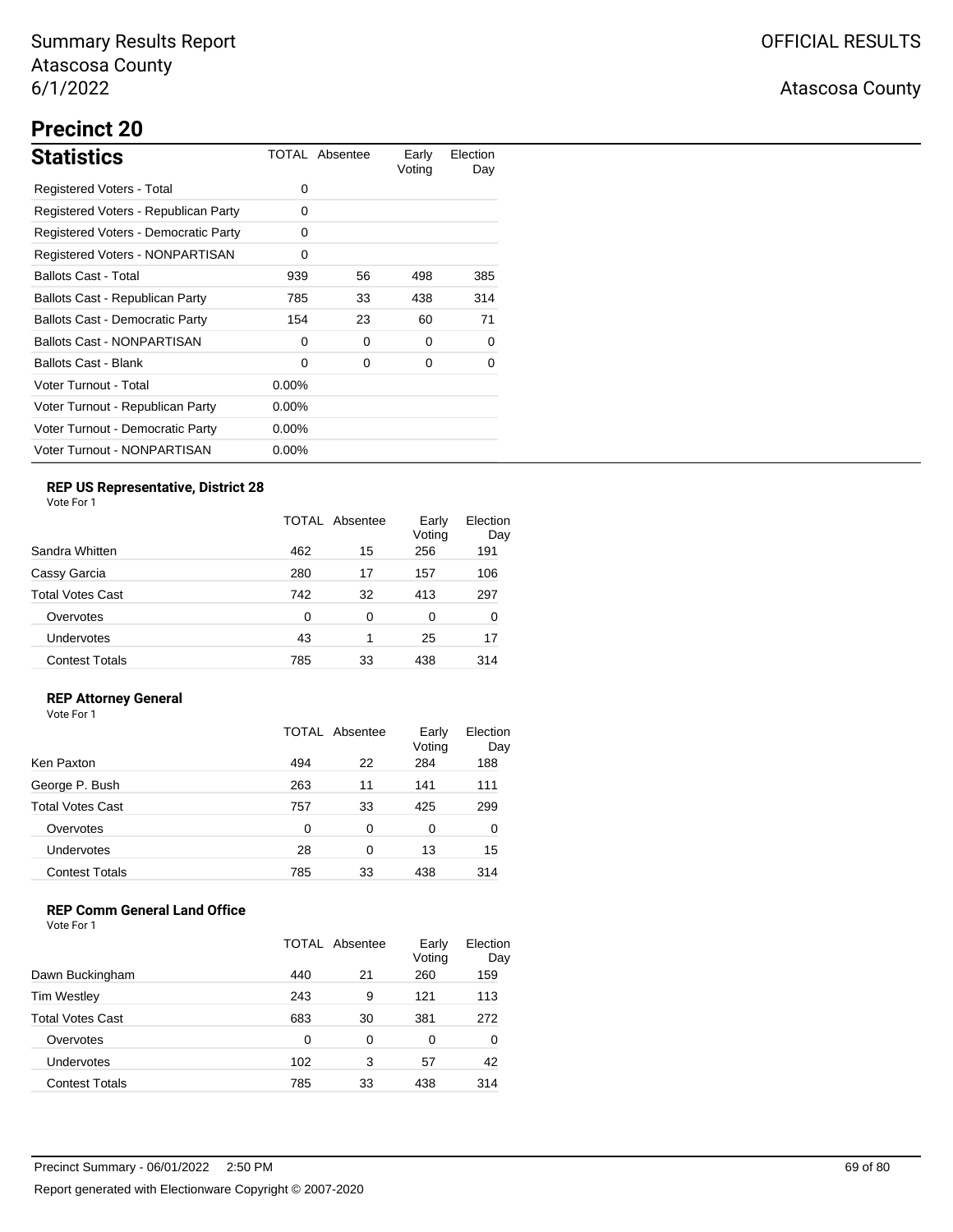### **REP Railroad Commissioner**

Vote For 1

|                       | TOTAL Absentee |    | Early<br>Voting | Election<br>Day |
|-----------------------|----------------|----|-----------------|-----------------|
| Sarah Stogner         | 337            | 13 | 176             | 148             |
| Wayne Christian       | 370            | 17 | 221             | 132             |
| Total Votes Cast      | 707            | 30 | 397             | 280             |
| Overvotes             | 0              | 0  | 0               | 0               |
| Undervotes            | 78             | 3  | 41              | 34              |
| <b>Contest Totals</b> | 785            | 33 | 438             | 314             |

### **REP State Senator, Dist 24**

Vote For 1

|                         | TOTAL | Absentee | Early<br>Voting | Election<br>Day |
|-------------------------|-------|----------|-----------------|-----------------|
| Raul Reyes              | 168   | 10       | 86              | 72              |
| Pete Flores             | 592   | 21       | 343             | 228             |
| <b>Total Votes Cast</b> | 760   | 31       | 429             | 300             |
| Overvotes               | 0     | 0        | 0               | 0               |
| <b>Undervotes</b>       | 25    | 2        | 9               | 14              |
| <b>Contest Totals</b>   | 785   | 33       | 438             | 314             |

### **REP Dist Judge, 81st Judicial Dist**

Vote For 1

|                           |     | TOTAL Absentee | Early<br>Voting | Election<br>Day |
|---------------------------|-----|----------------|-----------------|-----------------|
| <b>Trent Rowell</b>       | 258 | 6              | 139             | 113             |
| Jennifer Ebrom Dillingham | 500 | 26             | 285             | 189             |
| <b>Total Votes Cast</b>   | 758 | 32             | 424             | 302             |
| Overvotes                 | 0   | 0              | 0               | 0               |
| Undervotes                | 27  | 1              | 14              | 12              |
| <b>Contest Totals</b>     | 785 | 33             | 438             | 314             |

### **REP County Judge**

| Vote For 1              |       |          |                 |                 |
|-------------------------|-------|----------|-----------------|-----------------|
|                         | TOTAL | Absentee | Early<br>Voting | Election<br>Day |
| Weldon P. Cude          | 415   | 15       | 245             | 155             |
| Camila Chapa Mares      | 352   | 18       | 186             | 148             |
| <b>Total Votes Cast</b> | 767   | 33       | 431             | 303             |
| Overvotes               | 0     | 0        | 0               | 0               |
| <b>Undervotes</b>       | 18    | 0        | 7               | 11              |
| <b>Contest Totals</b>   | 785   | 33       | 438             | 314             |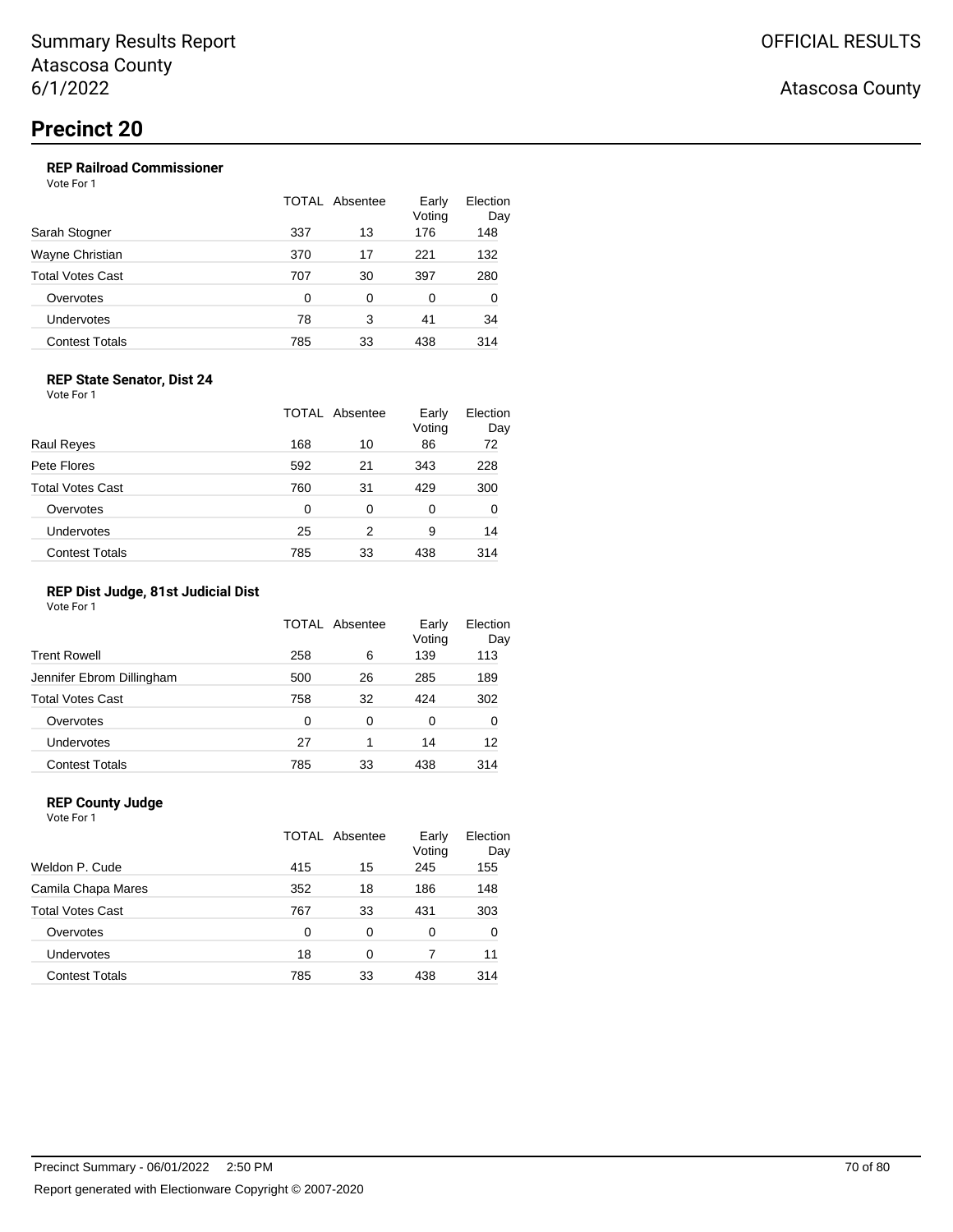### **REP JOP Pct 4**

Vote For 1

|                       | TOTAL Absentee |    | Early<br>Voting | Election<br>Day |
|-----------------------|----------------|----|-----------------|-----------------|
| Rusty Prasifka        | 387            | 18 | 217             | 152             |
| Robert M. Evans       | 376            | 14 | 210             | 152             |
| Total Votes Cast      | 763            | 32 | 427             | 304             |
| Overvotes             | $\Omega$       | 0  | 0               | 0               |
| Undervotes            | 22             | 1  | 11              | 10              |
| <b>Contest Totals</b> | 785            | 33 | 438             | 314             |

### **DEM US Representative, District 28**

Vote For 1

|                         |     | <b>TOTAL Absentee</b> | Early<br>Voting | Election<br>Day |
|-------------------------|-----|-----------------------|-----------------|-----------------|
| Jessica Cisneros        | 104 | 14                    | 36              | 54              |
| <b>Henry Cuellar</b>    | 50  | 9                     | 24              | 17              |
| <b>Total Votes Cast</b> | 154 | 23                    | 60              | 71              |
| Overvotes               | 0   | 0                     | 0               | 0               |
| Undervotes              | 0   | 0                     | 0               | 0               |
| <b>Contest Totals</b>   | 154 | 23                    | 60              |                 |

### **DEM Lieutenant Governor**

Vote For 1

|                         |     | TOTAL Absentee | Early<br>Voting | Election<br>Day |
|-------------------------|-----|----------------|-----------------|-----------------|
| Mike Collier            | 72  | 14             | 31              | 27              |
| Michelle Beckley        | 74  | 9              | 24              | 41              |
| <b>Total Votes Cast</b> | 146 | 23             | 55              | 68              |
| Overvotes               | 0   | 0              | 0               | 0               |
| Undervotes              | 8   | 0              | 5               | 3               |
| <b>Contest Totals</b>   | 154 | 23             | 60              | 71              |

#### **DEM Attorney General** Vote For 1

TOTAL Absentee Early Voting Election Day Joe Jaworski 52 11 22 19 Rochelle Mercedes Garza 190 12 31 47 Total Votes Cast 142 23 53 66 Overvotes 0 0 0 0 0 Undervotes 12 0 7 5 Contest Totals 154 23 60 71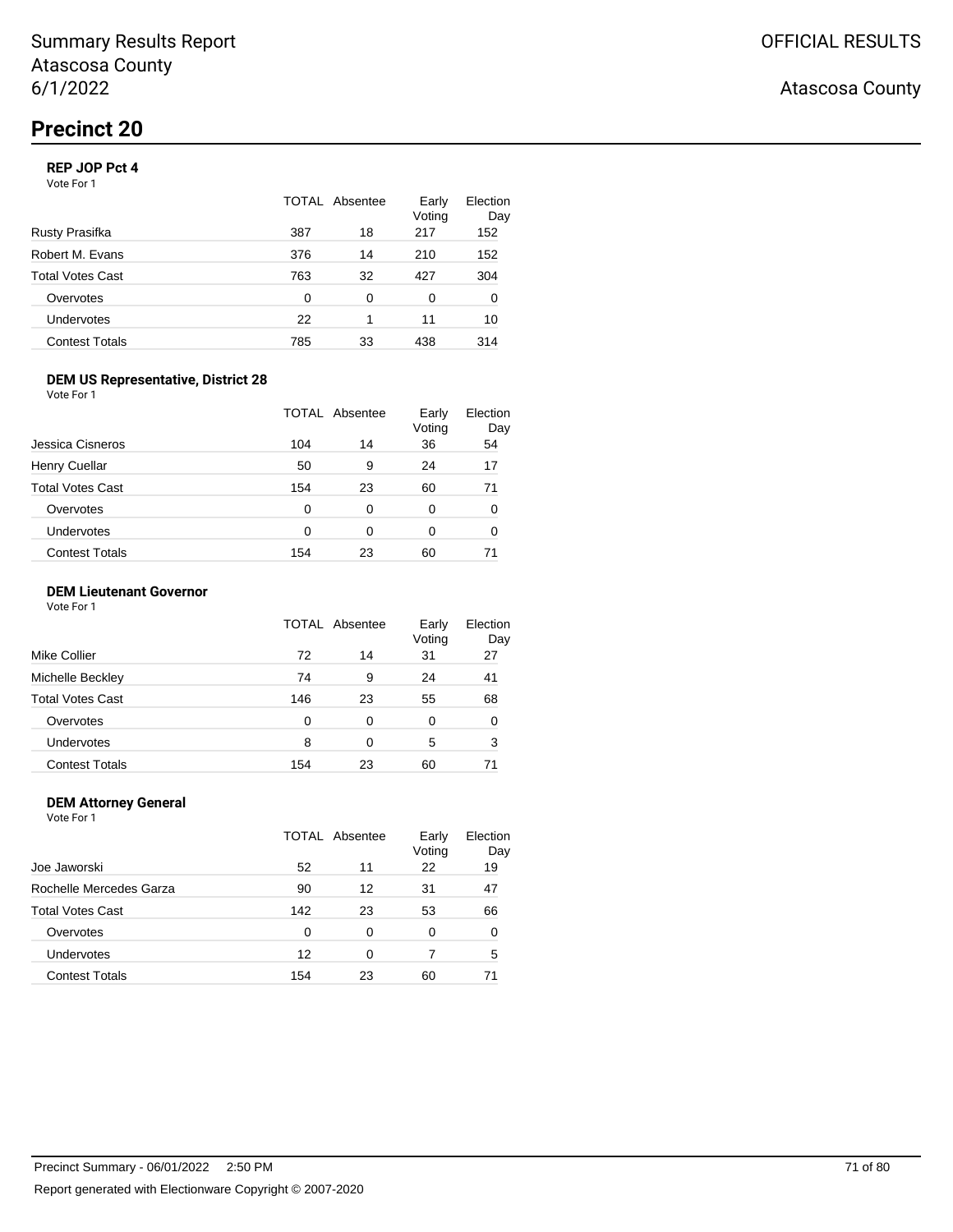### **DEM Comptroller of Public Accounts**

Vote For 1

|                         |     | TOTAL Absentee | Early<br>Voting | Election<br>Day |
|-------------------------|-----|----------------|-----------------|-----------------|
| Angel Luis Vega         | 70  | 8              | 28              | 34              |
| Janet T. Dudding        | 74  | 15             | 25              | 34              |
| <b>Total Votes Cast</b> | 144 | 23             | 53              | 68              |
| Overvotes               | O   | 0              | 0               | 0               |
| Undervotes              | 10  | 0              |                 | 3               |
| <b>Contest Totals</b>   | 154 | 23             | 60              | 71              |

### **DEM Comm General Land Office**

Vote For 1

|                         |     | <b>TOTAL Absentee</b> | Early<br>Voting | Election<br>Day |
|-------------------------|-----|-----------------------|-----------------|-----------------|
| Sandragrace Martinez    | 83  | 8                     | 30              | 45              |
| Jay Kleberg             | 58  | 15                    | 23              | 20              |
| <b>Total Votes Cast</b> | 141 | 23                    | 53              | 65              |
| Overvotes               | 0   | 0                     | 0               | 0               |
| Undervotes              | 13  | 0                     |                 | 6               |
| <b>Contest Totals</b>   | 154 | 23                    | 60              |                 |

### **DEM Member, State BoE, Dist 1**

Vote For 1

|                         |          | TOTAL Absentee | Early<br>Voting | Election<br>Day |
|-------------------------|----------|----------------|-----------------|-----------------|
| Melissa N Ortega        | 86       | 16             | 30              | 40              |
| Laura Marquez           | 54       | 6              | 21              | 27              |
| <b>Total Votes Cast</b> | 140      | 22             | 51              | 67              |
| Overvotes               | $\Omega$ | 0              | 0               | 0               |
| Undervotes              | 14       | 1              | 9               | 4               |
| <b>Contest Totals</b>   | 154      | 23             | 60              | 71              |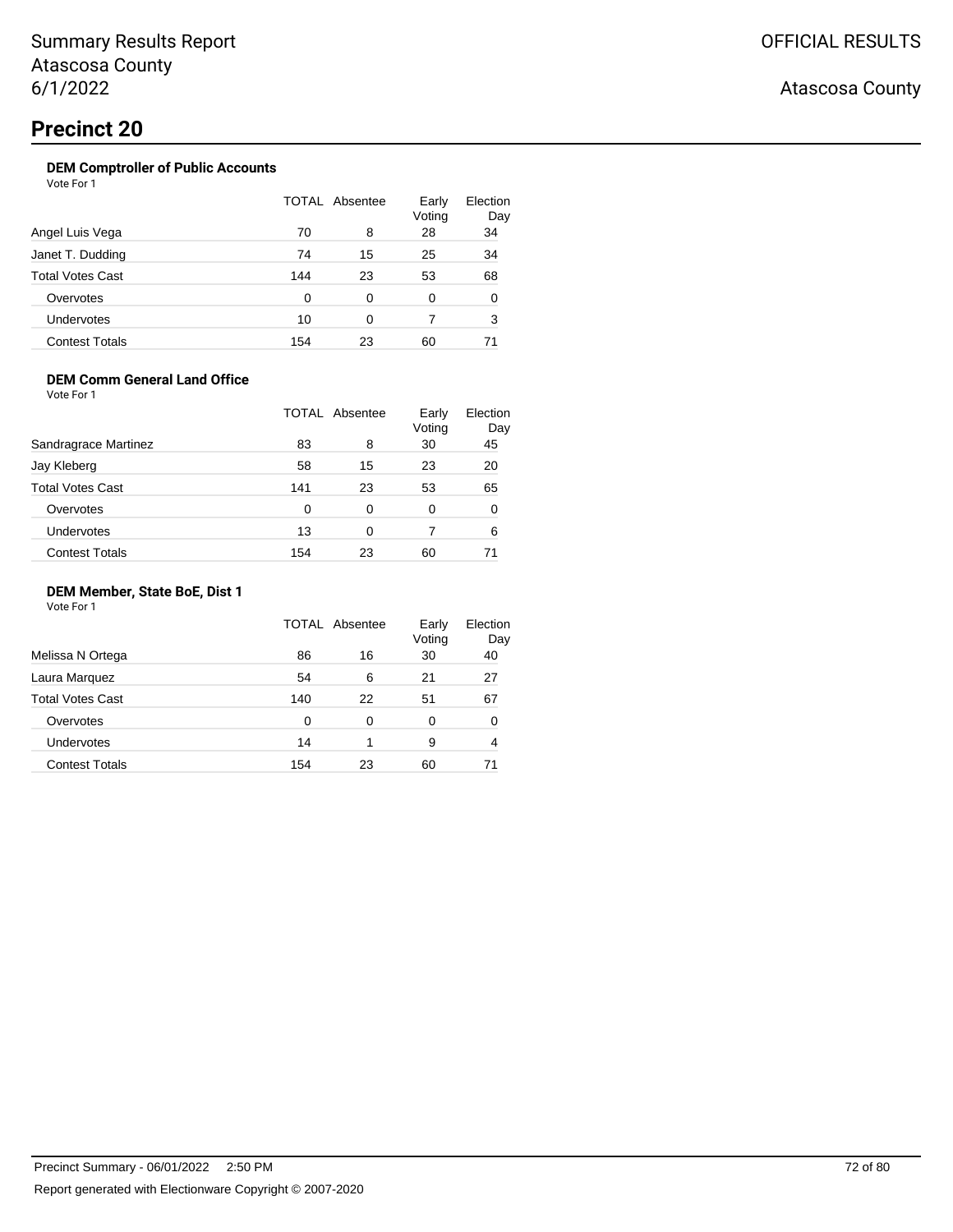## Atascosa County

# **Precinct 21**

| <b>Statistics</b>                      |          | TOTAL Absentee | Early<br>Voting | Election<br>Day |
|----------------------------------------|----------|----------------|-----------------|-----------------|
| Registered Voters - Total              | 0        |                |                 |                 |
| Registered Voters - Republican Party   | 0        |                |                 |                 |
| Registered Voters - Democratic Party   | 0        |                |                 |                 |
| Registered Voters - NONPARTISAN        | 0        |                |                 |                 |
| <b>Ballots Cast - Total</b>            | 219      | 14             | 90              | 115             |
| Ballots Cast - Republican Party        | 190      | 10             | 85              | 95              |
| <b>Ballots Cast - Democratic Party</b> | 29       | 4              | 5               | 20              |
| <b>Ballots Cast - NONPARTISAN</b>      | $\Omega$ | 0              | 0               | 0               |
| Ballots Cast - Blank                   | $\Omega$ | 0              | 0               | 0               |
| Voter Turnout - Total                  | $0.00\%$ |                |                 |                 |
| Voter Turnout - Republican Party       | $0.00\%$ |                |                 |                 |
| Voter Turnout - Democratic Party       | $0.00\%$ |                |                 |                 |
| Voter Turnout - NONPARTISAN            | $0.00\%$ |                |                 |                 |

## **REP US Representative, District 28**

Vote For 1

| Sandra Whitten        |          | TOTAL Absentee |    | Election<br>Day |
|-----------------------|----------|----------------|----|-----------------|
|                       | 123      | 6              | 59 | 58              |
| Cassy Garcia          | 59       | 4              | 23 | 32              |
| Total Votes Cast      | 182      | 10             | 82 | 90              |
| Overvotes             | $\Omega$ | 0              | 0  | 0               |
| Undervotes            | 8        | 0              | 3  | 5               |
| <b>Contest Totals</b> | 190      | 10             | 85 | 95              |

### **REP Attorney General**

Vote For 1

|                         |     | TOTAL Absentee | Early<br>Voting | Election<br>Day |
|-------------------------|-----|----------------|-----------------|-----------------|
| Ken Paxton              | 130 | 8              | 57              | 65              |
| George P. Bush          | 54  | 2              | 27              | 25              |
| <b>Total Votes Cast</b> | 184 | 10             | 84              | 90              |
| Overvotes               | 0   | 0              | 0               | 0               |
| Undervotes              | 6   | 0              |                 | 5               |
| <b>Contest Totals</b>   | 190 | 10             | 85              | 95              |

## **REP Comm General Land Office**

|                         | TOTAL Absentee |    | Early<br>Voting | Election<br>Day |
|-------------------------|----------------|----|-----------------|-----------------|
| Dawn Buckingham         | 113            | 8  | 51              | 54              |
| <b>Tim Westley</b>      | 58             | 2  | 26              | 30              |
| <b>Total Votes Cast</b> | 171            | 10 | 77              | 84              |
| Overvotes               | 0              | 0  | 0               | 0               |
| Undervotes              | 19             | 0  | 8               | 11              |
| <b>Contest Totals</b>   | 190            | 10 | 85              | 95              |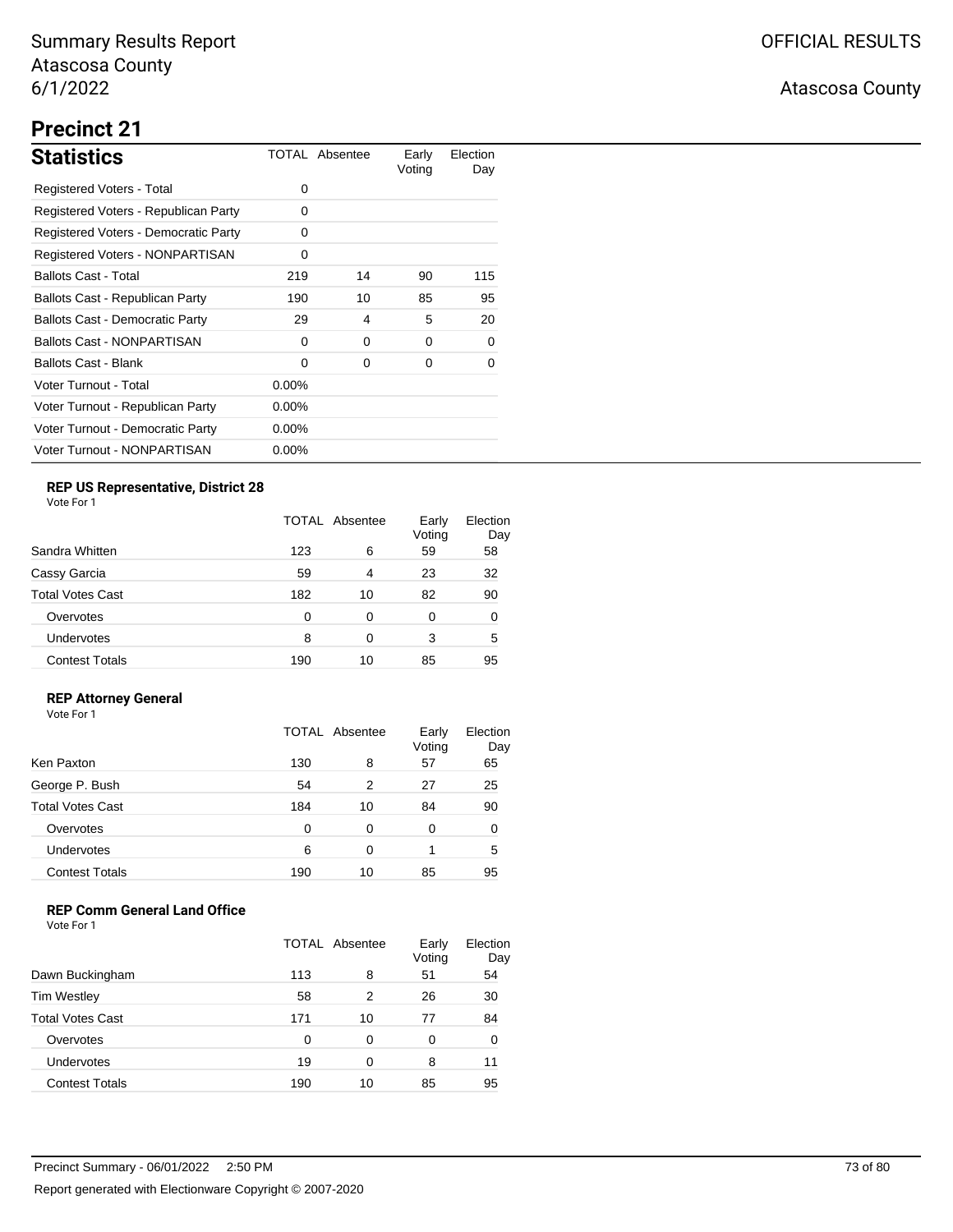Vote For 1

|                       | TOTAL Absentee |    | Early<br>Voting | Election<br>Day |
|-----------------------|----------------|----|-----------------|-----------------|
| Sarah Stogner         | 86             | 4  | 41              | 41              |
| Wayne Christian       | 89             | 6  | 37              | 46              |
| Total Votes Cast      | 175            | 10 | 78              | 87              |
| Overvotes             | 0              | 0  | 0               | 0               |
| Undervotes            | 15             | ∩  |                 | 8               |
| <b>Contest Totals</b> | 190            | 10 | 85              | 95              |

## **REP Dist Judge, 81st Judicial Dist**

Vote For 1

|                           |     | TOTAL Absentee | Early<br>Voting | Election<br>Day |
|---------------------------|-----|----------------|-----------------|-----------------|
| <b>Trent Rowell</b>       | 72  | 2              | 28              | 42              |
| Jennifer Ebrom Dillingham | 114 | 8              | 55              | 51              |
| <b>Total Votes Cast</b>   | 186 | 10             | 83              | 93              |
| Overvotes                 | 0   | 0              | 0               | 0               |
| Undervotes                | 4   | 0              | 2               | 2               |
| <b>Contest Totals</b>     | 190 | 10             | 85              | 95              |

### **REP County Judge**

Vote For 1

|                         |     | TOTAL Absentee | Early<br>Voting | Election<br>Day |
|-------------------------|-----|----------------|-----------------|-----------------|
| Weldon P. Cude          | 106 | 5              | 50              | 51              |
| Camila Chapa Mares      | 83  | 5              | 34              | 44              |
| <b>Total Votes Cast</b> | 189 | 10             | 84              | 95              |
| Overvotes               | O   | 0              | 0               | 0               |
| Undervotes              |     | 0              |                 | 0               |
| <b>Contest Totals</b>   | 190 | 10             | 85              | 95              |

#### **REP JOP Pct 4** Vote For 1

|                         | TOTAL Absentee |    | Early<br>Voting | Election<br>Day |
|-------------------------|----------------|----|-----------------|-----------------|
| <b>Rusty Prasifka</b>   | 88             | 4  | 40              | 44              |
| Robert M. Evans         | 95             | 6  | 43              | 46              |
| <b>Total Votes Cast</b> | 183            | 10 | 83              | 90              |
| Overvotes               | 0              | 0  | 0               | 0               |
| Undervotes              |                | 0  | 2               | 5               |
| <b>Contest Totals</b>   | 190            | 10 | 85              | 95              |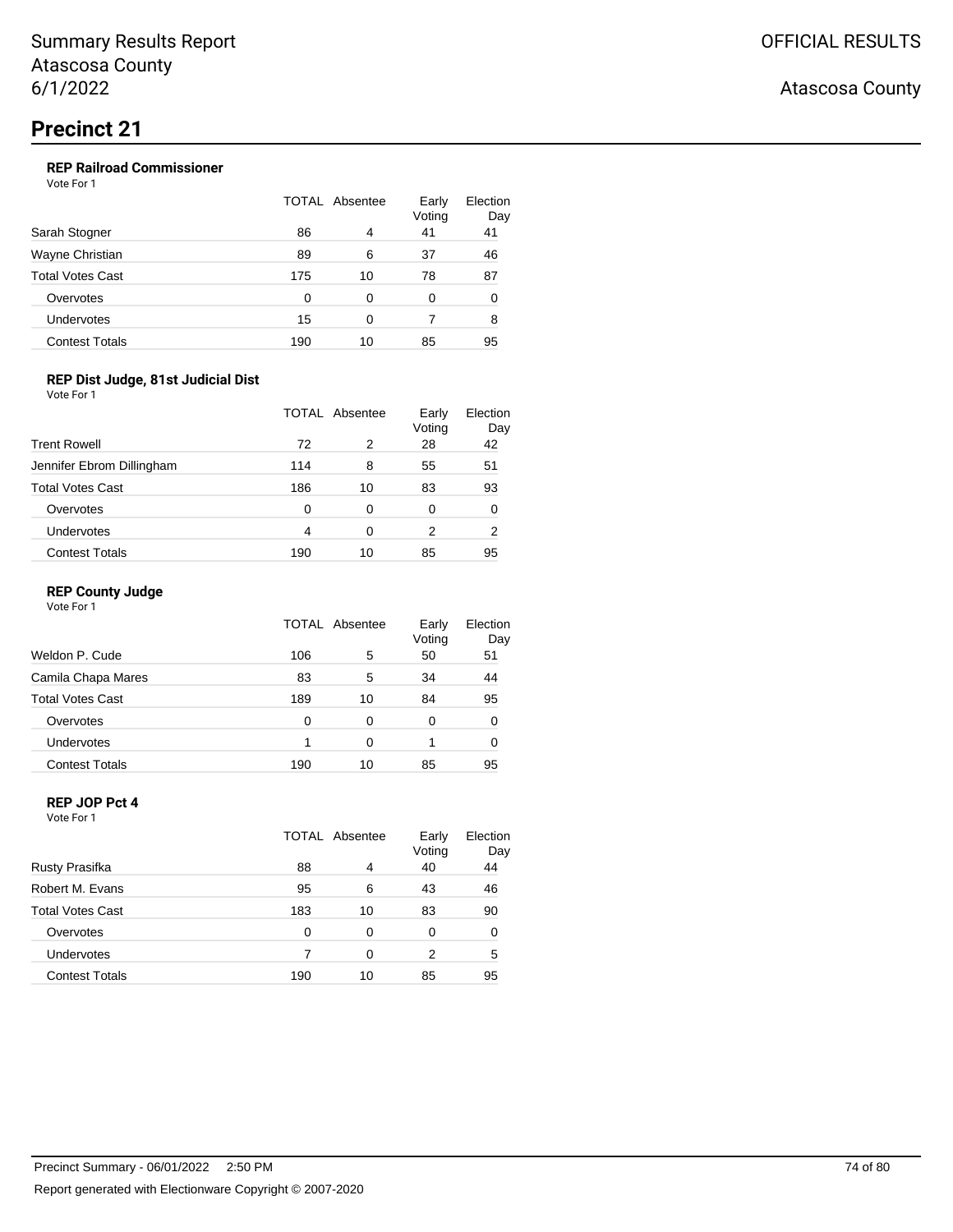## **DEM US Representative, District 28**

Vote For 1

|    |   | Early<br>Voting | Election<br>Day |
|----|---|-----------------|-----------------|
| 20 | 2 | 3               | 15              |
| 9  | 2 | 2               | 5               |
| 29 |   | 5               | 20              |
| 0  | 0 | 0               |                 |
| ∩  | ∩ |                 |                 |
| 29 |   | 5               | 20              |
|    |   | TOTAL Absentee  |                 |

### **DEM Lieutenant Governor**

Vote For 1

| <b>Mike Collier</b>     |    | TOTAL Absentee |   | Election<br>Day |
|-------------------------|----|----------------|---|-----------------|
|                         | 14 | 0              | 3 | 11              |
| Michelle Beckley        | 14 | 4              | 2 | 8               |
| <b>Total Votes Cast</b> | 28 | 4              | 5 | 19              |
| Overvotes               | 0  | 0              | 0 |                 |
| Undervotes              |    | 0              | 0 |                 |
| <b>Contest Totals</b>   | 29 |                | 5 |                 |

### **DEM Attorney General**

Vote For 1

|                         | TOTAL Absentee |   | Early<br>Voting | Election<br>Day |
|-------------------------|----------------|---|-----------------|-----------------|
| Joe Jaworski            | 12             |   |                 | 9               |
| Rochelle Mercedes Garza | 16             | 3 | 3               | 10              |
| <b>Total Votes Cast</b> | 28             | 4 | 5               | 19              |
| Overvotes               | O              | 0 | 0               |                 |
| Undervotes              |                | 0 | 0               |                 |
| <b>Contest Totals</b>   | 29             |   | 5               |                 |

## **DEM Comptroller of Public Accounts**

|                       | <b>TOTAL Absentee</b> |   | Early<br>Voting | Election<br>Day |
|-----------------------|-----------------------|---|-----------------|-----------------|
| Angel Luis Vega       | 11                    | 3 |                 |                 |
| Janet T. Dudding      | 14                    |   | 3               | 10              |
| Total Votes Cast      | 25                    |   | 4               | 17              |
| Overvotes             | 0                     | 0 |                 |                 |
| Undervotes            | 4                     | 0 |                 | 3               |
| <b>Contest Totals</b> | 29                    |   | 5               |                 |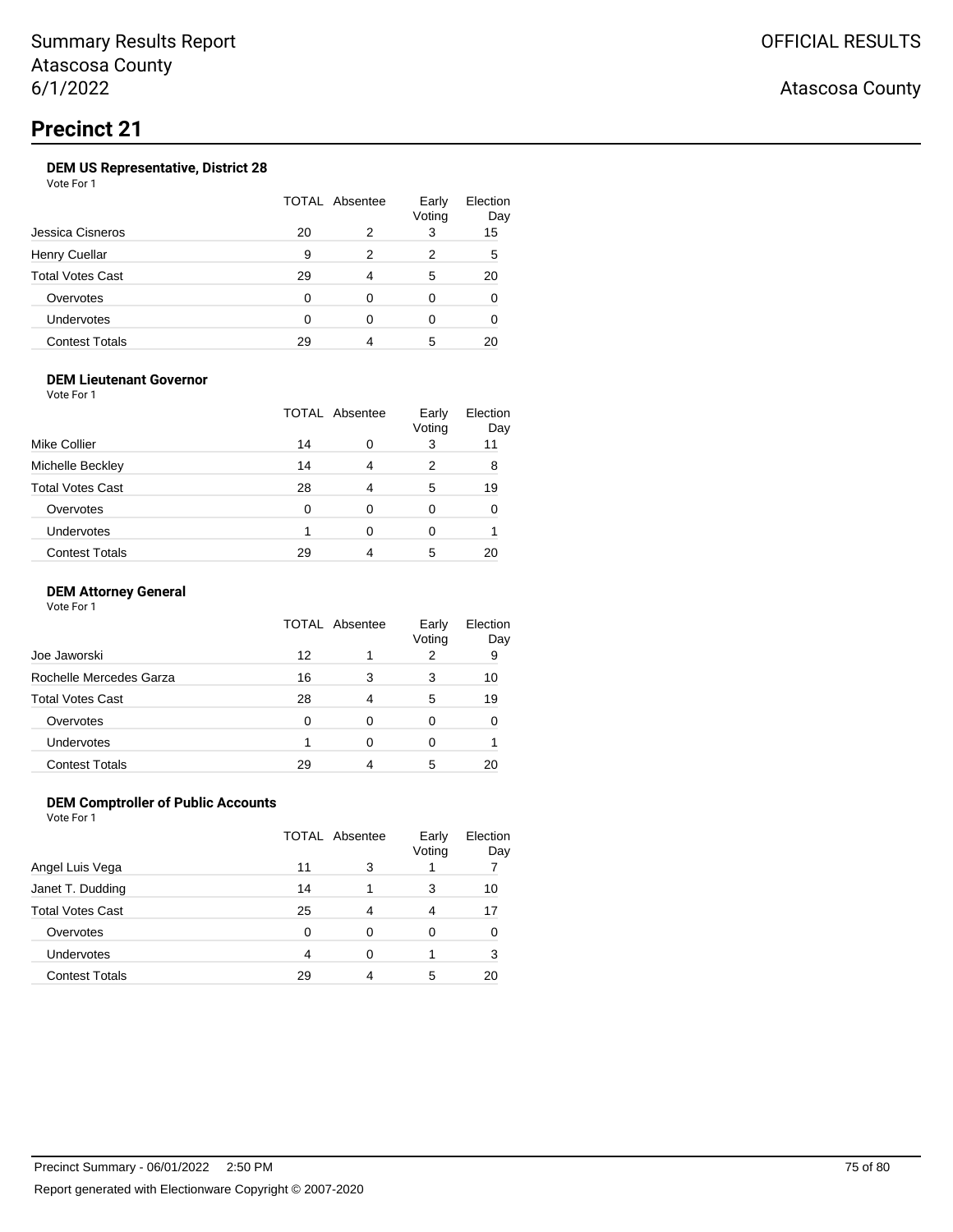## **DEM Comm General Land Office**

Vote For 1

|                         | TOTAL Absentee |   | Early<br>Voting | Election<br>Day |
|-------------------------|----------------|---|-----------------|-----------------|
| Sandragrace Martinez    | 13             | 4 |                 | 8               |
| Jay Kleberg             | 14             | 0 | 3               | 11              |
| <b>Total Votes Cast</b> | 27             | 4 | 4               | 19              |
| Overvotes               | 0              | 0 | 0               |                 |
| <b>Undervotes</b>       | 2              | ∩ |                 |                 |
| <b>Contest Totals</b>   | 29             |   | 5               | 20              |

## **DEM Member, State BoE, Dist 1**

Vote For 1

|                         | TOTAL Absentee |   | Early<br>Voting | Election<br>Day |
|-------------------------|----------------|---|-----------------|-----------------|
| Melissa N Ortega        | 12             | 3 |                 | 8               |
| Laura Marquez           | 14             | 0 | 3               | 11              |
| <b>Total Votes Cast</b> | 26             | 3 | 4               | 19              |
| Overvotes               | 0              | 0 | 0               |                 |
| Undervotes              | 3              |   |                 |                 |
| <b>Contest Totals</b>   | 29             |   | 5               |                 |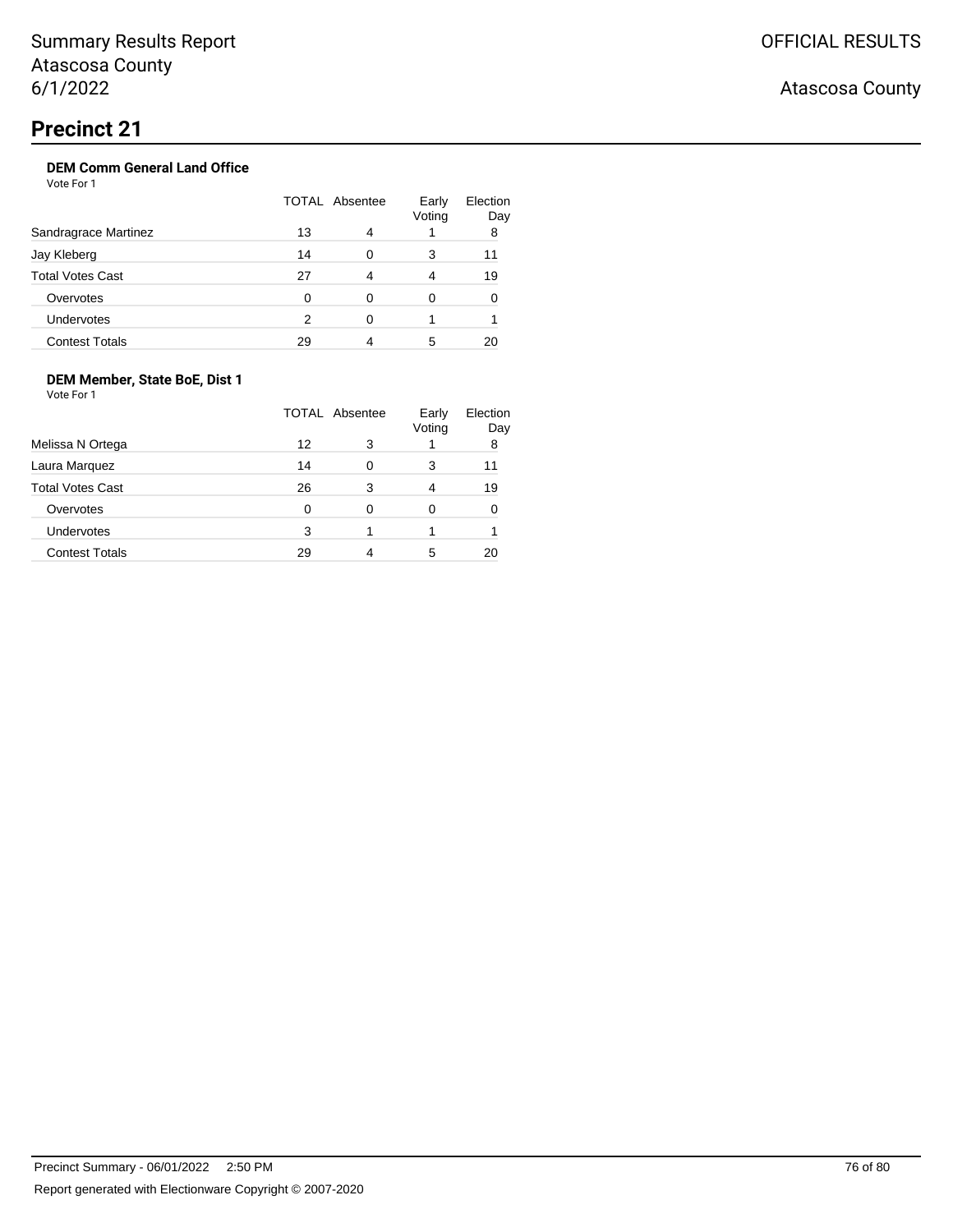## Atascosa County

# **Precinct 22**

| <b>Statistics</b>                      |          | TOTAL Absentee | Early<br>Voting | Election<br>Day |
|----------------------------------------|----------|----------------|-----------------|-----------------|
| Registered Voters - Total              | 0        |                |                 |                 |
| Registered Voters - Republican Party   | 0        |                |                 |                 |
| Registered Voters - Democratic Party   | 0        |                |                 |                 |
| Registered Voters - NONPARTISAN        | 0        |                |                 |                 |
| <b>Ballots Cast - Total</b>            | 165      | 4              | 66              | 95              |
| Ballots Cast - Republican Party        | 151      | 1              | 60              | 90              |
| <b>Ballots Cast - Democratic Party</b> | 14       | 3              | 6               | 5               |
| <b>Ballots Cast - NONPARTISAN</b>      | $\Omega$ | $\Omega$       | $\Omega$        | 0               |
| Ballots Cast - Blank                   | $\Omega$ | 0              | 0               | 0               |
| Voter Turnout - Total                  | $0.00\%$ |                |                 |                 |
| Voter Turnout - Republican Party       | $0.00\%$ |                |                 |                 |
| Voter Turnout - Democratic Party       | $0.00\%$ |                |                 |                 |
| Voter Turnout - NONPARTISAN            | $0.00\%$ |                |                 |                 |

## **REP US Representative, District 28**

Vote For 1

|                         | TOTAL Absentee |   | Early<br>Voting | Election<br>Day |
|-------------------------|----------------|---|-----------------|-----------------|
| Sandra Whitten          | 86             | 0 | 37              | 49              |
| Cassy Garcia            | 58             |   | 21              | 36              |
| <b>Total Votes Cast</b> | 144            |   | 58              | 85              |
| Overvotes               | 0              | 0 | 0               | 0               |
| <b>Undervotes</b>       |                | 0 | 2               | 5               |
| <b>Contest Totals</b>   | 151            |   | 60              | 90              |

### **REP Attorney General**

Vote For 1

|                         | TOTAL Absentee |   | Early<br>Voting | Election<br>Day |
|-------------------------|----------------|---|-----------------|-----------------|
| Ken Paxton              | 106            | 1 | 40              | 65              |
| George P. Bush          | 39             | 0 | 19              | 20              |
| <b>Total Votes Cast</b> | 145            | 1 | 59              | 85              |
| Overvotes               | 0              | 0 | 0               | 0               |
| Undervotes              | 6              | 0 |                 | 5               |
| <b>Contest Totals</b>   | 151            |   | 60              | 90              |

## **REP Comm General Land Office**

|                         | <b>TOTAL Absentee</b> |   | Early<br>Voting | Election<br>Day |
|-------------------------|-----------------------|---|-----------------|-----------------|
| Dawn Buckingham         | 94                    | 1 | 35              | 58              |
| <b>Tim Westley</b>      | 31                    | 0 | 12              | 19              |
| <b>Total Votes Cast</b> | 125                   |   | 47              | 77              |
| Overvotes               | 0                     | 0 | 0               | 0               |
| Undervotes              | 26                    | 0 | 13              | 13              |
| <b>Contest Totals</b>   | 151                   |   | 60              | 90              |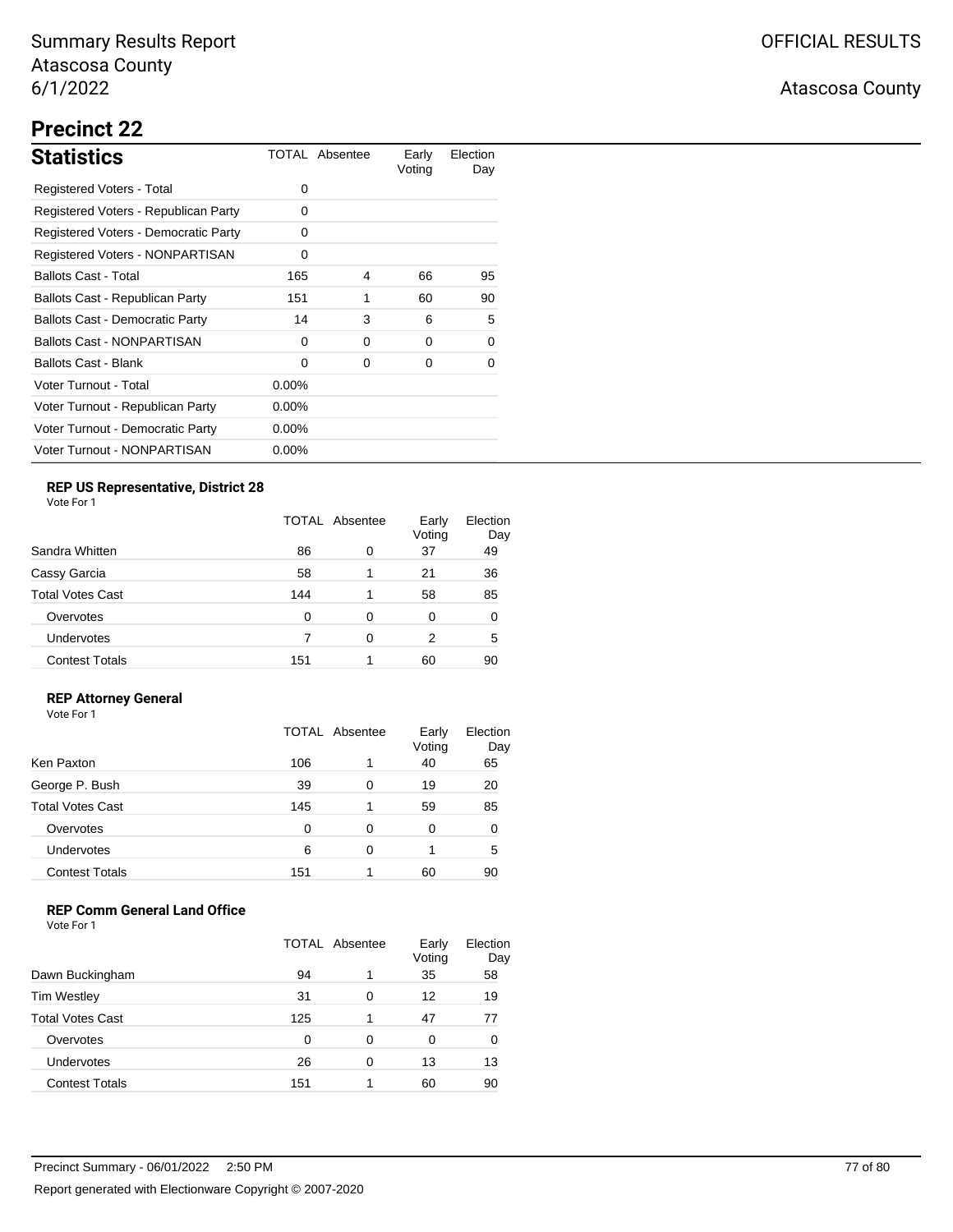## **REP Railroad Commissioner**

Vote For 1

|                         | <b>TOTAL Absentee</b> |   | Early<br>Voting | Election<br>Day |
|-------------------------|-----------------------|---|-----------------|-----------------|
| Sarah Stogner           | 60                    | 0 | 25              | 35              |
| Wayne Christian         | 73                    |   | 25              | 47              |
| <b>Total Votes Cast</b> | 133                   |   | 50              | 82              |
| Overvotes               | 0                     | 0 | 0               | 0               |
| Undervotes              | 18                    | O | 10              | 8               |
| <b>Contest Totals</b>   | 151                   |   | 60              | 90              |

### **REP Dist Judge, 81st Judicial Dist**

Vote For 1

| <b>Trent Rowell</b>       | TOTAL Absentee |   | Early<br>Voting | Election<br>Day |
|---------------------------|----------------|---|-----------------|-----------------|
|                           | 47             | 0 | 17              | 30              |
| Jennifer Ebrom Dillingham | 97             | 1 | 41              | 55              |
| <b>Total Votes Cast</b>   | 144            | 1 | 58              | 85              |
| Overvotes                 | 0              | 0 | 0               | 0               |
| Undervotes                |                | 0 | 2               | 5               |
| <b>Contest Totals</b>     | 151            |   | 60              | 90              |

### **REP County Judge**

| Vote For 1 |  |
|------------|--|
|------------|--|

|                         | TOTAL Absentee |   | Early<br>Voting | Election<br>Day |
|-------------------------|----------------|---|-----------------|-----------------|
| Weldon P. Cude          | 63             | 0 | 25              | 38              |
| Camila Chapa Mares      | 87             |   | 34              | 52              |
| <b>Total Votes Cast</b> | 150            |   | 59              | 90              |
| Overvotes               | 0              | 0 | 0               | 0               |
| Undervotes              |                | 0 |                 |                 |
| <b>Contest Totals</b>   | 151            |   | 60              | 90              |

### **DEM US Representative, District 28**

Vote For 1

|                         | <b>TOTAL Absentee</b> |   | Early<br>Voting | Election<br>Day |
|-------------------------|-----------------------|---|-----------------|-----------------|
| Jessica Cisneros        | 4                     |   |                 | 3               |
| Henry Cuellar           | 10                    | 2 | 6               | 2               |
| <b>Total Votes Cast</b> | 14                    | 3 | 6               | 5               |
| Overvotes               | 0                     | 0 | 0               |                 |
| Undervotes              | ∩                     | 0 |                 |                 |
| <b>Contest Totals</b>   | 14                    | 3 | 6               | 5               |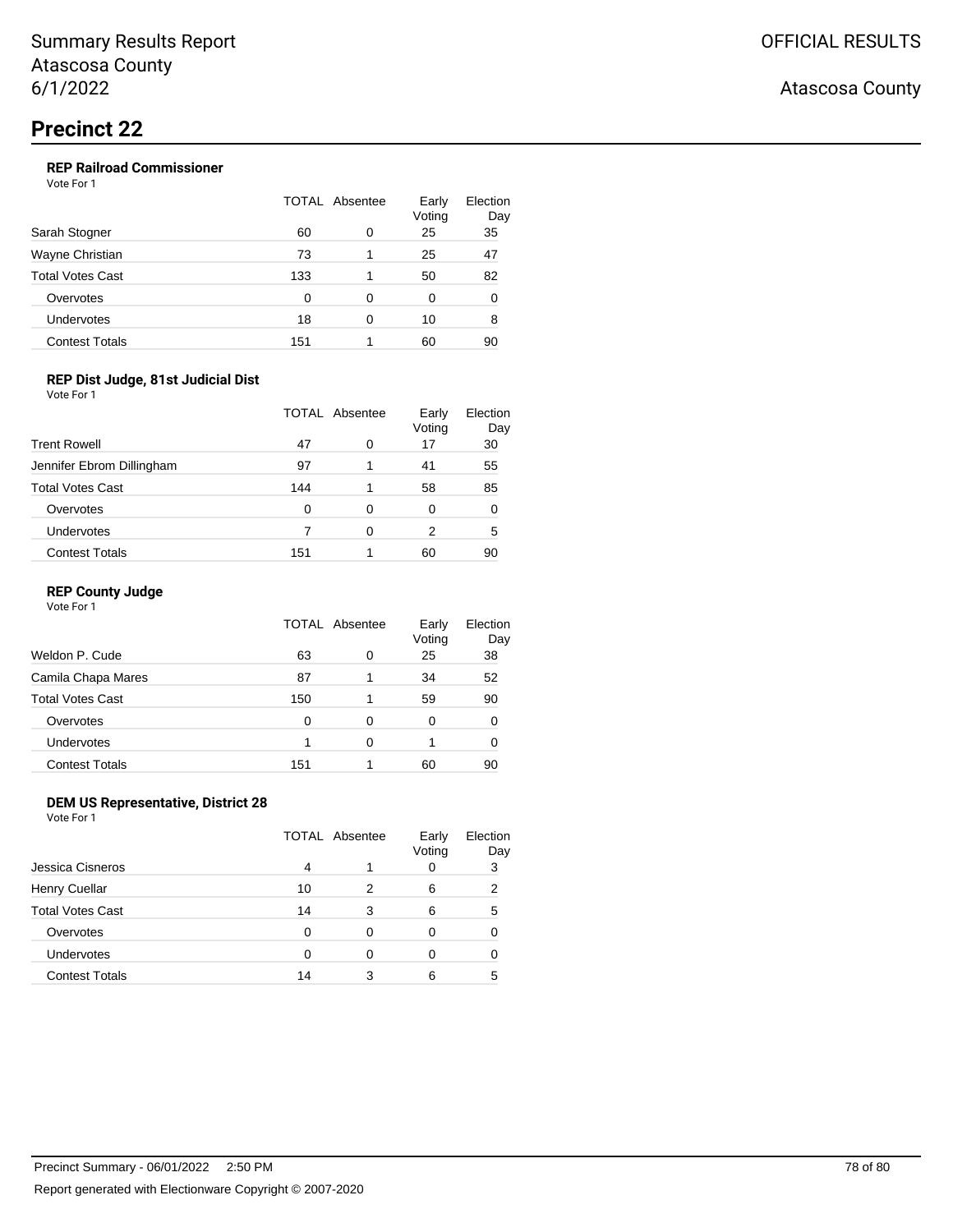## **DEM Lieutenant Governor**

Vote For 1

|    |   | Early<br>Voting | Election<br>Day |
|----|---|-----------------|-----------------|
| 9  |   | 4               | 3               |
| 3  |   | 0               | 2               |
| 12 |   | 4               | 5               |
| 0  | ∩ |                 |                 |
| 2  | ∩ | 2               |                 |
| 14 |   | 6               | 5               |
|    |   | TOTAL Absentee  |                 |

### **DEM Attorney General**

Vote For 1

|                         | TOTAL Absentee |   | Early<br>Voting | Election<br>Day |
|-------------------------|----------------|---|-----------------|-----------------|
| Joe Jaworski            | 4              | 3 |                 |                 |
| Rochelle Mercedes Garza | 8              | ∩ |                 |                 |
| <b>Total Votes Cast</b> | 12             | 3 |                 | 5               |
| Overvotes               | 0              | 0 |                 |                 |
| Undervotes              | 2              |   |                 |                 |
| <b>Contest Totals</b>   | 14             |   |                 | 5               |

## **DEM Comptroller of Public Accounts**

Vote For 1

|                         |    | <b>TOTAL Absentee</b> | Early<br>Voting | Election<br>Day |
|-------------------------|----|-----------------------|-----------------|-----------------|
| Angel Luis Vega         | 8  |                       |                 | 4               |
| Janet T. Dudding        | 4  | 3                     | O               |                 |
| <b>Total Votes Cast</b> | 12 | 3                     |                 | 5               |
| Overvotes               | 0  | 0                     | Ω               |                 |
| <b>Undervotes</b>       | 2  | Ω                     | 2               |                 |
| <b>Contest Totals</b>   | 14 |                       | 6               | 5               |

## **DEM Comm General Land Office**

Vote For 1

|                       | <b>TOTAL Absentee</b> |   | Early<br>Voting | Election<br>Day |
|-----------------------|-----------------------|---|-----------------|-----------------|
| Sandragrace Martinez  | 9                     | Ω |                 | 5               |
| Jay Kleberg           | 3                     | 3 |                 |                 |
| Total Votes Cast      | 12                    | 3 |                 | 5               |
| Overvotes             | 0                     | Ω |                 |                 |
| <b>Undervotes</b>     | 2                     | 0 | 2               |                 |
| <b>Contest Totals</b> | 14                    | 3 | 6               | 5               |